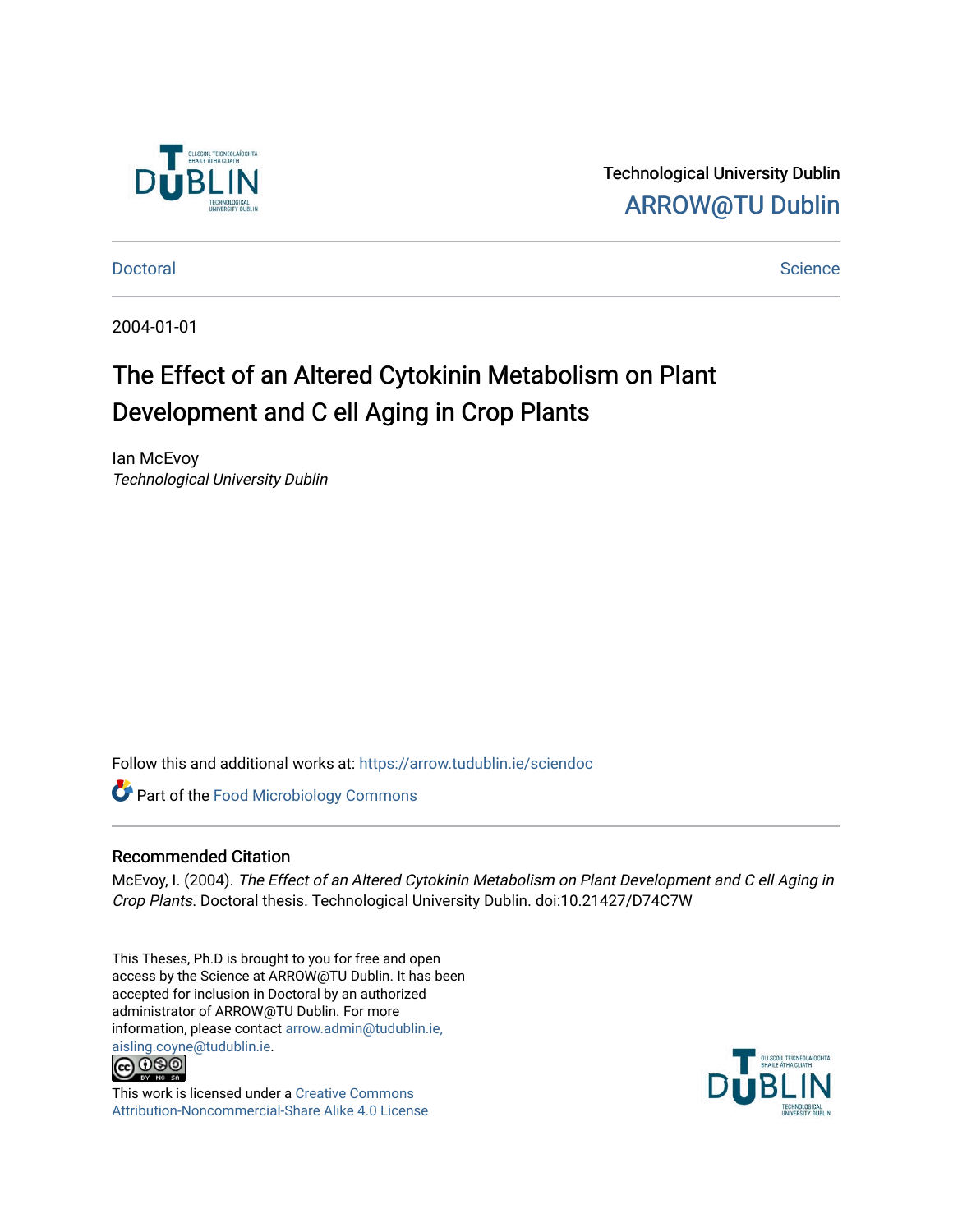

### **Dublin Institute of Technology [ARROW@DIT](http://arrow.dit.ie)**

[Masters](http://arrow.dit.ie/tourmas) [Tourism and Food](http://arrow.dit.ie/tourthe)

2004-01-01

# The effect of an altered cytokinin metabolism on plant development and cell aging in crop plants

Ian McEvoy (Thesis) *Dublin Institute of Technology*

#### Recommended Citation

McEvoy, Ian (Thesis), "The effect of an altered cytokinin metabolism on plant development and cell aging in crop plants" (2004). *Masters.* Paper 14. http://arrow.dit.ie/tourmas/14

This Theses, Ph.D is brought to you for free and open access by the Tourism and Food at ARROW@DIT. It has been accepted for inclusion in Masters by an authorized administrator of ARROW@DIT. For more information, please contact [yvonne.desmond@dit.ie, arrow.admin@dit.ie.](mailto:yvonne.desmond@dit.ie, arrow.admin@dit.ie)

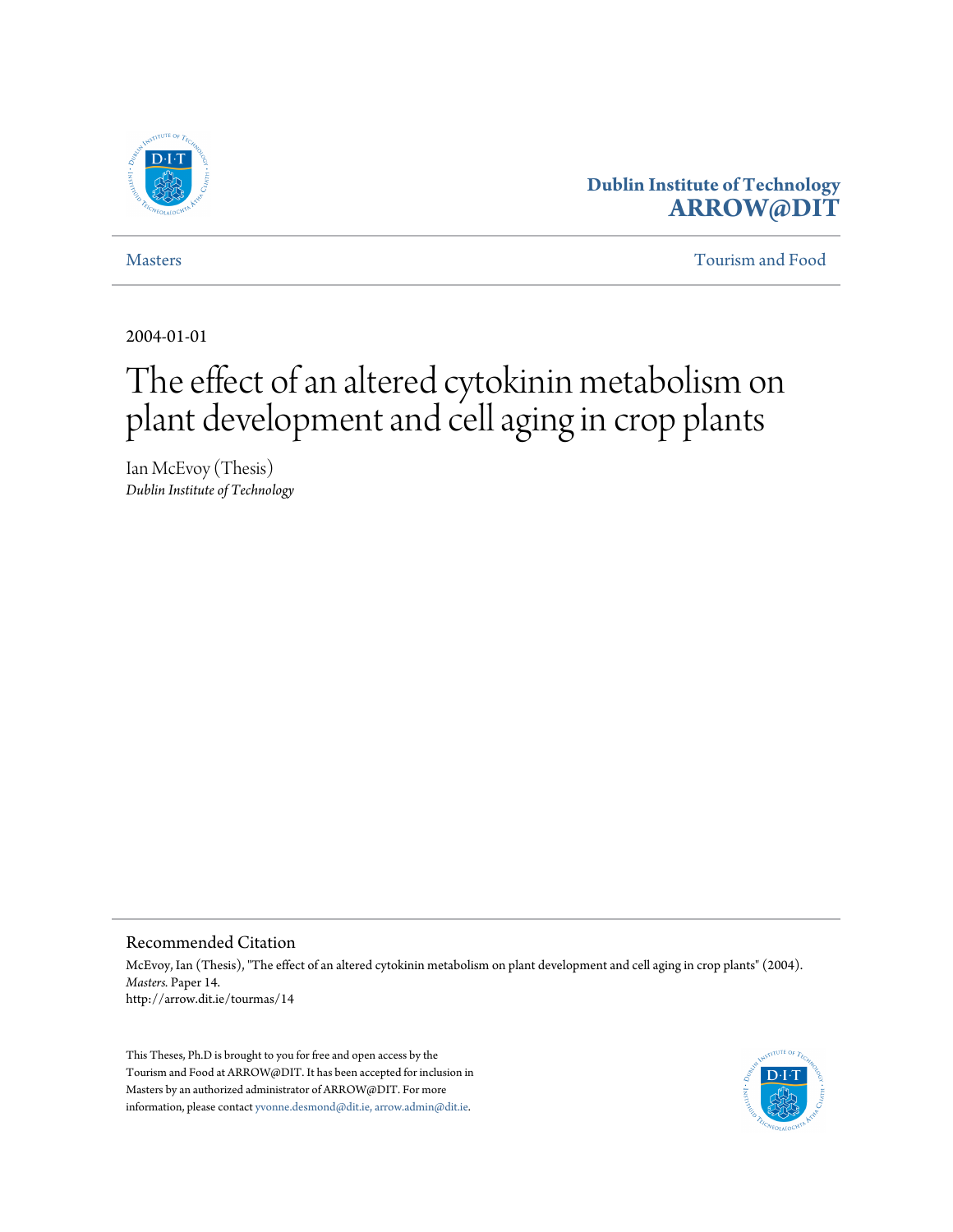# The effect of an altered cytokinin metabolism on plant development and cell aging in crop plants

real parado

Ian McEvoy

**MPhil** 

September 2004

### Supervisors:

Dr. Renee Malone & Dr. Gary Henehan School of Food Science and Environmental Health Dublin Institute of Technology

Professor Philip J. Dix Plant Cell Biology Institute of Bioengineering and Agroecology National University of Ireland, Maynooth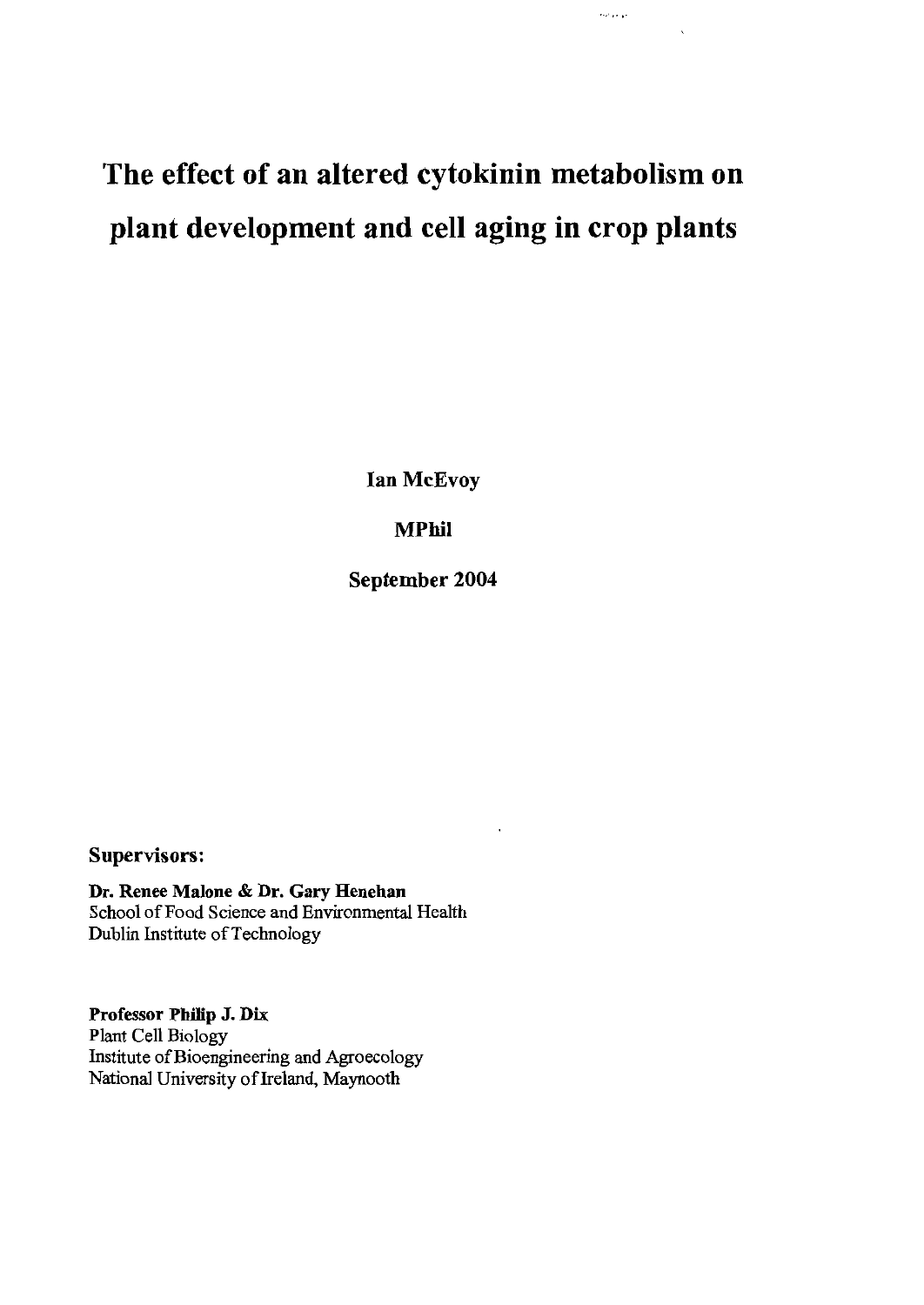#### **Declaration**

I certify that this thesis which I now submit for examination for the award of MPhil, is entirely my own work and has not been taken from the work of others save and to the extent that such work has been cited and acknowledged within the text of my work.

This thesis was prepared according to the regulations for postgraduate study by research of the Dublin Institute of Technology and has not been submitted in whole or in part for an award in any other Institute or University. The Institute has permission to keep, to lend or to copy this thesis in whole or in part, on condition that any such use of the material of the thesis be duly acknowledged.

 $Signature \, \frac{\int a_{\lambda} \, M^{c} \epsilon_{\nu} \circ \psi}{\int}$ 

Date  $20/09/04$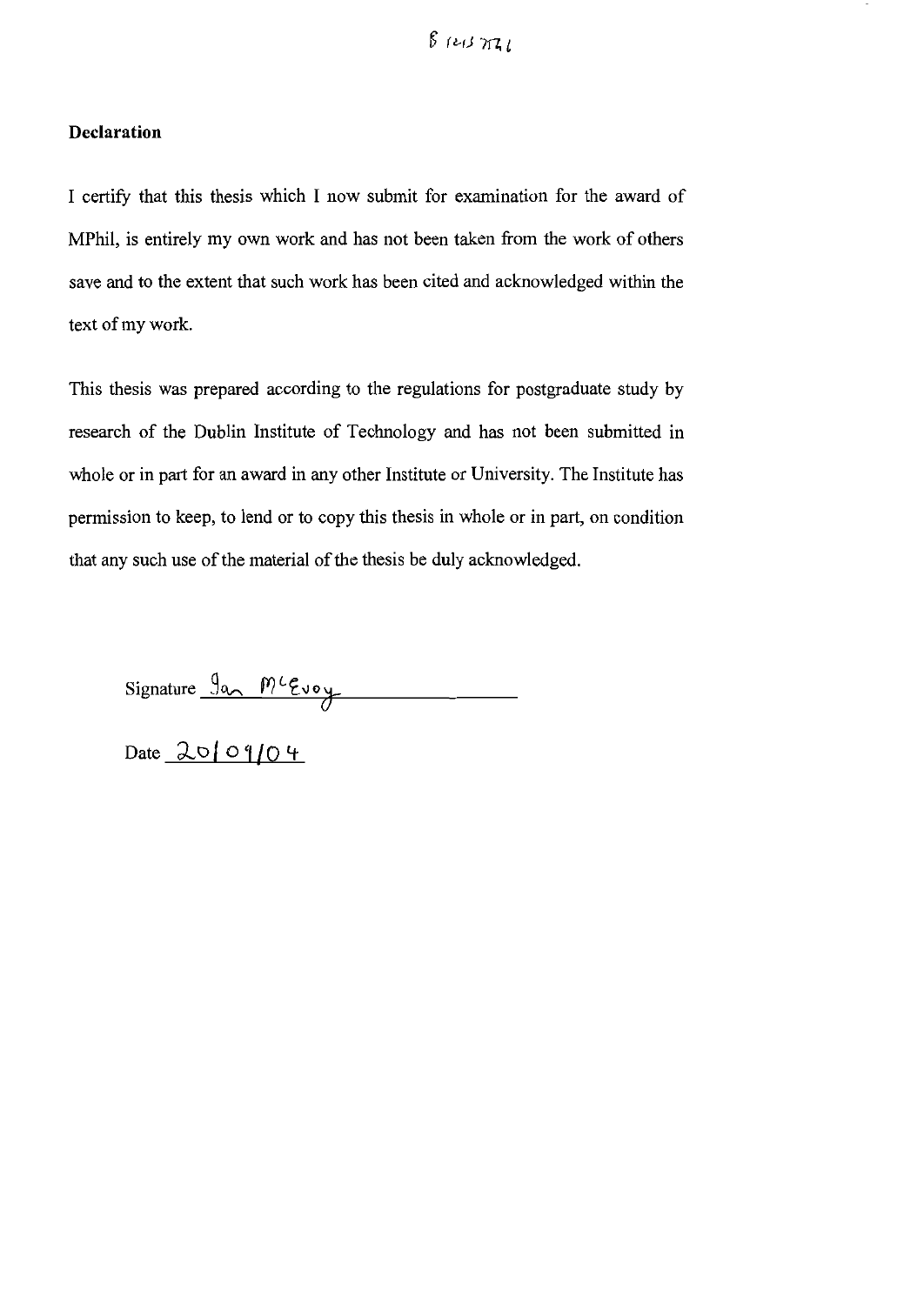#### Acknowledgements

Firstly, I would like to thank Professor Phil Dix and Dr Renee Malone for the speedy corrections and their assistance in the completion of this project.

I would also like to thank my parents and my sister for helping me through my education and for putting up with me! Thanks also to Ed, Annemarie and Miranda for the constant support and to my colleagues at PCB for their help and friendship.

And finally, but most importantly, I am extremely grateful to Dr. Karen Sheil who gave up so much of her free time in teaching me how to clone. I am sure I would never have gotten this far without it.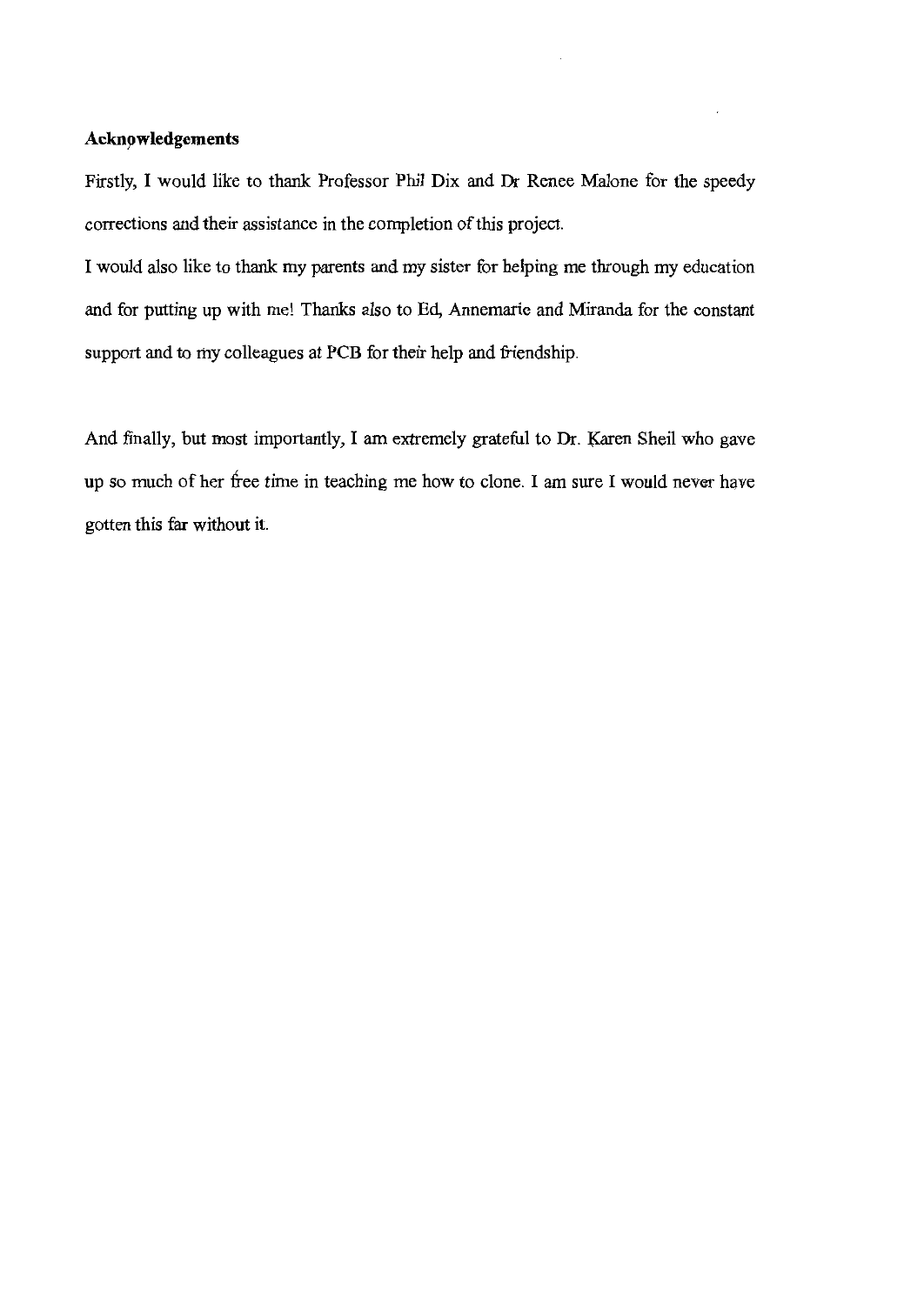#### Abstract

Isopentenyl transferase (IPT) is an enzyme encoded by a bacterial gene that catalyzes the rate-limiting step in cytokinin biosynthesis. Under the control of senescence-associated promoter ( $pSAG_{12}$ ), isolated from *Arabidopsis thaliana*, it has been shown to delay senescence in several herbaceous species. Cytokinin synthesis begins at the onset of senescence and is then stopped when senescence ceases. This auto regulatory control of the transgene ensures normal development and morphology of the transformed plant, which may be affected in plants constitutively expressing *ipt*.

In this study, it was investigated if an altered cytokinin metabolism, as a result of transformation by  $pSAG_{12}$ : *ipt*, will display a delayed ageing phenotype in a deciduous tree species as has been demonstrated in herbaceous species. This was carried out using various physiological assays and several transgenic lines were shown to display the symptoms of a plant exhibiting delayed senescence. A parallel study was carried out, investigating recombinant protein leakage during senescence (in detached leaves from tobacco plants containing the  $pSAG_{12}$ : ipt cassette in the nucleus and gfp in the chloroplast).  $pSAG_{12}$ : *ipt* was found to be efficient in maintaining the integrity of the choloplast and thus preventing leakage and degradation of the recombinant chloroplast protein.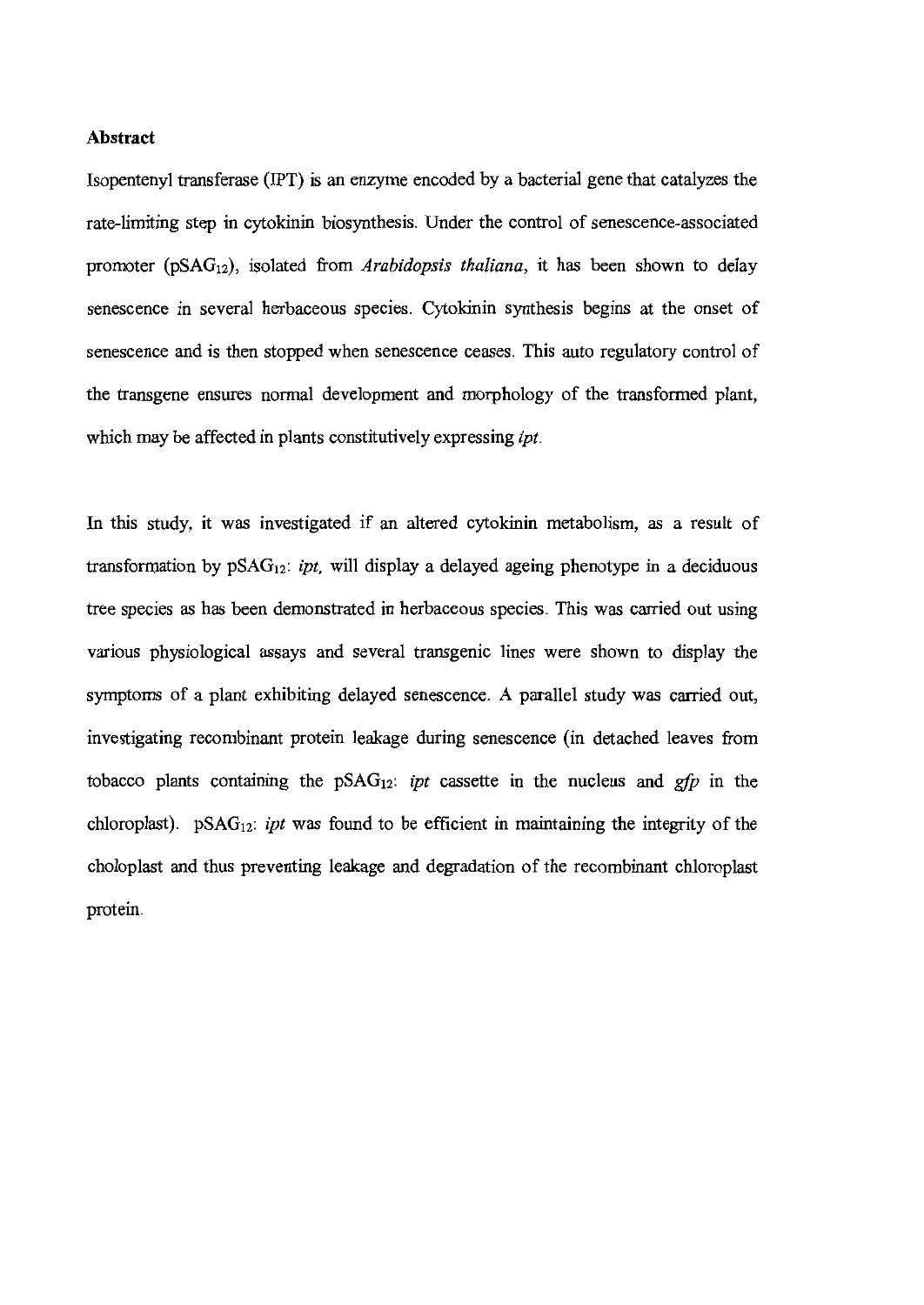#### **Contents**

#### **Declaration**

### Acknowledgements

### Abstract

### **Contents**

#### **Introduction** 1.

#### $1.1$ Senescence

- 1.1.1 Recycling of nutrients
- 1.1.2 Senescence associated genes
- 1.1.3 Senescence, aging and programmed cell death

8

- 1.1.4 Chlorophyll catabolism
- 1.1.5 Cues for senescence
- 1.1.6 The role of light and darkness in senescence
- 1.1.7 Senescence and stress
- 1.1.8 Oxidative stress
- 1.1.9 Ascorbate peroxidase
- 1.1.10 The chloroplast
- 1.1.11 The chloroplast during senescence
- $1.2$ Cytokinin
	- 1.2.1 Plant hormones and senescence
	- 1.2.2 Cytokinin and senescence
	- 1.2.3 Cytokinin degradation
	- 1.2.4 Cytokinin receptors
	- 1.2.5 Studying the effect of cytokinin on senescence

#### Genetic transformation  $1.3$

- 1.3.1 Introduction to genetic modification
- 1.3.2 Agrobacterium- mediated transformation
- 1.3.3 Biolistic transformation
- 1.3.4 Reporter genes
- 1.3.5 Transgenic plants with altered cytokinin metabolism
- 1.3.6 Possible drawbacks of pSAG12: ipt plants
- 1.3.7 Tree transformation
- 1.3.8 Apple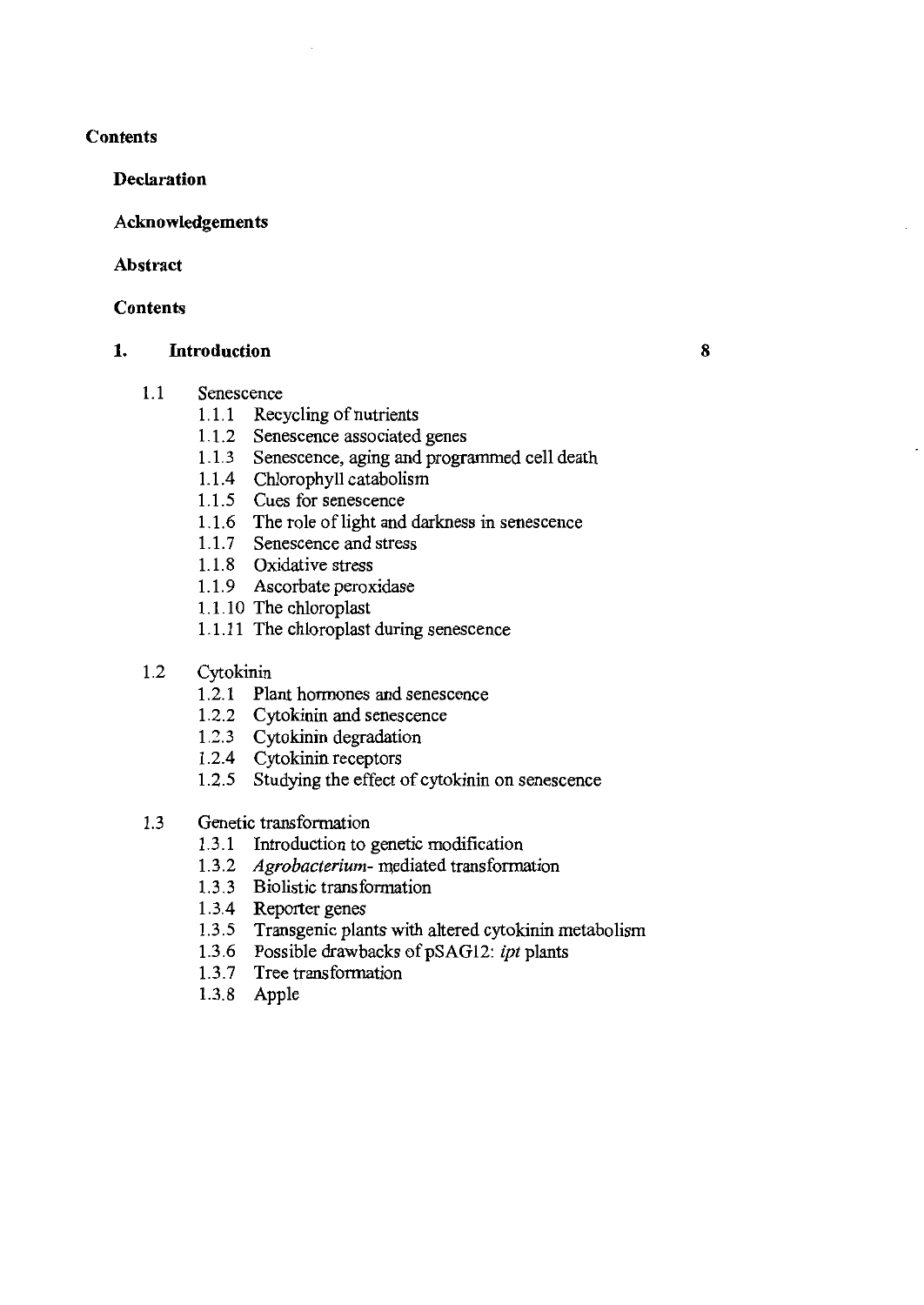#### 2. **Materials and Methods**

- Tissue Culture  $2.1$ 
	- 2.1.1 Plant Material and growth conditions
		- 2.1.1.1.1 Apple
		- 2.1.1.1.2 Tobacco
		- 2.1.1.1.3 Root induction
		- 2.1.1.1.4 Sterilization of tobacco seeds
- $2.2$ Molecular analysis
	- $2.2.1$ Agarose gel electrophoresis
	- Isolation of genomic apple DNA for molecular characterisation  $2.2.2$
	- Polymerase chain reaction  $2.2.3$ 
		- 2.2.3.1 Determination of presence of *ipt* gene
		- Determination of presence of *gfp* gene 2232
- Transformation  $2.3\phantom{0}$ 
	- Agrobacterium-mediated transformation of tobacco cv. Petit Havana  $2.2.1$ gfp plants with pVDH396
	- Biolistic transformation of tobacco cv. Wisconsin pSAG12: ipt plants  $2.2.2$ with pZS:  $gfp$  and pMSK18
		- Cloning *gfp* into pZS197 2221
		- Transformation of E.coli 2322
		- $2.3.2.3$ Biolistic transformation
		- $2.3.2.3.1$ Preparation of leaves for bombardment
		- Preparation of solutions  $2.3.2.3.2$
		- $2.3.2.3.3$ Preparation for bombardment
		- Bombardment procedure  $2.3.2.3.4$
- 2.4 Assays
	- $2.4.1$ GUS analysis
	- Chlorophyll analysis  $2.4.2$
	- $2.4.3$ Ascorbate peroxidase assay
	- $2.4.4$ Total soluble protein extraction
- $2.5$ GFP analysis
	- $2.5.1$ Protoplast isolation
	- Quantitative analysis of GFP  $2.5.2$

#### 3. **Results**

- Characterisation of pSAG<sub>12</sub>: ipt apple plants  $3.1$ 
	- Morphological characterization of older transgenic apple plants  $3.1.1$
	- Molecular analysis of transgenic apple trees  $3.1.2$

30

49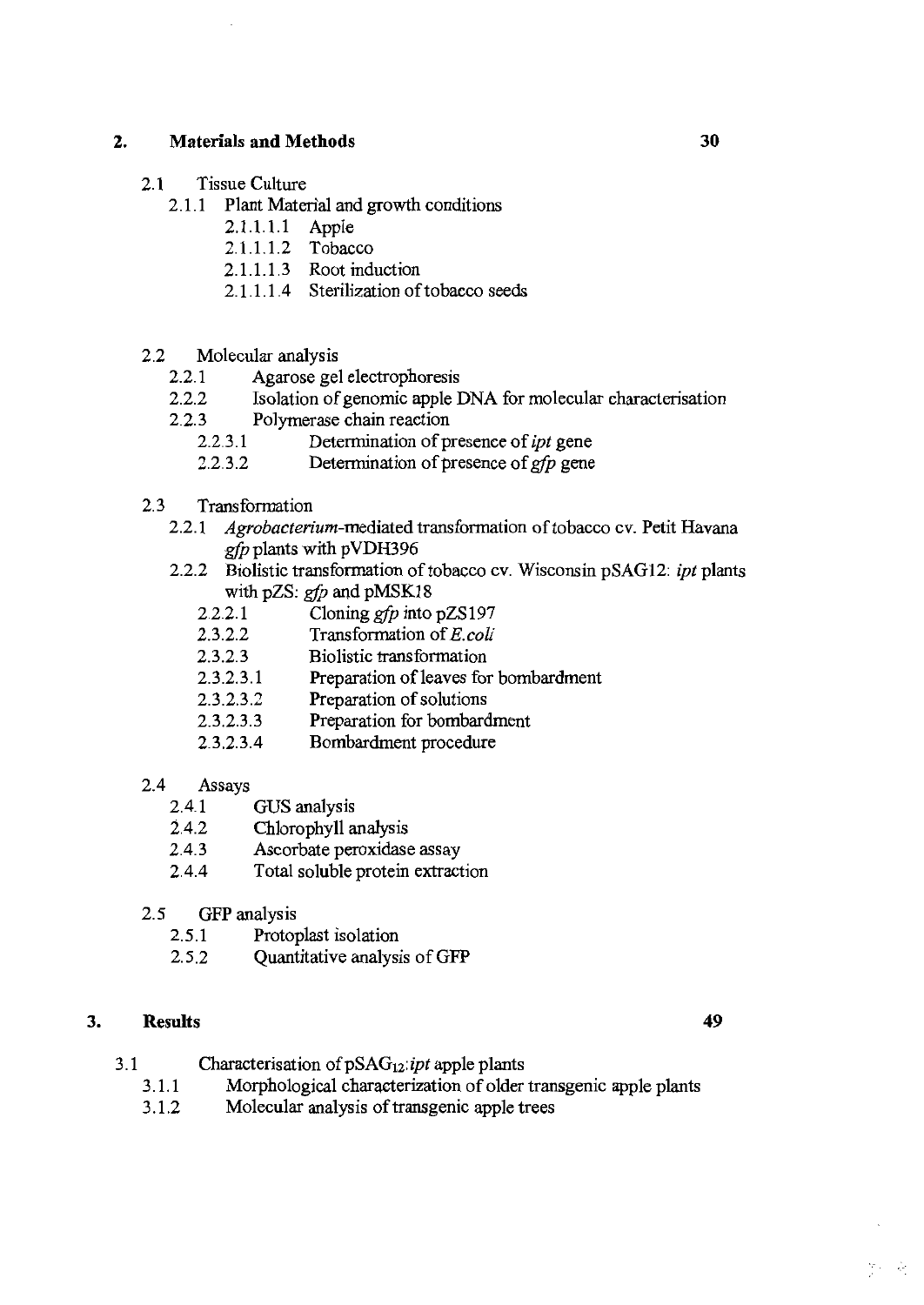- $3.1.3$ Chlorophyll analysis
- $3.1.4$ Total soluble protein measurement
- Ascorbate peroxidase activity  $3.1.5$
- $3.2$ Investigating GFP leakage in gfp transformed plant cells exhibiting delayed senescence
	- $3.2.1$ Generation of tobacco plants containing autoregulated ipt in the nucleus and  $gfp$  in the chloroplast
		- $3.2.1.1$ Amplification of the *gfp* gene and cloning into the pZS197 vector
		- Biolistic transformation of tobacco plants 3.2.1.2
		- $3.2.1.3$ Agrobacterium- mediated transformation of cv. Petit Havana gfp plants
	- $3.2.2$ Investigating GFP leakage in the generated transgenic plants
		- $3.2.2.1$ Protoplast isolation
		- $3.2.2.2$ GFP leakage from detached leaf discs into medium

#### **Discussion** 4.

#### 78

- $4.1$ Characterisation of transgenic apple plants
	- 4.1.1 Morphological characterization of older transgenic apple plants
	- 4.1.2 Molecular characterisation of transgenic apple plants
	- 4.1.3 Chlorophyll analysis
	- 4.1.4 Total soluble protein measurement
	- 4.1.5 Ascorbate peroxidase activity
- 4.2 Investigating GFP leakage in *gfp* transformed plant cells exhibiting delayed senescence
	- Generation of tobacco plants containing autoregulated *ipt* in the 4.2.1 nucleus and  $gfp$  in the chloroplast
	- 4.2.2 Quantitative GFP analysis

Conclusions

#### 5. **References**

89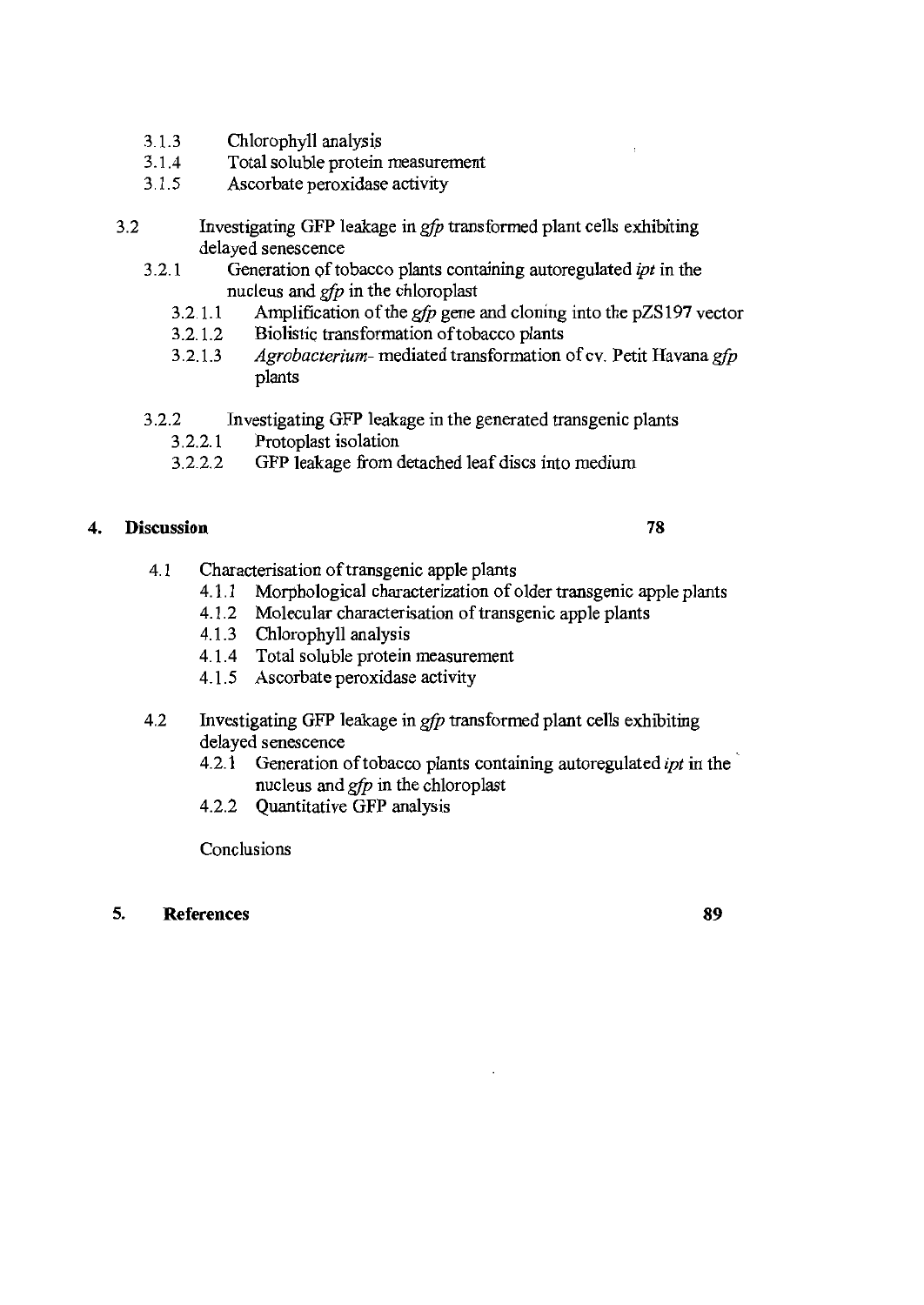#### 1.1 Senescence

#### 1.1.1 Recycling of nutrients

Senescence is the final stage in the life of a plant or a plant part and involves the breakdown of macromolecules and the transportation of the products to other parts of the plant (Gan and Amasino, 1997). In herbaceous plants, many of the nutrients stored in the leaf are transferred to developing parts of the plant during senescence. In deciduous trees however, the nutrients are stored in specialized cells in the trunk until the next growing season (Buchanan-Wollaston et al., 2003). Senescence is a highly adaptive feature of plants and since plants are immobile, it proves extremely useful when parts of a plant are placed in an unfavourable environment. It can be seen as a way of reshaping a plant by removing unwanted or damaged parts while recycling nutrients.

The senescence process involves the change from net carbon and nitrogen assimilation to a period of catabolism involving macromolecule breakdown and transportation to developing sinks (Morris et al., 2000). The process is under the direction of certain genes, known as Senescence Associated Genes (SAG's), as has been demonstrated in experiments where senescence was inhibited by RNA and protein inhibitors (He and Gan, 2002). At the onset of senescence, cell degradation is initially only partial and compartmentation is maintained, even in photosynthetic cells (Kunkel et al., 1999). Later on, membrane lipids are hydrolysed by lipid degrading enzymes during leaf senescence. There is also an increase in membrane permeability, which reduces photosynthetic capacity (He and Gan, 2002). As senescence progresses, the chlorophyll, lipid, protein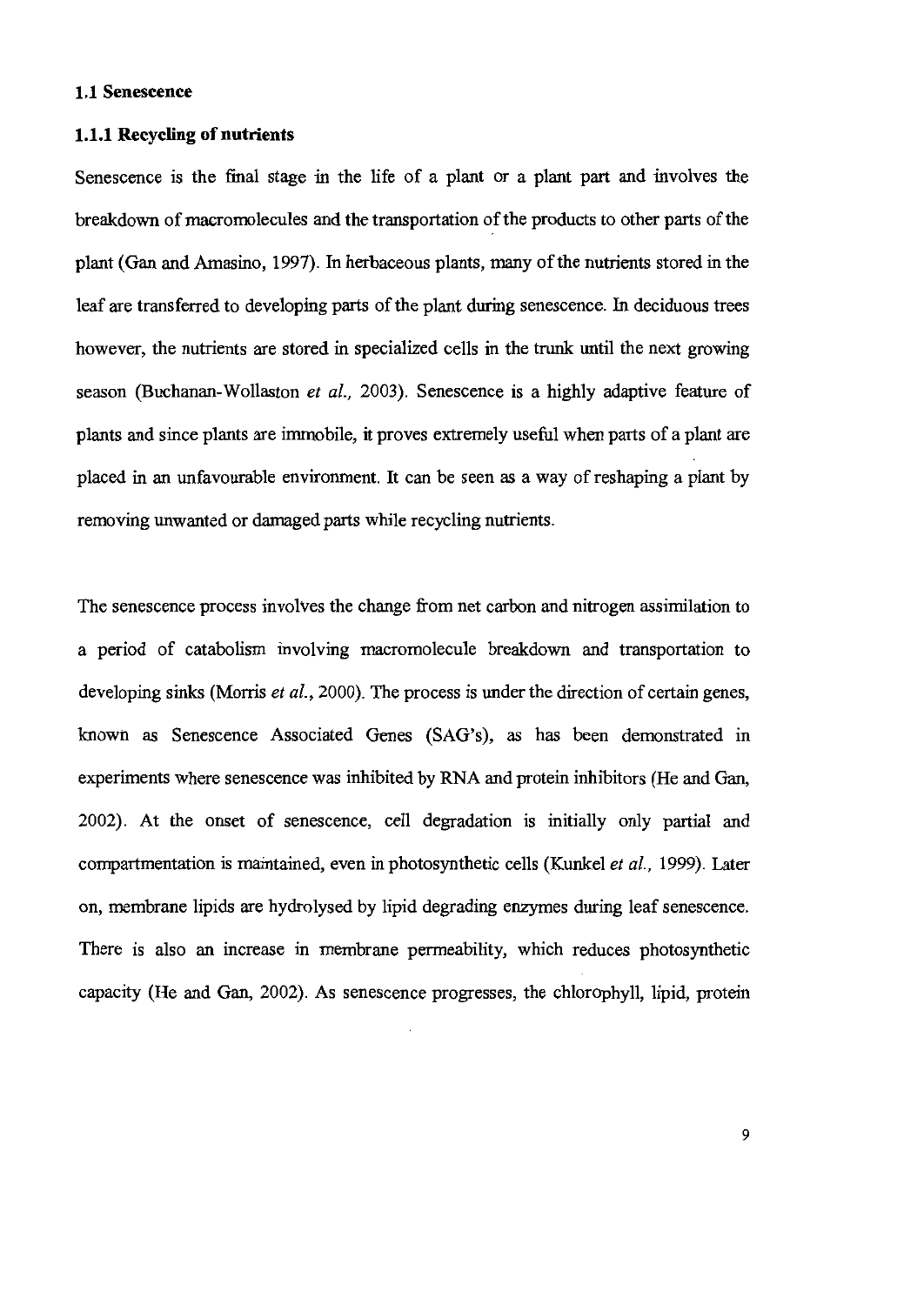and RNA content of the cell then decrease as they are being broken down and mobilized to storage areas or developing parts of the plant (Quirino et al. 1999).

#### 1.1.2 Senescence Associated Genes

The vast majority of genes are down-regulated during senescence but Senescence Associated Genes (SAG's) are genes that are up-regulated during senescence. These genes are responsible for the disassembly of the cellular components (Yoshida, 2003). To date there have been 30 SAG's identified in different plant species. SAG's can be divided into two classes, one being senescence specific with mRNA detectable only during senescence and the other class having a basal level of expression before, which increases during senescence (Gan and Amasino, 1997). Since the SAG's are responsible for the dismantling of the cellular components, it is not surprising that they include RNAases, lipases and proteases (Quirino et al., 2000).

Total RNA levels drop rapidly during senescence but nuclear DNA is maintained to allow gene expression of SAGs to continue (Gan and Amasino, 1997). Mitochondria are important in providing energy, in the form of ATP, for the disassembly of the cell and this is why they are one of the final organelles to broken down during senescence (Kunkel et al., 1999). The necessity for functional ribosomes during senescence has been demonstrated in experiments using cycloheximide, a protein synthesis inhibitor, which results in leaf senescence being retarded (Quirino et al.1999).

10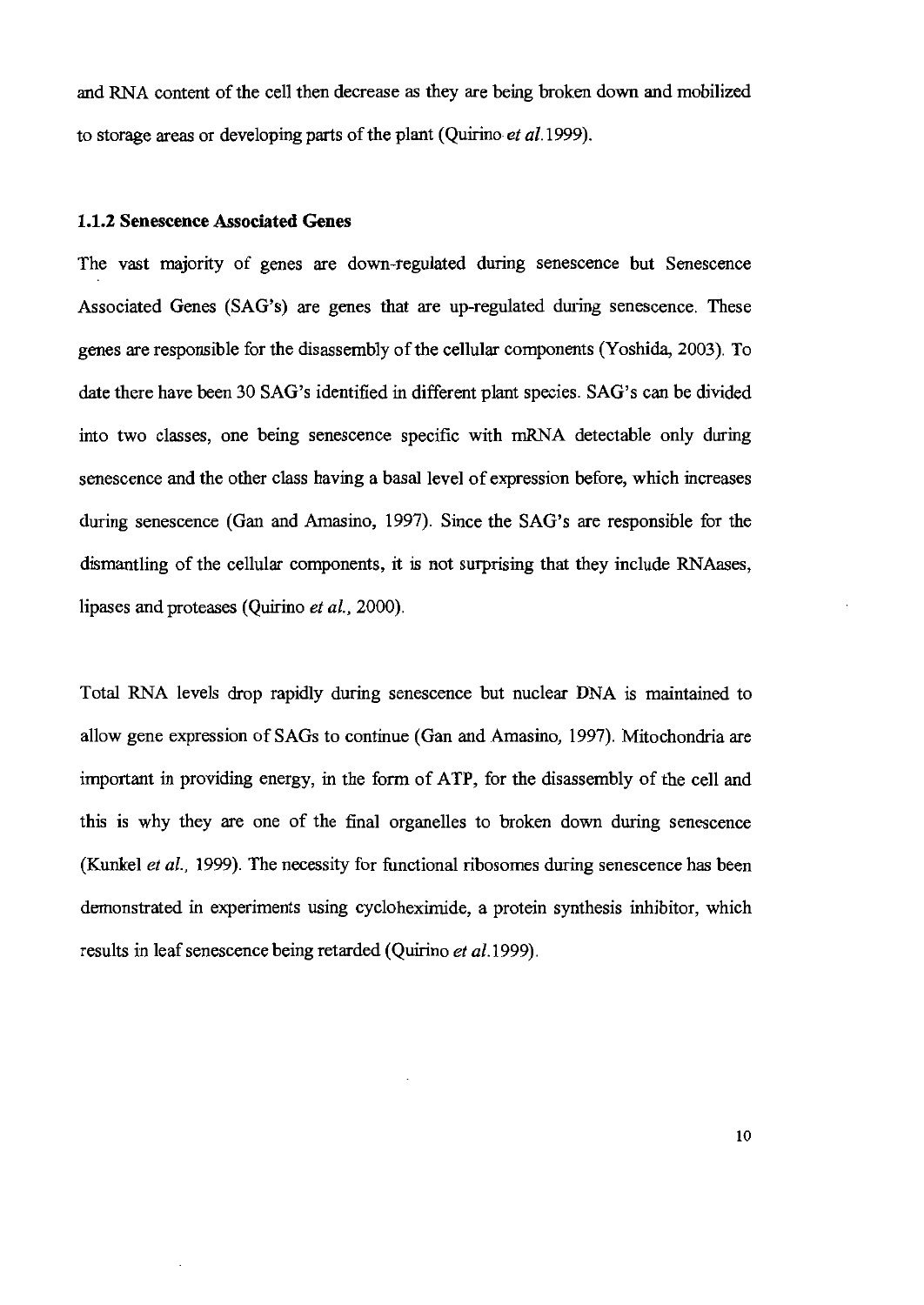#### 1.1.3 Senescence, aging and programmed cell death

Senescence is not the same as aging. Aging can be defined as 'the age-related deterioration of physiological functions necessary for the survival and fertility of an organism' (Pandi-Perumal et al., 2002). Aging refers to events occurring with time, without death as a result (Smart et al., 1991). Senescence is only part of this process and is reversible up to a point (Buchanan-Wollaston et al., 2003).

It is generally accepted that senescence is a form of programmed cell death (PCD: the selective elimination of unwanted cells (Pennell and Lamb, 1997)). What distinguishes senescence from other types of programmed cell death is the transportation of nutrients out of the senescing cell (Quirino et al. 1999). This is illustrated in the maintenance of tissue around the vascular system, required for transport of nutrients, until late in senescence (Gan and Amasino, 1997).

#### 1.1.4 Chlorophyll catabolism

Chlorophyll degradation is generally accepted to be one of the first visible symptoms of senescence (van Staden et al., 1988). It is an energetically expensive process and serves to detoxify the cell of the end products of chlorophyll catabolism rather than recycling nutrients (Buchanan- Wollaston et al., 2003). When autumn leaves appear yellow or orange, this is due to the unmasking of already present carotenoid pigments (Field et al., 2001). Autumn senescence involves the liberation of the entire pool of chlorophyll and if this is not catabolized or protected from light the uncontrolled generation of singlet oxygen could jeopardize the efficiency of nutrient recovery through photo-oxidative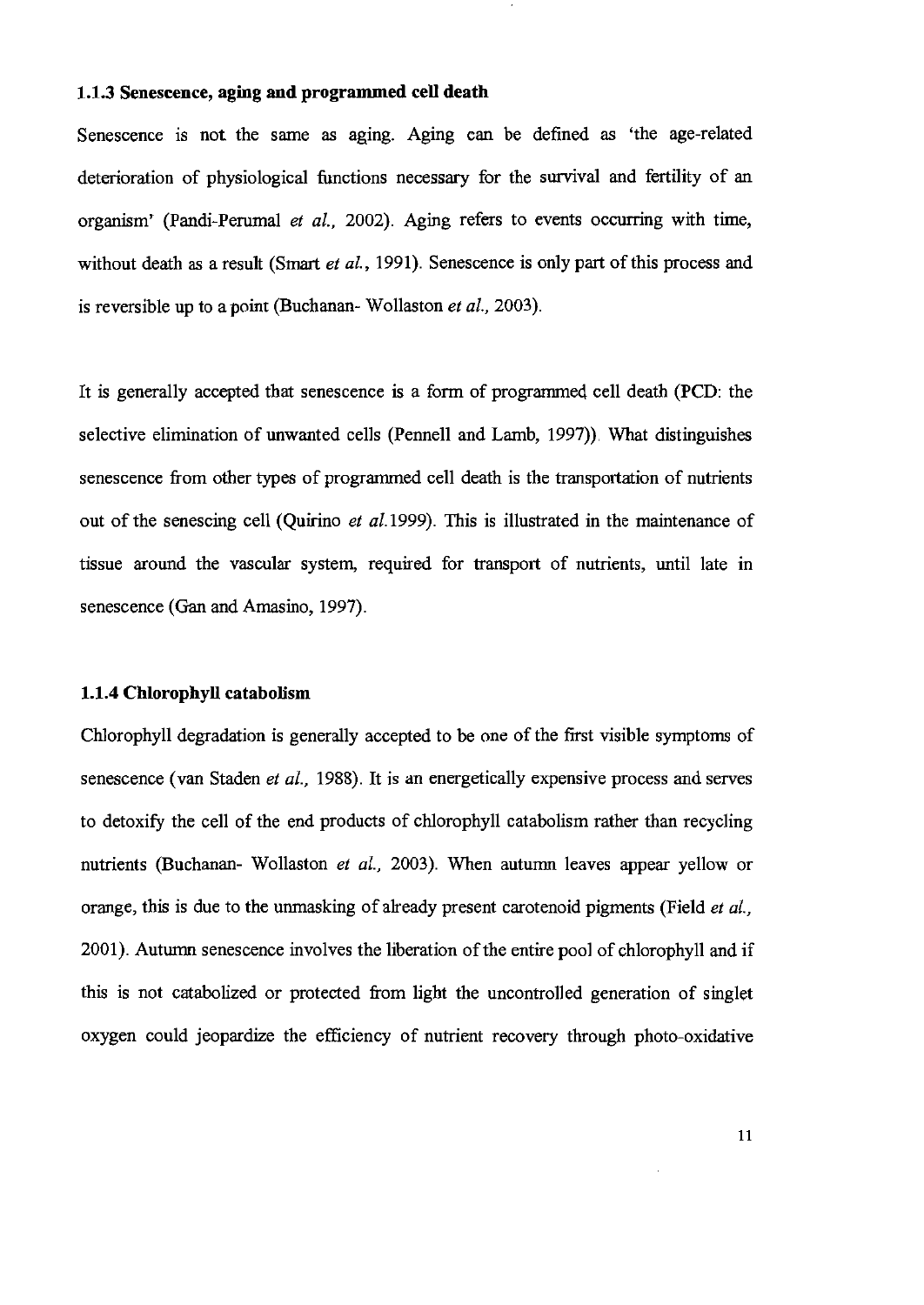damage (Field et al., 2001). The key enzyme involved in the catabolism is pheophorbide  $a$  oxygenase. This cleaves the tetrapyrrole ring to produce red chlorophyll catabolite. The end products of the catabolism are known as non-fluorescent chlorophyll catabolites and are stored in vacuole and not recycled (Buchanan-Wollaston et al., 2003). Chlorophyll degradation during senescence shares the detoxification pathway for xenobiotic compounds (Field et al., 2001). Chelators of iron are effective in retaining the green colour of leaves, since they target an iron dependant step in chlorophyll degradation (Thomas and Howarth, 1999).

#### 1.1.5 Cues for senescence

Senescence is an active process and is regulated by exogenous and endogenous factors (Weaver and Amasino, 2001). There are both environmental and autonomous cues for plant senescence. Environmental cues include drought, pathogen infection, extremes of temperatures, shading and nutrient deficiency. Autonomous cues include age, reproductive development and hormone levels (van Staden et al., 1988).

#### 1.1.6 The role of light and darkness in senescence

Darkness is generally considered to be a promoter of senescence but it was shown to delay senescence when whole Arabidopsis thaliana plants were placed in darkness before being returned to a normal photoperiod. This effect was not observed with detached leaves, suggesting that the delaying effect is dependent on communication between plant parts (Weaver and Amasino, 2001).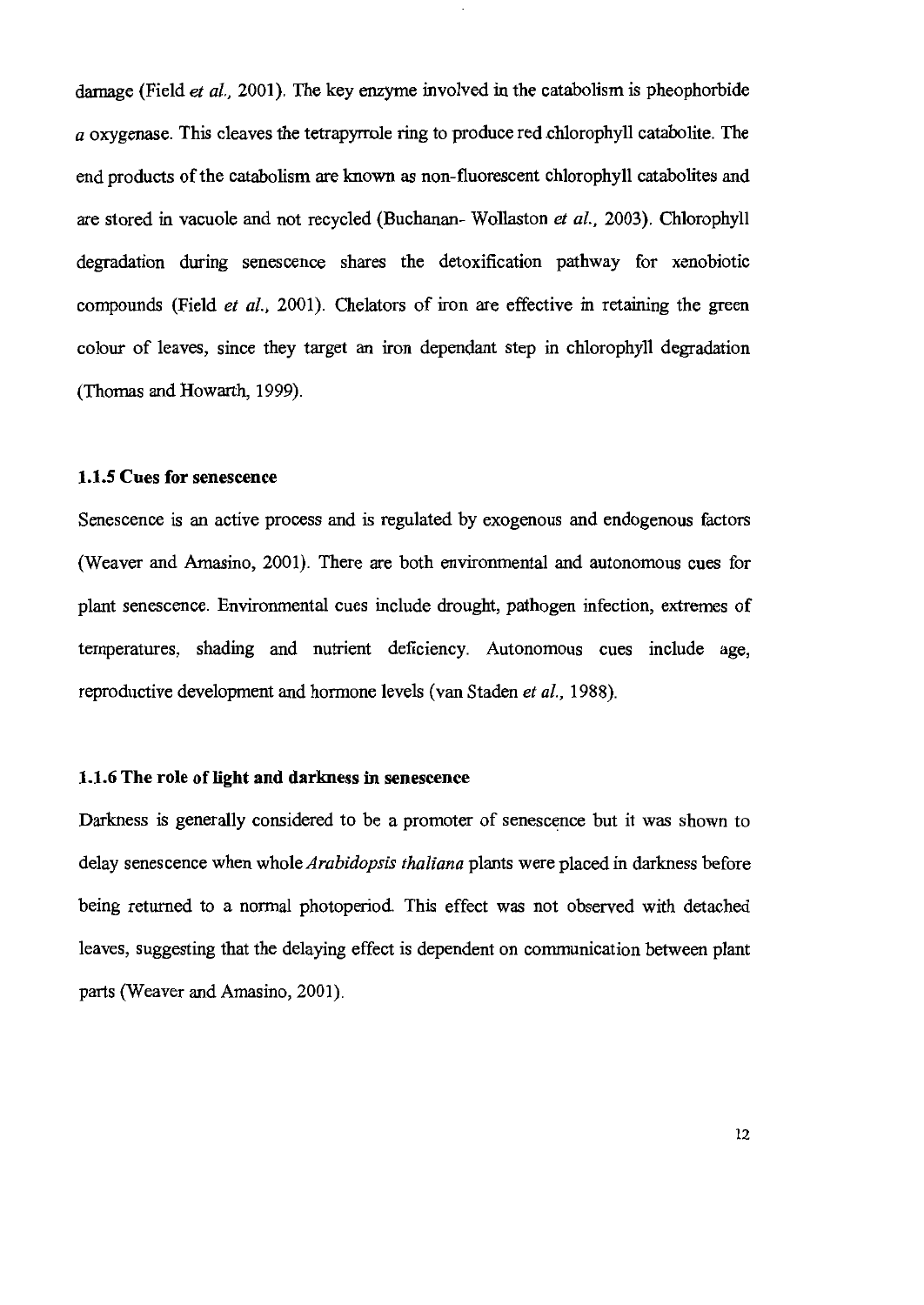Light is generally an inhibitor of senescence. Phytochrome may be involved in this inhibition. Continuous white light and pulses of red light have been shown to inhibit senescence in detached tobacco leaves (Weaver and Amasino, 2001). Also, tobacco plants over-expressing phytochrome A exhibit delayed senescence. High light levels have also been shown to induce senescence. (Weaver and Amasino, 2001). Plants possess a number of mechanisms in coping with excess light levels. It has been suggested that anthocyaning act as an optical protection screen in some plants, reducing the light capture of senescing chloroplasts. It is possible that species not producing anthocyanins depend on alternative methods (Field et al., 2001).

#### 1.1.7 Senescence and stress

Although senescence will occur with age in the absence of stress (He and Gan, 2002), plants are subject to many biotic and abiotic stresses that may result in the premature onset of senescence. It was suggested that the decrease in antioxidants and the increase in lipid peroxidation as a result of stress are possible causes for stress-induced senescence (Prochazkova et al., 2001). There are likely to be common gene expression pathways in normal senescence and response to stress since numerous genes, which are expressed in response to stress, are also expressed during senescence (Puddephat et al., 1999). It is possible that these defence genes may be reacting to common conditions present in a stress and senescence situation (Quirino et al., 1999).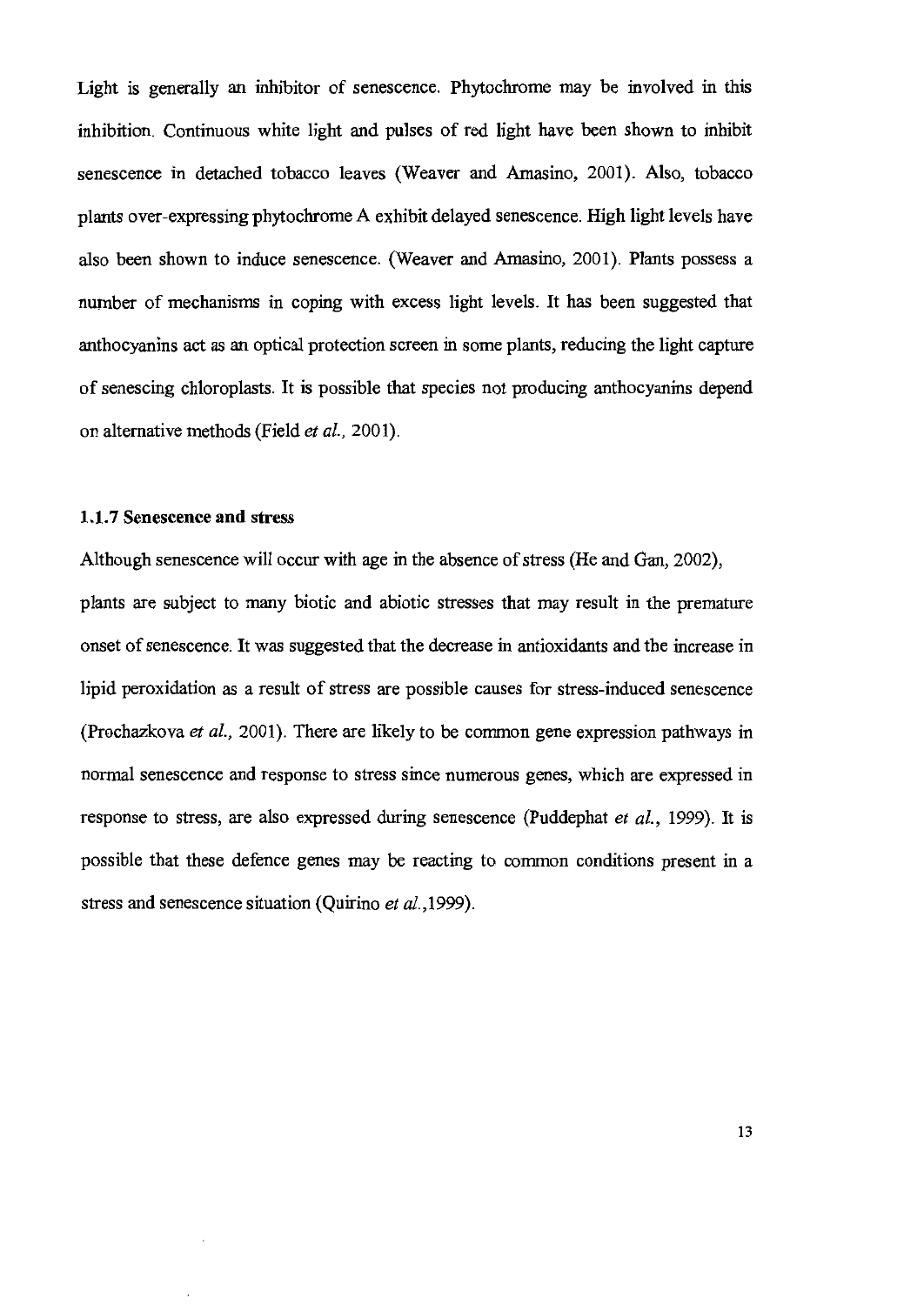#### 1.1.8 Oxidative stress

Earth was once an anaerobic planet until the evolution of the water-splitting reaction of photosynthesis resulted in accumulation of oxygen in the atmosphere. This dramatic change in the environment placed a huge selection pressure on all organisms to develop mechanisms to defend themselves from the toxic consequences of atmospheric oxygen. This toxicity is a result of so-called reactive oxygen species, (ROS) that are formed primarily through the reduction of  $O_2$  to  $2H_2O$  (Froidovich, 1998).

During senescence, accompanying changes in cell structure, metabolism and gene expression, is a sharp increase in the generation of ROS. This increase is thought to be the result of macromolecule degradation (Buchanan-Wollaston et al., 2003). ROS include  $H_2O_2$ , superoxide  $O^2$  radicals, hydroxyl radicals, and singlet oxygen are produced in the chloroplasts, mitochondria and peroxisomes. ROS are known to have a detrimental effect on cellular structure and function (He and Gan, 2002).

#### 1.1.9 Ascorbate Peroxidase

Peroxidases are a class of enzymes that catalyse the oxidation of a substrate with the reduction of  $H_2O_2$  to 2H<sub>2</sub>O (Froidovich, 1998). Ascorbate peroxidase (APX) is a  $H_2O_2$ scavenger that works directly at the site of  $H_2O_2$  generation. For photosynthesis to continue uninterrupted, direct scavenging of  $H_2O_2$  at the site of production, in the chloroplast, is essential. Most APX in leaf cells is localized in the chloroplast and it mainly uses ascorbate as the electron donor, hence the high concentration of ascorbate in

14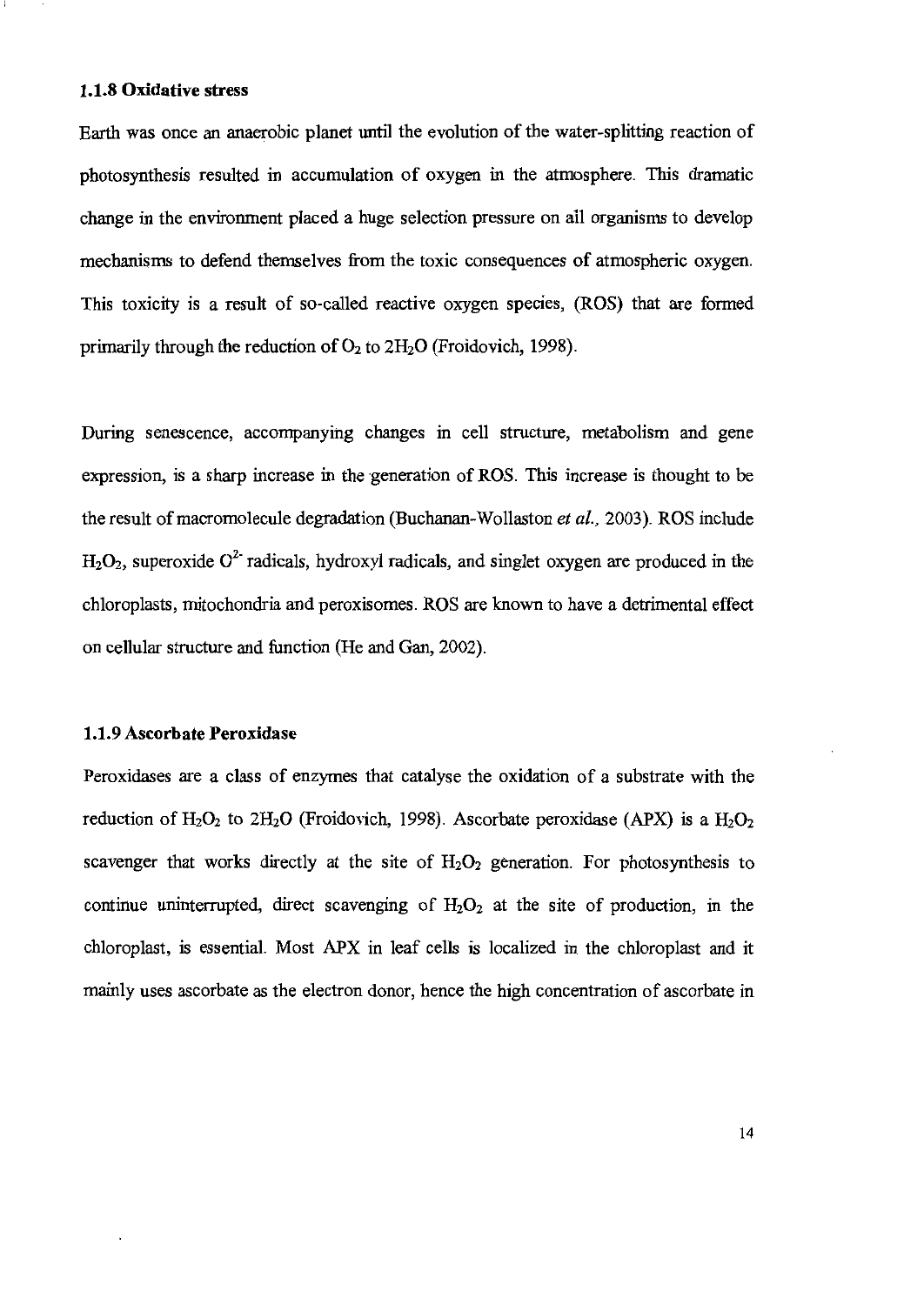plants compared to other organisms, but cytosolic isoforms can also use aromatic phenols (Asada, 1997).

There are several isoforms of APX, two soluble forms in the cytosol and two present in the chloroplast (one stromal and the other thylakoid bound). APX activity increases during periods of stress to the plant coinciding with the increase of ROS (Shi et al., 2001). Catalase is another scavenger of  $H_2O_2$ . An advantage is that it can work without an electron donor but is only efficient in high concentrations, peroxidases being effective at very low concentrations (Asada, 1997). Another scavenger in aerobic cells, this time of the superoxide O<sup>2-</sup> radical, are the superoxide dismutases (SOD's). SOD's keep the level of  $O^{2}$  in the 10<sup>-10</sup> mol 1<sup>-1</sup> range (Froidovich, 1998).

#### 1.1.10 The chloroplast

The chloroplast is the organelle where photosynthesis occurs in higher plants. Light energy is captured and converted into biologically useful energy (Bogorad, 2000). It is believed that the evolution of the green plant began by the engulfment of the cyanobacterial progenitor of the chloroplast by a eukaryotic host. The ancestral genome is believed to have had around 3,200 genes. 1,700 genes have been lost to redundancy and 1,400 of these lost genes have migrated to the nuclear genome, leaving only about 87 plastid-encoded genes (Bogorad, 200). The majority of polypeptides present in the chloroplast are encoded by the nucleus (Hibberd et al., 1998). Chloroplasts carry 500-10,000 copies of their circular genome (Svab and Malaga, 1992). Non-photosynthetic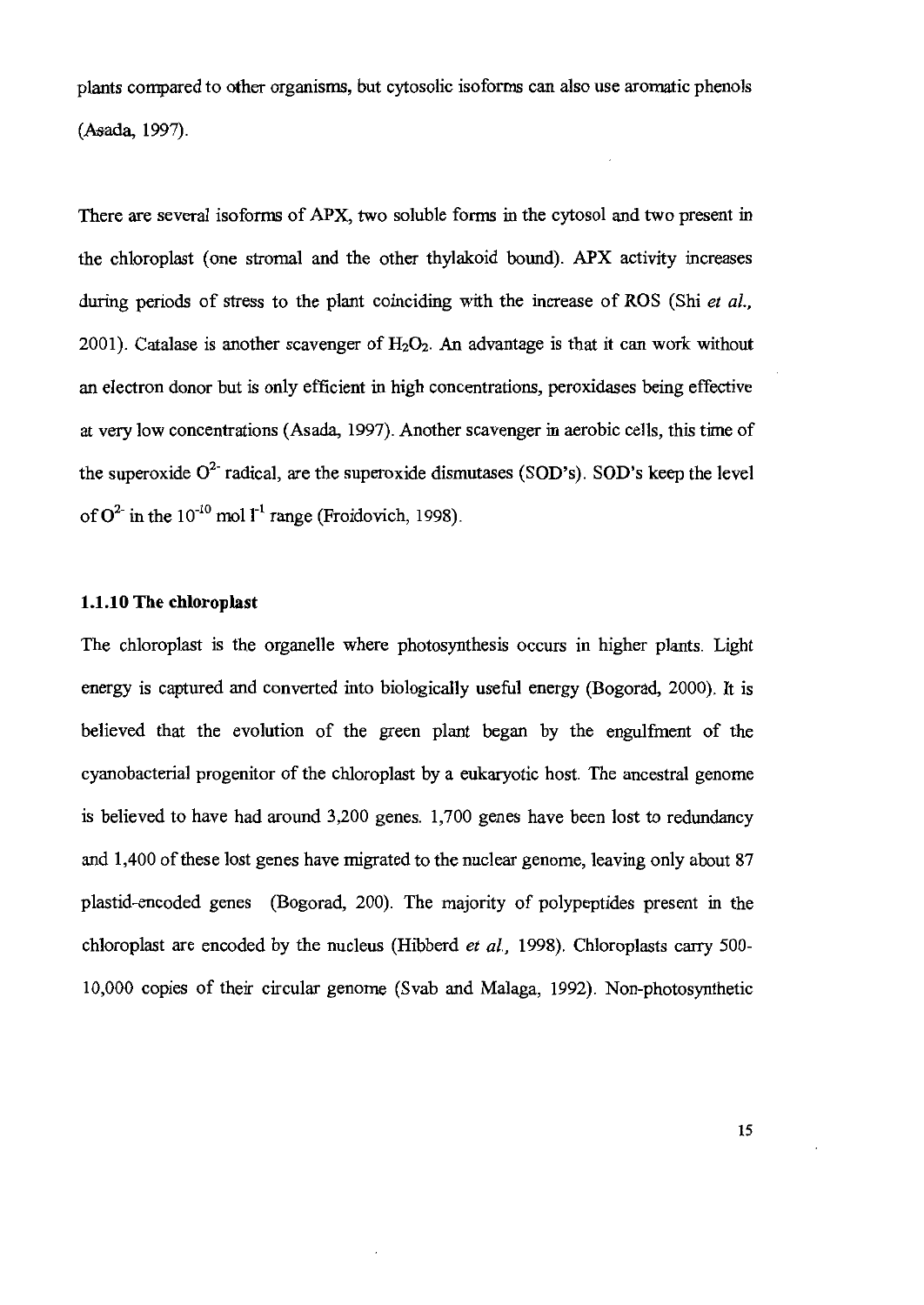plastids possess an identical genome to that of the chloroplast but the genes are generally expressed at much lower rates (Hibberd et al., 1998).

#### 1.1.11 The chloroplast during senescence

Chloroplasts are believed to be the first organelle to be affected during senescence, while the nucleus and mitochondria remain intact until later on in the process, in order to provide energy and control gene expression of the SAG's (Quirino *et al.* 1999; Noh and Amasino, 1999). Despite this, a study of changes in the chloroplast of Brassica napus during senescence revealed that the outer membrane of the chloroplast was one of the last components to be dismantled. This may be due to studying chloroplasts in differing species and tissue (Ghosh et al., 2001).

A minimal level of thylakoid damage is usually observed before chlorophyll loss during senescence (Ghosh et al., 2001). As senescence progresses, the degradation of chloroplast components leads to a reduction in photosynthetic activity (Ghosh et al., 2001). In plastids, as much as 90% of nitrogen recycled from senescing leaves come from the degradation of stroma proteins and thylakoid membranes. Chlorophyll molecules must be unbound from their associated proteins and degraded before this event (Field et al., 2001).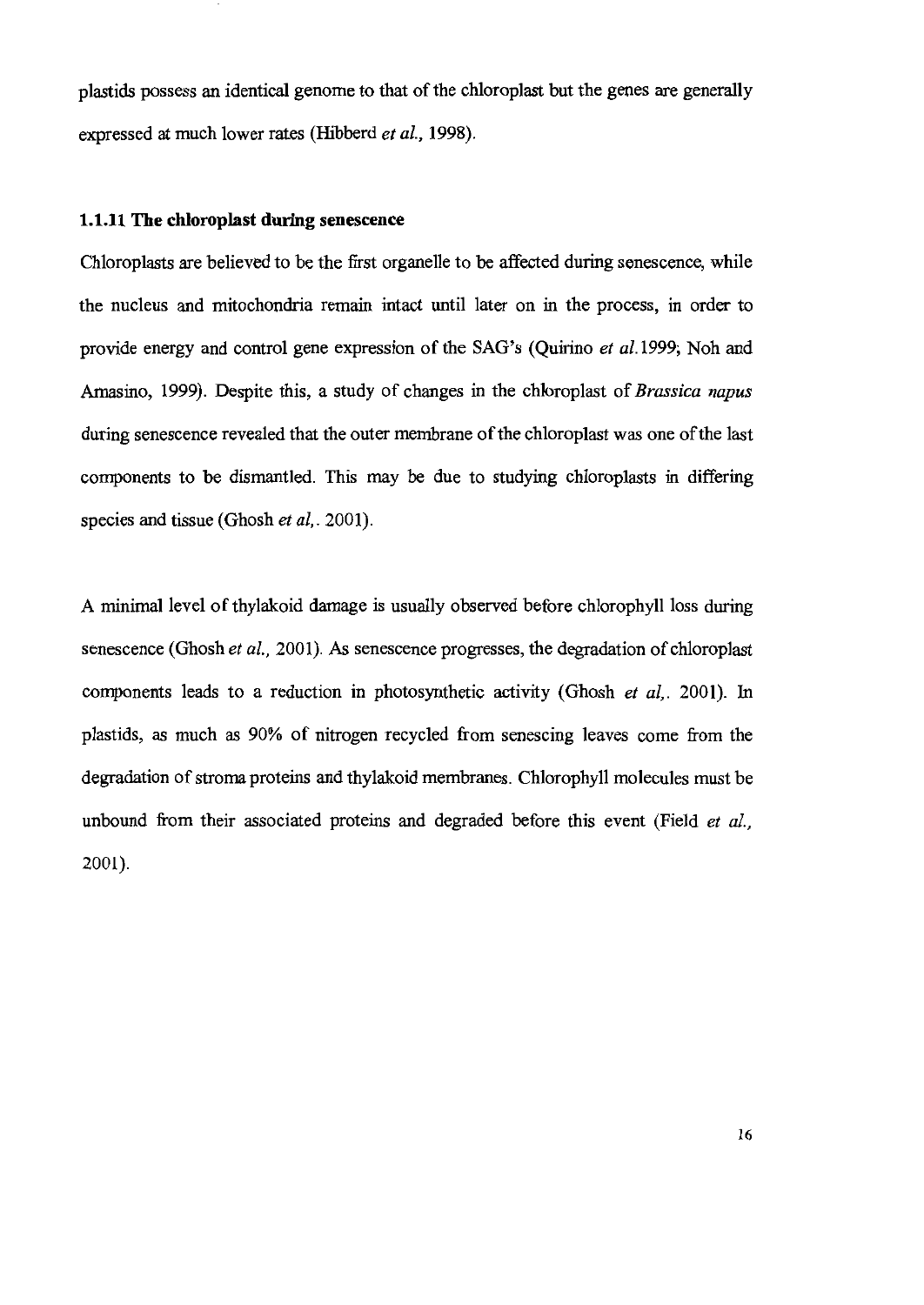#### 1.2 Cytokinin

#### 1.2.1 Plant hormones and senescence

Of the phytohormones: auxin, cytokinins and gibberellins typically inhibit senescence while abscisic acid and ethane generally promote it (Yoshida, 2003). Exogenous application and inhibitors of ethane production have both been shown to promote senescence symptoms in many species (Grbic and Bleecker, 1995). The inhibition of ethane production, through antisense transformation, has been shown to delay ripening in climacteric fruits (Laties, 1993). Antisense transformation is when the transformed gene produces molecules of RNA complementary to the sequence of endogenous ones, reducing protein production (Botella, 2000).

#### 1.2.2 Cytokinin and senescence

The phytohormone most associated with senescence is cytokinin. However, the effect of cytokinin on senescence is still not completely understood, possibly due to the action of cytokinin being masked by its interaction with other plant hormones (Mok and Mok, 2001). Skoog and Miller first discovered and coined the term cytokinin after observing a substance promoting cell division, or cytokinesis, and shoot differentiation in a tobacco cell culture (Skoog and Miller, 1955). Since then, cytokinins have been shown to play an important role in many other plant functions.

Cytokinins are present in plant tissue at very low concentrations as free bases, their ribosides or conjugates with sugars or amino acids (Vlasakova et al., 1997). Zeatin, isopentenyl adenine and dihydrozeatin are the three main families of naturally occurring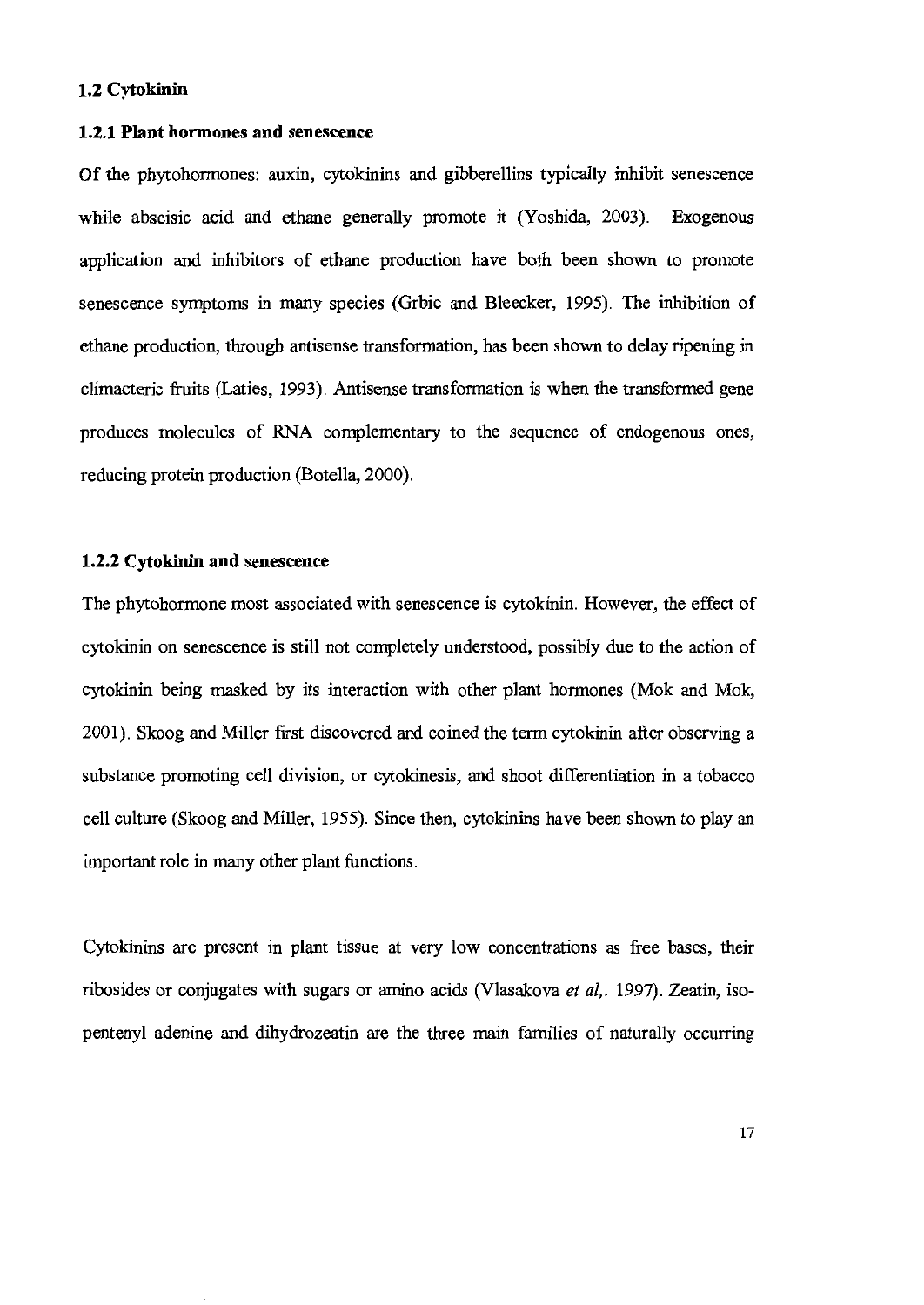cytokinins. All three are  $N^6$  -substituted adenine derivatives differing only in the side chain, which is responsible for biological activity (Smart et al., 1991). The natural cytokining are all adenine derivatives with isoprenoid or aromatic  $N^6$ - side chains. The biosynthetic pathways of cytokinins with aromatic side chains still remain unknown but it is likely that the biosynthesis of other cytokinins is similar to that of isopentenyl adenine, as elucidated in *Agrobacterium*, although the possibility of cytokinins with different side chains having separate origins must not be ignored. It is thought that the addition of isopentenyl side chain to 5–AMP is the initial step in biosynthesis and this reaction is catalysed by an iso-pentenyl transferase (encoded by a gene called *ipt* in *Agrobacterium* tumafaciens) (Smart et al., 1991).

Chromatographic analyses of cytokininin activity bioassays were initially used in the isolation of cytokinins. This led to the identification of those members of the group present in larger quantities (Mok and Mok, 2001). Since then, many techniques have become available for measuring cytokinin, including high performance liquid chromatography (HPLC), RIA, ELISA, GC-MS and LC-MS, each having its specific merits and shortcomings (Vlasakova et al., 1997).

#### 1.2.3 Cytokinin degradation

The key enzyme involved in cytokinin degradation is cytokinin oxidase. The process involves the oxidation of cytokinin with unsaturated isoprenoid side chains, using molecular oxygen as the oxidant (Motyka et al., 1996). Cytokinin oxidases selectively degrade unsaturated  $N^6$ -isoprenoid side chains, the most prevalent form, converting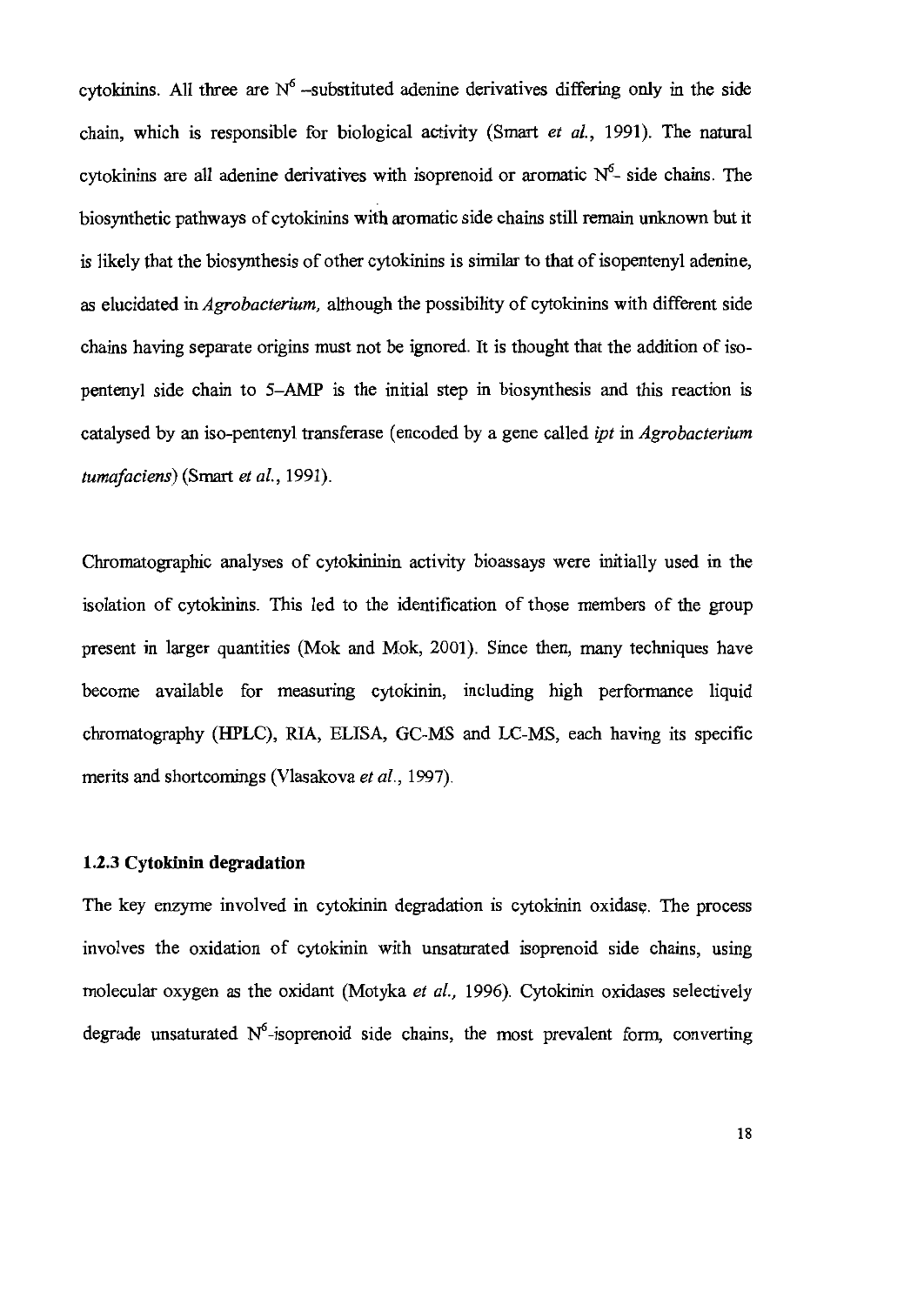active cytokinins to adenine. The properties of cytokinin oxidases are so diverse, varying in mass from 25 kD to 94 kD and pH optima from 6 to 9, that it is possible that there may be more than one class of this cytokinin degradation enzyme (Mok and Mok, 2001).

#### 1.2.4 Cytokinin receptors

For over 30 years scientists have been searching for cytokinin receptors. In order to qualify as a receptor, the hormone must first bind to the receptor protein resulting in a change in conformation, triggering the beginning of the signal transduction cascade and eventually leading to changes in transcription of certain genes. There have been several canditate receptor/signal transduction genes identified, such as CKI1, ARR and GCR1, but the function for most of these genes is unknown and the lag time before changes in transcription is too long to be considered as early response genes (Mok and Mok, 2001).

#### 1.2.5 Studying the effect of cytokinin on senescence

There have been three main approaches to studying the effect of cytokinin on senescence. Firstly, there is the exogenous application of synthetic cytokinin to plant tissue. A delay in senescence has been observed using this method in the laboratory. However for practical application, on an agricultural scale, this procedure would require extra handling, and adverse effects have been observed (Chen et al., 2001). Secondly, the levels of the hormone can be monitored during senescence, and finally levels of cytokinin can be modified using recombinant DNA approaches (Smart et al., 1991). It is important to consider the efficiency of uptake and transport when studying the effect of increased levels, exogenous or endogenous, of cytokinin on the plant (Smart et al., 1991).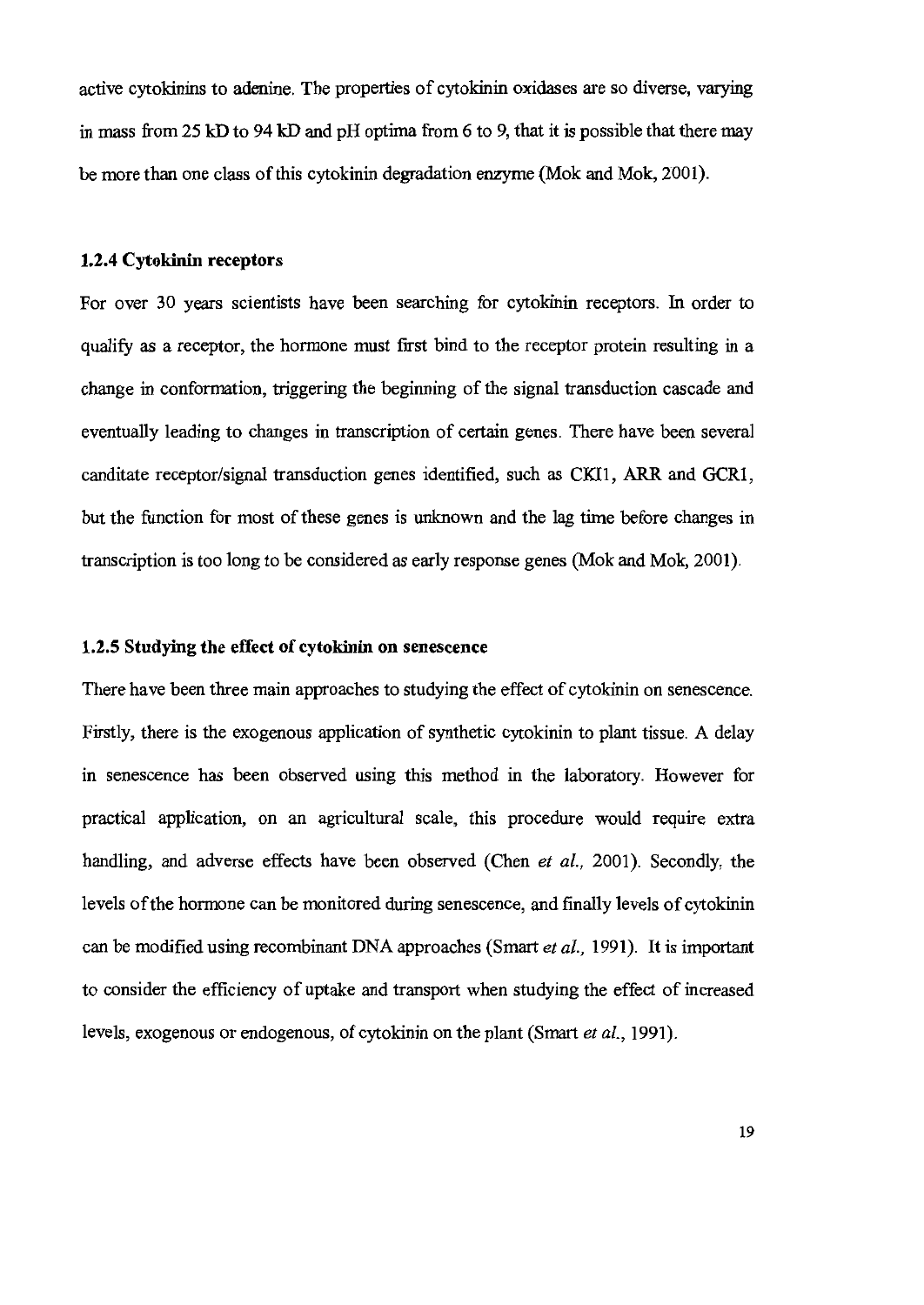#### 1.3 Genetic transformation

#### 1.3.1 Introduction to genetic modification

With the invention of agriculture, some 10,000-12, 000 years ago, mankind was able to produce food surpluses for the first time (Borlaug, 1997). Early farmers achieved better crops through saving seeds of more desirable plants, and the discovery of plant breeding led the way to a higher quality crop yield (Gasser and Fraley, 1992). In today's world we rely heavily on the end products of agriculture for our survival and since the world's population is expected to reach 8.3 billion by 2025, there will be a huge increase in the demand for food (Borlaug, 1997).

Recombinant DNA techniques now allow us to transfer segments of genetic information from one organism to another. Since the dawn of this technology we have witnessed the generation of plants which are resistant to stress, pests and herbicides (Gasser and Fraley, 1992). This process is faster and more efficient than conventional breeding since you can introduce a new trait to an already elite crop cultivar. Today, most harvested crops must be transported immediately to intermediate destinations before being transported again to their final destination. It is therefore logical to expect a lot of scientific research into genetically modified plants with improved storage and "shelf-life" characteristics (Botella, 2000).

#### 1.3.2 *Agrobacterium*-mediated transformation

There are various methods of plant transformation, including biolistic and Agrobacterium-mediated transformation. The latter involves manipulating an existing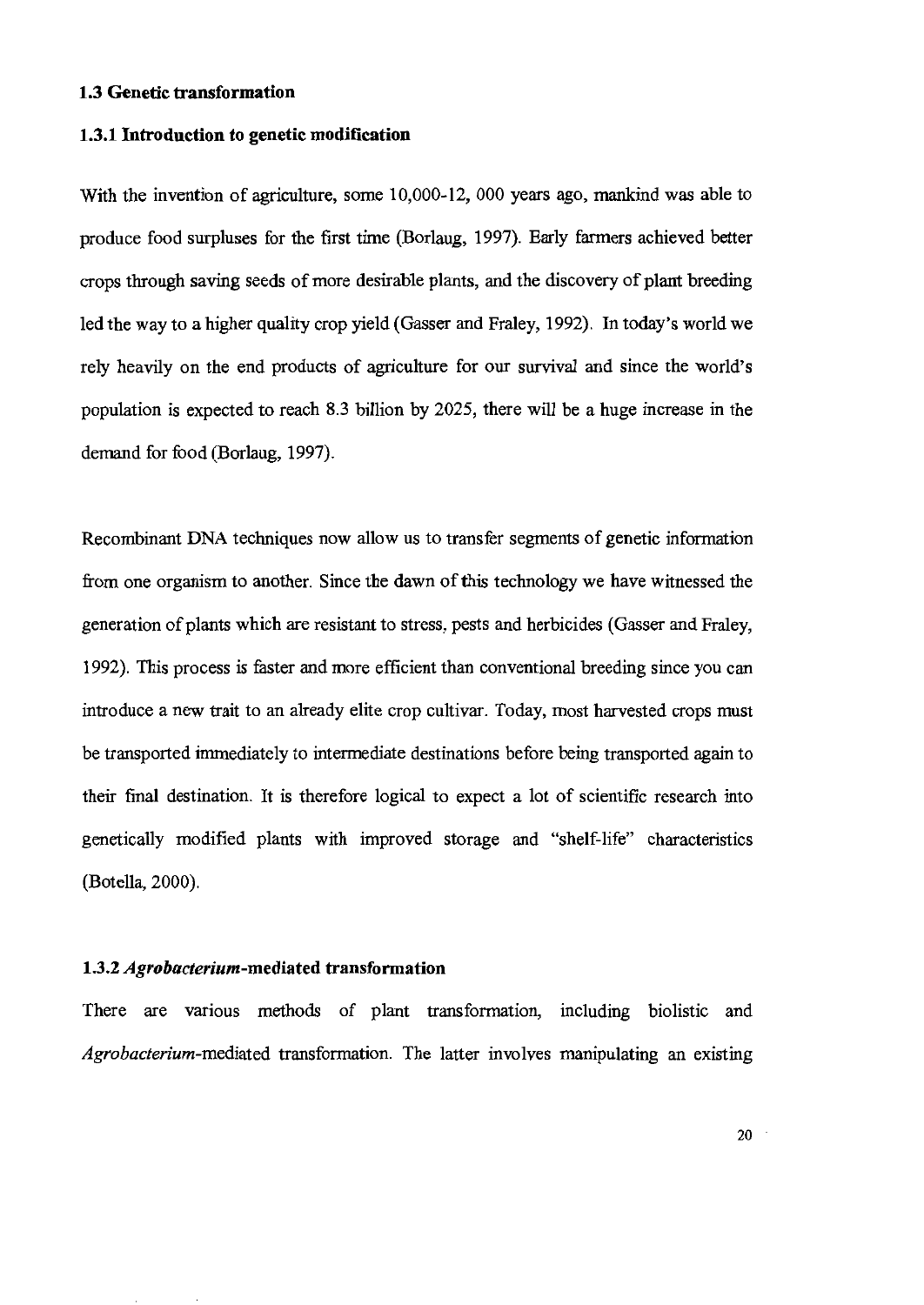natural form of gene transfer. Agrobacterium tumefaciens is a gram-negative bacterium, which causes crown gall disease by transferring native genes, which induce irregular phytohormone production, resulting in tumour formation (Hedden and Phillips, 2000). Pathogenic strains of A tumefaciens contain a large plasmid termed the Ti (tumourinducing) plasmid, which includes a region known as the T-DNA. The T-DNA is a transferable segment of DNA, encoding enzymes for producing plant hormones, which becomes randomly integrated into the plant genome during infection. This results in the formation of a mass of undifferentiated cells on a plants stem at the crown (the soil line) (Bogorad, 2000). T-DNA can be modified by removing the *onc* genes (the genes that result in tumour production) which are located between two terminal repeat sequences and replacing them with the desired gene(s) (Hedden and Phillips, 2000). This T-DNA is then placed into a small plasmid and introduced into a pathogenic strain of *Agrobacterium* lacking T-DNA. The resulting plasmid is then put into contact with plant cells and infection occurs resulting in transformation (Bogorad, 2000).

Today, most scientists use the binary vector system in Agrobacterium-mediated transformations. This entails the *vir* genes, those responsible for the virulence of the Ti plasmid, being situated on a different plasmid to the recombinant DNA. These vir genes direct the transfer of the genetic code situated between the right and left border sequence, known as the T-DNA, into the genome of the organism being transformed (Armitage et al., 1988)

21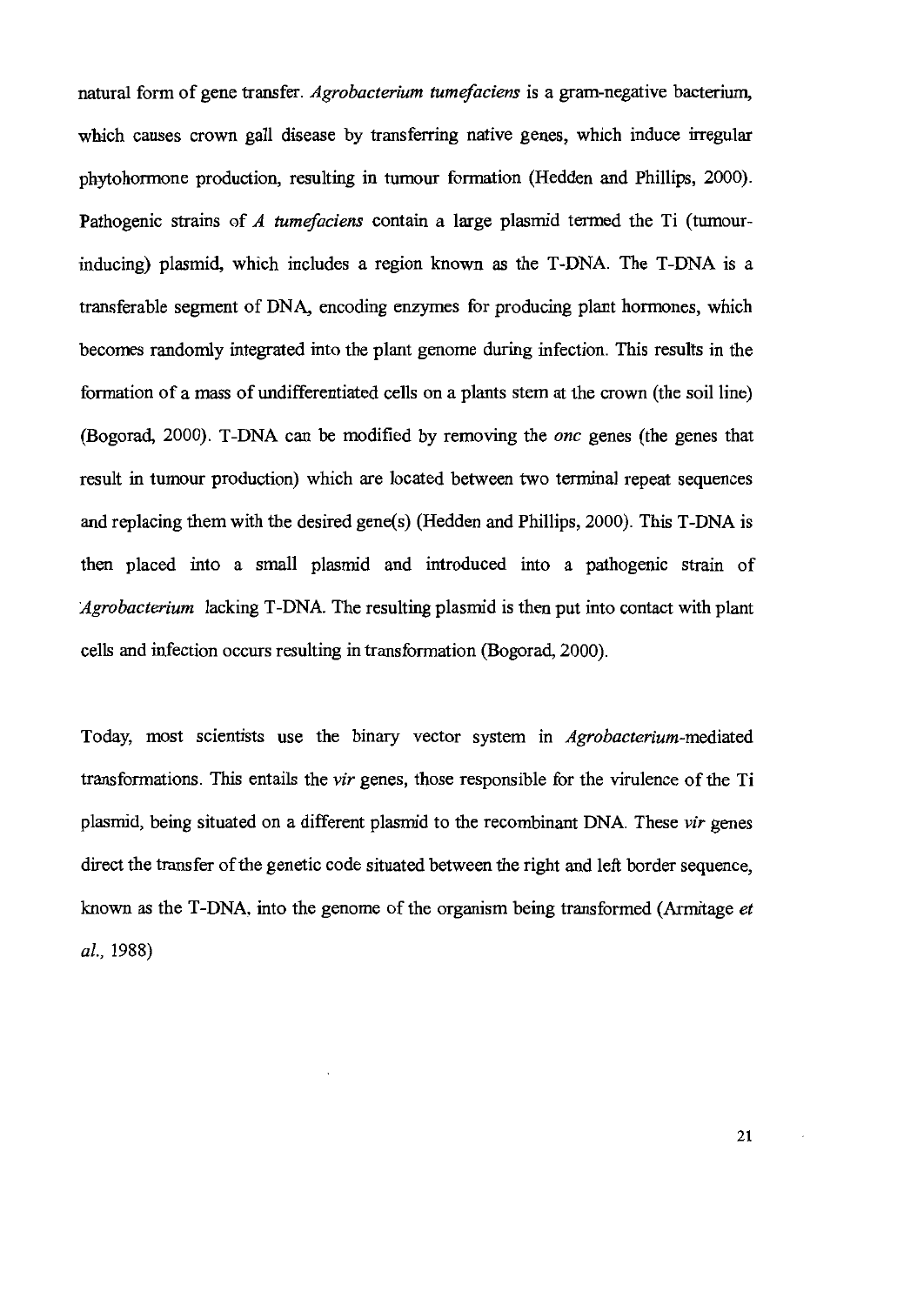#### 1.3.3 Biolistic transformation

Foreign genes can also be introduced into the plant cell via microprojectile bombardment. This procedure, known as Particle bombardment or Biolistics involves DNA being bound to gold or tungsten particles and shot into the cells under a vacuum (Finer et al., 1999). The efficiency of this procedure depends on ensuring penetration of the tissue while minimising tissue damage during the bombardment (Puddephat et al., 1999), these considerations dictating the particle size, and various bombardment parameters. The main advantage of this approach over *Agrobacterium*-mediated transformation is the absence of biological incompatibility (Agrobacterium transformation has been less effective on monocotyledon plants (Bogorad, 2000)). Biolistic transformation also appears to be genotype and tissue independent (Finer et al., 1999).

Microparticle size, target distance and acceleration can be optimised according to the plant species, and plant tissue being transformed. Location of plant tissue on plates, plasmid DNA concentration and gap distance also play an important role in successful biolistic transformation. Young plant tissue is preferable, with moderate concentrations of DNA. Too high a plasmid DNA concentration however, can cause agglutination of microparticles, which can cause greater tissue damage during bombardment (Puddephat *et al.*, 1999).

Recently, a transformation procedure, referred to as "Agrolistics", involving both Agrobacterium cells and biolistics has been developed. The Agrobacterium cells were used as microprojectile coating, as opposed to just the plasmid containing the gene of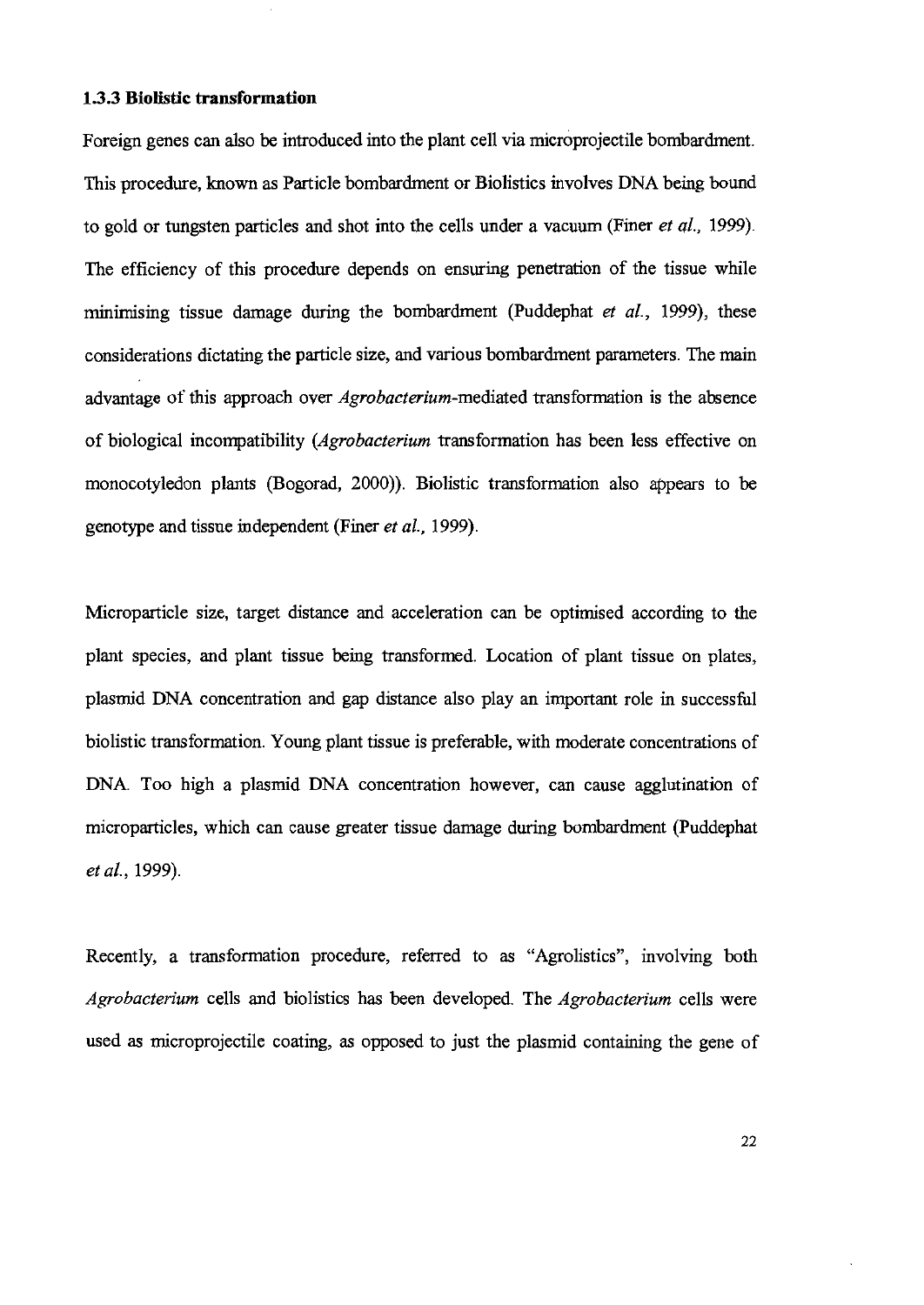interest, and stable transformation was achieved in strawberry plants. Since plant wound response is such an important factor in *Agrobacterium*- mediated plant transformation, the shooting may be an efficient means to wound the plant directly before gene transferral (de Mesa et al., 2000).

#### 1.3.4 Reporter genes

Reporter genes have been essential tools in confirming the genetic transformation of plants and also for rapid analysis of features of the vector (eg. promoter efficacy). They are usually fused to the gene of interest and have screenable qualities, which more or less confirm the presence of the transgene of interest. The most commonly used reporter gene is the  $\beta$ -glucuronidase (GUS, or more accurately,  $uidA$ ) gene. Expression of the gene, leading to  $\beta$ -glucuronidase activity, allows breakdown of a colourless substrate to a product that is visible to the eye, but destructive to the cell (Blumenthal et al., 1998). An alternative and equally common reporter gene is  $gfp$  (green flourescence protein). This jellyfish gene, isolated from *Aequorea vitoria*, expresses a green fluorescent protein which can be detected using a long-wave UV light source of fluorescence microscopy (Casper and Holt, 1995). This has provided the attractive opportunity of using a nondestructive reporter gene in transgenic organisms.

#### 1.3.5 Transgenic plants with altered cytokinin metabolism

Transformed plants with altered cytokinin metabolism have been shown to display delayed senescence in several herbaceous plants. These plants were transformed with a bacterial gene, *ipt*, encoding isopentenyl transferase, an enzyme that catalyzes the ratelimiting step in cytokinin biosynthesis, and exhibit this delayed senescence phenotype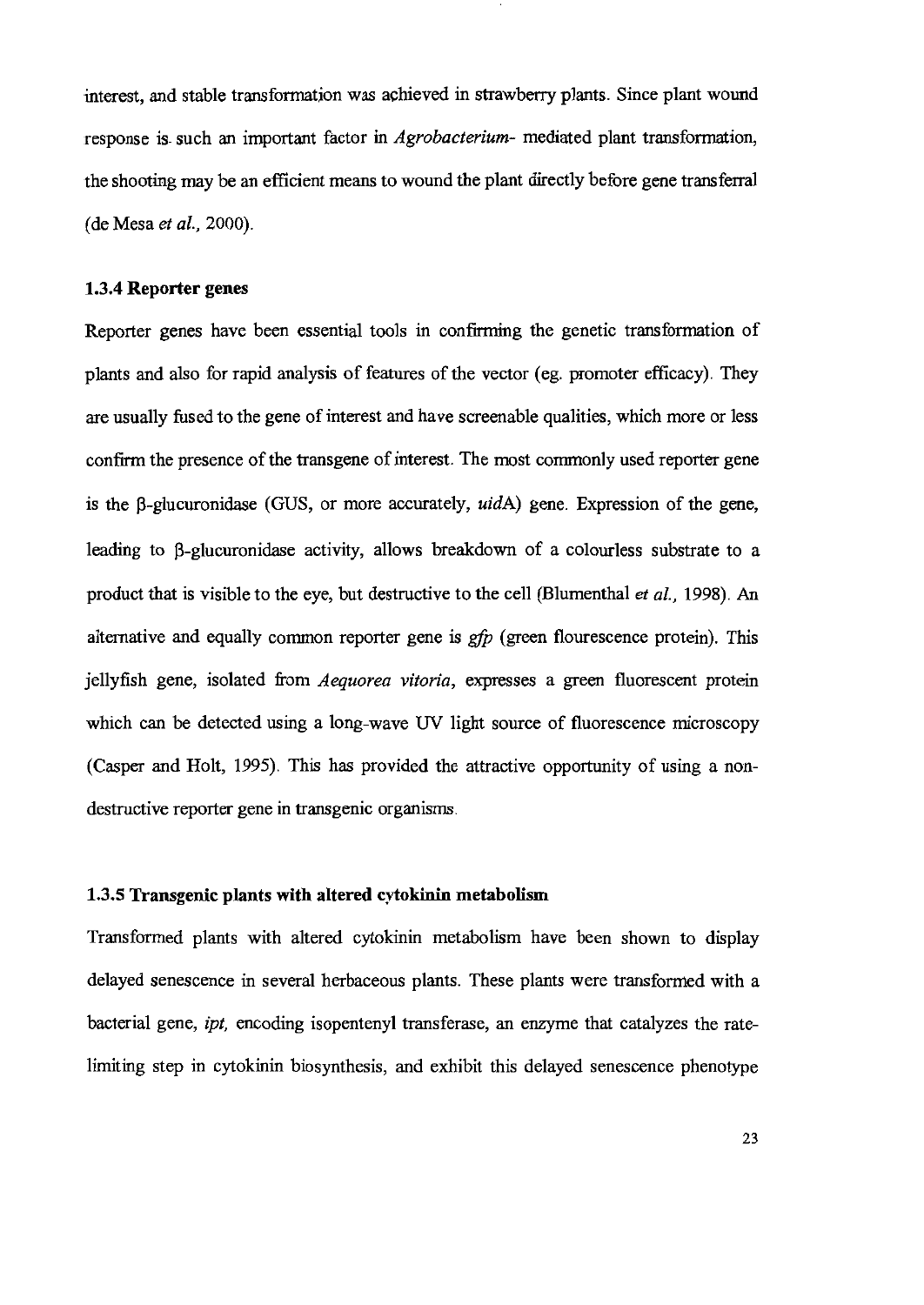(Gan and Amasino, 1995). Since cytokinin is such a multifunctional hormone, plants displayed an altered and sometimes undesirable morphology when *ipt* is constitutively expressed (Smart et al., 1991). For example, when ipt is introduced under the control of the constitutive cauliflower mosaic virus promoter, CaMV 35S, stunted growth was observed. These plants exhibited poor internode elongation, altered leaf morphology and delayed leaf senescence. Root growth was often delayed or absent and plants were often sterile (Kunkel *et al.*, 1999).

In Arabidopsis thaliana, SAG12 is a cysteine protease and is involved in the breakdown and mobilizing of nutrients during senescence (Grbic and Bleecker, 1995). Its promoter,  $pSAG_{12}$  is strongly regulated by senescence. When *ipt* is fused to  $pSAG_{12}$ , and introduced into several plant species including tobacco (Gan and Amasino 1995) and lettuce (McCabe *et al.*, 2001), the expression of *ipt* is under autoregulatory control. The promoter of this gene initiates expression of *ipt* at the onset of senescence. Cytokinin synthesis begins, halting or reversing the senescence process, and the transgene is switched off when senescence ceases. Normal development of transgenic plants with the  $pSAG_{12}$ : *ipt* cassette showed that the autoregulatory system only operated in senescing parts without modifying the development of other parts of the plant (Gan and Amasino, 1995). Transgenic plants were also shown to have prolonged photosynthetic rates. Premature senescence can have a detrimental effect on yield and these stay-green plants display a longer shelf life and may also exhibit enhanced stress resistance (Gan and Amasino, 1997).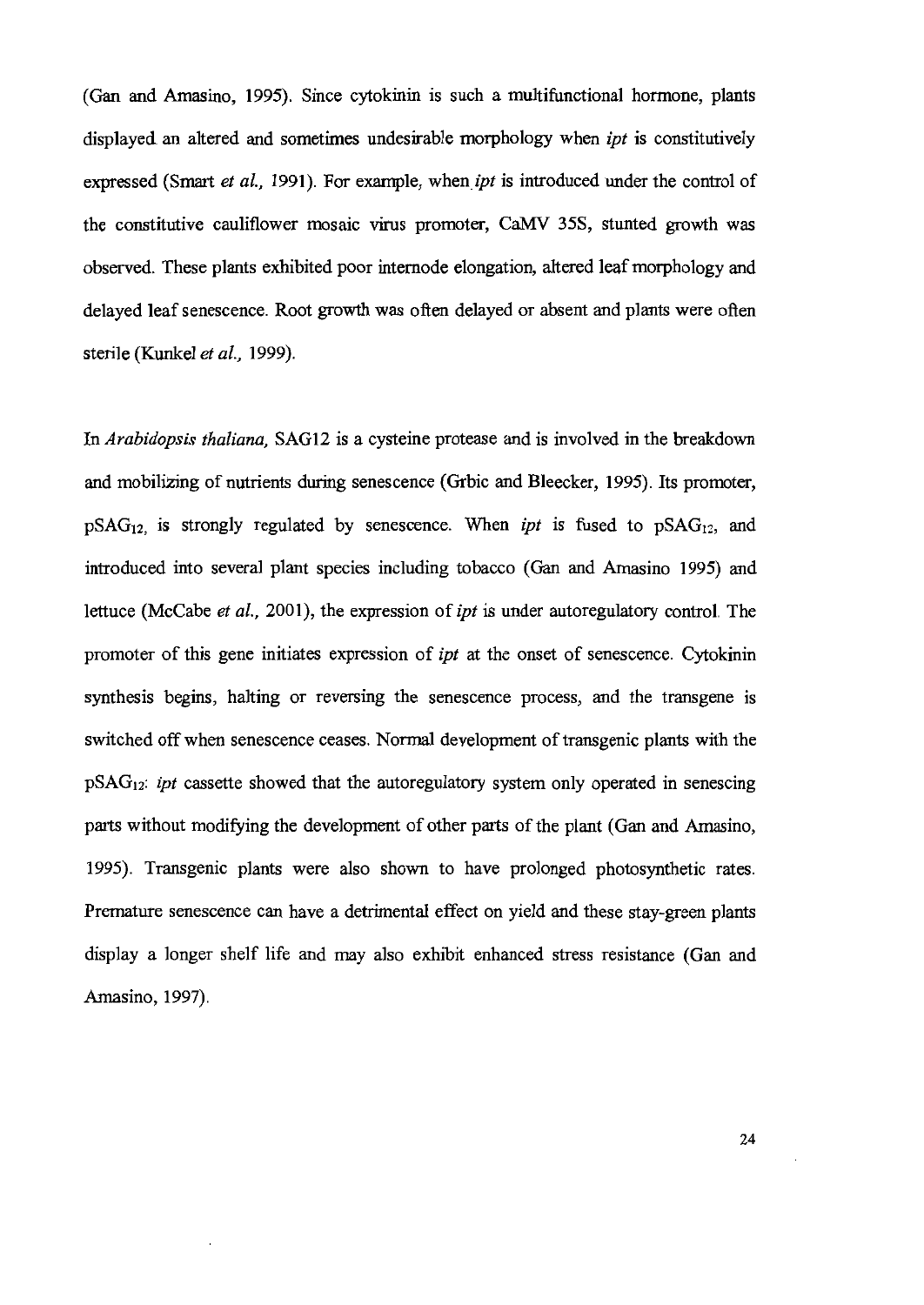The autoregulatory nature of  $pSAG_{12}$ : *ipt* was observed by GUS fusion to the SAG12 promoter resulting in visible detection of the transgene (Ludewig and Sonnewald, 2000).

It has been shown that SAG12 is under the control of developmental pathways and its expression is age related and not triggered by stress factors that can also induce senescence. It is important to bear this in mind when designing senescence experiments on plants containing the  $pSAG_{12}$ : *ipt* cassette. However, SAG12 can be induced by detachment, ABA and ethane (Noh and Amasino, 1999).

Plants have also been generated with reduced cytokinin levels. This was achieved through transforming *Arabidobsis thaliana* with the gene encoding a catabolic enzyme CKX, a cytokinin oxidase. This experiment demonstrated the role of cytokinin in the transition from undifferentiated stem cells to differentiation. The reduced number of leaf cells also highlighted the necessity for cytokinin in leaf formation (Werner et al., 2001). Cytokinin oxidase contributes to keeping cytokinin levels below a lethal level in plants constitutively expressing ipt (Motyka et al., 1996)

#### 1.3.6 Possible drawbacks of pSAG12:ipt plants

Studies by Jordi et al. in 2000 on tobacco plants containing the  $pSAG_{12}:pt$  cassette demonstrated that the delayed ageing of the older leaves was found to have a detrimental effect on the younger leaves. In wild type plants, the younger leaves benefit from the senescence of older leaves without older leaves competing for nutrients. In  $pSAG_{12}:ipt$ plants, when senescence is delayed in older leaves, nutrients are not being transported to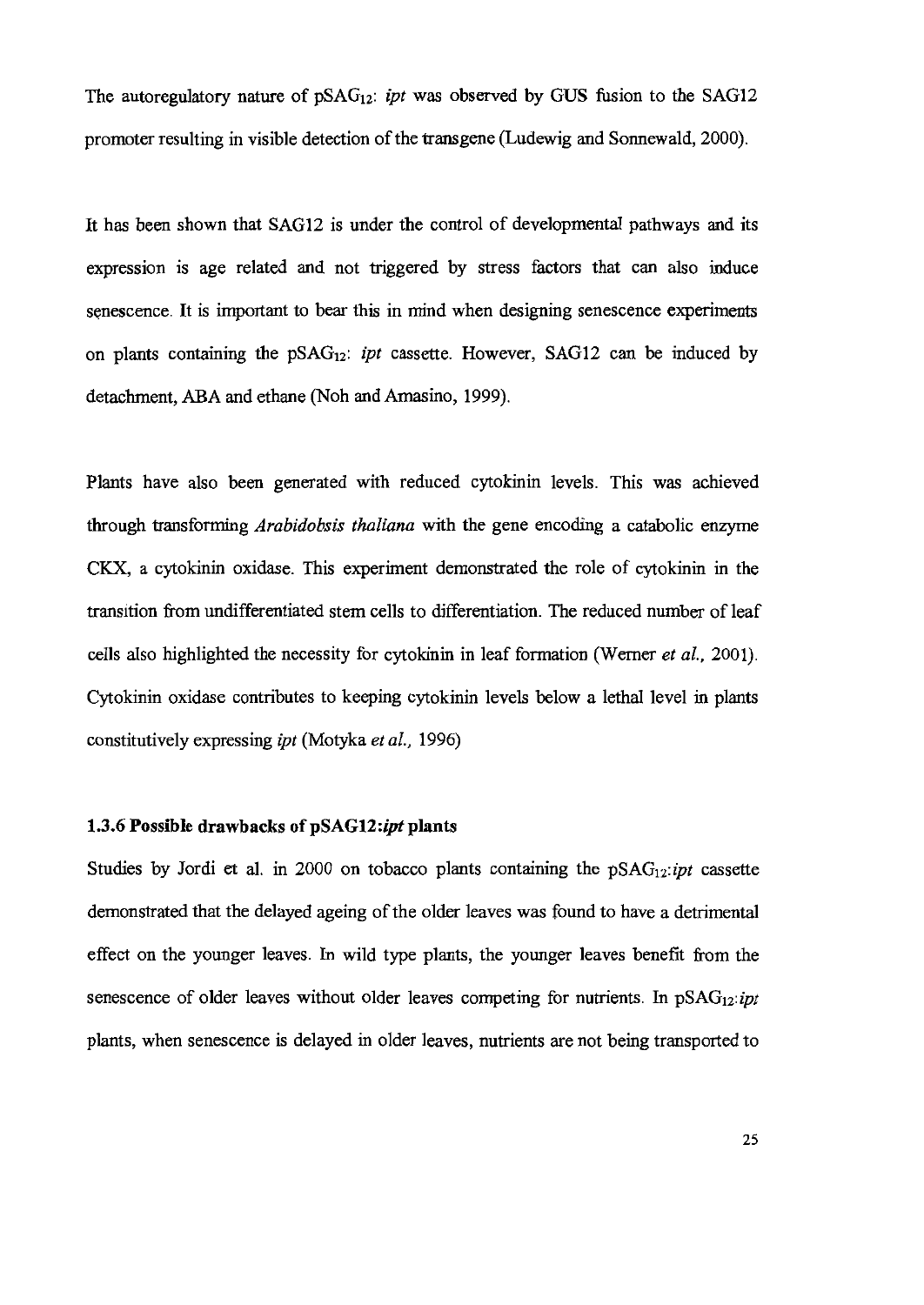younger leaves as would happen if senescence progressed as normal. This may lead to a premature senescence of younger leaves as the cost for the delay in the senescence of older leaves. It is also hypothesized that the elevated cytokinin levels in younger leaves of  $pSAG_{12}$ : *ipt* plants can be accounted as a response to a nitrogen limitation caused by the nutrient trapping of the older leaves. This is based on the fact that there is little difference in cytokinin levels when both transgenic and wild type plants are provided with an abundance of nutrients. Carbon trapping is also likely to occur and this may result in a reduction in carbon transported to the roots. This may be the reason why  $pSAG_{12}$ : ipt plants were shown to have lower dry root weight than the wild type, resulting in lower nitrogen uptake. The expression of *ipt* in these plants also resulted in the effective retention of chlorophyll and light absorption but not in soluble protein or Rubisco content (Jordi et al., 2000).

#### 1.3.7 Tree Transformation

Genetically transformed trees have always been considered an unattractive study tool due to long breeding cycles, difficulty in studying in a laboratory setting, large genome sizes, difficulty in plant regeneration from *in vitro* cultures, and since trees generally have a long juvenile period, the necessity for long term stable expression of the transgene over many vegetation periods can also be problematic (Herschbach and Kopriva, 2002). Populus has been the pioneer species in transformation studies and has more data published on genetic engineering than all other forest tree species together, due to its rapid growth and relative ease of tissue culture (Pena and Seguin, 2001). Recently there has been an increase in protocols for *in vitro* propagation and genetic transformation of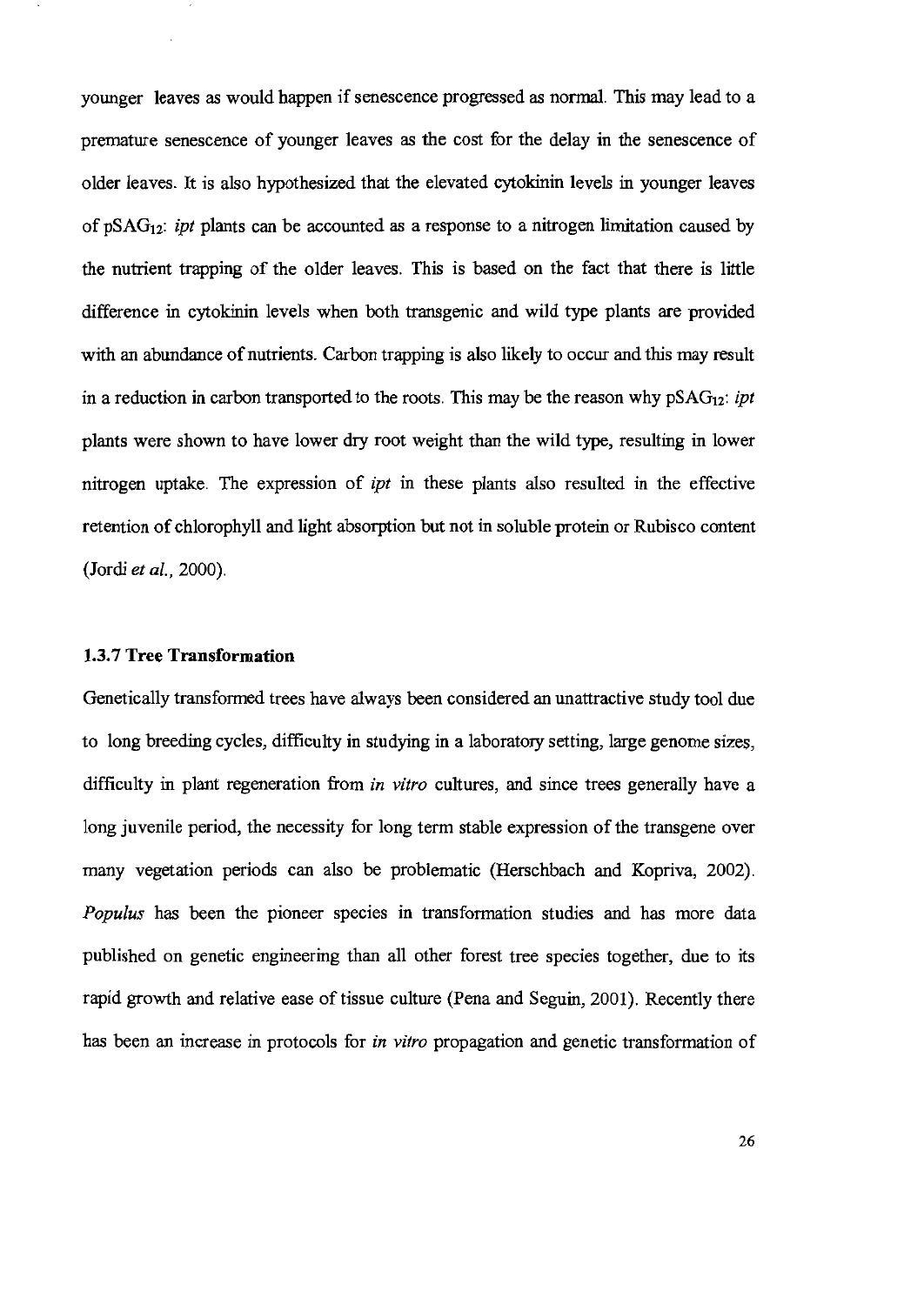trees with transformants being generated in species such as apple, citrus, radiata pine, spruce and walnut (Herschbach and Kopriva, 2002).

#### 1.3.8 Apple

Apple (Malus x domestica) is an extremely important species for the fruit industry. It is currently experiencing intense competition worldwide and producers are sometimes forced to dump last years fruit at the onset of a new harvest season (Harker et al., 2003). Since consumers associate taste with different cultivars, quality is extremely important in the sale of fruit (Harker et al., 2003). Apples exhibiting a lengthened shelf life may eventually become a consumer favourite and these cultivars may be transported over long distances if they age more slowly. Almost all of the commercial apple cultivars today are susceptible to fungal and bacterial diseases, apple scab and powdery mildew being two examples, so a successful transformation procedure is as much needed in this species as other economically important crops (Puite and Schaart, 1996).

Up to this point, leaf senescence in perennial trees had not been extensively studied using modern molecular genetic tools (Kunkel et al., 1999). Autumnal senescence however, is an attractive system to study since senescence can be induced by shortening the photoperiod (Kunkel et al., 1999). It also provides the opportunity to investigate underlying similarities and differences between the control of, and metabolic events in, simultaneous senescence and the much more extensively investigated sequential senescence. In the current investigation, apple plants cv. Greensleeves, transformed using the plasmid pVDH394 (Fig. 1.1) containing the  $pSAG_{12}:ipt$  cassette (Williams 2000)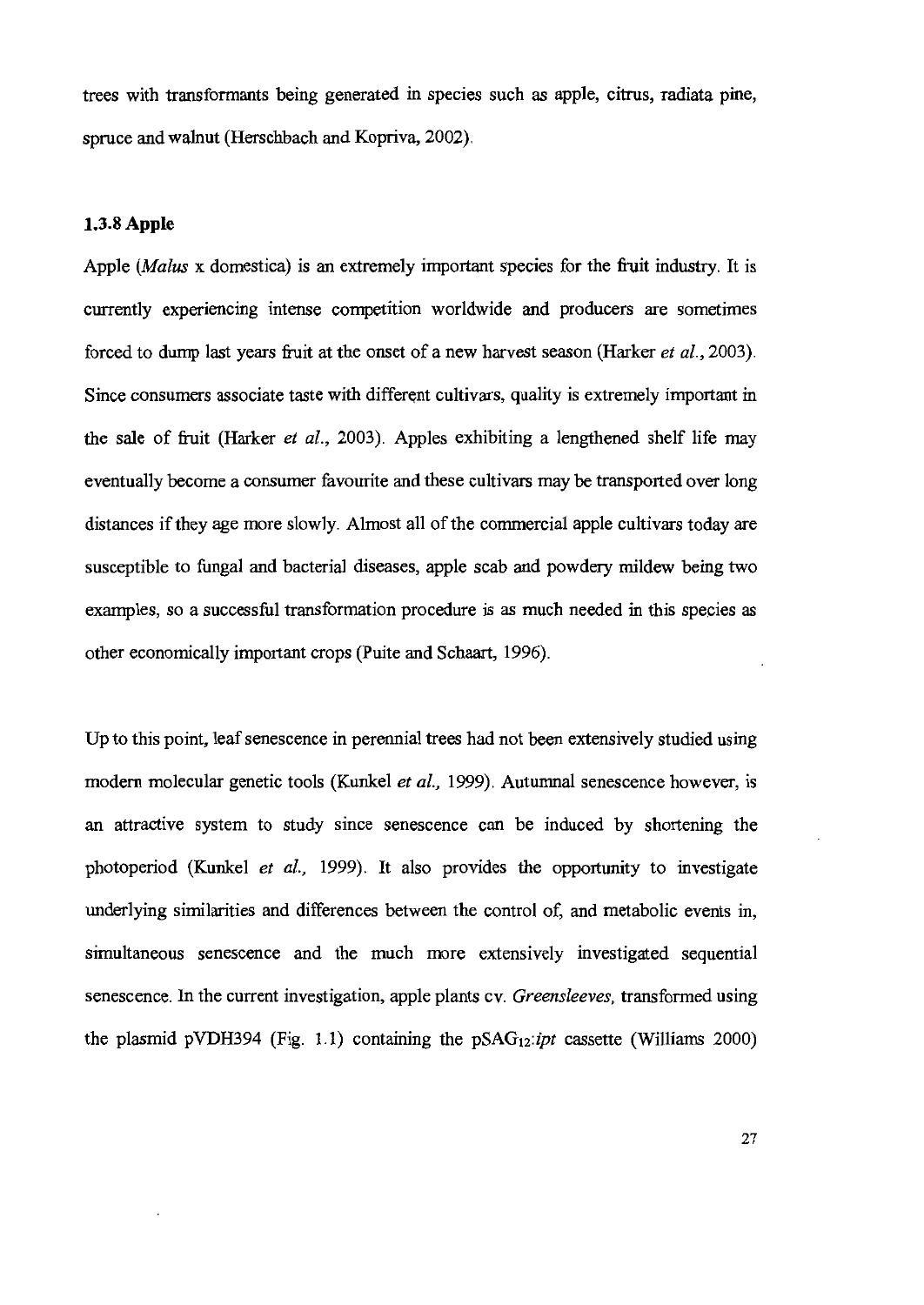were characterised in order to investigate the effect of an altered cytokinin metabolism in a deciduous species.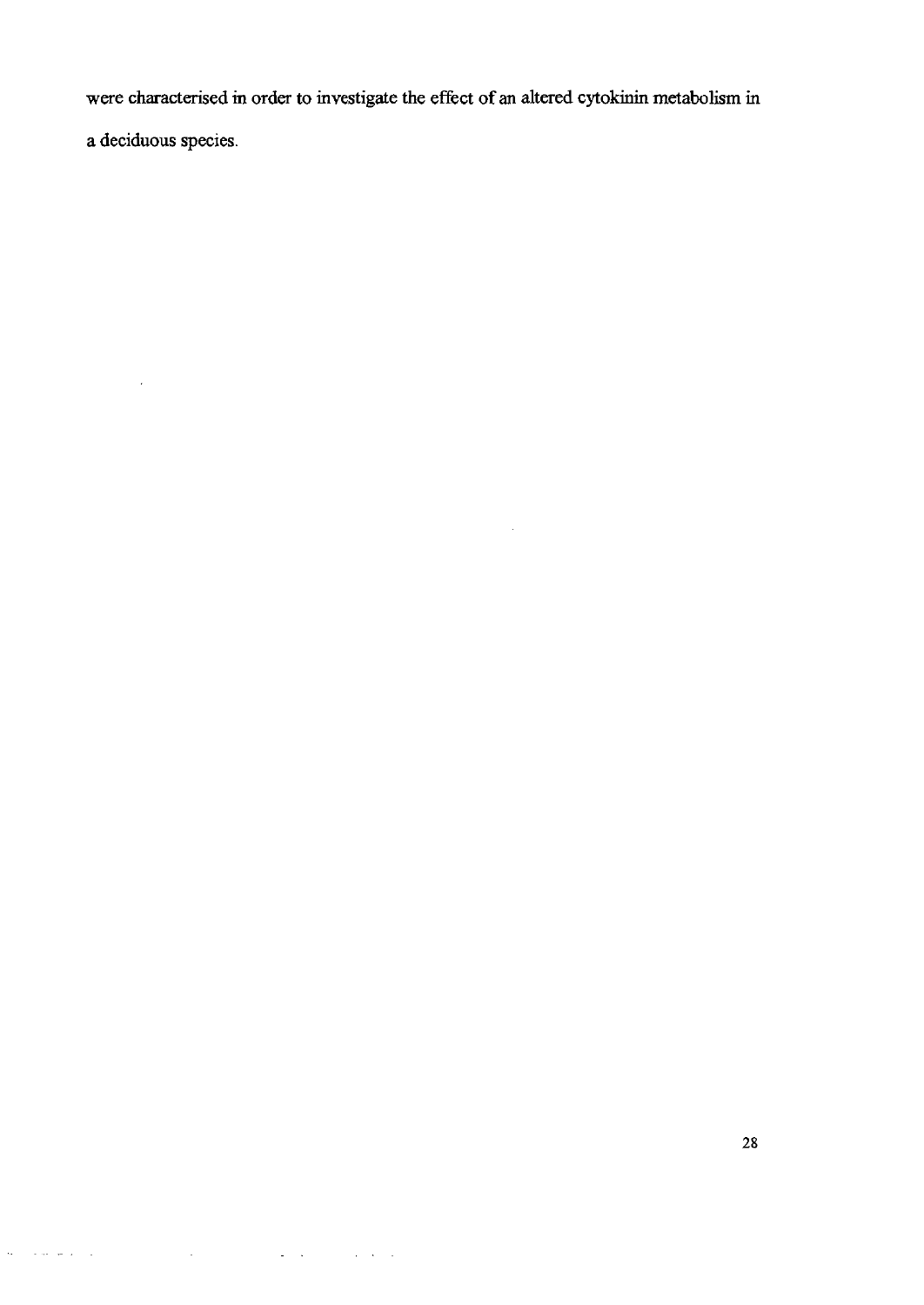

Fig. 1.1. Plasmid pVDH394, used in the transformation of pSAG<sub>12</sub>:ipt of Malus domestica cv. Greensleeves. The plasmid contains a kanamycin selectable marker (NPTII) and the GUS reporter gene (GUSINT driven by the 35S (CaMV) promoter)). ipt is driven by the senescence specific SAG<sub>12</sub> promoter.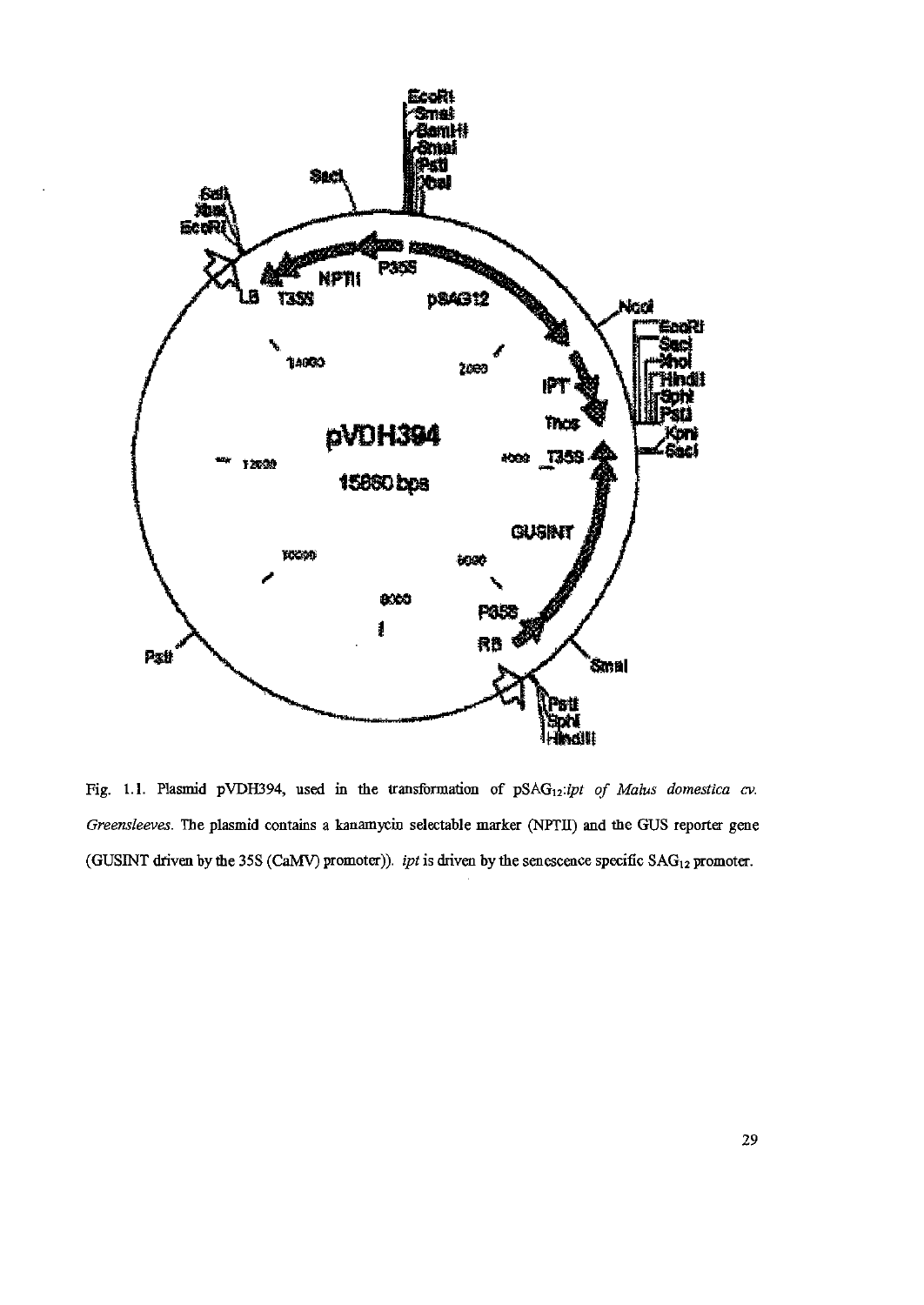## **Materials and Methods**

 $\boldsymbol{\beta}$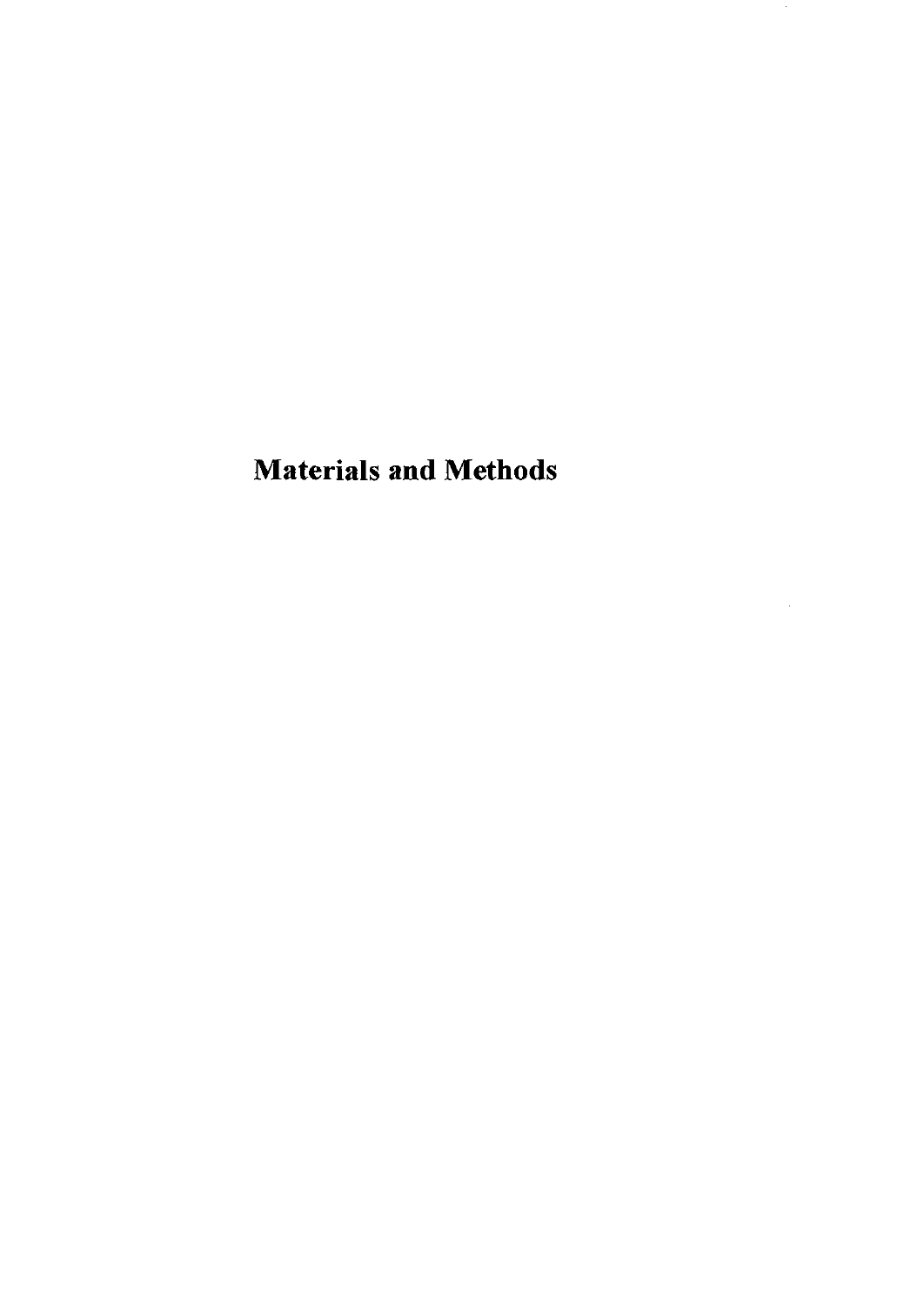#### 2.1 Tissue Culture

#### 2.1.1 Plant material and growth conditions

#### 2.1.1.1 Apple

All  $pSAG_{12}:ipt$  apple lines (*Malus x domestica* cv. Greensleeves) were transformed by Linda Williams in 2000 (Williams, 2000). 23 plants (comprised of 8 transgenic lines and wild type) were maintained in the greenhouse and 23 lines in vitro. Apple plants in vitro were grown under a 16/8 hr light/dark photoperiod regime at 22<sup>o</sup>C and were subcultured to fresh medium every 6 weeks. Wild type plants were maintained on A17 medium (MS (Murashige and Skoog, 1955) including vitamins 4.6 gl<sup>-1</sup>, Sucrose 30 gl<sup>-1</sup>, BAP 1 mgl<sup>-1</sup>, IBA 0.1 mgl<sup>-1</sup>, Agar 7.5 gl<sup>-1</sup> and GA<sub>3</sub> 0.1 mgl<sup>-1</sup> [filter sterilised after autoclaving]) and transgenic plants were maintained on A8 media (MS 4.6  $gl<sup>-1</sup>$ , Sucrose 30  $gl<sup>-1</sup>$ , BAP 2 mgl <sup>1</sup>, IBA 0.1 mgl<sup>-1</sup>, Agar 7.5 gl<sup>-1</sup> and GA<sub>3</sub> 1 mgl<sup>-1</sup> [filter sterilised after autoclaving]).

### 2.1.1.2 Tobacco

*Nicotiana tabacum* cv. Petit Havana (wild type and chloroplast *gfp* transformants) and cv. Wisconsin (wild type and  $pSAG_{12}:ipt$  nuclear transformants [homozygous and hemizygous]) plants were maintained in vitro on Gamborg B5+vitamins medium (Duchefa) 3.2 gl<sup>-1</sup>, Sucrose 30 gl<sup>-1</sup>, MES 0.5 gl<sup>-1</sup>, pH 5.8 and Agar 7 gl<sup>-1</sup> under a 16/8 hr light/dark photoperiod regime at 25°C. cv. Petit Havana gfp plants were obtained from John Gray (Cambridge) and Wisconsin pSAG<sub>12</sub>: ipt plants from Gan and Amasino (Untiversity of Wisconsin).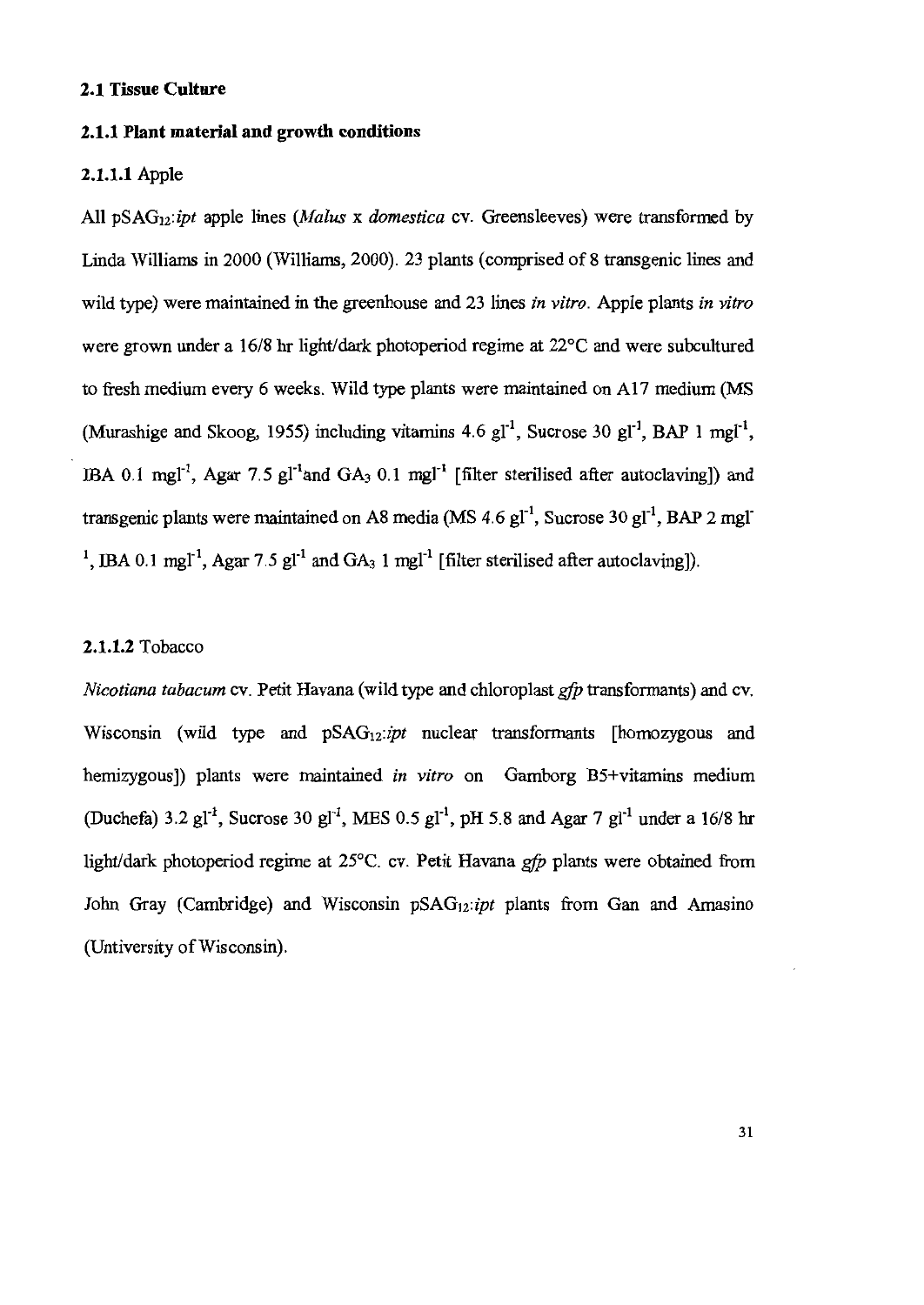#### 2.1.2 Root induction

Apple shoots were rooted by placing shoots on induction media R13 (MS 4.6 g/L, sucrose 30 g<sub>I</sub><sup>-1</sup>, IBA 3 mg<sub>I</sub><sup>-1</sup> and Agar 7.5 g<sub>I</sub><sup>-1</sup> pH 5.4) for 3-4 days and then transferring to R37 media (MS 2.3  $gl<sup>-1</sup>$ , Sucrose 15  $gl<sup>-1</sup>$ , Agar 7.5  $gl<sup>-1</sup>$  pH 5.4). Plants were potted up 4-6 weeks later.

#### 2.1.3 Sterilization of tobacco seeds

250µl of 70% ethanol was added to a microfuge tube containing seeds and shaken for 20 seconds. The ethanol was the poured off and  $250\mu$ l of  $HCIO<sub>3</sub>$  was added and the tube was placed on a shaker at 220rpm for 10 minutes. After decanting the  $HCIO<sub>3</sub>$ , 250 $\mu$ l of sterile dH<sub>2</sub>O was added and the tube was placed on the shaker for another 10 minutes. The dH<sub>2</sub>O step was repeated twice more and then 2-3 seeds were placed in each tub of MS. Seeds were germinated in darkness for 7 days. They were then transferred to the culture room at 25°C, 16hr light/8hr dark.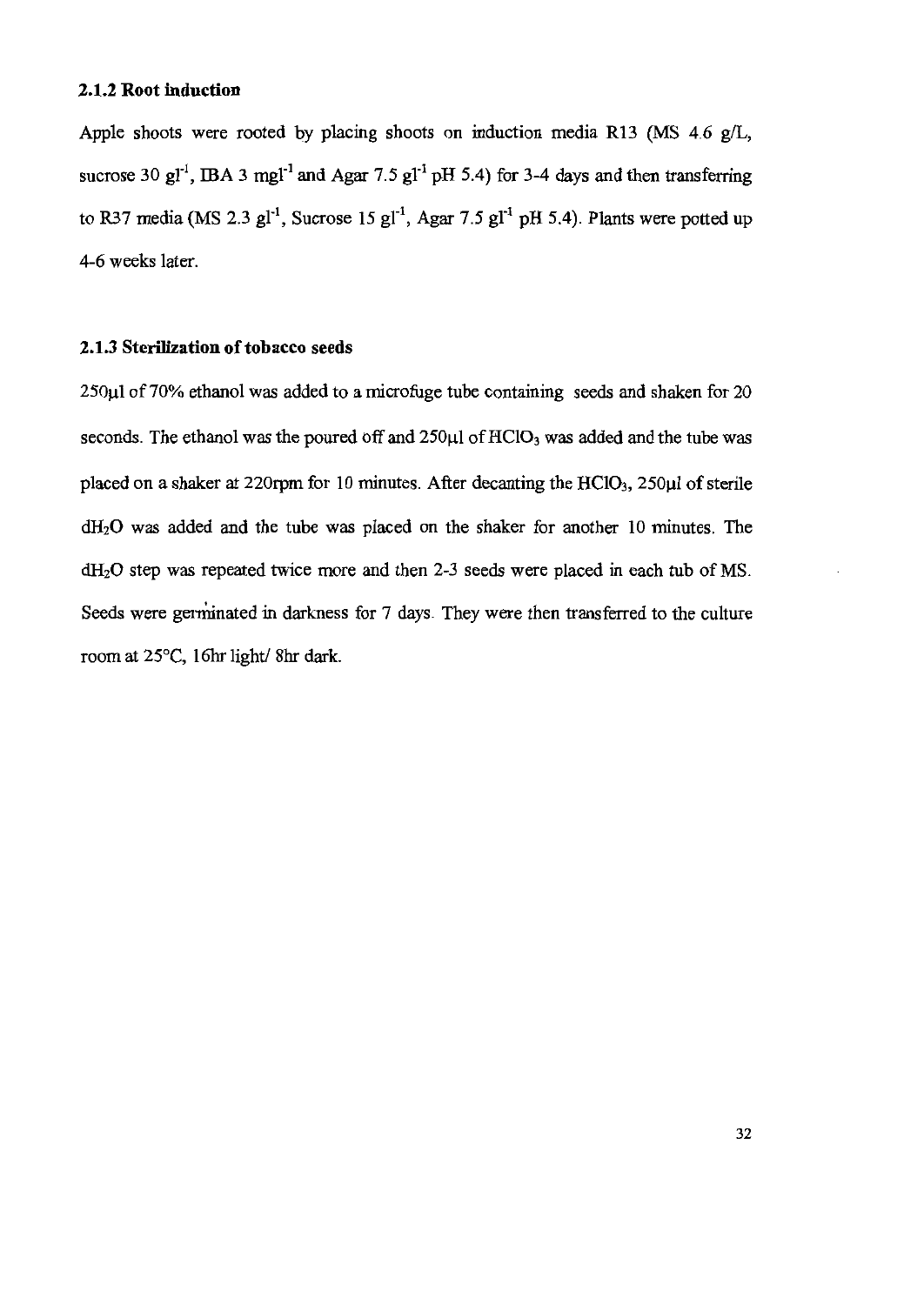#### 2.2 Molecular analysis

#### 2.2.1 Agarose gel electrophoresis

All DNA samples were run on 0.8% agarose gels. 0.8g agarose was made up in 100ml 0.5X TBE buffer (Tris-borate 45 mM, EDTA 1 mM, pH 8). After reaching a temperature of about 50 C, ethidium bromide was added to the agarose to a final concentration of 0.5  $\mu$ g/ml. Samples were prepared for the electrophoresis by adding  $6X$  loading buffer. Samples were run in 0.5X TBE buffer at 100 V for 70 minutes. The gel was analysed under UV light and photographed using the Eagle Eye Stratagene system.

#### 2.2.2 Isolation of genomic apple DNA for molecular characterisation

Whole genomic DNA was extracted using 2 methods (see below). The DNA concentration was determined at OD<sub>280</sub>.

1. The DNeasy mini kit for plant DNA extraction from QIAGEN was used according to the manufacturer's instructions.

2. A modified version of a protocol by Frey, 1999:

0.1g of leaf tissue was frozen in liquid nitrogen and ground in 500  $\mu$ l of lysis buffer (20 mM tris pH 8, 20 mM EDTA and 2 M NaCl) in an Eppendorf tube. The Eppendorf was heated three times for 5 minutes at 85°C with 5 minutes on ice between treatments. The sample was then centrifuged at 13,000 rpm for 10 minutes after vortexing. The supernatant was decanted into a new tube and RNase was added  $(10\mu l)$  of RNase A  $(10$ mgml<sup>-1</sup>), 37°C for 30 minutes). 3M sodium acetate (1:10 v/v) and isopropanol were then added and the sample was placed at -20°C for 30 minutes. The sample was then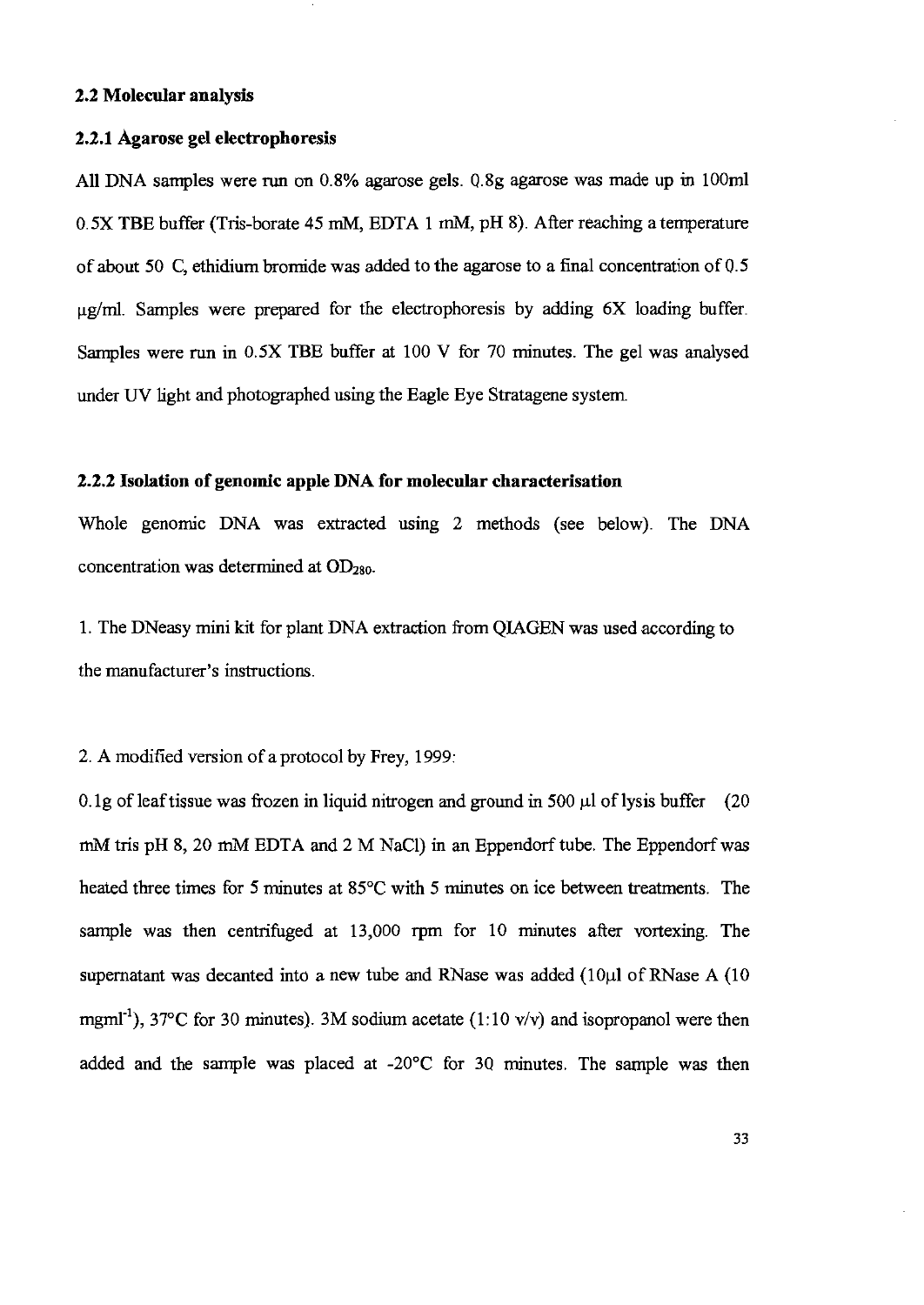centrifuged at 13,000 rpm for 10 minutes and the supernatant was removed. The pellet was washed with 70% ethanol and centrifuged at 13,000 rpm for 10 minutes. The supernatant was removed; the pellet was dried and resuspended in 50µl TE buffer (10 mM Tris-HCl, 1 mM EDTA, pH 8).

### 2.2.3 Polymerase cChain rReaction

2.2.3.1 Determination of presence of ipt gene

PCR for *ipt* was carried out on putative tobacco transformants and on all of the transformed apple pSAG<sub>12</sub>:ipt lines available. The following internal primers and cycle were used (Williams, 2000):

| <i>ipt</i> forward primer: | <b>TCAACCGGAAGCGGACGACC</b>  |
|----------------------------|------------------------------|
| <i>ipt</i> reverse primer: | <b>GCCATGTTGTTTGCTAGCCAG</b> |

### PCR programme

| Cycle 1        | 94°C, 1 minute             |
|----------------|----------------------------|
| Cycle $2(x35)$ | $94^{\circ}$ C, 1 minute   |
|                | $55^{\circ}$ C, 1 minute   |
|                | 72°C, 2 minutes            |
| Cycle 3        | $72^{\circ}$ C, 10 minutes |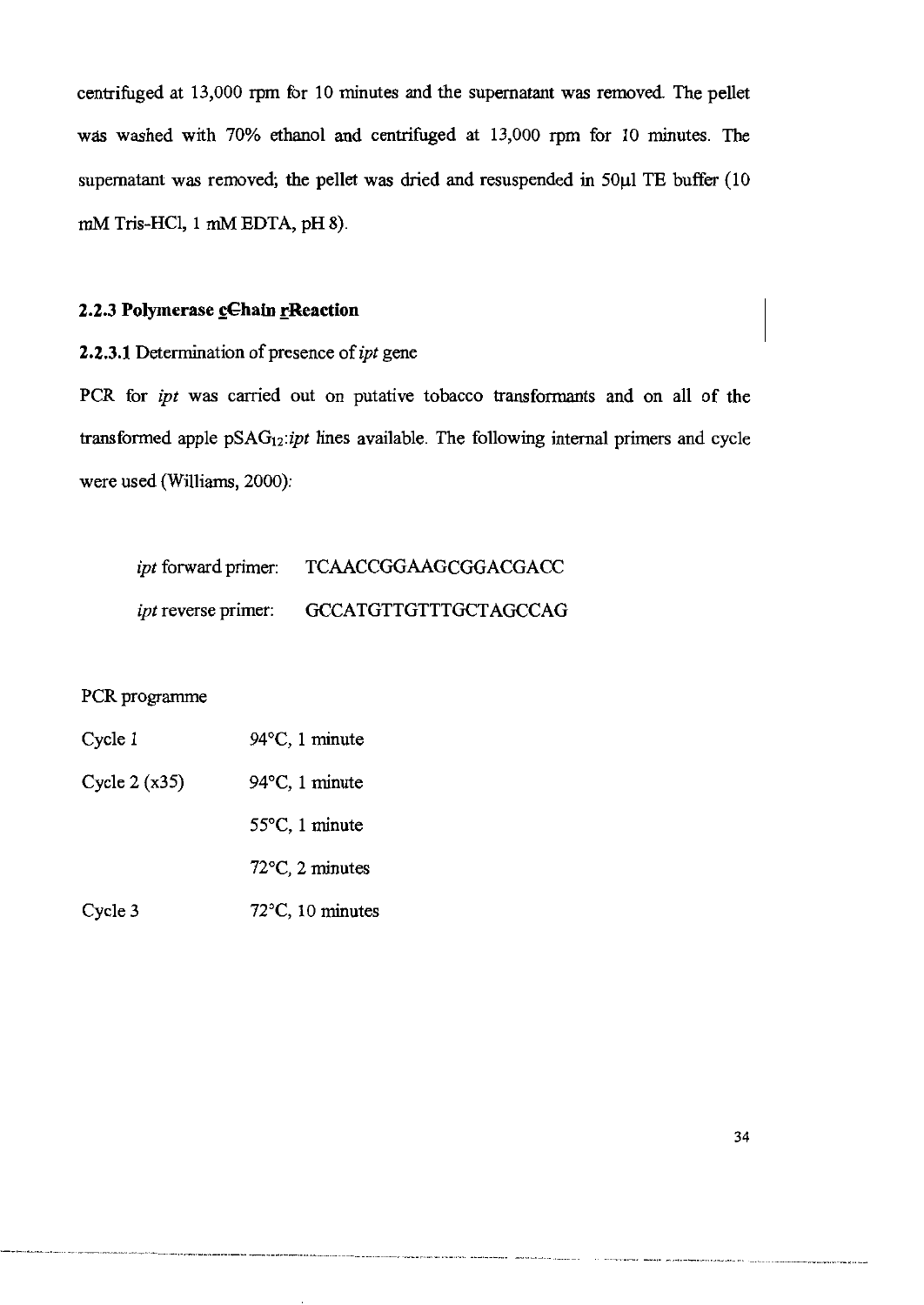### PCR master mix

| Sterile H2O                     | $17 \mu l$  |
|---------------------------------|-------------|
| 10X reaction buffer             | $2.5 \mu$   |
| MgCl <sub>2</sub> (25mM)        | $1 \mu l$   |
| <i>ipt</i> f primer $(5\mu M)$  | $1 \mu l$   |
| <i>ipt</i> r primer $(5 \mu M)$ | $1 \mu l$   |
| Taq polymerase                  | $0.5 \mu l$ |
| dNTP's(5mM)                     | $1 \mu l$   |
| Template DNA                    | $1 \mu l$   |

2.2.3.2 Determination of presence of the  $gfp$  gene

Primers were designed, using Cybergene AB, for amplifying the  $g/p$  gene in the pMSK18 plasmid (Fig 2.1). The forward primer was designed to include a ribosomal binding site.

| gfp AscI forward: ATGGCGCGCCAGTTGTAGGGAGGGATTTATGAGTAAAG |
|----------------------------------------------------------|
| AGAAGAACTTTTC                                            |
| gfp PacI reverse: CGTTAATTAATTATTTGTATAGTTCATCCAT        |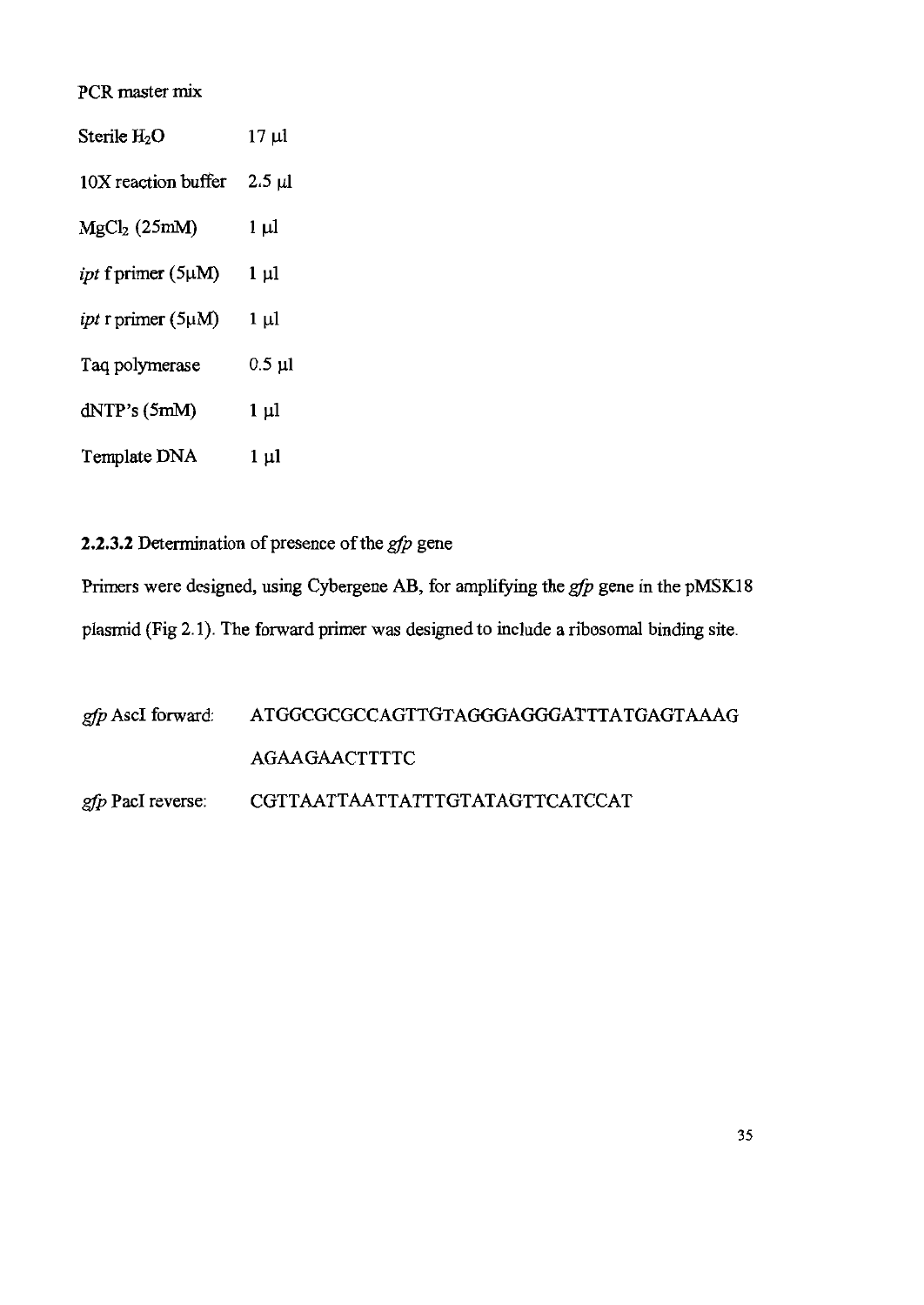# PCR programme

| Cycle 1        | $94^{\circ}$ C, 1 minute  |
|----------------|---------------------------|
| Cycle $2(x24)$ | $94^{\circ}$ C, 1 minute  |
|                | $55^{\circ}$ C, 1 minute  |
|                | $72^{\circ}$ C, 2 minutes |
| Cycle 3        | $72^{\circ}$ C, 7 minutes |

PCR master mix

| Sterile $H_2O$           | 34 ul                  |
|--------------------------|------------------------|
| 10X reaction buffer      | 5 µl                   |
| $MgCl2$ (25 mM)          | $2.5 \mu l$            |
| gfp f primer $(5 \mu M)$ | $1 \mu l$              |
| $gfp$ r primer (5 µM)    | 1 µl                   |
| Taq polymerase           | $0.5 \,\mathrm{\mu l}$ |
| dNTP's (5 mM)            | 5 µl                   |

Template DNA  $1 \mu l$ 

Other gfp primers were also used in later PCR reactions and are as follows:

gfp2 forward primer: TGGAGAGGGTGAAGGTGATG gfp2 reverse primer: TGGAGAGGGTGAAGGTGATG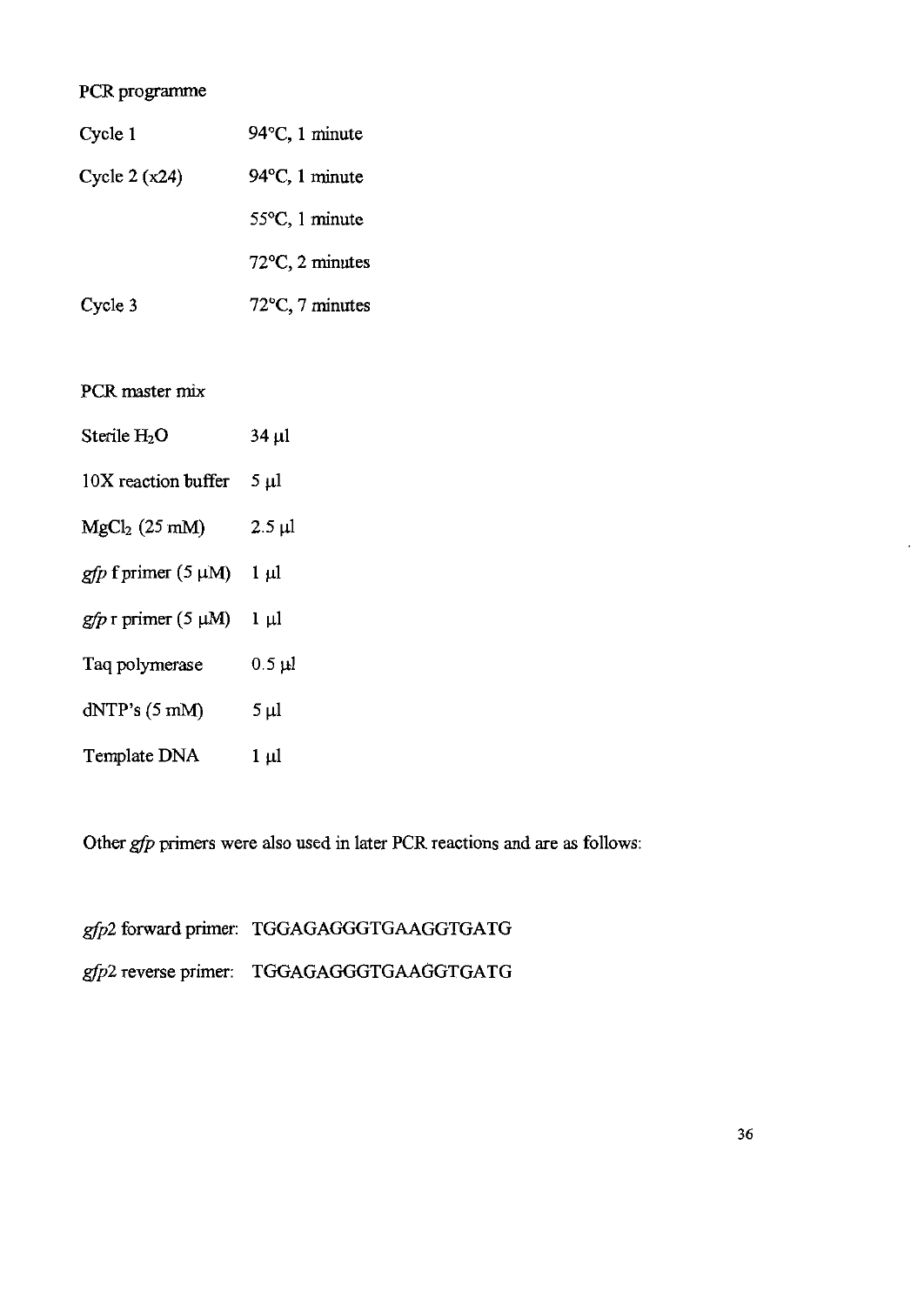# PCR programme

| Cycle 1         | $94^{\circ}$ C, 1 minute   |
|-----------------|----------------------------|
| Cycle 2 $(x30)$ | $94^{\circ}$ C, 30 seconds |
|                 | $58^{\circ}$ C, 1 minute   |
|                 | $72^{\circ}$ C, 2 minutes  |
| Cycle 3         | $72^{\circ}$ C, 7 minutes  |

PCR master mix

| Sterile $H_2O$             | $12.3 \mu l$ |
|----------------------------|--------------|
| 10X reaction buffer        | $2.5 \mu l$  |
| $MgCl2$ (25 mM)            | $1.5 \mu l$  |
| $gfp$ f primer (5 $\mu$ M) | $3 \mu l$    |
| $gfp$ r primer (5 µM)      | $3 \mu$      |
| Taq polymerase             | $0.5 \mu l$  |
| dNTP's (5 mM)              | $1.2 \mu l$  |
| Template DNA               | 1 µl         |

# 2.3 Transformation

2.3.1 Agrobacterium-mediated transformation of tobacco cv. Petit Havana gfp plants with pVDH396.

Agrobacterium tumefaciens strain LBA4404 containing the plasmid pVDH396 (Fig. 2.1) was grown on LB plates (Tryptone 10 gl<sup>-1</sup>, Yeast extract 5 gl<sup>-1</sup>, NaCl 10 gl<sup>-1</sup>, agar 15 gl<sup>-1</sup>, pH 7.2) with 50 mgl<sup>-1</sup>kanamycin for 2 days at 28°C. A colony was inoculated in 5 ml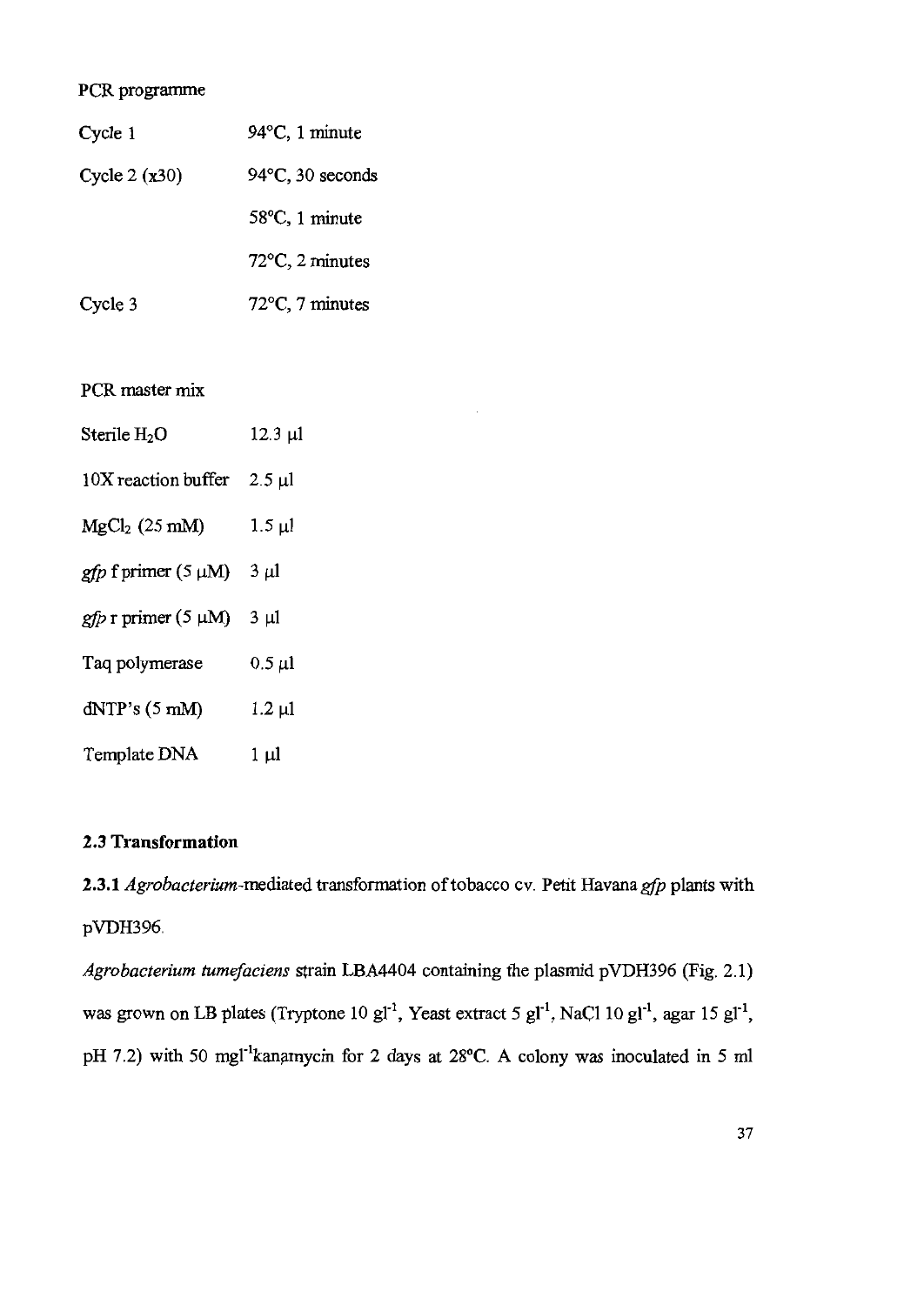YEP (Bacto peptone 10 gl<sup>-1</sup>, Yeast extract 10 gl<sup>-1</sup>, NaCl 5 gl<sup>-1</sup>, pH 7.2) containing 50 mgl<sup>-</sup> <sup>1</sup> kanamycin. 500 $\mu$ l of 0.1M acetosyringone (AS) stock and 1M betaine stock were added to 500 ml MS20 (MS complete 4.6  $gl^{-1}$ , Sucrose 20  $gl^{-1}$ ) and the pH was adjusted to 5.2 using sterile NaOH and HCl. 100 µl of cells were added to 900 µl of YEP and the absorption read at 420nm. The result was multiplied by 10 (dilution factor) and divided by 0.5 to give X. The remaining cells were centrifuged at 3000 rpm for 15 minutes and the YEP poured off. The cells were resuspended in  $X^*10$  ml of MS20 (containing AS and betaine), divided into 10 ml cultures and shaken at 200 rpm at 20 °C for 5 hours.

Ten ml of the inducted bacteria was added to each RMOP plate (30 leaf squares per plate), the plate was swirled and left for 20 minutes. Leaf discs were then blotted on sterile filter paper and transferred to sterile filter paper (dampened with 200  $\mu$ l of MS20 +  $AS + \text{beta}$  on RMOP plates containing 50 mg/l kanamycin and 200 mg/l cefotaxim. After 3 days explants were washed in bacterial wash ( $dH_2O$ , 200 mg/l cefotaxime, pH 5.2), blotted on sterile filter paper and transferred to RMOP plates containing 200mg/ml cefotaxime and  $5$ mgl<sup>-1</sup> hygromycin.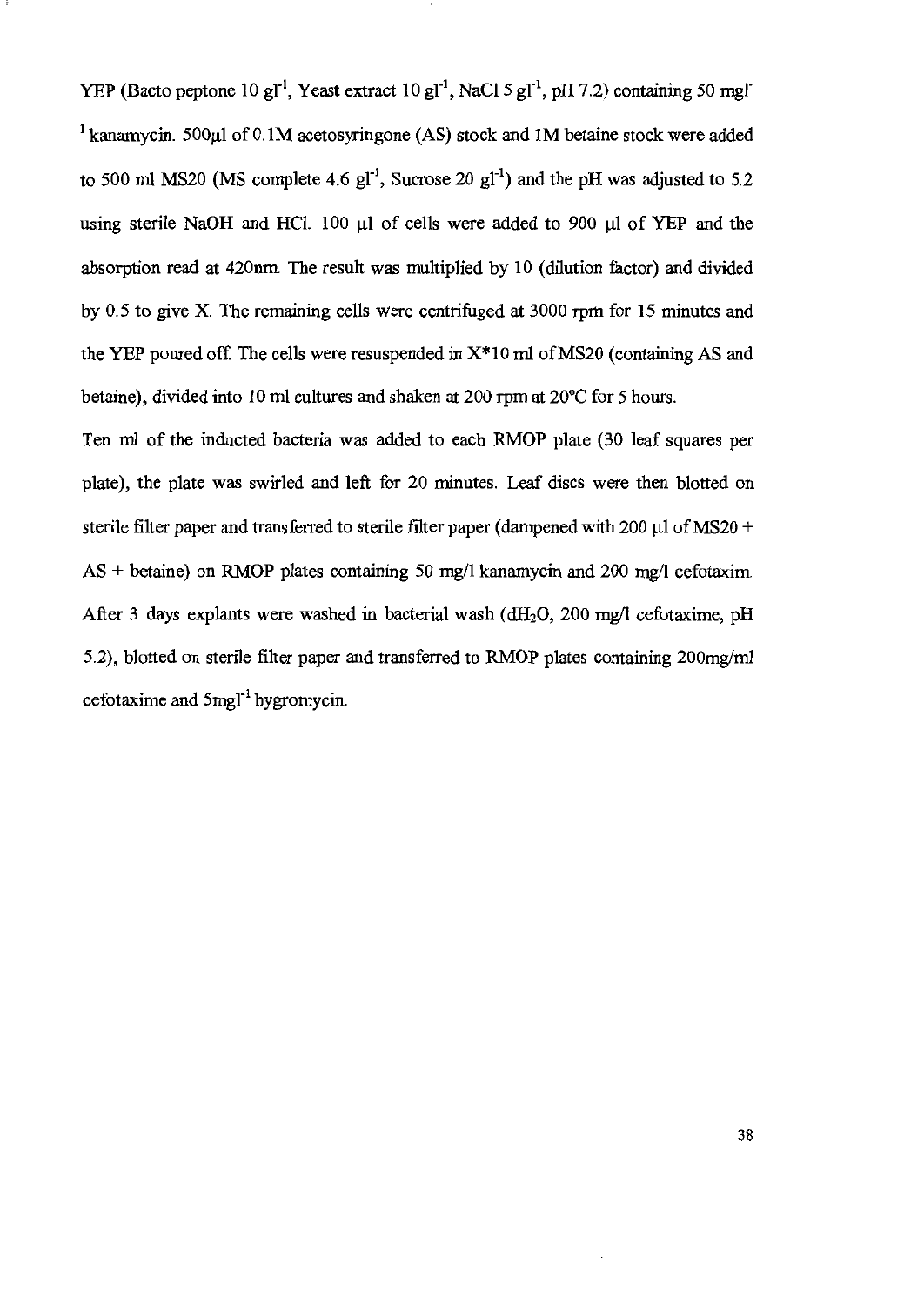

Figure 2.1. Plasmid pVDH396, used in the transformation of pSAG12:ipt tobacco lines. The plasmid contains a hygromycin selectable marker (NPTII) and the GUS reporter gene (GUSINT driven by the promoter of the cauliflower mosaic virus (P35S)). *ipt* is driven by the senescence specific  $SAG_{12}$  promoter.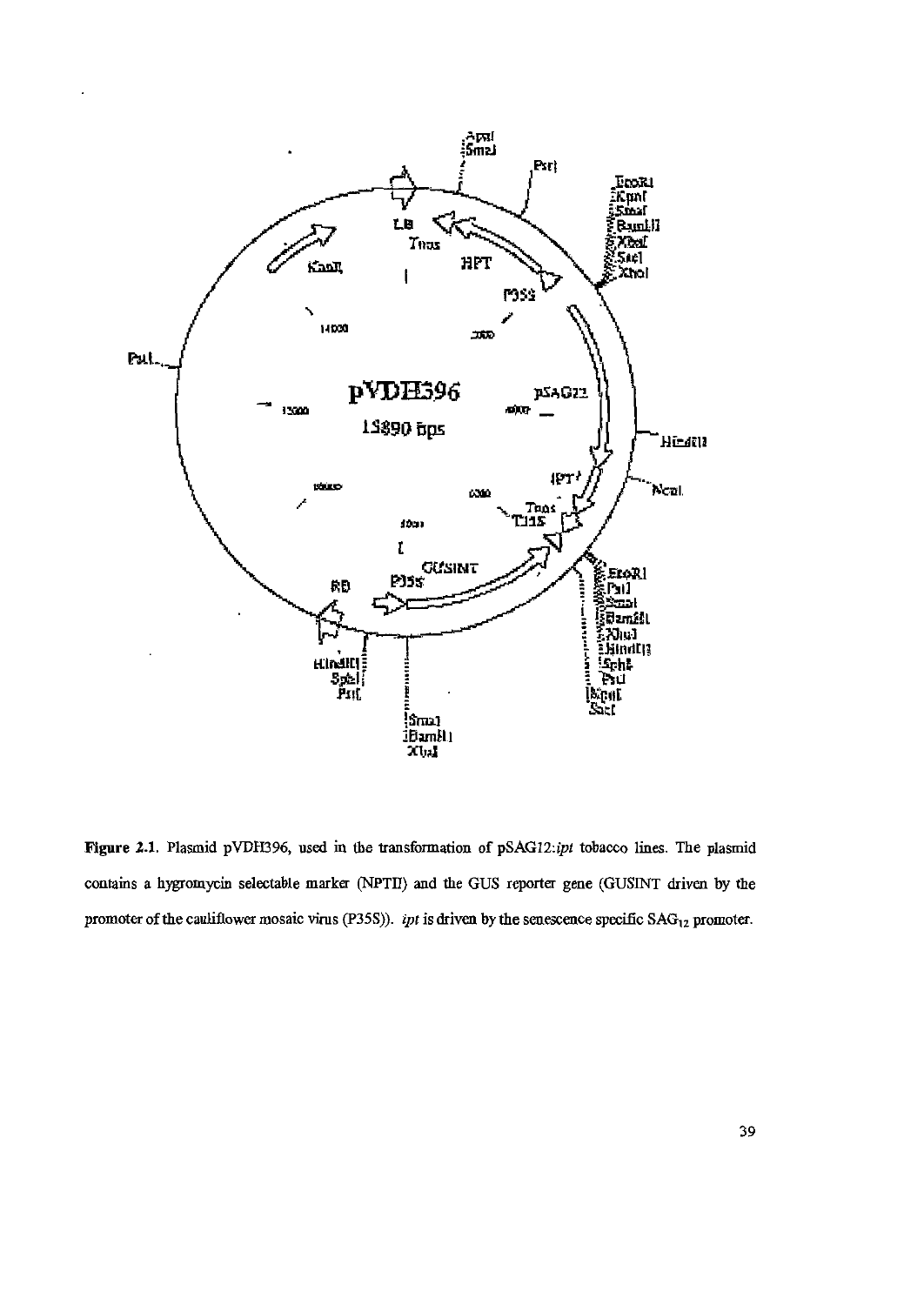3 weeks later the calli were transferred to RMOP plates containing 10 mgl<sup>-1</sup> hygromycin. After concentration response experiments, the putative transformants were placed on RMOP (and shoots on MS) containing 35 mgl<sup>-1</sup>hygromycin and 200 mgl<sup>-1</sup> cefotaxime.

2.3.2 Biolistic transformation of tobacco cv. Wisconsin pSAG12:ipt plants with pZS:gfp and pMSK18.

**2.3.2.1** Cloning  $gfp$  into  $pZS197$ 

pZS197 (Fig. 2.2) and the gfp PCR product were digested using AscI and PacI restriction enzymes.

| <u>Vector</u>  | <u>Insert</u> |            |
|----------------|---------------|------------|
| $3 \mu l$<br>۰ | $15 \mu l$    | <b>DNA</b> |
| $2.5 \mu l$    | $2.5 \mu l$   | AscI       |
| $3 \mu l$      | $3 \mu l$     | Buffer 4   |
| $2.5 \mu l$    | $2.5 \mu l$   | PacI       |
| $3 \mu l$      | $3 \mu l$     | Buffer 1   |
| $3 \mu l$      | $3 \mu l$     | 10X BSA    |
| $3 \mu l$      | $1 \mu l$     | dH2O       |

The tubes were left for 3 hours at 37°C. After running the samples on a gel, the backbone of the pZS197 was cut out using a QIAGEN gel extraction kit and treated with Shrimp alkaline phosphotase to prevent the backbone closing in on itself. 1  $\mu$ l of SAP and 1.5  $\mu$ l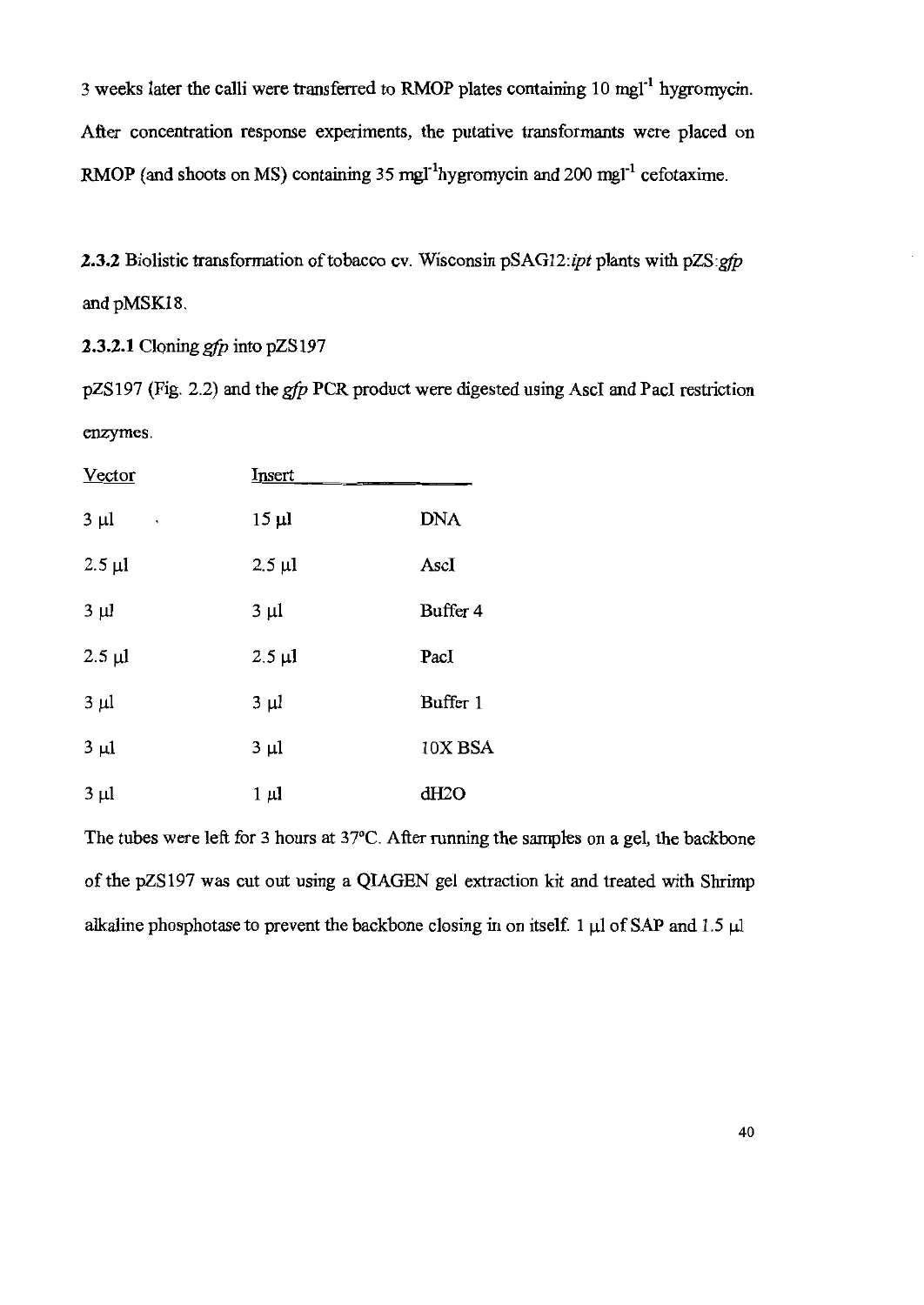

Fig. 2.2. The original pZS197 vector. aadA confers resistance to spectinomycin and streptomycin and is controlled by a modified plastid ribosomal RNA operon promoter.



Fig. 2.3. The pZS: gfp vector. The pZS197 vector was modified by cloning gfp into the vector.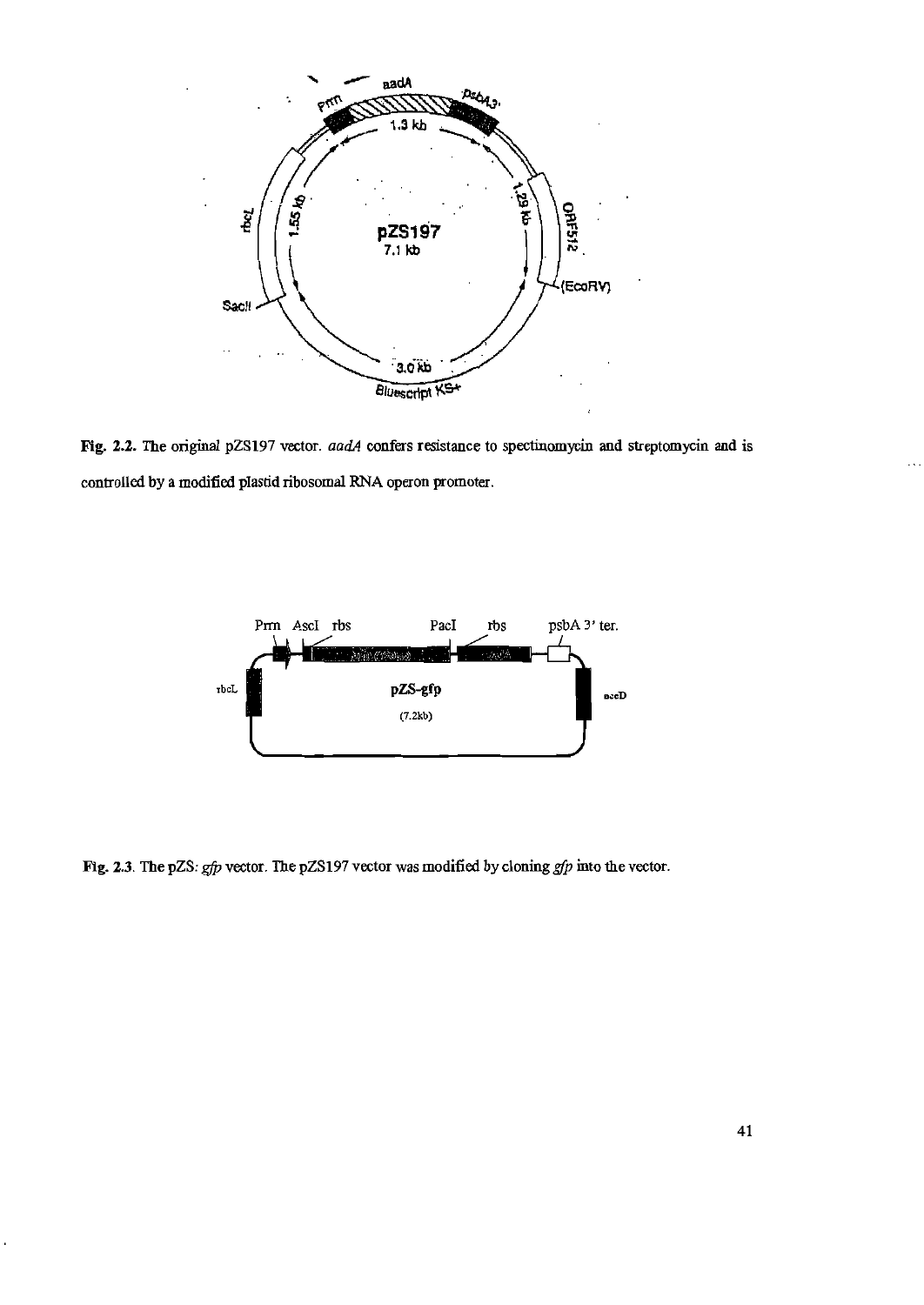of 10X buffer were added to 15  $\mu$ l of the vector and the tube was incubated at 37 °C for 15 minutes. The SAP was inactivated by a 15 minute incubation in a 65°C water bath. The vector was then ligated with the  $gfp$  PCR product overnight at 15°C (Fig. 2.3). The ligation reaction was as follows:

| pZS197 (mod)        | $3 \mu l$ |
|---------------------|-----------|
| <i>gfp</i> insert   | $3 \mu l$ |
| 10X ligation buffer | 1 µl      |
| $dH_2O$             | $2 \mu$   |
| ligase              | 1 µl      |

## 2.3.2.2 Transformation of E.coli

Top10F' competent E.coli cells were thawed on ice for 5 minutes. Ligated DNA was added to the tubes and after gentle swirling, they were left on ice for 30 minutes. The cells were then heat shocked at 42°C for 90 seconds and 800 ml of LB was then added to each sample and the cells were incubated at 37°C for 1 hour with shaking at 220 rpm. The tubes were centrifuged for 30 seconds and 600 ml of the supernatant was removed and the bacterial pellet was resuspended in the remaining LB. Various volumes of the solution were spread on LB plates (containing 100 mgl<sup>-1</sup> of ampicillin) and grown overnight at 37<sup>o</sup>C. Colonies were selected and grown in 2 ml liquid LB (amp 100 mgl<sup>-1</sup>) overnight. Plasmid isolation was carried out using a QIAGEN miniprep kit. The samples were then digested with AscI/PacI and PCR was carried out for the selection of gfp transformants.

42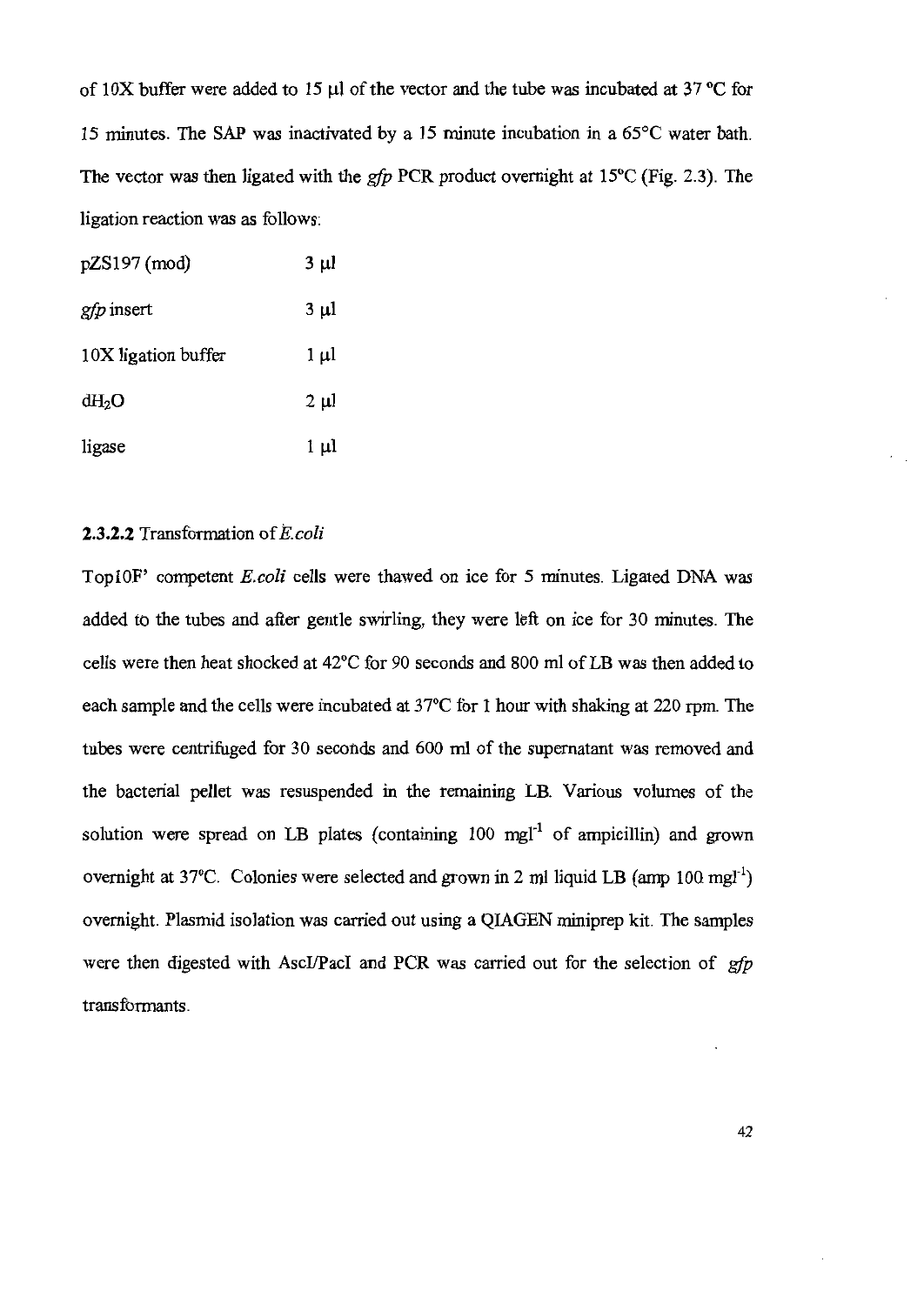Both plasmids were isolated using the QIAGEN Plasmid Maxi Kit.

## 2.3.2.3.1 Preparation of leaves for bombardment

Small leaves were joined together on medium (pH 5.4) containing MS  $(4.6 \text{ gl}^{-1})$ , Sucrose (30 gl<sup>-1</sup>), BAP (5 mgl<sup>-1</sup>), NAA (1 mgl<sup>-1</sup>), TDZ (1 mgl<sup>-1</sup>) and Agar (7.5 gl<sup>-1</sup>). After shooting the plates were incubated in darkness and 3 days later the leaves were transferred to Selection medium, which is the same as above with the inclusion of antibiotic (hygromycin  $3 \text{ mgl}^{-1}$ ) for selection.

# 2.3.2.3.2 Preparation of solutions

Before bombardment, solutions of CaCl<sub>2</sub> (2.5 M), spermidine (0.1 M) and gold (40 mg/ml) were made up. 50  $\mu$ l of the gold stock was sonicated for 1 minute. 10  $\mu$ l of plasmid DNA was placed in the tube. 50  $\mu$ l CaCl<sub>2</sub> and 20  $\mu$ l spermidine was added to the tube and it was mixed well in the lid of the tube. The lid was closed and the contents were not mixed. The tube was inverted and tapped on a bench top before being vortexed for 5 seconds and then spun at 13,000 for 10 seconds. The supernatant was removed and 150 µl EtOH was added. The pellet was broken up with a pipette tip, vortexed for 5 seconds and then spun for 5 seconds. The supernatant was removed and 85  $\mu$ l of EtOH was added. After the pellet was broken up again, the tube was left on ice. 5 µl of this solution was used on each membrane.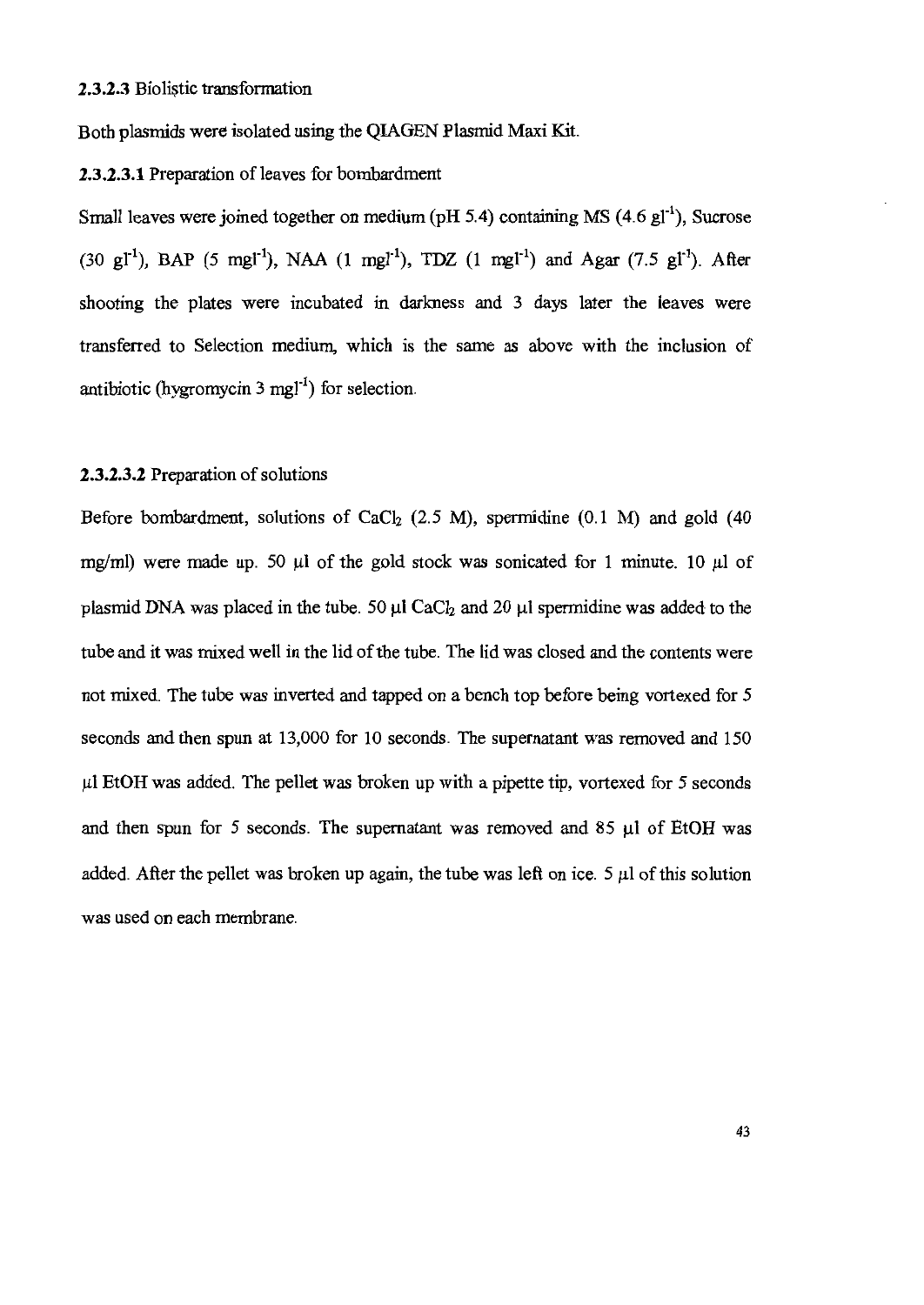### 2.3.2.3.3 Preparation for bombardment

The microcarrier and microcarrier holder were sterilized with 100% and 70% ethanol respectively. The stopping screens were also sterilized in 100% ethanol, as were the 1100 rupture discs, which were left to air dry in a laminar flow hood after 5 minutes of soaking. 5 ml of the gold/DNA mixture was pipetted onto the centre of the microcarrier and it was placed in a Petri dish to dry.

## 2.3.2.3.4 Bombardment procedure

The chamber was sterilized with 70% ethanol. The helium tank was turned on to 1100 psi and the vacuum was turned on. A rupture disc was placed in the retaining cap, which was then screwed tightly before a flying disc was put in place. The Petri dish containing the leaves were placed in the chamber at 6 cm on the sample holder and the door was closed. The vacuum valve was opened and when it reached 26-28 inches of Hg and the fire button was pressed until the noise of the gas breaking the rupture disc was heard. The vacuum was released and the sample was then removed.

### 2.4 Assays

## 2.4.1 GUS analysis

GUS analysis was carried out on all  $pSAG_{12}$ : *ipt* apple lines.

Solution 1: Substrate

 $X-Glu$  (10.44 mgml<sup>-1</sup>) in N, N'-dimethylformamide.

Solution 2. Oxidation catalyst

 $K_3Fe(CN)_6$  (0.329 mgml<sup>-1</sup>) and  $K_4Fe(CN)_6$  (0.422 mg/ml<sup>-1</sup>) in 0.1M NaPO<sub>4</sub> buffer (pH 7).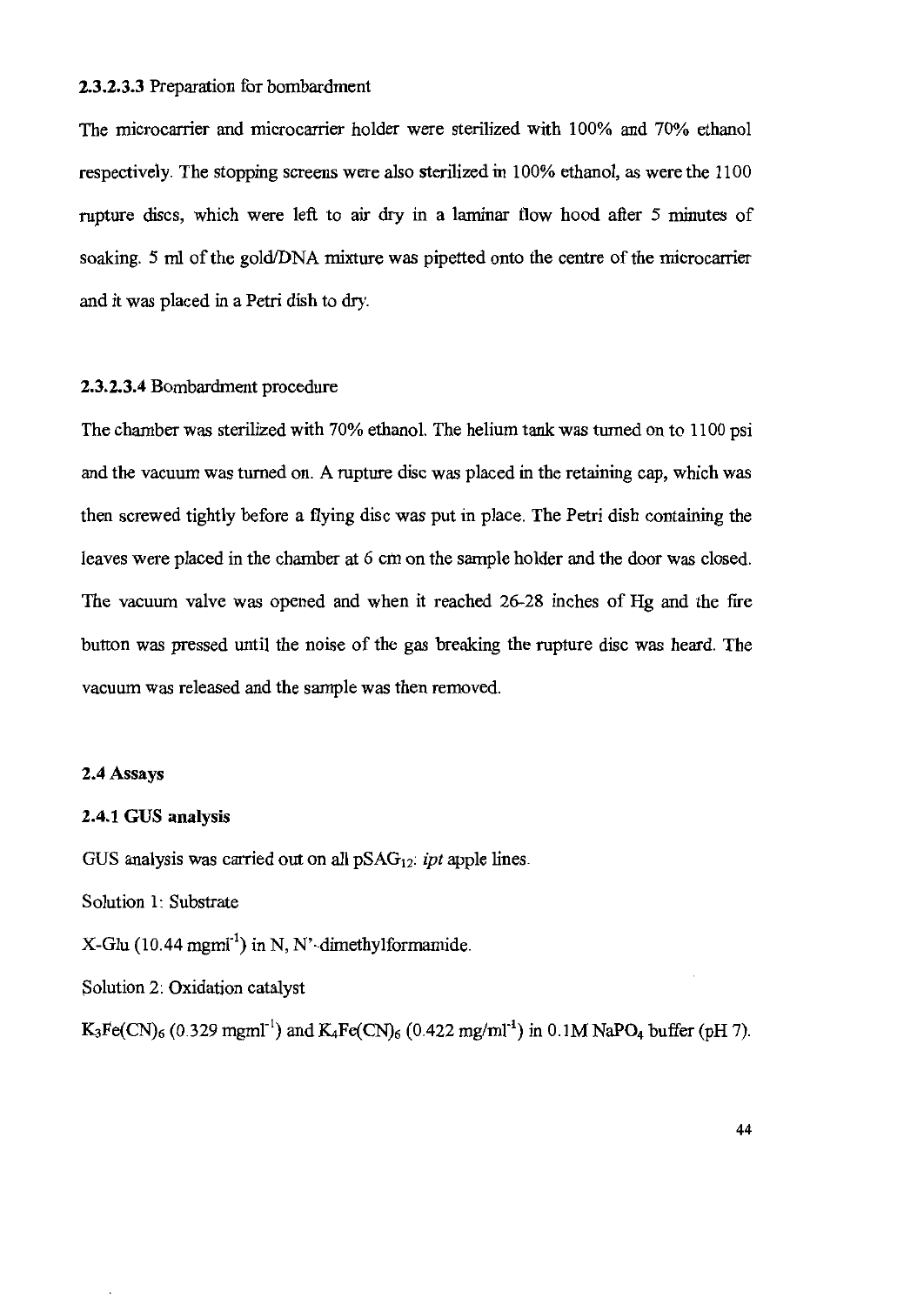Solution 3:

EDTA  $(8.27 \text{ mm}^{-1})$  and Triton X-100  $(1 \text{ mm}^{-1})$  in 0.1M NaPO<sub>4</sub> buffer (pH 7).

6 ml of incubation solution (300  $\mu$ l of solution 1, 3,000  $\mu$ l of solution 2 and 2,700  $\mu$ l of solution 3) was made up and 200  $\mu$ l was aliquotted to each tube containing a small amount of leaf tissue. The samples were left overnight at 37°C. The incubation solution was then removed and 200 µl of destaining solution (3:1 ethanol: glacial acetic acid) was added and the samples were incubated at 65°C for 1 hour. The solution was then replaced with 70% ethanol and the tubes were visually inspected for GUS activity.

# 2.4.2 Chlorophyll analysis

Chlorophyll content was extracted by soaking leaf discs in methanol overnight and then measuring the absorbance at 650 nm and 665 nm. The total chlorophyll estimation in ug/ml was calculated using the following formula:

> $25.8A_{650}+4.0A_{665}$ A= Absorbance

## 2.4.3 Ascorbate peroxidase assay

0.3 g of leaf tissue was ground in liquid nitrogen and 10ml of extraction buffer (50 mM sodium phosphate buffer pH7, 1 mM ascorbic acid, 1 mM EDTA, 1% Triton X-100 and 1% PVP) was added. The tube was vortexed and centrifuged at 2,500 rpm for 15 minutes at  $4^{\circ}$ C. The supernatant was then filtered through miracloth. 3 µl of the supernatant was added to 297 µl of reaction mixture (50 mM sodium phosphate buffer pH7, 100 mM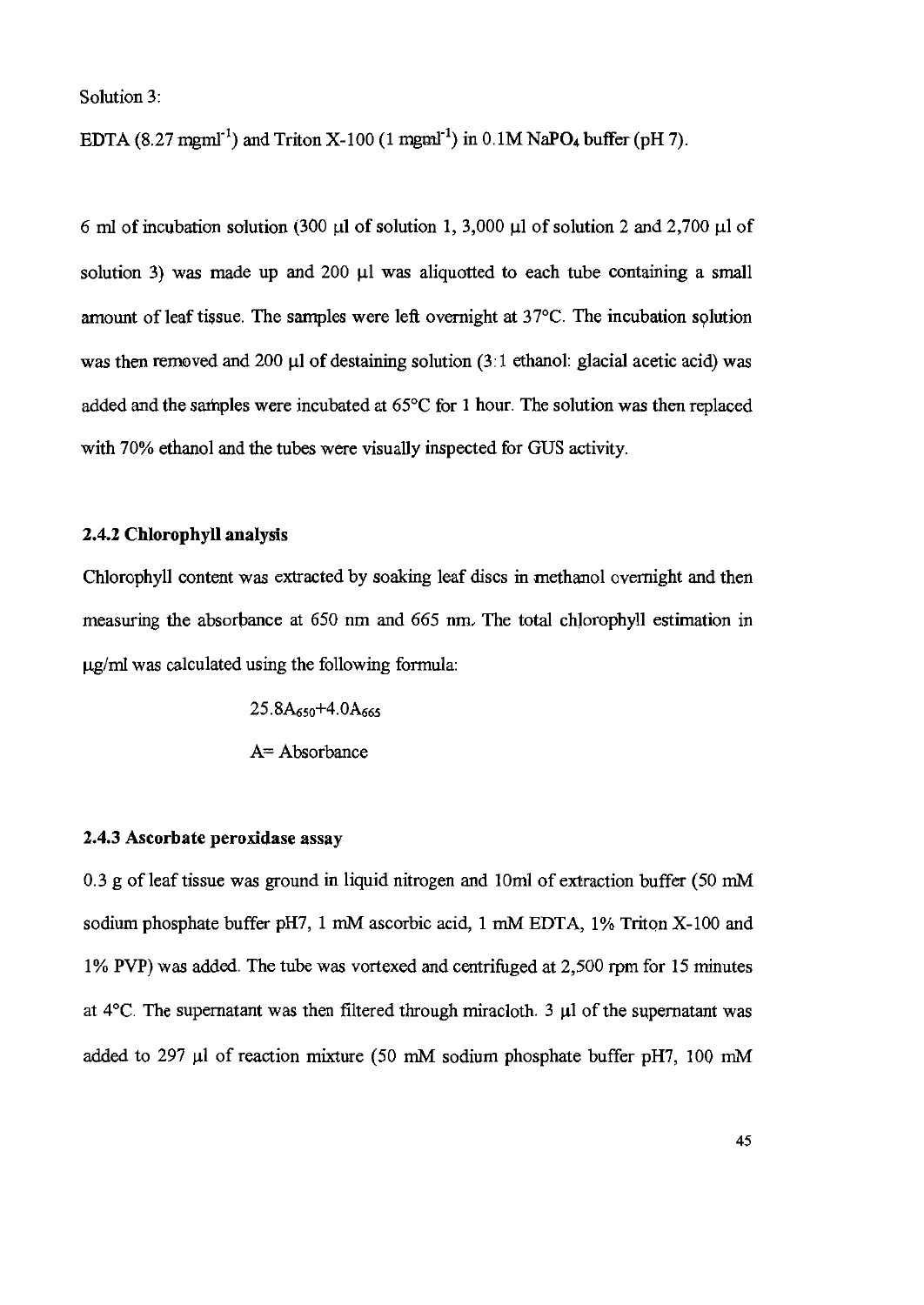$H<sub>2</sub>O<sub>2</sub>$  and 1% enzyme extract) and the absorbance was read at 290 nm. 10 µl of 50 mM ascorbic acid was added and the increase in absorbance was read over 3 minutes. Ascorbate peroxidase activity was then calculated in mM per minute using the following formula:

$$
c = dA/bE
$$

 $c=$  concentration (mM)

 $dA$  = change in absorbance per minute

 $b=$  light path (cm) (1 cm)

E= extinction coefficient ( $mM<sup>-1</sup>$  cm<sup>-1</sup>) (2.8 for ascorbate peroxidase at 290 nm)

# 2.4.4 Total soluble protein extraction

0.3 g of leaf tissue was ground in liquid nitrogen and 10 ml of extraction buffer (50 mM phosphate buffer (pH 7), 10 mM ascorbic acid and 1% PVP) was added. The mixture was centrifuged at 3,500 rpm for 20 minutes. 2ml of the supernatant was then added to 2ml  $H<sub>2</sub>O$ . 0.1g of BSA was added to 100ml of the above extraction buffer to give a 1 mg/ml solution and 6 standards were then made up as follows:

| Tube           | Extraction Buffer (ml) | $mgml-1 BSA$ |
|----------------|------------------------|--------------|
| 1              | 1                      | 0            |
| $\overline{2}$ | 0.8                    | 0.2          |
| 3              | 0.6                    | 0.4          |
| 4              | 0.4                    | 0.6          |
| 5              | 0.2                    | 0.8          |
| 6              | 0                      | 1            |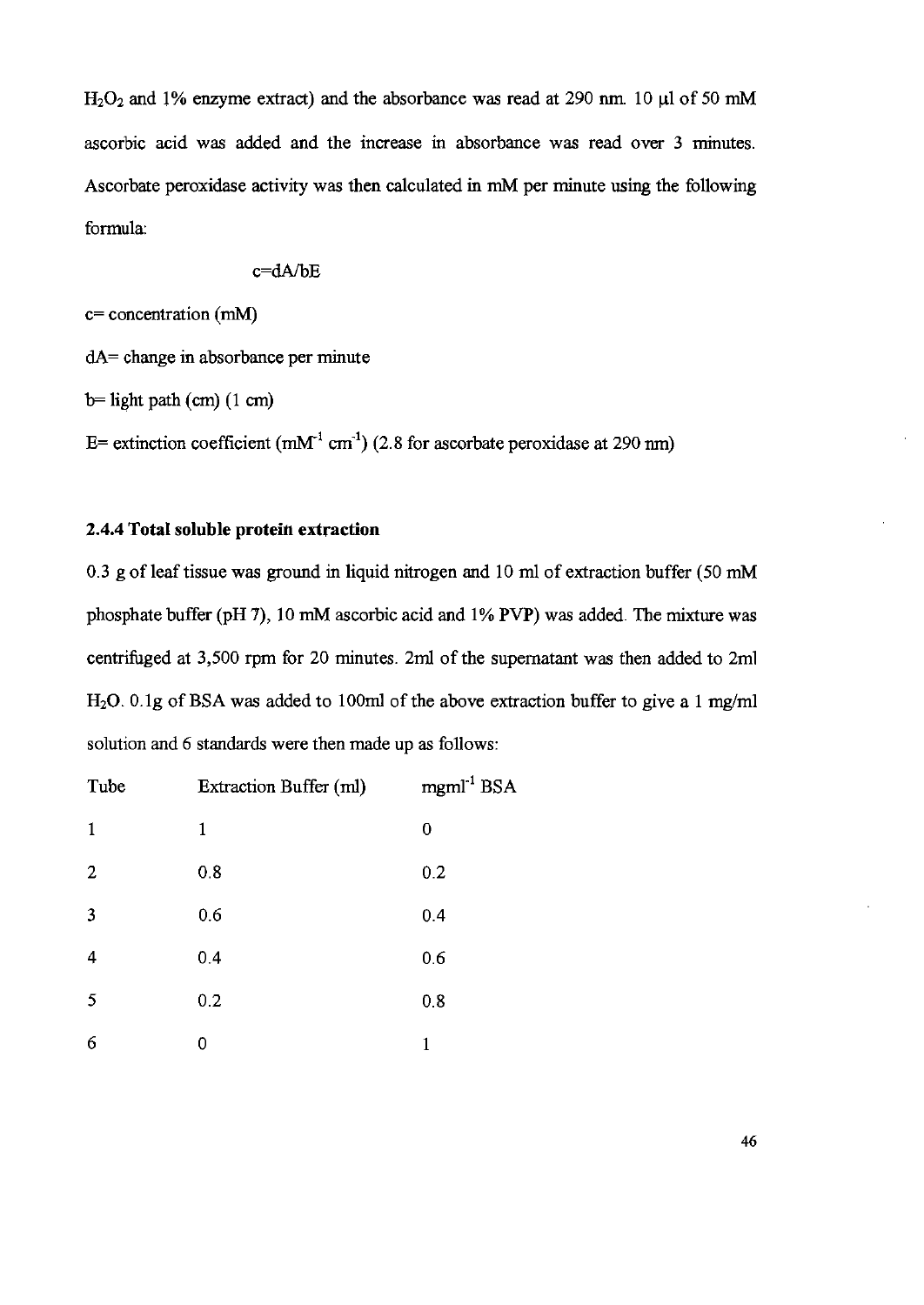0.1 ml of either the protein standard or the diluted sample was then added to 4ml  $H_2O$  and 1ml of Bradford reagent. The samples were left for 5 minutes and then the absorbance was read at 590 nm. The weight of protein was plotted against the corresponding absorbance resulting in a standard curve, which was used to determine the total soluble protein content in the unknown samples.

## 2.5 GFP analysis

# 2.5.1 Protoplast isolation

The solutions used in this procedure were as follows:

| <u>K3</u> | Stock A 100 ml <sup>11</sup> , Stock B 5 ml <sup>11</sup> , Stock C 2 ml <sup>11</sup> , Stock D 10 ml <sup>11</sup> ,                                                                                                          |  |  |
|-----------|---------------------------------------------------------------------------------------------------------------------------------------------------------------------------------------------------------------------------------|--|--|
|           | Stock E 10 ml <sup>-1</sup> , 2,4 D 0.1 ml <sup>-1</sup> , BAP 0.2 ml <sup>-1</sup> and NAA 1ml <sup>-1</sup>                                                                                                                   |  |  |
| Stock A:  | NH <sub>4</sub> NO <sub>3</sub> 2.5 gl <sup>-1</sup> , KNO <sub>3</sub> 25 gl <sup>-1</sup> , CaCl <sub>2</sub> .2H <sub>2</sub> O 9 gl <sup>-1</sup> , (NH <sub>4</sub> ) <sub>2</sub> .SO <sub>4</sub> 1.3 gl <sup>-1</sup> , |  |  |
|           | NaH <sub>2</sub> PO <sub>4</sub> .2H <sub>2</sub> O 1.5 gl <sup>-1</sup>                                                                                                                                                        |  |  |
| Stock B:  | FeSO <sub>4</sub> .7H <sub>2</sub> O 5.57 gl <sup>-1</sup> , Na <sub>2</sub> EDTA 7.45 gl <sup>-1</sup>                                                                                                                         |  |  |
| Stock C:  | $CuSO_4$ .7H <sub>2</sub> O 12.5 mgl <sup>-1</sup> , CoCl <sub>2</sub> .6H <sub>2</sub> O 12.5 mgl <sup>-1</sup>                                                                                                                |  |  |
| Stock D:  | Thiamine HCl 1 $gl-1$ , Nicotinic acid 100 mgl <sup>-1</sup> , Pyrdoxine HCl 100 mgl <sup>-1</sup> ,                                                                                                                            |  |  |
|           | Myo- inisotol 10 $gl-1$ , Xylose 25 $gl-1$                                                                                                                                                                                      |  |  |
| Stock E:  | $MnSO_4.4H_2O$ 1 gl <sup>-1</sup> , $H_3BO_3$ 300 mgl <sup>-1</sup> , ZnSO <sub>4</sub> .7H <sub>2</sub> 0 200 mgl <sup>-1</sup> , KI 75 mgl <sup>-</sup>                                                                       |  |  |
|           | <sup>1</sup> , Na <sub>2</sub> MoO <sub>4</sub> .2H <sub>2</sub> O 25 mgl <sup>-1</sup>                                                                                                                                         |  |  |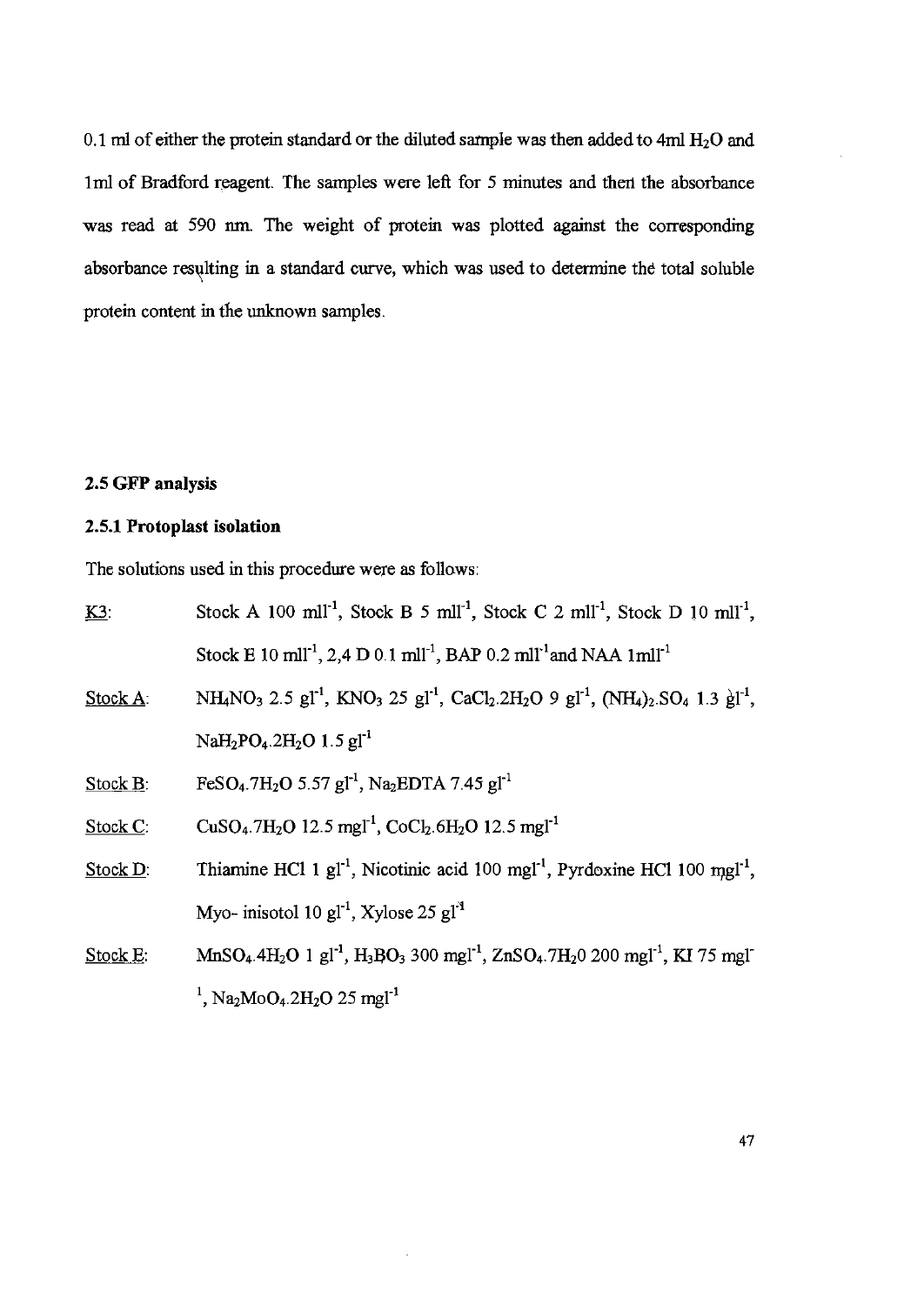$0.2$  g of cellulase and  $0.06$  g of macrozyme were dissolved in 20 ml of K3 solution containing 0.4M sucrose. The sample was spun at 4000 rpm for 10 minutes and the supernatant was filter sterilized into a conical flask. 1 g of a healthy tobacco leaves were cut into narrow strips and incubated for 16 hours, at room temperature, in the enzyme solution.

The solution was shaken vigorously for a few seconds to release the protoplasts and then filtered through a nylon mesh. The solution was spun at 1,500 rpm for 3 minutes and the intact protoplasts were carefully transferred from the liquids meniscus to fresh tubes. W5 solution (NaCl 9 gl<sup>-1</sup>, CaCl<sub>2</sub>.2H<sub>2</sub>O 18.4 gl<sup>-1</sup>, KCl 0.4 gl<sup>-1</sup>, glucose 1 gl<sup>-1</sup>) was added and carefully mixed.

# 2.5.2 Quantitative analysis of GFP

GFP protein was isolated by grinding 3 leaf discs (diameter of 18 mm) in 10 ml extraction buffer (0.1 M Na<sub>2</sub>CO<sub>3</sub>, pH 9) at 4<sup>o</sup>C. After centrifugation at 13,000 rpm for 20 minutes at 4°C, the supernatant was used to make up GFP standards in untransformed total soluble protein extract. Dilution series ranging from 0.1-0.4 mg/ml GFP in 400 mg/ml of untransformed protein extract). Protein samples were isolated as described in 2.4.4 and were equilibrated to the lowest concentration recorded. A VersaFluor fluorometer was used to determine GFP concentration, with a 490 nm excitation filter and a 510 nm emmision filter. All samples were measured at 20, 40 and 60 seconds and the mean value was used as a result figure.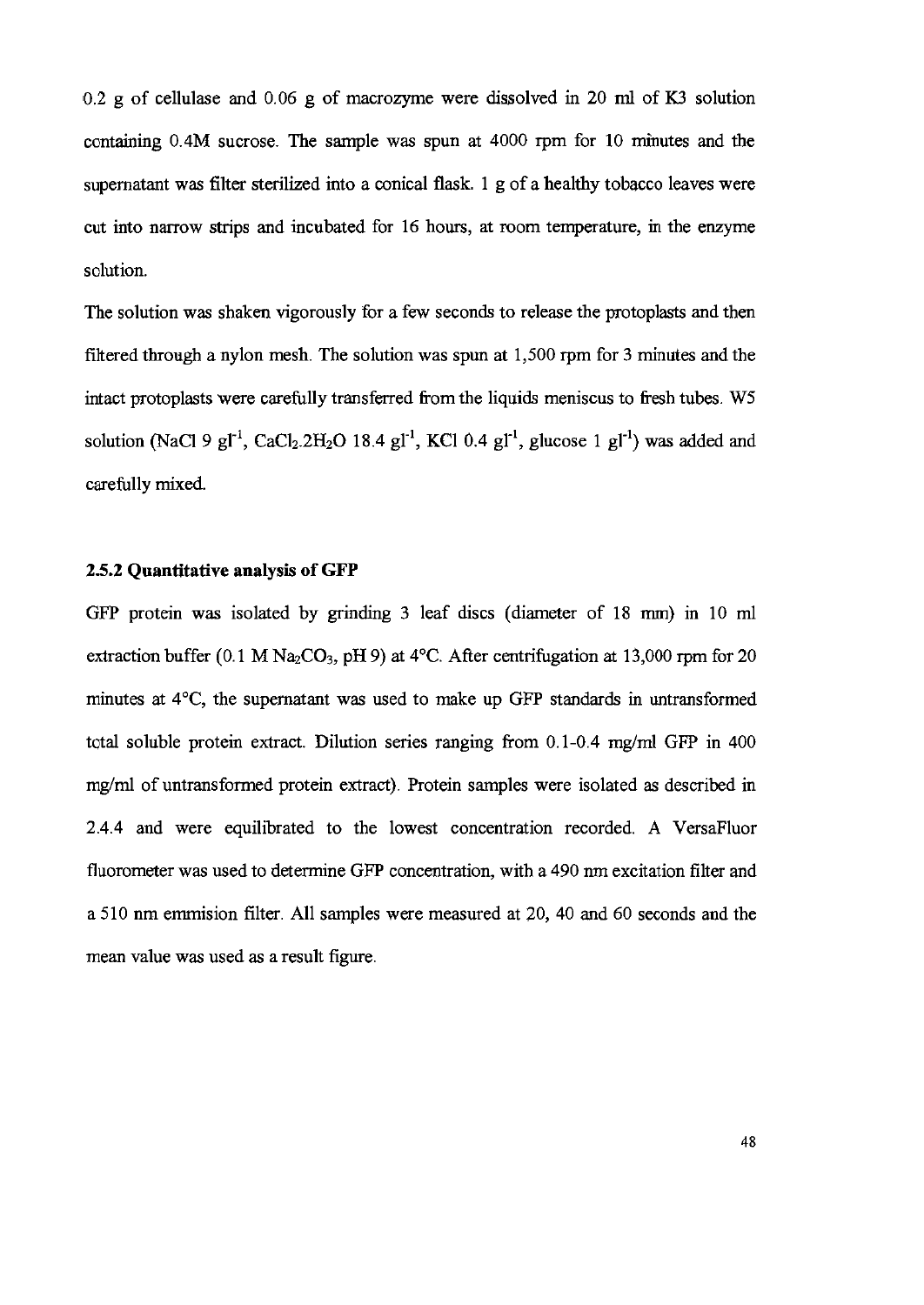**Results** 

 $\ddot{\phantom{a}}$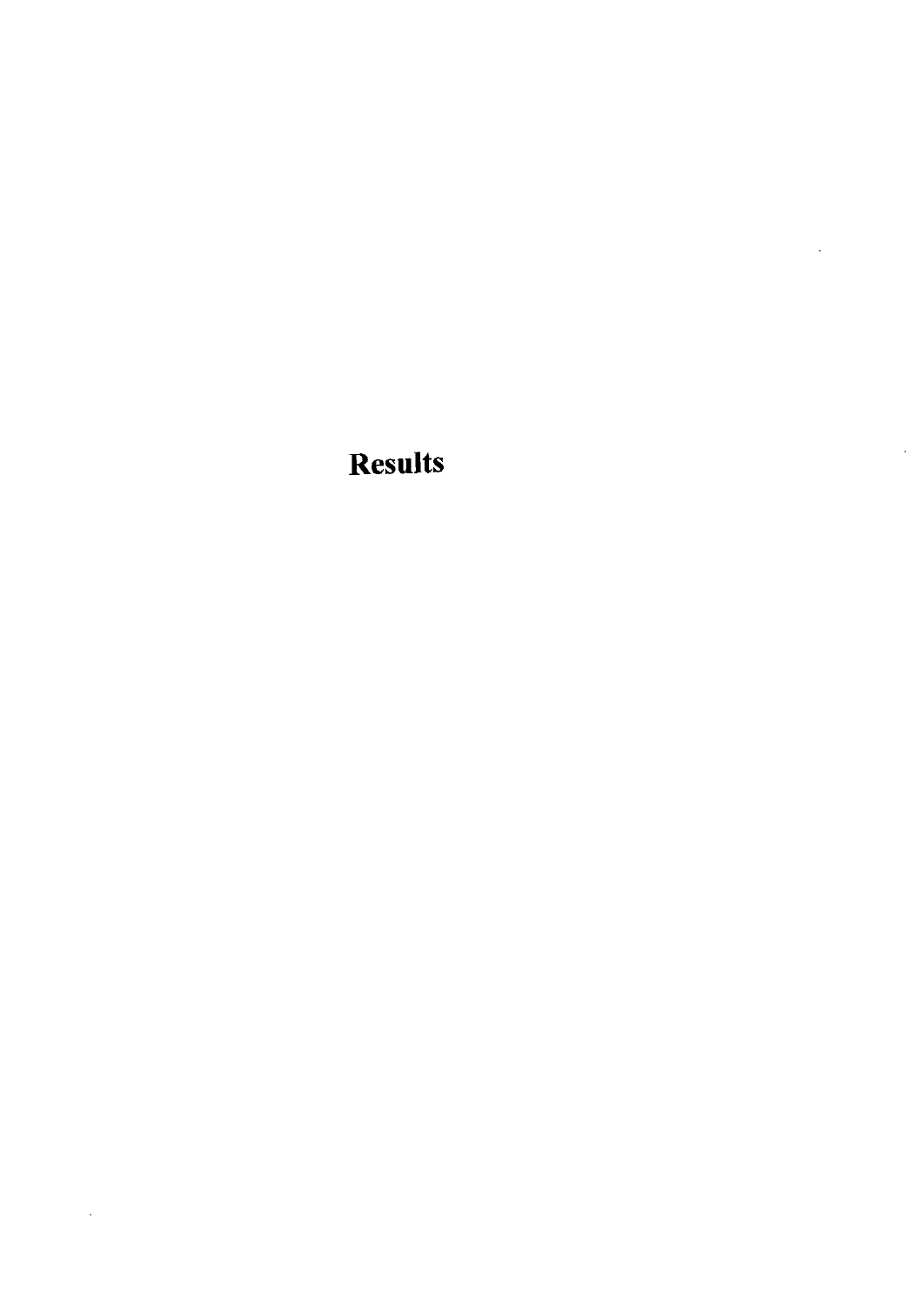#### 3.1 Characterisation of pSAG<sub>12</sub>:ipt apple plants

#### 3.1.1 Morphological characterization of older transgenic apple plants

Measurements were made during the growing season of 2002 and 2004, on nine  $pSAG_{12}$ :*ipt* transgenic apple lines grown in the greenhouse. Three clonally propagated plants of all lines except two (6r and 6F were represented by single plants) were compared to two control cv. Greensleeves plants.  $6G(1)$ ,  $6G(2)$  and  $6G(3)$  is an example of their naming, these are all derivatives of the same line, just separately grown plants. Height, number of nodes, internodal distance and overall condition of leaves on greenhouse grown apple plants were measured and assessed throughout the summer and part of these results are presented in Table 3.1. Recordings were also made on the browning of the leaves, and are summarized in Table 3.2.

In late November 2002, when the wild type plants had lost all of their leaves, leaves on some of the transgenic lines had not begun senescing. 6A(3) is an example of such a plant and this is illustrated in Fig. 3.1. This was also the case in late November 2003, Fig. 3.2 shows the plants  $6G(3)$  and  $4B2(3)$  which retained their green leaves when the wild type plant had lost all of its leaves. In the case of both years, the better plants at retaining their leaves kept their leaves up to 4 weeks after all of the leaves had been lost on the wild type plants.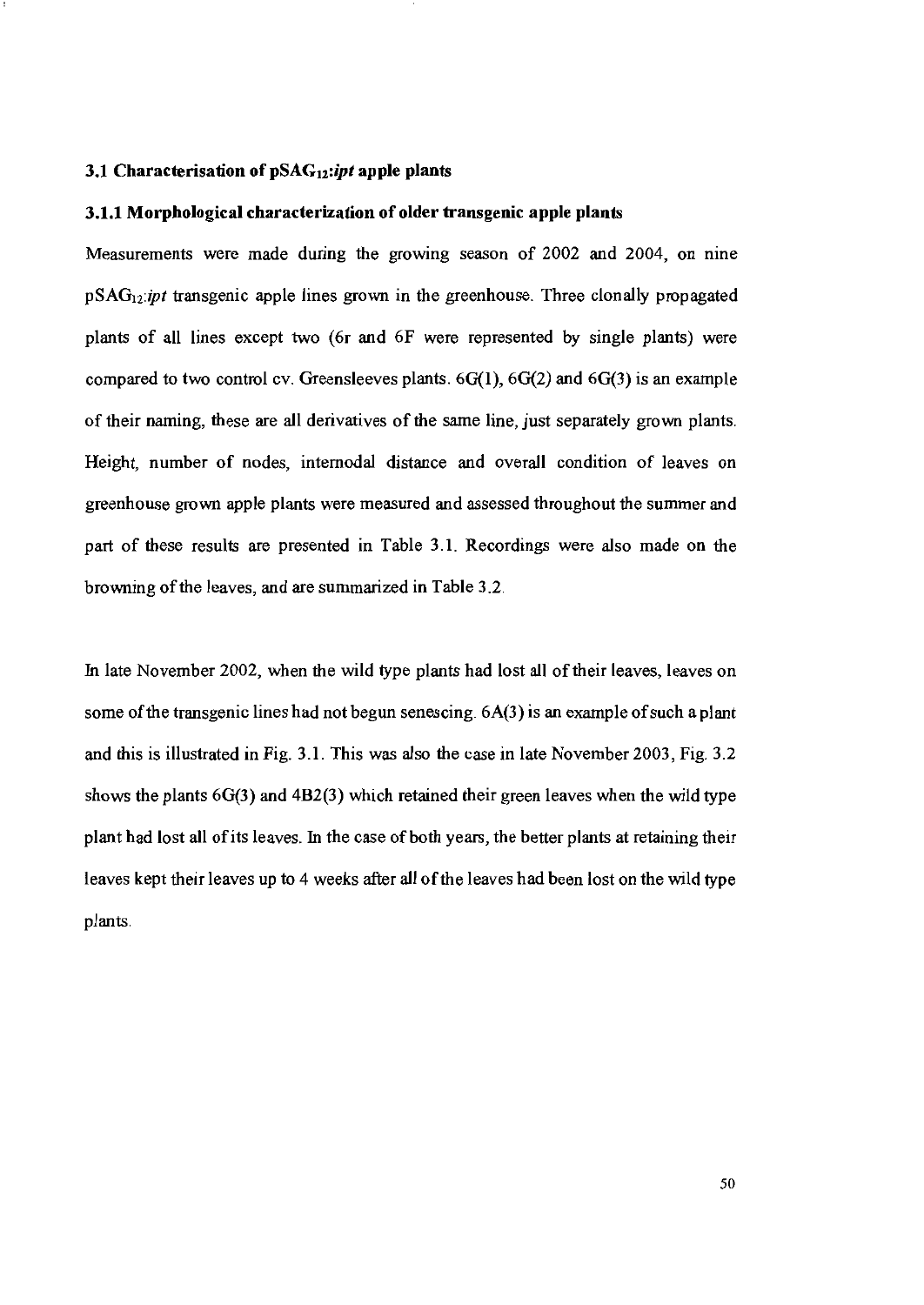|                     | 23/09/2002 |         |               | 05/08/2004 |
|---------------------|------------|---------|---------------|------------|
| Line                | Height     | # nodes | <b>Height</b> | # nodes    |
| w/t (1)             | 185        | 24      | 197.5         | 27         |
| w/t (2)             | 157.5      | 20      | 160           | 20         |
| 2A3(1)              | 185        | 19      | 207.5         | 22         |
| 2A3(2)              | 175        | 16      | 190           | 18         |
| 2A3(3)              | 205        | 30      | 200           | 30         |
| 4B2(1)              | 145        | 29      | 145           | 28         |
| 4B2(2)              | 157.5      | 26      | 162.5         | 28         |
| 4B <sub>2</sub> (3) | 200        | 12      | 205           | 12         |
| 6A(1)               | 152.5      | 16      | 150           | 20         |
| 6A(2)               | 185        | 11      | 192.5         | 13         |
| 6A(3)               | 155        | 21      | 162.5         | 24         |
| 6B(1)               | 192.5      | 41      | 197.5         | 36         |
| 6B(2)               | 242.5      | 18      | 240           | 22         |
| 6B(3)               | 170        | 15      | 165           | 16         |
| 6D(1)               | 150        | 14      | 160           | 15         |
| 6D(2)               | 187.5      | 35      | 190           | 30         |
| 6D(3)               | 180        | 16      | 185           | 16         |
| 6F                  | 182.5      | 20      | 187.5         | 21         |
| 6G(1)               | 192.5      | 26      | 117.5         | 9          |
| 6G(2)               | 200        | 16      | 197.5         | 16         |
| 6G(3)               | 112.5      | 9       | 192.5         | 20         |
| 6r                  | 200        | 22      | 207.5         | 22         |
| 15B(1)              | 170        | 21      | 172.5         | 21         |
| 15B(2)              | 155        | 13      | 145           | 13         |
| 15B(3)              | 195        | 21      | 197.5         | 23         |

Table 3.1. Height (cm) and number of nodes on greenhouse grown apple plants in the summer of 2002 and

2004.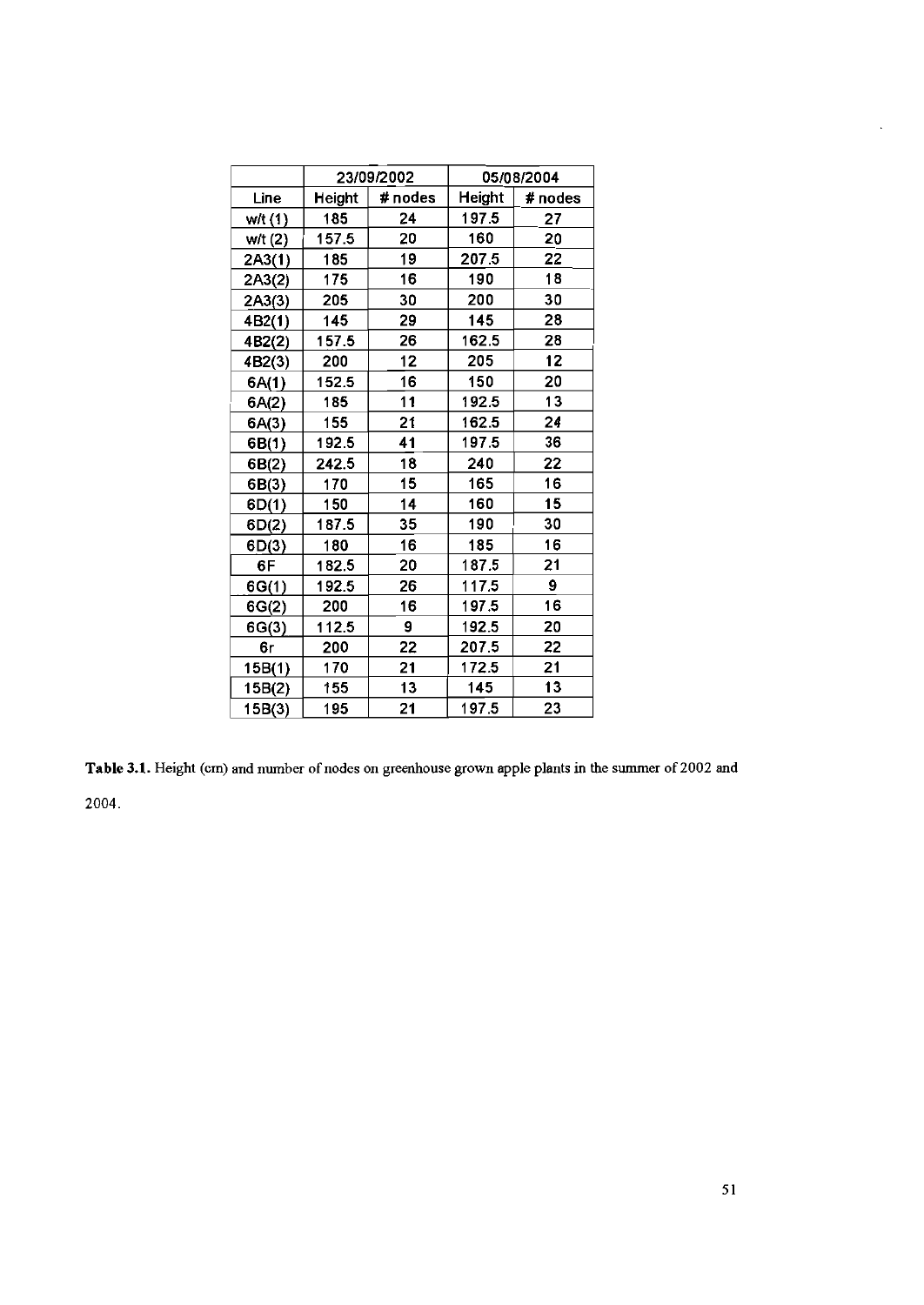| Line |  | # Brown Leaves |          |          | <b>Colour of Leaves</b> |
|------|--|----------------|----------|----------|-------------------------|
|      |  | 22/07/02       | 27/08/02 | 24/09/02 | 21/11/02                |
| MЛ   |  | $1(+)$         | $(+/-)$  | (+/-)    | $(\cdot)$               |
|      |  | $2(+)$         | $(+)$    | $(+/-)$  | (+/-) Y/B               |
| 2A3  |  | $1(++)$        | $(++)$   | $(+)$    | $(++)$ G/Y              |
|      |  | $2(+)$         | $(+++)$  | $(++)$   | (++) G                  |
|      |  | $3(+)$         | $(+)$    | $(+/-)$  | (++) Y                  |
| 4B2  |  | $1(++)$        | $(++)$   | $(+)$    | $(++)$ Y                |
|      |  | $2(+)$         | $(++)$   | $(+)$    | $(++)$ Y                |
|      |  | $3(+)$         | $(+)$    | $(+)$    | (+++) G/Y               |
| 6A   |  | $1(++)$        | $(+)$    | $(+)$    | $(++)$ Y/B              |
|      |  | $2(+)$         | $(++)$   | $(+)$    | (+++) G/Y               |
|      |  | $3(++)$        | $(++)$   | $(++)$   | (+++) G                 |
| 6B   |  | $1(++)$        | $(++)$   | $(++)$   | $(++)$ B                |
|      |  | $2(+)$         | $(+)$    | $(+)$    | $(+)Y$                  |
|      |  | $3(+)$         | $(++)$   | $(+)$    | $(++)$ B                |
| 6D   |  | $1(+)$         | $(++)$   | $(+)$    | $(\cdot)$               |
|      |  | $2(++)$        | $(++)$   | $(+)$    | (++) G/Y                |
|      |  | $3(+)$         | $(+)$    | $(+)$    | $(++)$ G/Y              |
| 6G   |  | $1(+)$         | $(+)$    | $(+)$    | (+) Y                   |
|      |  | $2(+)$         | $(+)$    | $(+)$    | (++) G/Y/B              |
|      |  | $3(+)$         | $(+)$    | $^{(+)}$ | $(+)$ B                 |
| 6r   |  | $1(+)$         | $(+)$    | $(+)$    | $(++)$ G/Y              |
| 15B  |  | $1(+)$         | $(+)$    | $(+/-)$  | $(++)$ Y                |
|      |  | $2(+)$         | $(+)$    | $(+)$    | (Y(f))                  |
|      |  | $3(+)$         | $^{(+)}$ | $(+/-)$  | $(+/-)$ Y               |
| 6F   |  | $1(+)$         | $(+)$    | $(+)$    | $(+)Y$                  |
|      |  |                |          |          |                         |

Table 3.2. The occurrence of brown leaves on transgenic apple plants in 2002. Measurements were made at monthly intervals through the summer, and the presence and colour of the leaves also recorded during November. The colours of the leaves are abbreviated as follows:  $G=$  Green,  $B=$  Brown and  $Y=$  Yellow. The number of leaves are denoted by the following symbols: (-)= 0, (-/+)= <5, (+)= <10, (++)= <50 and (+++)= >50. (w/t= wild type)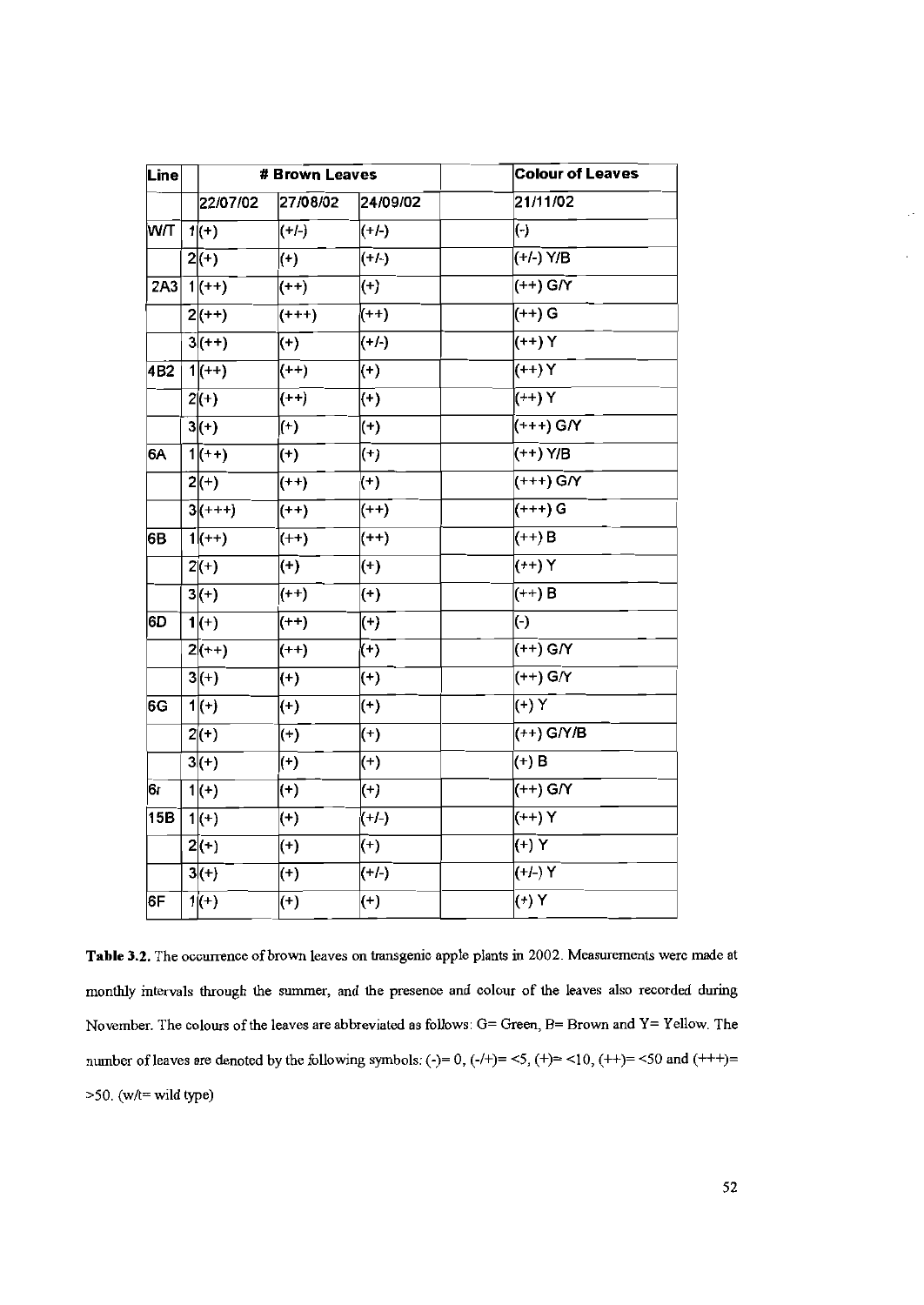

Fig. 3.1. Line 6A(3) (left) had retained many of its leaves in November 2002 when the wild type plant (right) had lost all of its leaves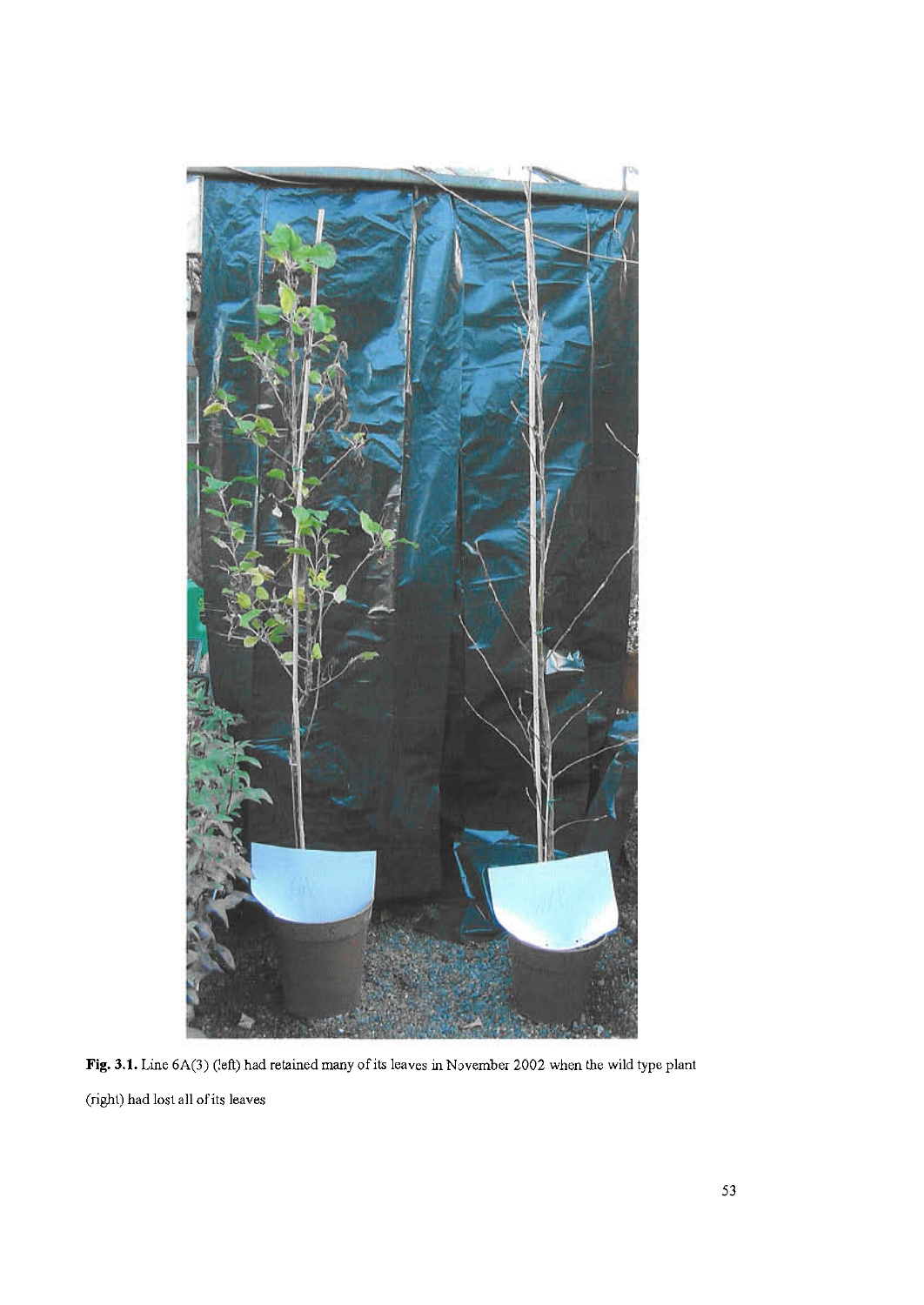

Fig. 3.2. Left side: Wild type plant (left) and 4B2(3) line (right). Right side: Wild type plant (left) and 6G(2) line (right). Both transgenic lines retained their leaves in November 2003 when the wild type plants had lost all of theirs.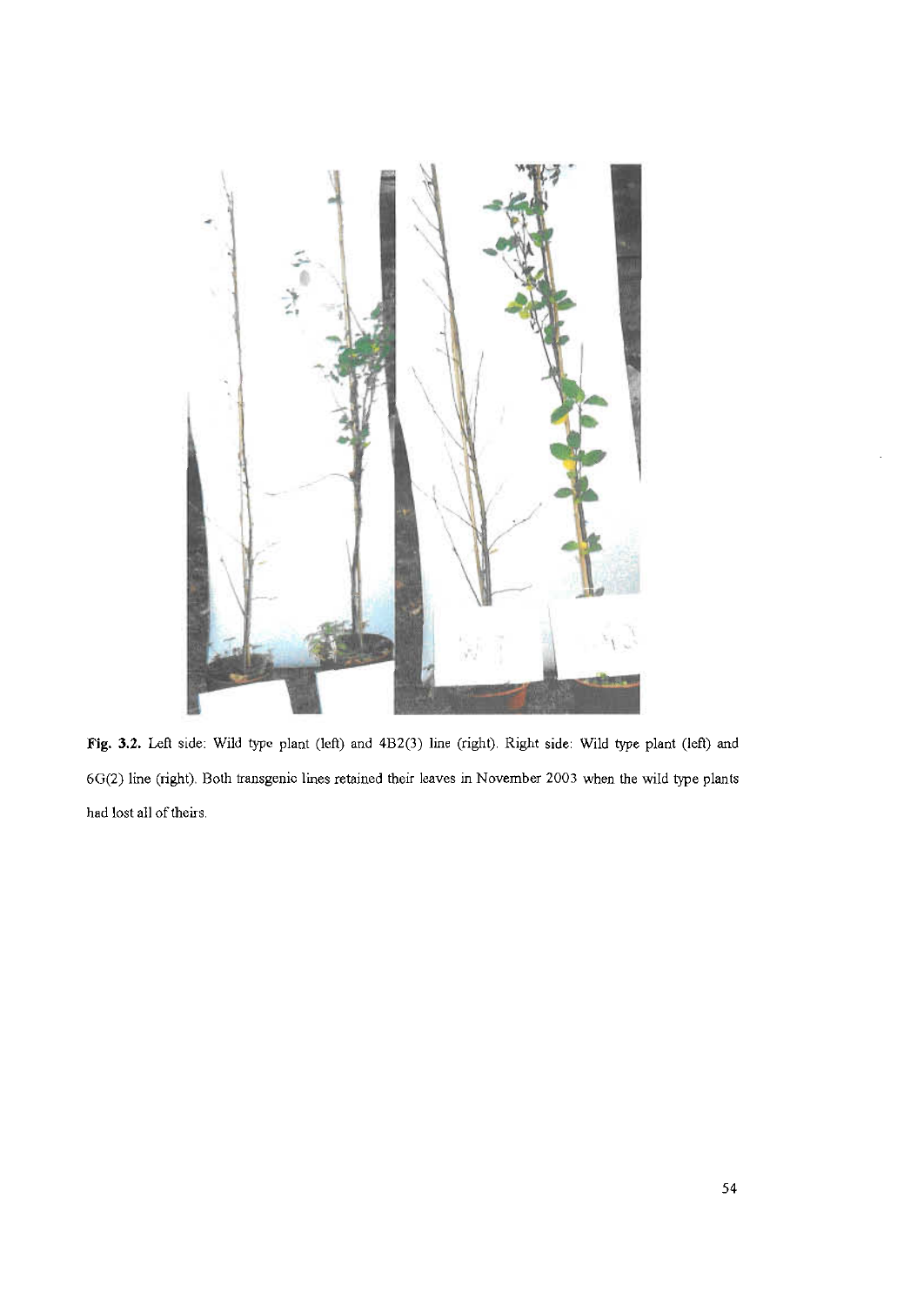## 3.1.2 Molecular analysis of transgenic apple trees

The presence of the *ipt* genes was investigated in representative plants of the total 27 transgenic apple lines. PCR was carried out to confirm the presence of the ipt gene in all of the 8 greenhouse lines that were to be used in assays. 18 of the 27 lines tested positive for *ipt* (All 8 greenhouse plants were included in this number). Fig. 3.3 shows representative PCR results for the lines L, L(II), 14B, 37C and 47A. The 27 lines were also tested for GUS activity as described in 2.4.1, and 19 of the 27 lines tested positive for the presence of this reporter gene (Fig. 3.4)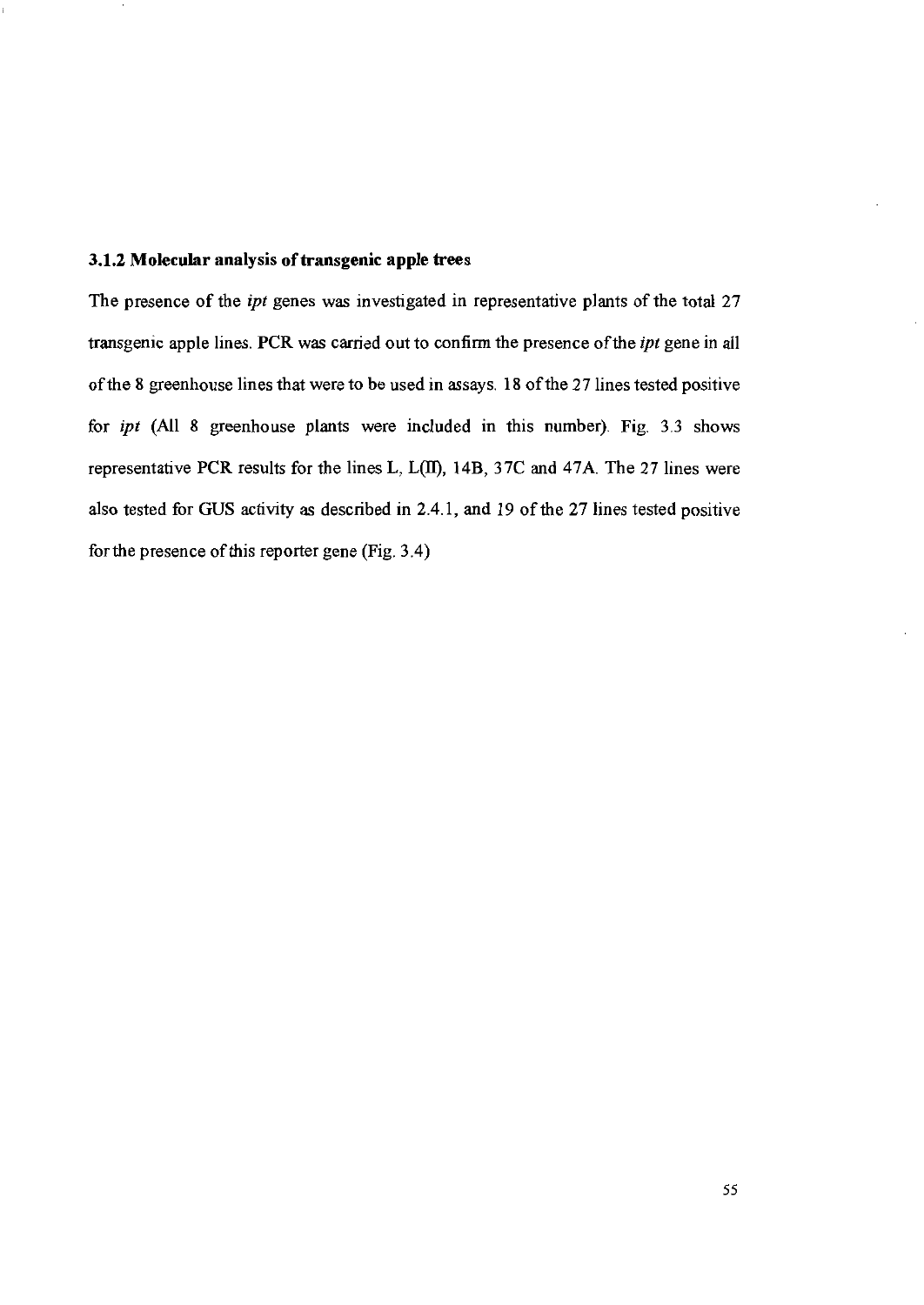

Fig. 3.3. PCR analysis of apple plants transformed with pVDH396. Internal ipt primers were used and a band of 355bp was detected. This is a representative sample of plants. Lane 1 is a 100bp ladder. Lanes 2 and 8 are the negative controls and contain the wild type DNA and water, respectively. Lane 3, 4, 5, 6 and 7 contain the lines L, L(II), 14B, 37C and 47A. The latter 3 tested positive for the presence of ipt.



Fig. 3.4. Representative GUS assay. Left is the wild type sample and right is the transgenic line L. The GUS enzyme cleaves the X-gluc substrate resulting in the production of an insoluble blue coloured product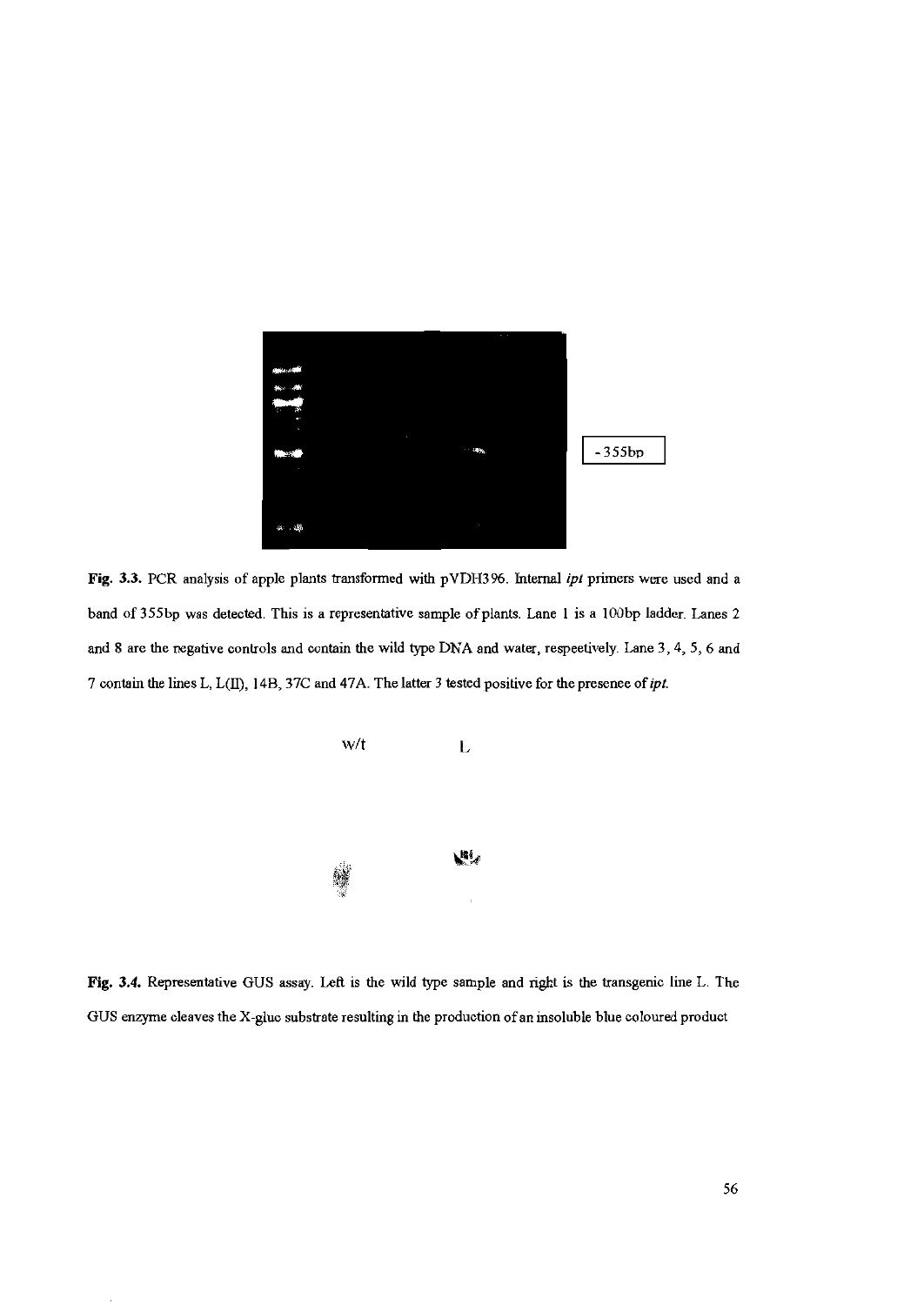## 3.1.3 Chlorophyll analysis

In August 2002, leaf discs, of a 5mm radius, punched from leaves at nodal positions 1,5 and 9, from each apple plant were floated on 10 ml sterile  $H_2O$  at 25 °C and left in the light. Three discs were used per sample. The chlorophyll was extracted as described in 2.4.2. Measurements were taken at day 0 and day 20. The results are presented in Fig. 3.5 and 3.6. This procedure was repeated in May 2004, except that young leaves were removed randomly from the plant and the leaf discs were left in the darkness. These results are presented in Fig. 3.7 and 3.9. Measurements were taken at day 0, day 14 and day 34 after detachment from the plant.

Table 3.3 summarizes the percentage retention of chlorophyll in leaf discs for both assays. In 2002, wild type leaves lost 67-79% of their chlorophyll content. 13 out of 23 transgenic plants lost less chlorophyll but not all were significantly different from the wild type.  $4B2(1)(52\% \text{ loss})$ ,  $6A(3)(46\% \text{ loss})$ ,  $6D(1)(49\% \text{ loss})$ ,  $6D(3)(26.3\%)$  and 6r  $(26%)$  were the strongest lines in chlorophyll retention, post detachment.  $6A(3)$  was also the best plant, in terms of keeping its leaves, during the morphological studies in November 2002. In the 2004 assay, the two wild type plants lost 44% and 26% of their chlorophyll 34 days after detachment. 9 out of 23 transgenic plants lost less than 26% and another 9 of the remaining plants lost less than 44%. The better plants, in terms of chlorophyll retention, were  $6B(1)$ ,  $6G(2)$ ,  $6G(3)$ ,  $15B(1)$ ,  $4B2(3)$  and  $2A3(3)$ .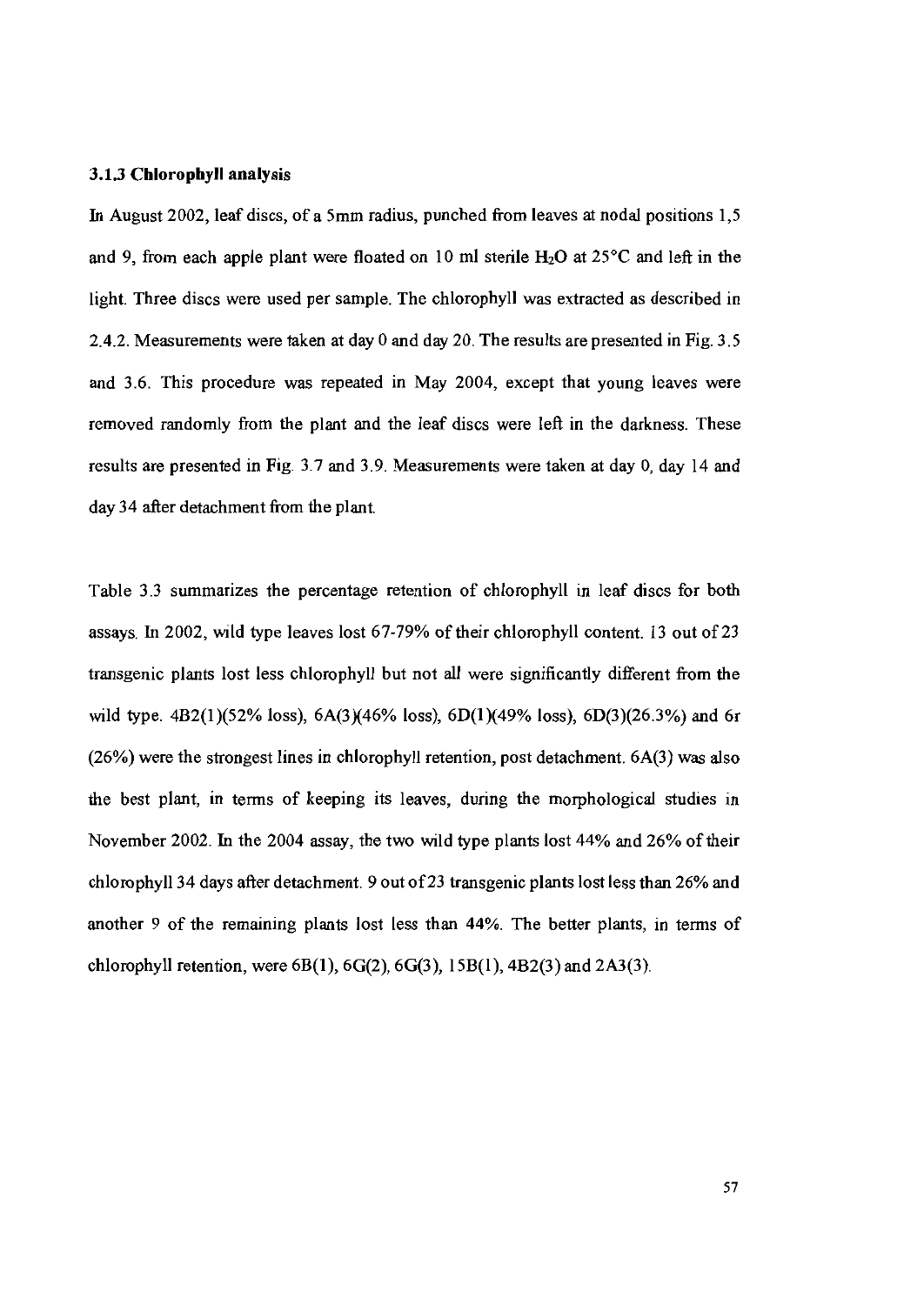







w/t= wild type control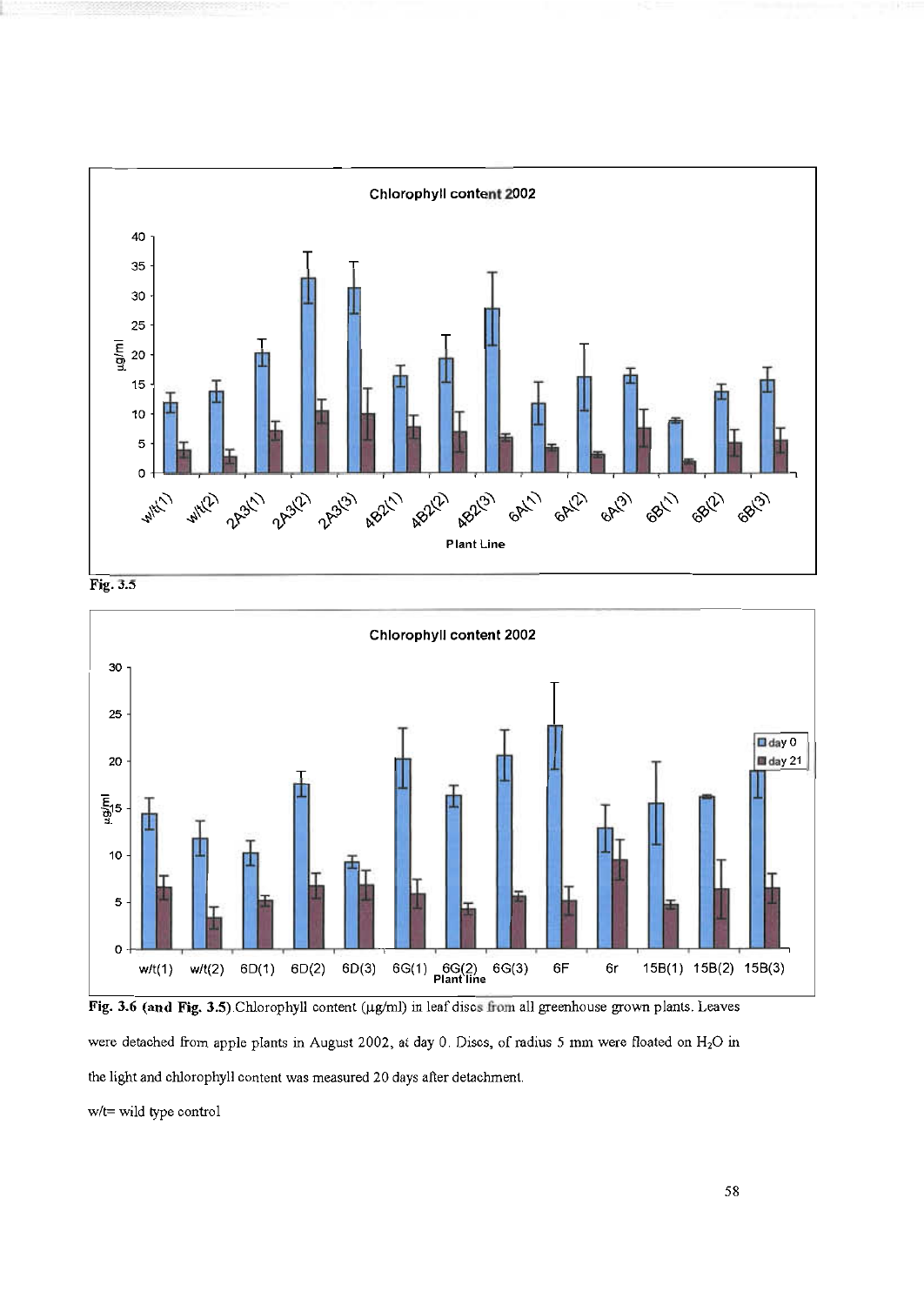





Fig. 3.8 (and Fig. 3.7). Chlorophyll content (µg/ml) in leaf discs from all greenhouse grown plants. Leaves were detached from apple plants in May 2004, at day 0. Discs, of radius 5 mm were floated on H<sub>2</sub>O in the dark and chlorophyll content was measured 14 and 34 days after detachment.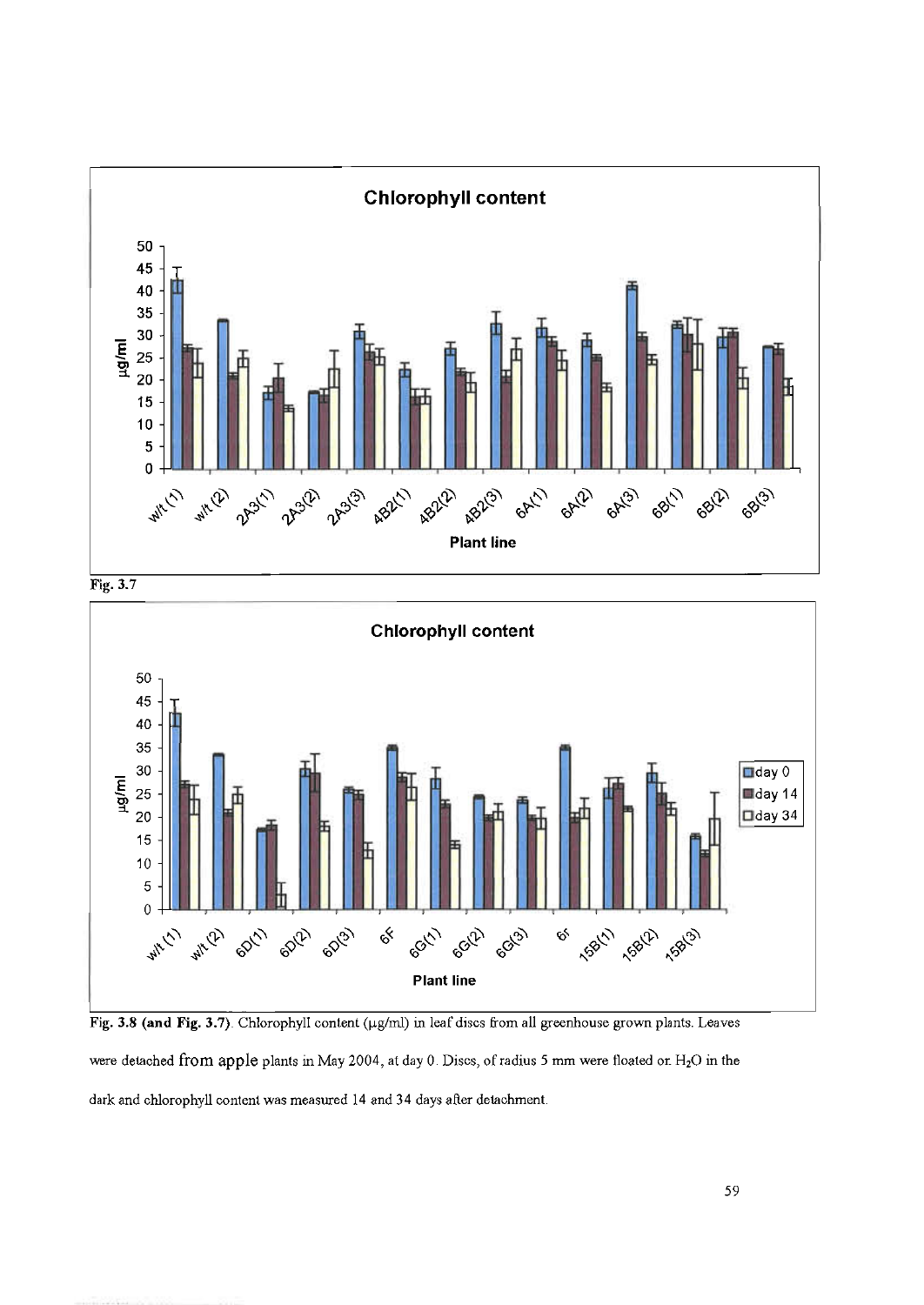| Line                | 2002              | 2004           |
|---------------------|-------------------|----------------|
| w/t(1)              | 32.7              | 55.7           |
| w/t(2)              | 20.4              | 73.9           |
| 2A3(1)              | 35.8              | 80.3           |
| 2A3(2)              |                   | 31.9(N/A)      |
| 2A3(3)              | 31.9              | 81.9           |
| $\sqrt{4B2(1)}$     | 47.9              | 73.1           |
| $\overline{4B2}(2)$ | 36.2              | 71.6           |
| 4B2(3)              | $\overline{21.7}$ | 81.9           |
| $\overline{SA(1)}$  | 36.8              | 77.8           |
| $\overline{6A(2)}$  | 19.4              | 63.6           |
| 5A(3)               | 53.7              | 59.3           |
| 5B(1)               | 22.5              | 85.3           |
| 5B(2)               | 37.5              | 70.7           |
| $\overline{5B(3)}$  | 35.0              | 67.1           |
| $\overline{SD(1)}$  | 50.2              | 19.1           |
| 5D(2)               | 38.5              | 59.4           |
| 5D(3)               | 73.7              | 49.3           |
| ŝΕ                  | $\overline{21.7}$ | 75.7           |
| 6G(1)               | 29.2              | 50.1           |
| 6G(2)               | 26.3              | 86.8           |
| $\overline{SG(3)}$  | 27.3              | 84.2           |
| Ŝг                  | 73.9              | 62.3           |
| $\overline{15B(1)}$ | 30.6              | 83.7           |
| 15B(2)              | 39.2              | 73.7           |
| 15B(3)              |                   | $34.0 \,(N/A)$ |
|                     |                   |                |

:

Table 3.3. Pereentage of chlorophyll left after detachment in 2002 and 2004. N/A indicates when more chlorophyll was present after detachment.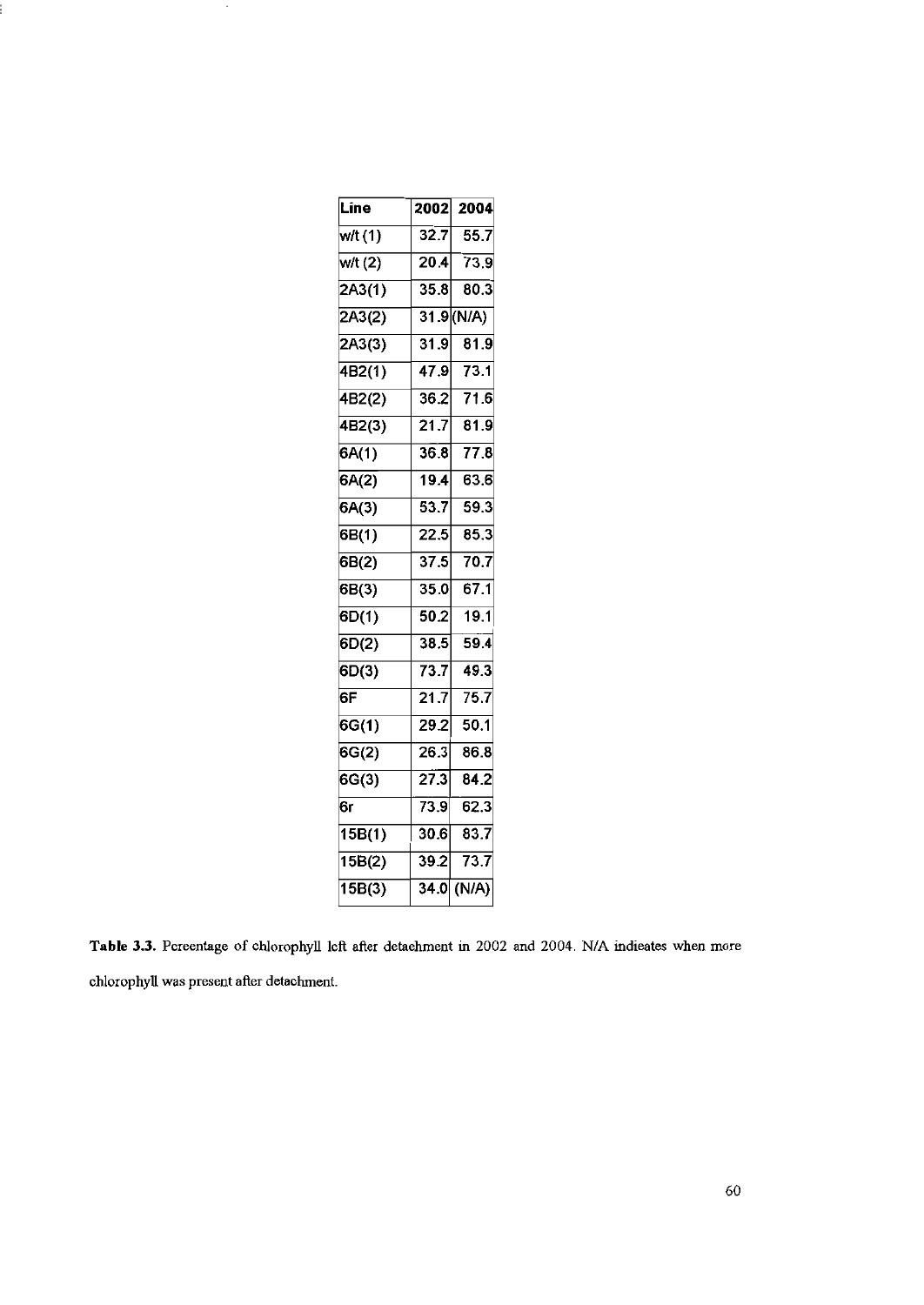#### 3.1.4 Total soluble protein measurement

In August 2003, detached leaves from older apple plants were kept on  $H_2O$  in darkness at  $25^{\circ}$ C and total soluble protein levels were measured as described in 2.4.4., 6D(3), 6G(1) and 6r and a wild type plant were tested (Fig. 3.9.). To determine if there is a notable difference in protein retention of these samples, data points beyond day 24 were necessary. This was carried out in May 2004, on younger leaves of all 25 of the greenhouse grown apple trees (comprised of 8 transgenic lines and wild type). These early summer leaves exhibited a much faster loss in total soluble protein levels (Table 3.4). At day 15, the two wild type plants had lost 44% and 66% of their original total soluble protein content compared to that of  $2A3(3)$ ,  $6D(2)$  and  $6D(3)$  which were 1%, 5% and 20% respectively.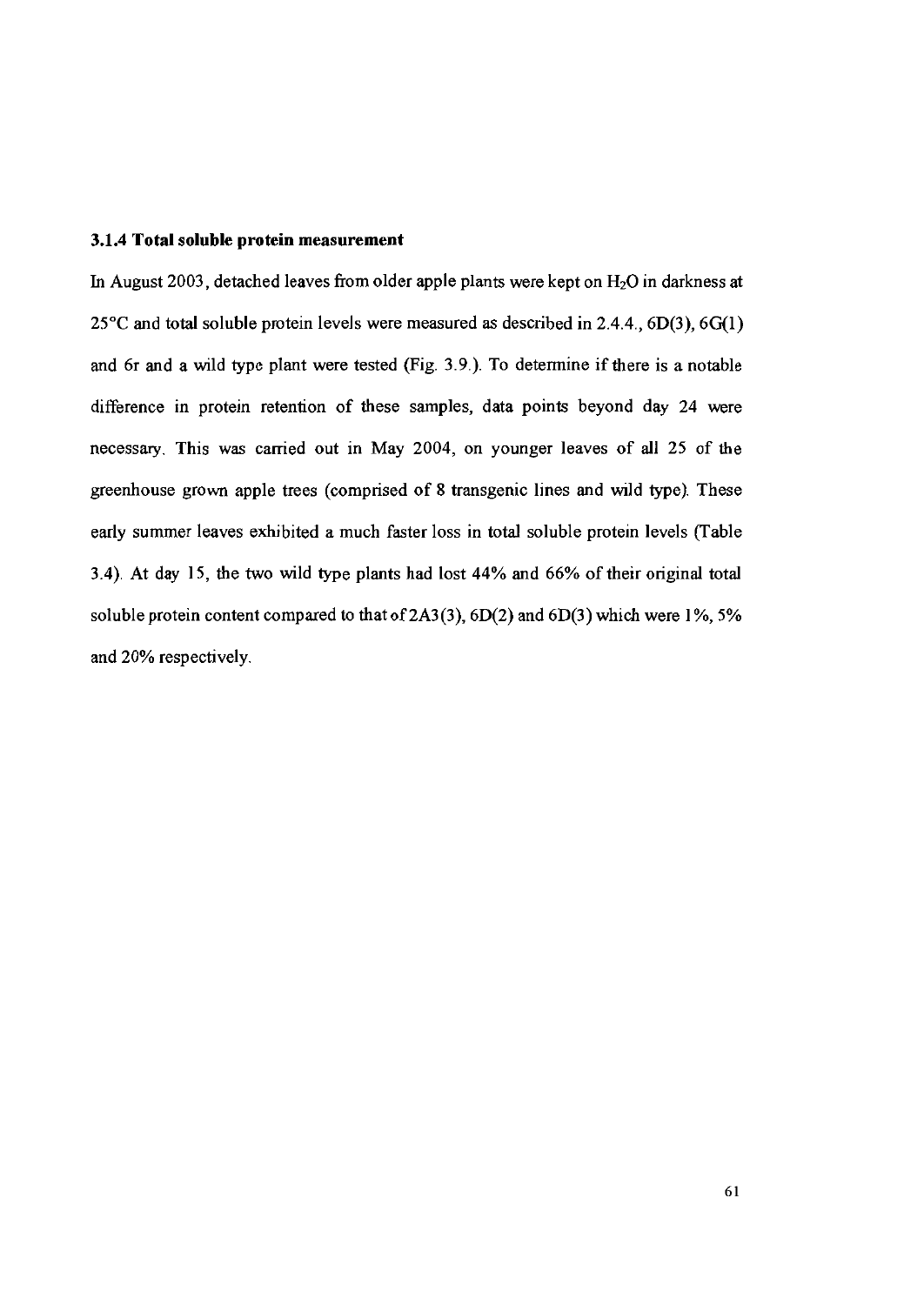

Fig. 3.9. Total soluble protein analysis of 0.3g apple leaf sections. Leaves were detached from apple plants in August 2003, at day 0, were floated on  $H_2O$  in the dark and protein content was measured 7, 10, 17 and 24 days after detachment.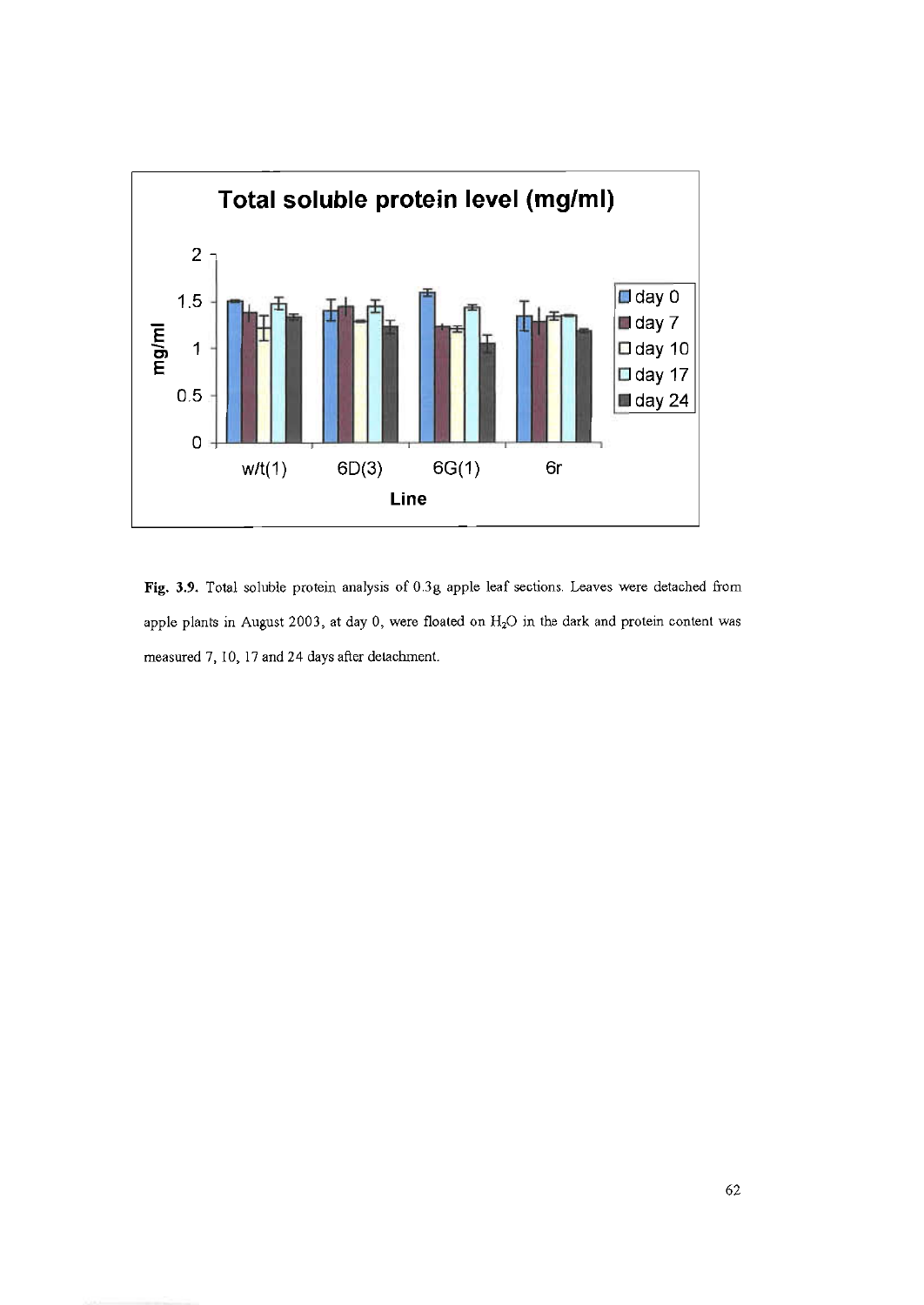| Line    | Day 0             | Day 15                       | % Protein retained |
|---------|-------------------|------------------------------|--------------------|
| w/t (1) | $0.48 (+/- 0.09)$ | $0.27 (+/- 0.01)$            | 56.0               |
| w/t (2) | $0.65$ (+/- 0.09) | $0.22 (+/- 0.02)$            | 34.7               |
| 2A3(1)  | $0.33 (+/- 0.05)$ | $0.09 (+/- 0.02)$            | 26.3               |
| 2A3(2)  | $0.34 (+/- 0.13)$ | $0.13 (+/- 0.01)$            | 38.4               |
| 2A3(3)  | $0.24 (+/- 0.06)$ | $0.24 (+/- 0.08)$            | 99.2               |
| 4B2(1)  | $0.29 (+/- 0.07)$ | $0.13 (+/- 0.03)$            | 45.9               |
| 4B2(2)  | $0.43 (+/- 0.1)$  | $0.18 (+/- 0.06)$            | 41.5               |
| 4B2(3)  | $0.28 (+/- 0.09)$ | $0.07 (+/- 0.03)$            | 25.6               |
| 6A(1)   | $0.39 (+/- 0.13)$ | $\overline{0.18}$ (+/- 0.04) | 46.2               |
| 6A(2)   | $0.61 (+/- 0.08)$ | $0.15 (+/- 0.01)$            | 23.9               |
| 6A(3)   | $0.63$ (+/- 0.09) | $0.17 (+/- 0.01)$            | 26.4               |
| 6B(1)   | $0.7 (+/- 0.15)$  | $\overline{0.22}$ (+/- 0.06) | 31.5               |
| 6B(2)   | $0.52 (+/- 0.09)$ | $0.12 (+/- 0.01)$            | 23.9               |
| 6B(3)   | $0.28 (+/- 0.12)$ | $\overline{0.17}$ (+/- 0.02) | 59.2               |
| 6D(1)   | $0.29 (+/- 0.04)$ | $0.06 (+/- n.a)$             | 19.2               |
| 6D(2)   | $0.27 (+1 0.02)$  | $0.25 (+/- 0.04)$            | 95.1               |
| 6D(3)   | $0.34 (+/- 0.05)$ | $0.27 (+/- 0.03)$            | 80.4               |
| 6F      | $0.52 (+/- 0.12)$ | $0.14 (+/- 0.01)$            | 25.7               |
| 6G(1)   | $0.45 (+/- 0.03)$ | $0.19 (+/- 0.01)$            | 42.8               |
| 6G(2)   | $0.35 (+/- 0.03)$ | $0.18 (+/- 0.04)$            | 51.5               |
| 6G(3)   | $0.28 (+/- 0.04)$ | $0.17 (+/- 0.03)$            | 59.6               |
| 6г      | $0.38 (+/- 0.08)$ | $0.1 (+/- 0.02)$             | 26.6               |
| 15B(1)  | $0.48 (+/- 0.03)$ | $0.21 (+/- 0.01)$            | 43.0               |
| 15B(2)  | $0.42 (+/- 0.05)$ | $0.22 (+/- 0.04)$            | 52.1               |
| 15B(3)  | $0.54 (+/- 0.07)$ | $\overline{0.09}$ (+/- 0.03) | 17.5               |

Table. 3.4. Total soluble protein levels (mg/ml) of 0.3g apple leaf sections. Leaves were detached from apple plants in May 2004, at day 0, were floated on H<sub>2</sub>O in the dark and protein content was measured 15 days after detachment.

 $\frac{1}{2} \frac{1}{2} \frac{d^2}{dx^2}$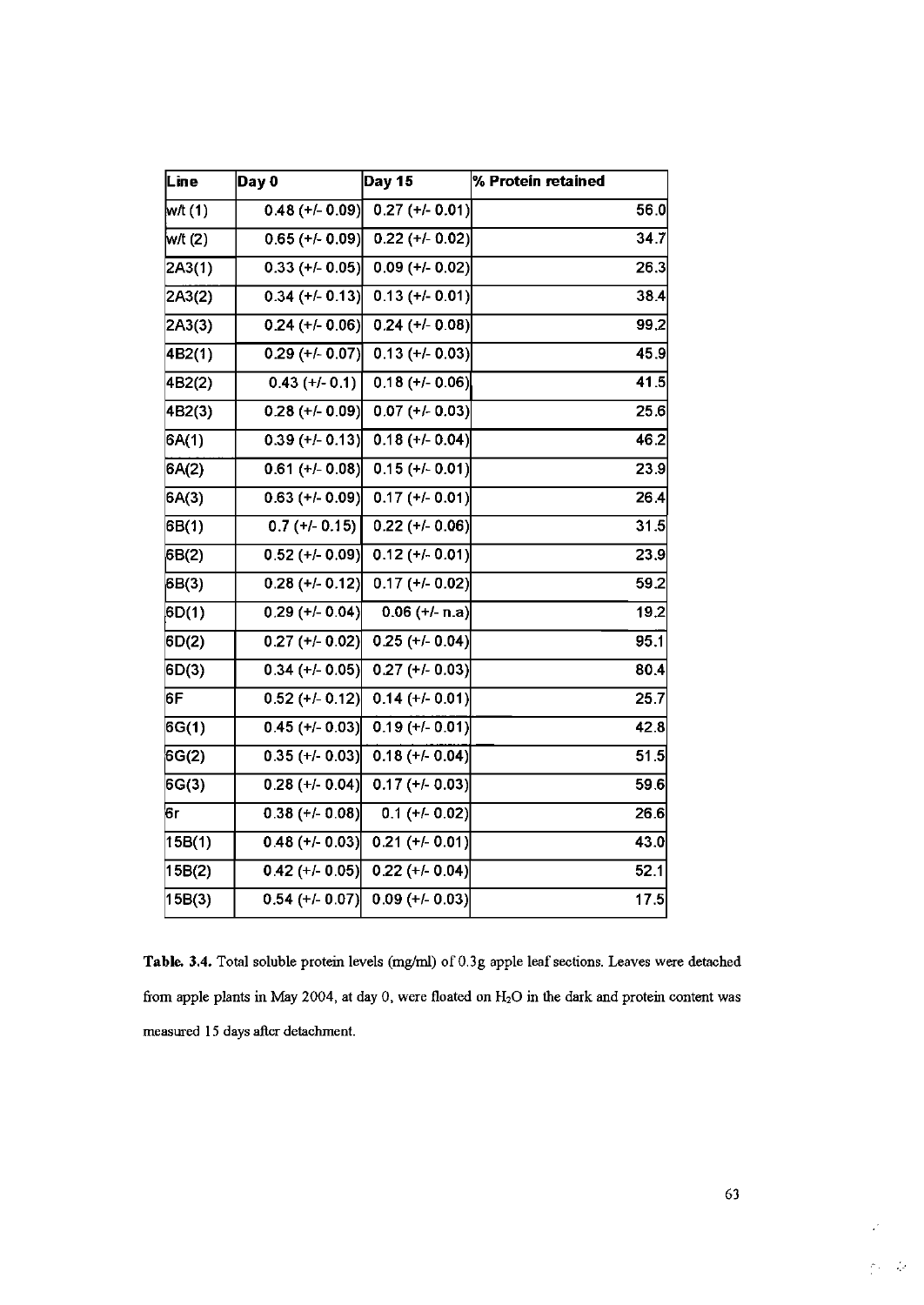## 3.1.5 Ascorbate peroxidase activity

This assay was carried out on 0.3 g sections of detached leaves from greenhouse grown apple trees in August 2003, as described in 2.4.3. These leaves were kept on  $H_2O$  in the darkness at 25°C and 0.3g sections were used per reading and readings were made at day 0, 7, 10, 17 and 24 (Fig. 3.10) Ascorbate peroxidase levels were fairly constant during this period.  $6G(1)$  is the only plant in which there was a significant decrease at day 24. The assay was repeated in May 2004 on all of the transgenic apple lines. Again there were no dramatic changes in ascorbate peroxidase activity within the time frame of the experiment (Table 3.16). There were much lower levels of APX detected in the latter assay, possibly due to the fact that the leaves were removed very early in the growing season. A detached leaf from 4B2(3) was still green 60 days after detachment while the wild type leaves had rotted long before that (Fig. 3.11).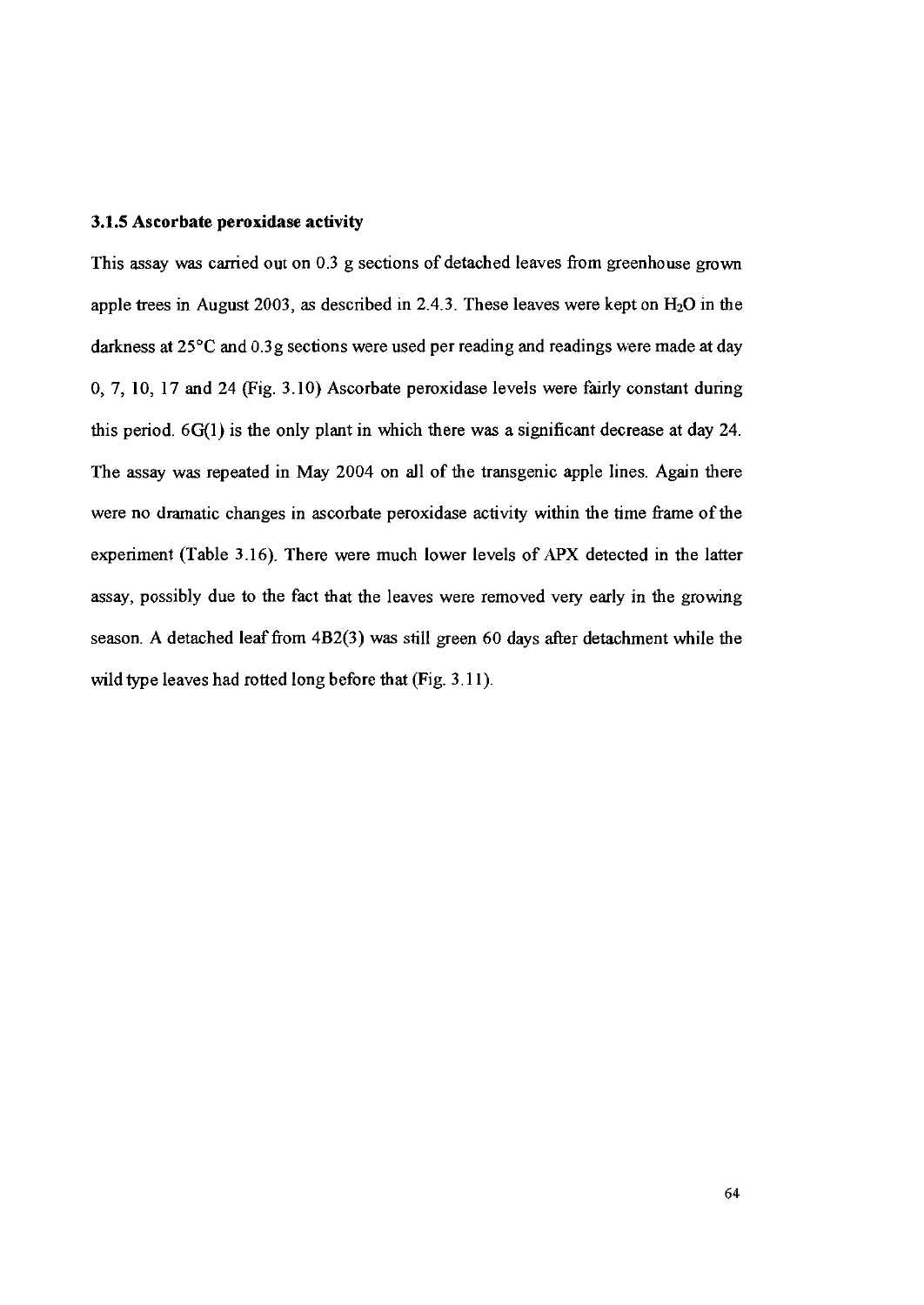

Fig. 3.10. Ascorbate peroxidasc activity of 0.3g apple leaf sections. Leaves were detached from apple plants in August 2003, at day 0, were floated on H<sub>2</sub>O in the dark and APX activity was measured 7, 10, 17 and 24 days after detachment.



Fig. 3.11. A detached leaf from the plant 4B2(3). This leaf was detached for an ascorbate peroxidase assay on 11<sup>th</sup> May 2004 and was still green on 11<sup>th</sup> August, over 90 days after detachment from the plant (the wild type leaves had rotted 30 days after detaehment).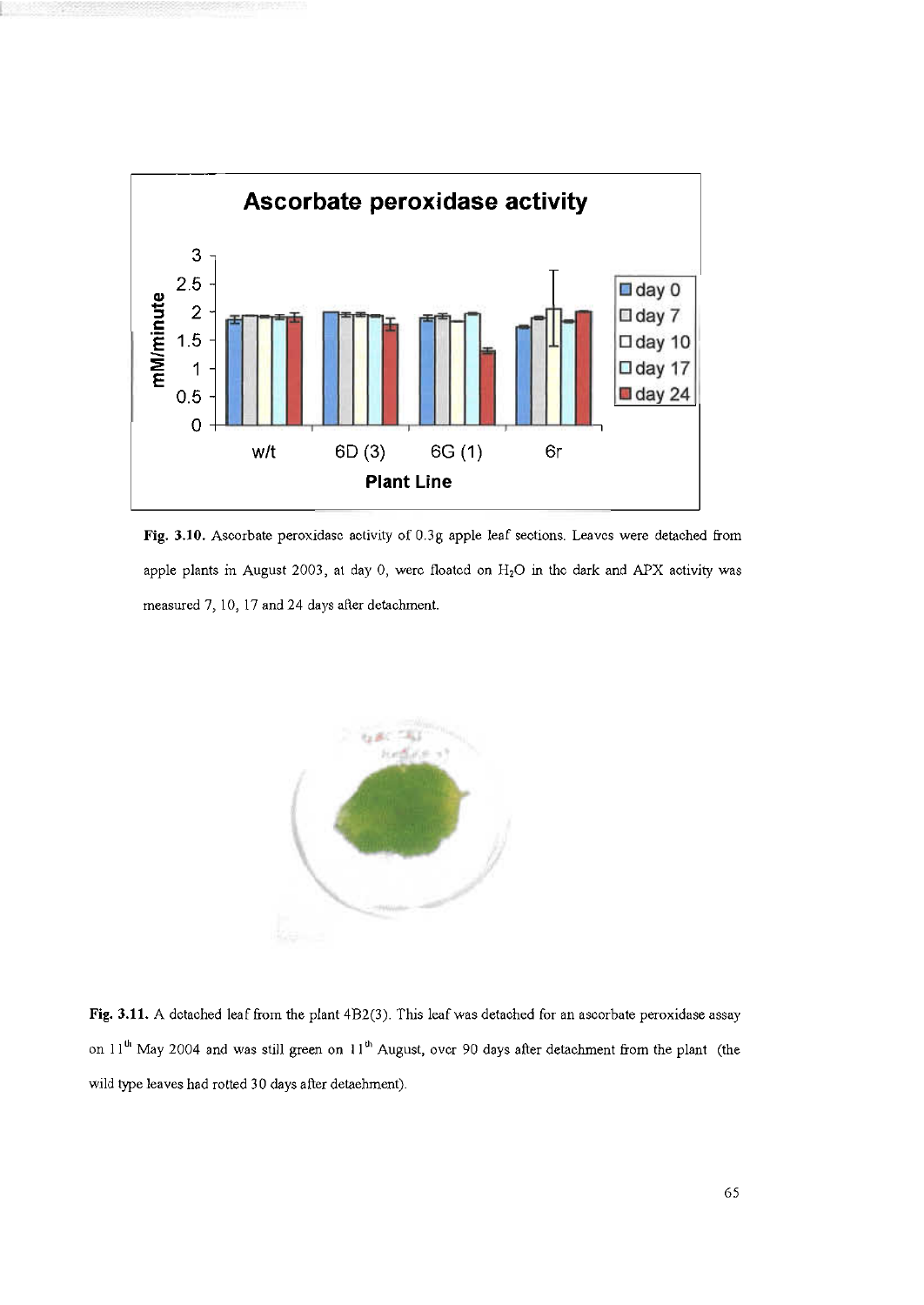| Day 0              | Day 15              |
|--------------------|---------------------|
| 196.43 (+/- 16.55) | 266.27 (+/- 7.97)   |
| 248.01 (+/-8.55)   | 96.03 (+/- 156.64)  |
| 249.60 (+/- 30.44) | 213.49 (+/- 58.68)  |
| 229.36 (+/- 9.84)  | 204.37 (+/- 136.10) |
| 176.98 (+/- 29.22) | 308.33 (+/- 14.21)  |
| 346.03 (+/-26.65)  | 209.12 (+/- 20.32)  |
| 340.87 (+/-32.68)  | 112.30 (+/- 58.2)   |
| 227.78 (+/-26.44)  | 205.55 (+/-28.68)   |
| 367.06 (+/- 15.9)  | 272.22 (+/-31.69)   |
| 401.19 (+/- 8.45)  | 167.86 (+/- 57.14)  |
| 357.94 (+/- 36.46) | 267.86 (+/- 33.63)  |
| 325.8 (+/- 19.12)  | 302.78 (+/-52.20)   |
| 352.78 (+/- 31.34) | 325.39 (+/-47.89)   |
| 327.38 (+/- 68.28) | 348.81 (+/-9.10)    |
| 240.08 (+/- 9.08)  | 75.0 (+/- n.a)      |
| 276.19 (+/- 12.74) | 175.79 (+/- 46.99)  |
| 273.41 (+/- 26.7)  | 368.25 (+/- 106.01) |
| 248.41 (+/-28.94)  | 326.98 (+/- 34.46)  |
| 331.35 (+/- 30.53) | 200.39 (+/-79.29)   |
| 382.14 (+/- 38.51) | 184.13 (+/- 35.89)  |
| 316.27 (+/- 59.44) | 179.37 (+/- 50.47)  |
| 378.17 (+/- 29.85) | 195.24 (+/- 77.51)  |
| 334.52 (+/- 17.92) | 210.71 (+/- 14.93)  |
| 386.90 (+/- 57.35) | 256.74 (+/- 24.09)  |
| 344.44 (+/-28.11)  | 257.54 (+/- 34.15)  |
|                    |                     |

Table 3.5. Ascorbate peroxidase activity ( $\mu$ M/m) of 0.3g apple leaf sections. Leaves were detached from apple plants in May 2003, at Day 0, were floated on H<sub>2</sub>O in the dark and APX activity was measured 15 days after detachment.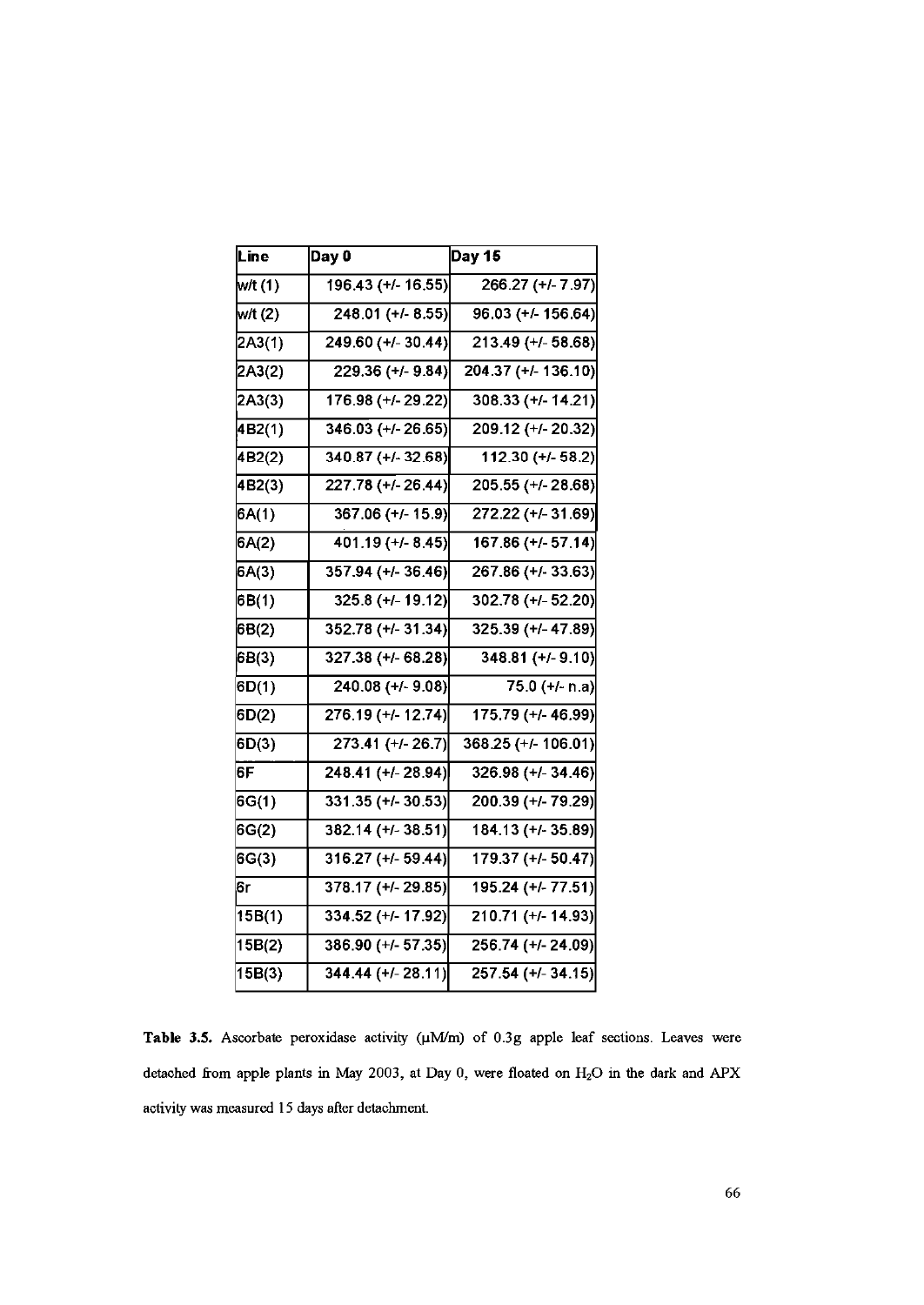# 3.2 Investigating GFP leakage in *gfp* transformed plant cells exhibiting delayed senescence

A parallel investigation was carried out using the model species, tobacco, to further probe the cellular events taking place during the senescence process. Transgenic plants containing autoregulated *ipt* in the nucleus and  $gfp$  in the chloroplast were generated in order to study GFP leakage from the chloroplast during senescence.

# 3.2.1 Generation of tobacco plants containing autoregulated *ipt* in the nucleus and gfp in the chloroplast

Initial materials were Nicotiana tabacum cv. Petit Havana gfp plants (chloroplast transformants), which were obtained from John Gray (Cambridge) and cv. Wisconsin  $pSAG_{12}$ :*ipt* plants (nuclear transformants), obtained from Gan and Amasino (University of Wisconsin). Since both of these plants were already characterised seperately for gfp and ipt, it was decided to transform the cv. Petit Havana gfp plants with ipt and the cv. Wisconsin pSAG<sub>12</sub>:*ipt* plants with  $gfp$ . The  $gfp$  gene was amplified in the pMSK18 vector (Newell *et al.*, 2003) and ligated into a modified version of the pZS197 vector (Fig. 2.2 and 2.3). Young leaves of cv. Wisconsin  $pSAG_{12}$ :*ipt* plants were bombarded with a 1  $\mu$ g/ $\mu$ l solution of pZS: gfp as described in 2.3.2.3. cv. Petit Havana gfp plants were subjected to agrobacterium mediated transformation (using the vector pVDH396 [Fig. 2.1]) as described in  $2.3.1$ .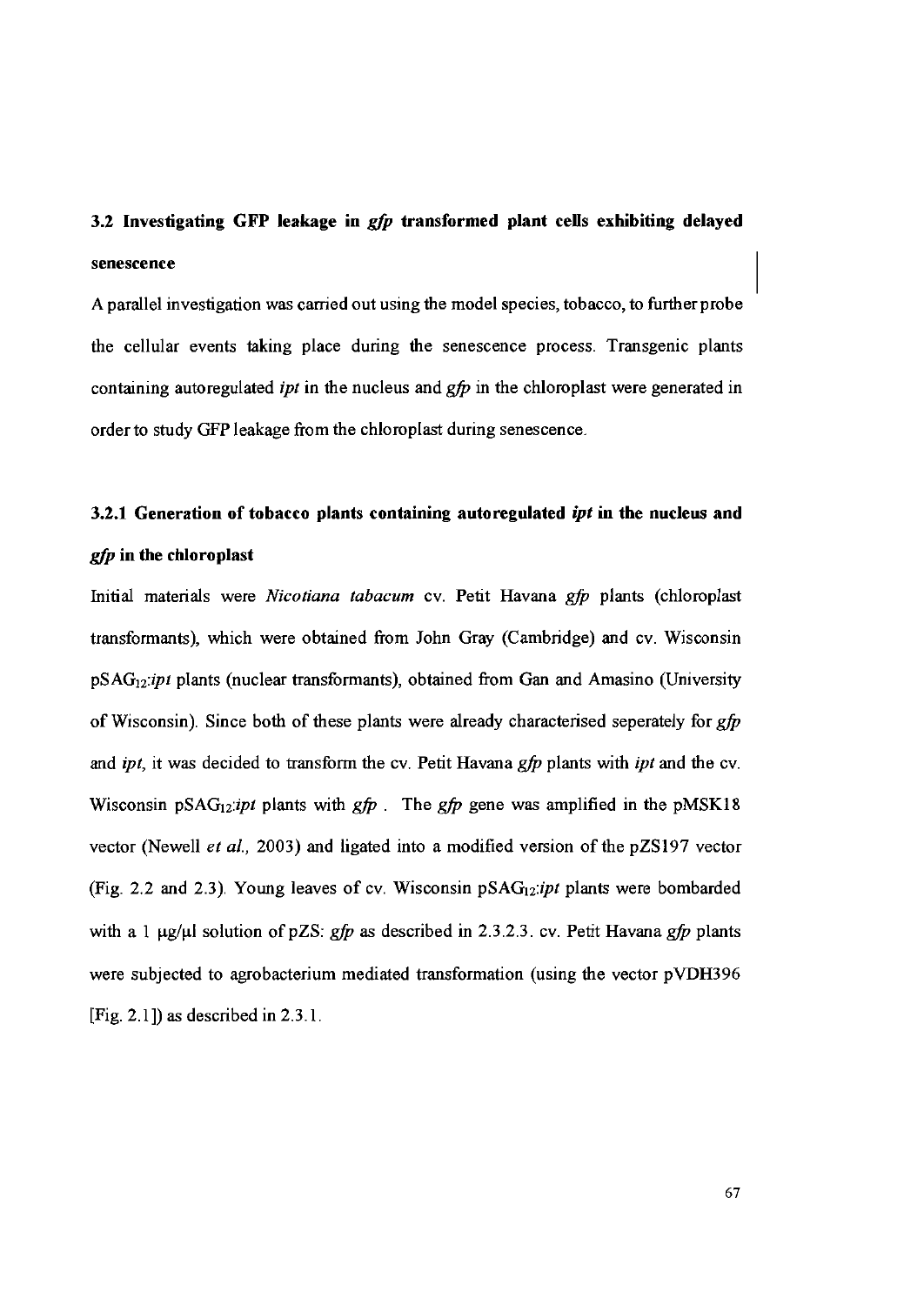#### 3.2.1.1 Amplification of the *gfp* gene and cloning into the pZS197 vector

The *gfp* gene was amplified from the pMSK18 vector (Fig. 3.12) by PCR using the internal gfp primers as described in 2.2.3.2. A modified form of the pZS197 vector was used in the cloning of gfp. The insert between the ribosomal binding site and the aadA gene was removed and the vector was treated with Shrimp alkaline phosphotase to prevent it from closing in on itself (Fig. 3.13). After a 1:3 vector: insert (pZS197:  $gfp$ ) ligation reaction, competent E.coli cells were transformed with the resulting  $pZS$ : gfp vector. Putative transformants were those which grew on ampicillin. Plasmid isolation was carried out as described in 2.3.2.3. E. coli transformants were confirmed by the presence of a 720 bp band after PCR with gfp primers (Fig. 3.14) and an AscI/PacI digestion (Fig.  $3.15$ ).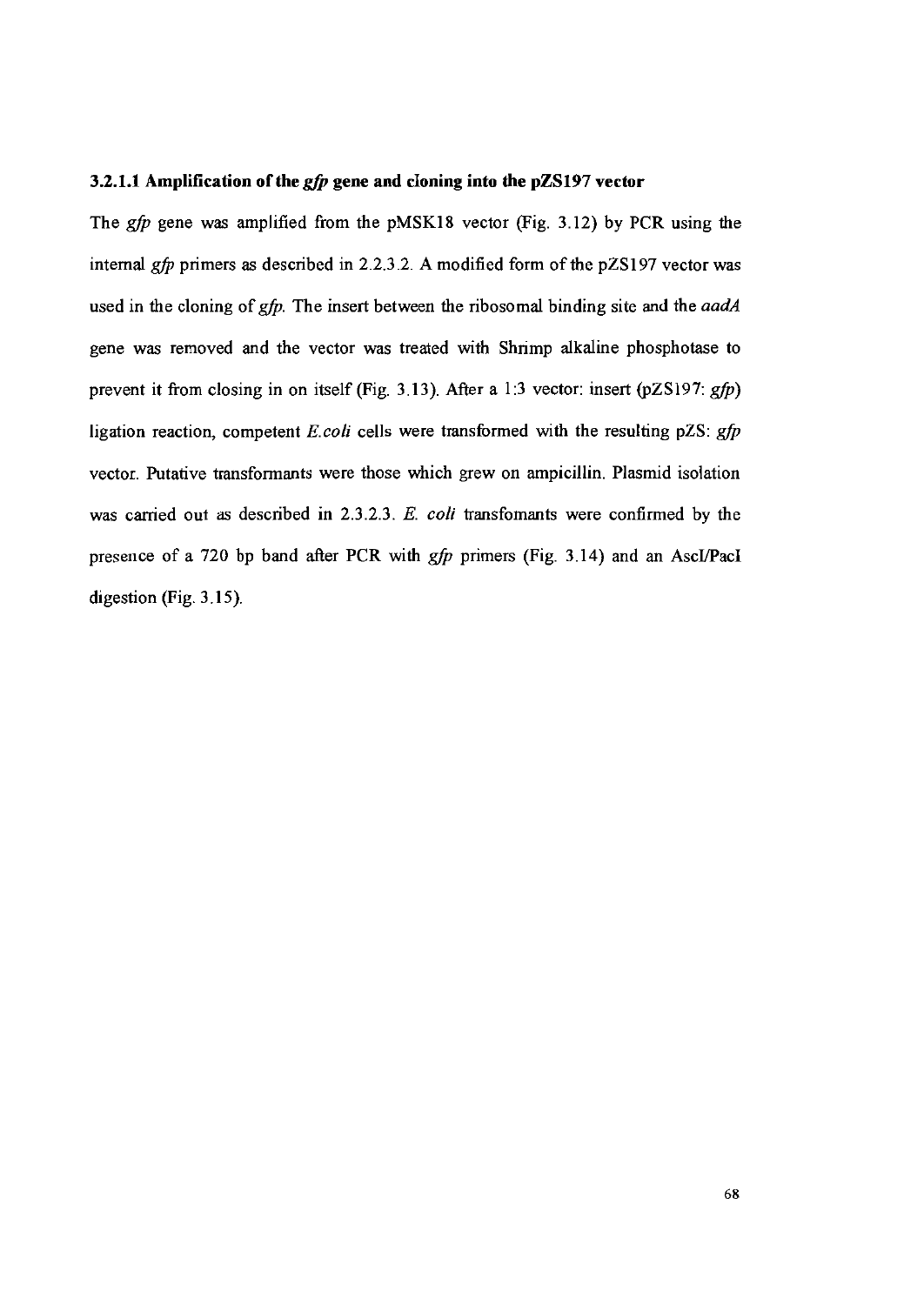

Fig 3.12. Amplification of gfp from pMSK18 by PCR. A band of 720 bp was produced. Lane 1 is a 1KB ladder. Lanes 2,3,4 and 5 are pMSK18 samples, all of which gave a 720bp product.



Fig 3.13. AscI/PacI digestion of pZS197 and the gfp PCR product. The backbone of the modified pZS197 vector produced a band of 7.2 KB after the HA gene was cut out and the gfp produced a 720 bp band. Lane 1 is a 1KB ladder. Lane 4 is the digested pZS197 vector and Lanes 8 and 9 contain the digested gfp PCR product from above.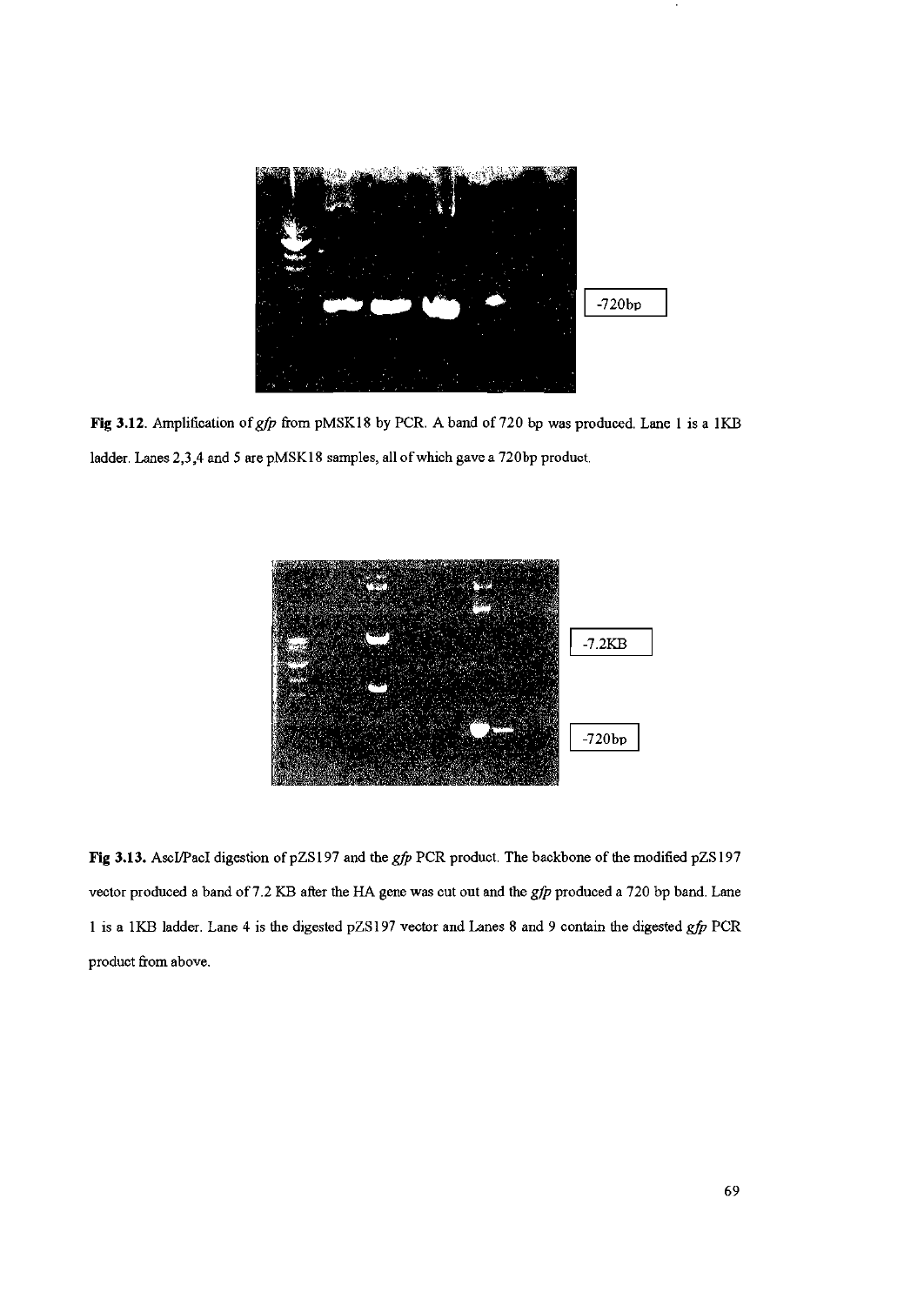

Fig 3.14. PCR of plasmid DNA from E.coli growing on ampicillin (putative pZS:gfp transformants) with gfp2 primers. A band of 510bp was detected. Lanes 1 and 6 are 100bp ladder. Lanes 2 and 3 are DNA isolated from separate colonies growing on LB containing anip, lane 3 is the negative control (H<sub>2</sub>O) and lane 4 is the pMSK18 vector.



Fig 3.15. Ascl/PacI digestion of plasmid DNA of putative pZS: gfp E. coli colonies. A band of 510 bp was detected. Lane 1 is a 1KB ladder. Lanes 2 and 3 are the digested samples.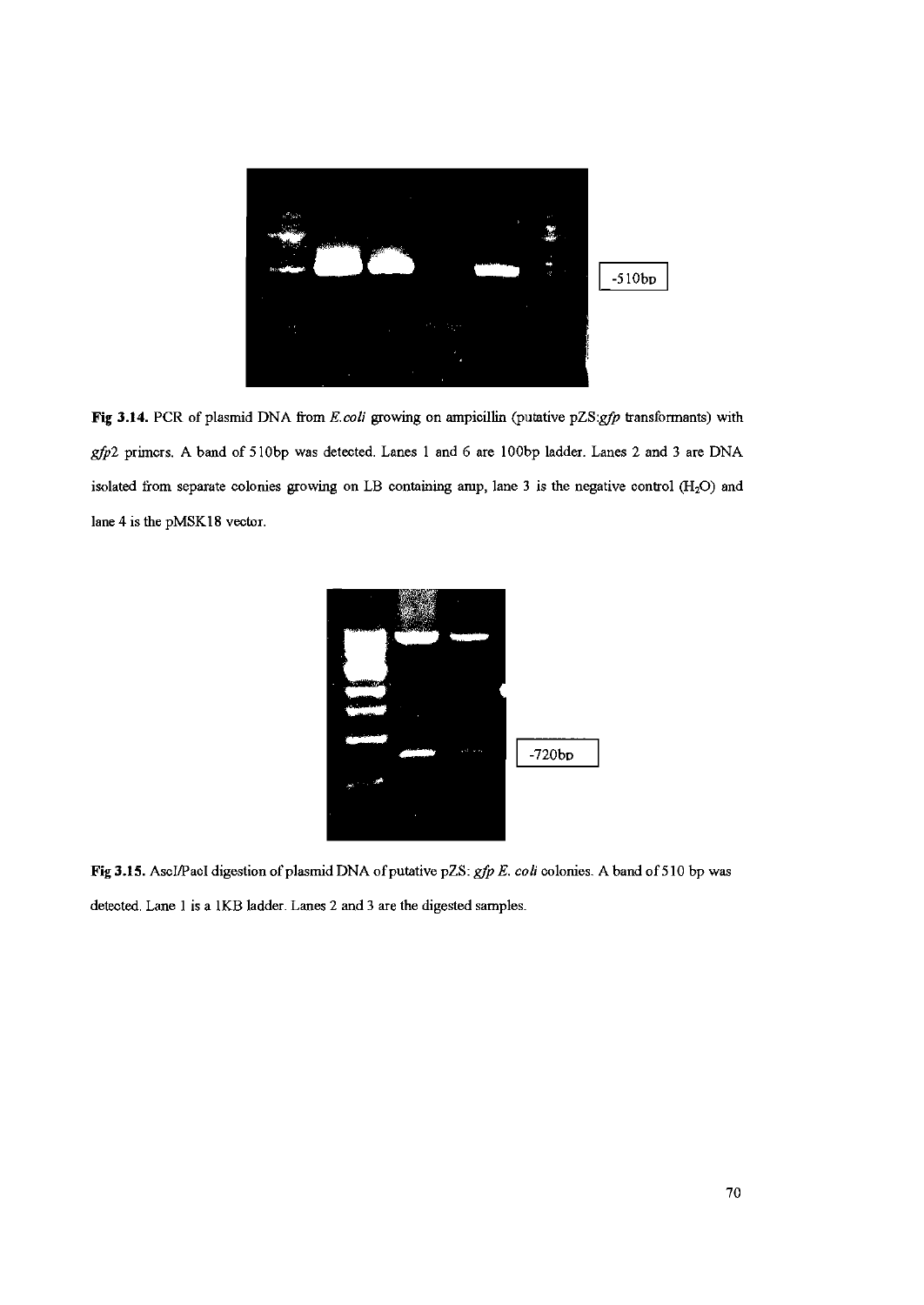## 3.2.1.2 Biolistic Transformation of Tobacco plants

20 N. tabacum cv. Wisconsin pSAG<sub>12</sub>: ipt and 5 wild type cv. Wisconsin leaves were bombarded with microprojectiles coated with a 1  $\mu$ g/ $\mu$ l solution of pZS: gfp. The leaves were cut into small squares after two days and transferred to RMOP containing spectinomycin (500 mg/L). Two independant chloroplast transformants were obtained  $(Fig. 3.16)$ .

### 3.2.1.3 Agrobacterium- mediated transformation of Petit Havana gfp plants

Agrobacterium tumefaciens strain LBA4404, containing the plasmid pVDH396, was used in the transformation of N. tabacum cv. Petite Havana containing the  $gfp$  gene in the chloroplast. The Agrobacterium was grown on LB medium containing kanamycin (50 mg/L). Transformed shoots were selected on MS medium containing hygromycin (35 mg/L) and cefotaxime (200 mg/L). PCR for the *ipt* gene was carried out on the 10 shoots obtained and all tested positive for the ipt gene (Representative PCR is shown in Fig. 3.17). These lines were named I1-I8, I1 and I2 were tested for  $gfp$  by PCR (Fig. 3.18) to ensure its presence and after confirmation of the presence of *ipt* (Fig. 3.17), these *in vitro* shoots, along with cv. Petit Havana wild type and just *gfp* plants were potted up. The older plants were used in later assays.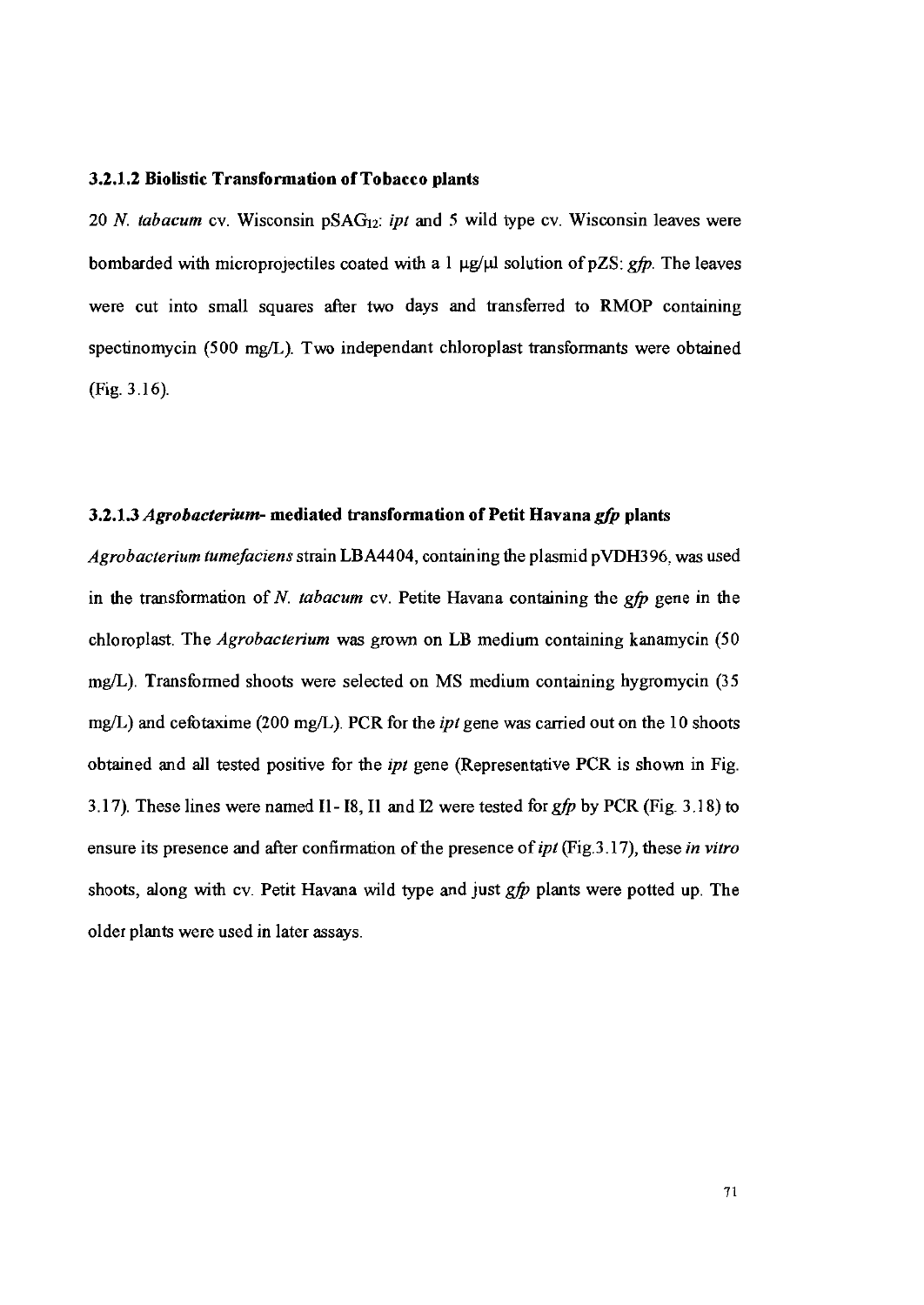

 $-510bp$ 

Fig 3.16. PCR analysis on putative pZS: gfp plants. A 510 bp band was detected. Lane 1 contains a 100bp ladder respectively. Lane 2 and 3 are the lines pGFP1 and 2, lane 4 is the negative control (H2O) and Lane 5 is the positive control (the pMSK18 vector).



Fig 3.17. PCR analysis on gfp plants transformed with ipt (colour inverted) Internal ipt primers were used and a band of 355bp was expected. Lanes 1 and 10 contain a 100bp Iadder. Lane 2, 3, 4, 5, 6 and 7 are the lines 13. I4, 15, 16, 17 and 18 respectively. Lane 8 is the negative control (H2O) and lane 9 is the positive control (the pVDH396 vector).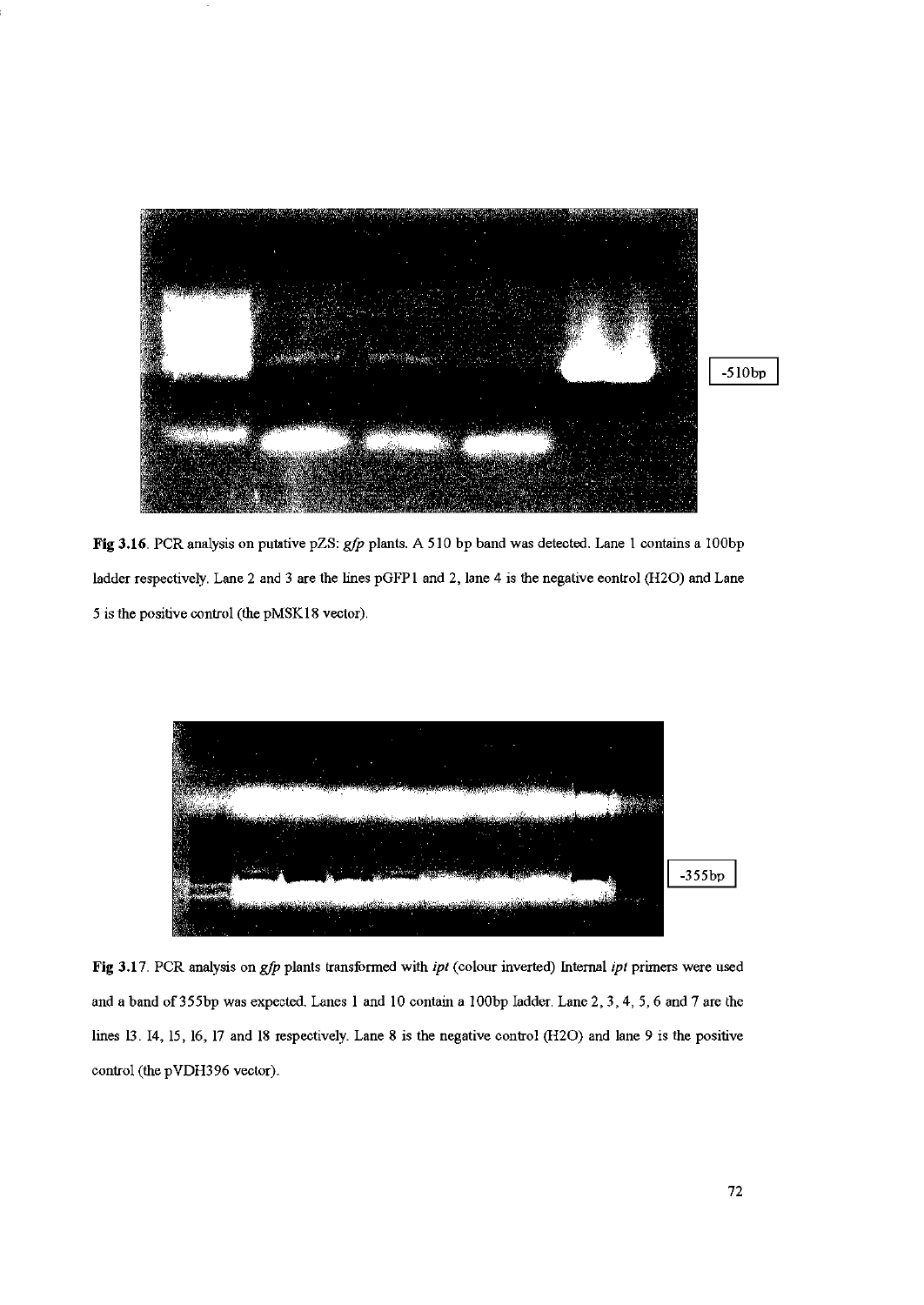

Fig 3.18. PCR analysis on  $g/p$  plants transformed with *ipt*. Internal  $g/p2$  primers were used and a band of 510bp was expected. Lanes 1 and 7 eontain a 100bp and 1KB ladder respectively. Lane 2 is line I1, lane 3 is  $I2$ , lane 4 is the negative control (H2O) and lane 5 is the positive control (the pMSK18 vector).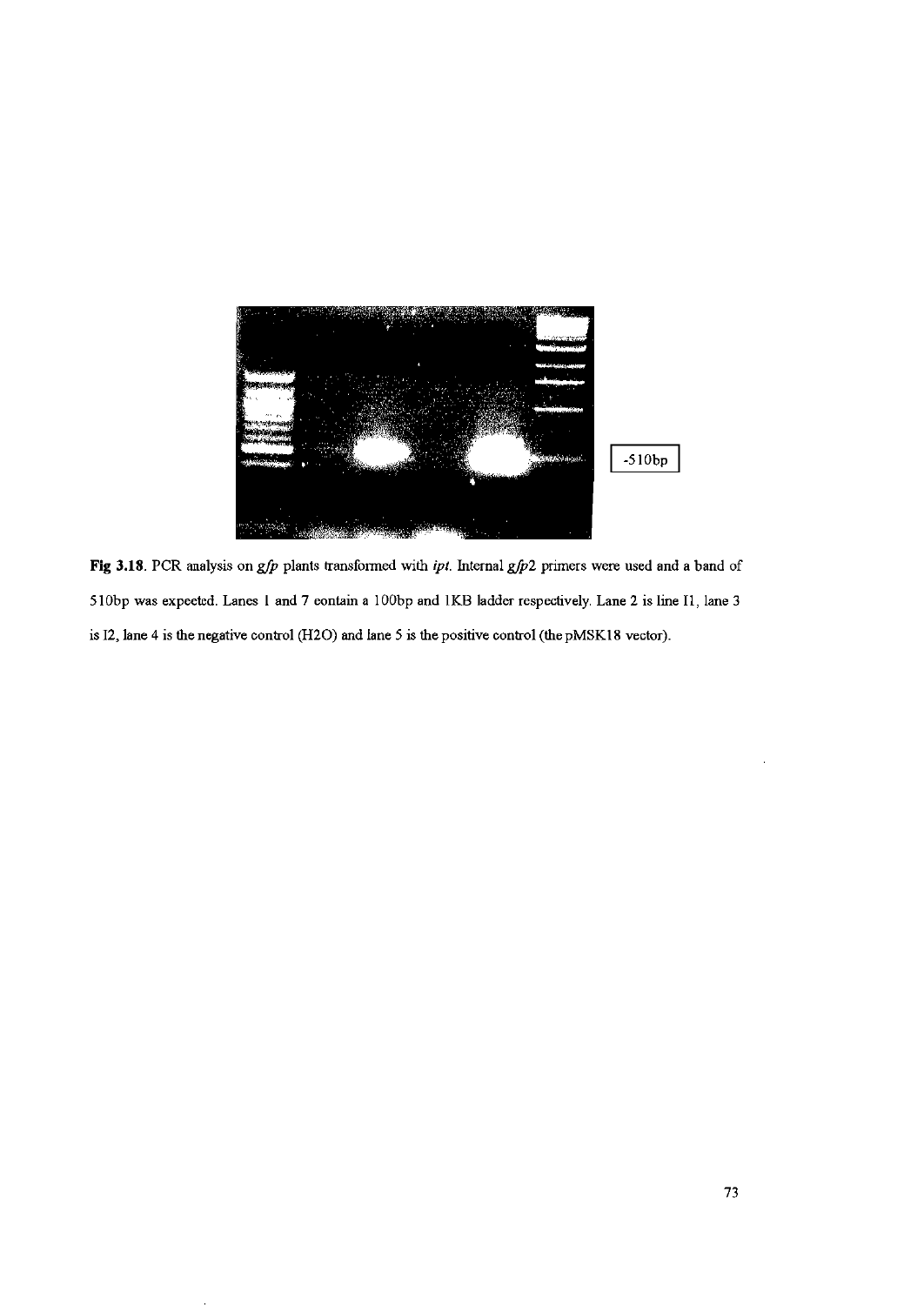#### 3.2.2 Investigating GFP leakage in the generated transgenic plants

#### 3.2.2.1 Protoplast isolation

Protoplasts were isolated from the transgenic plants in the hope of observing GFP fluorescing in the chloroplast. The protocol was optimized on the cy. Wisconsin  $pSAG_{12}$ : ipt / gfp plant tissue by varying the amount of tissue and volume of K3 protoplast islotaion medium used. It was also investigated if a K3 0.4 M sucrose solution containing macerozyme alone could be used to isolate protoplasts. The optimum conditions observed were 1 g leaf tissue in 20 ml K3 0.4 M sucrose solution containing macerozyme and cellulase

No visible fluorescence was observed from protoplasts when placed under a UV microscope. When the filters on the microscope were adjusted. fluorescence was observed but this could also be seen in the wild type protoplasts. It was decided that the cy. Petit Havana gfp plants (provided by John Gray, Cambridge) were not a strong expresser of the *gfp* gene rendering it impossible to visually observe GFP leakage during senescence. Quantitative analysis of the GFP protein in leaf discs and their media was undertaken to investigate whether GFP leakage would be delayed in gfo plants containing  $pSAG_{12}$ : ipt

### 3.2.2.2 GFP leakage from detached leaf discs into medium

Nine Leaf discs (per plate) were floated on 30 ml H<sub>2</sub>O and left in darkness in this experiment. GFP was quantified in the media (Fig.  $3.19$ ) and the leaf discs (Fig.  $3.20$ )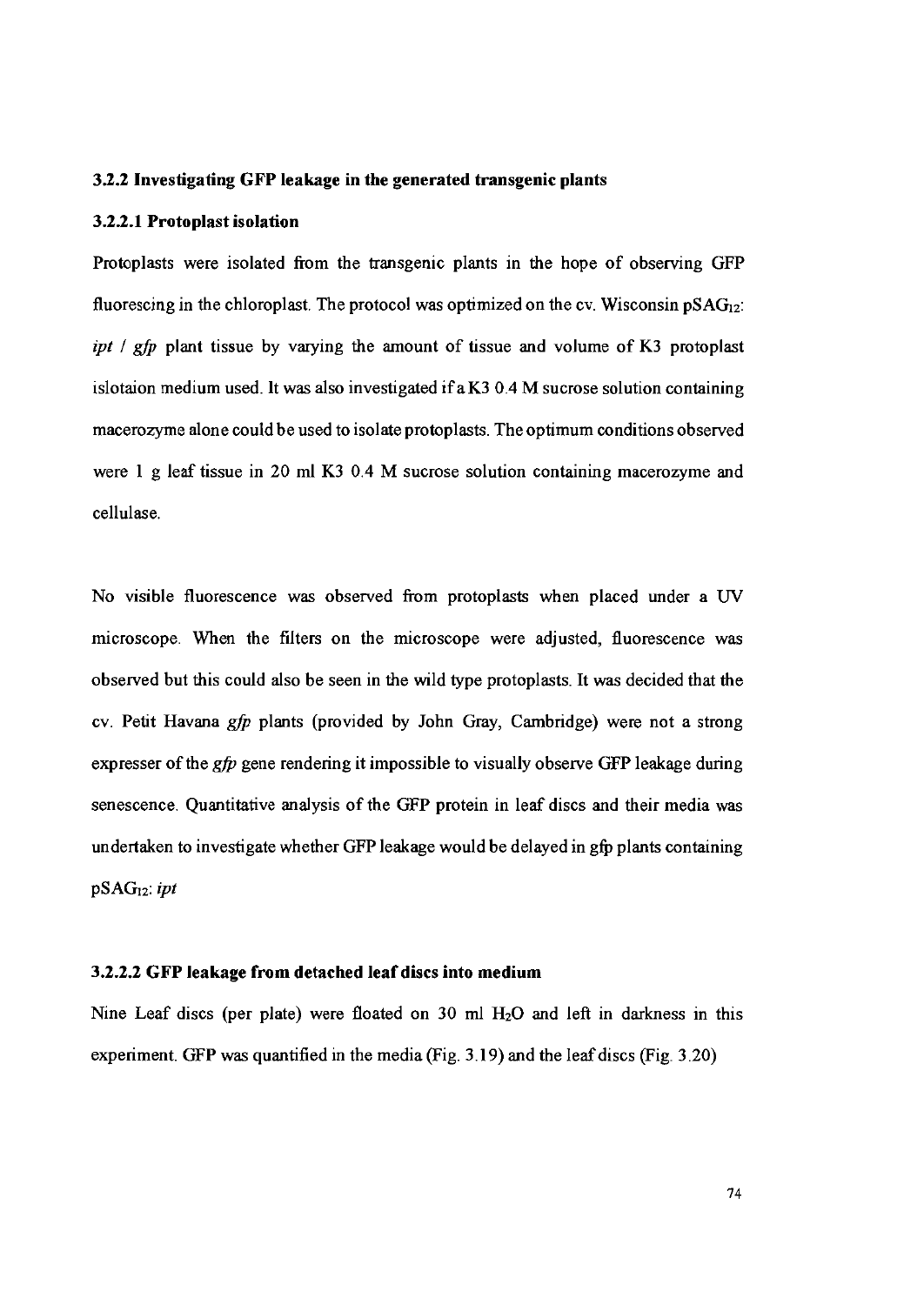

Fig. 3. GFP concentration in  $30 \text{ml H}_2\text{O}$  in which the leaf discs from Fig. 3 were floating on.

Measurements were taken at day 0 and day 18. The control plant contains only the  $gfp$  gene.





0 and day 18. The control plant contains only the  $gfp$  gene.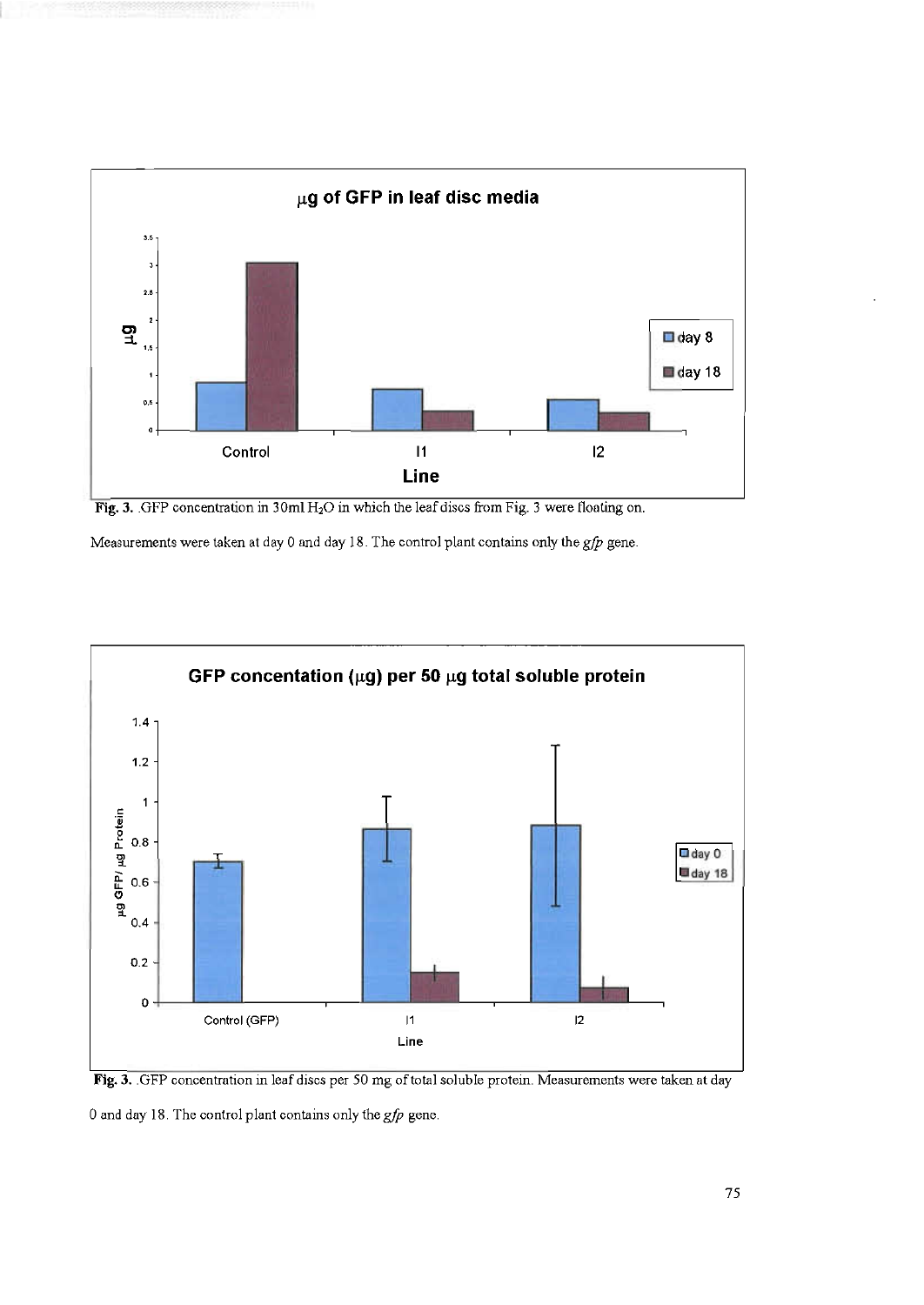The concentration of GFP in the media increased from 0.8 to 3  $\mu$ g in the control leaf discs. Less GFP was detected in the media of plants containing the  $pSAG_{12}$ : ipt cassette along with the *gfp* gene (Fig. 3.19). Simultaneously GFP was being measured in the leaf discs and at day 18 no GFP could be detected in the discs of the control plant, while low concentrations were still detectable in the wild type leaf discs (Fig. 3.20).

Chlorophyll analysis was carried out alongside this experiment and the results are shown in Fig. 3.21. Il behaved similarly to the control plant, in terms of chlorophyll retention. Line I2 contained a third more chlorophyll at the beginning of the experiment and appears to be more capable of chlorophyll retention.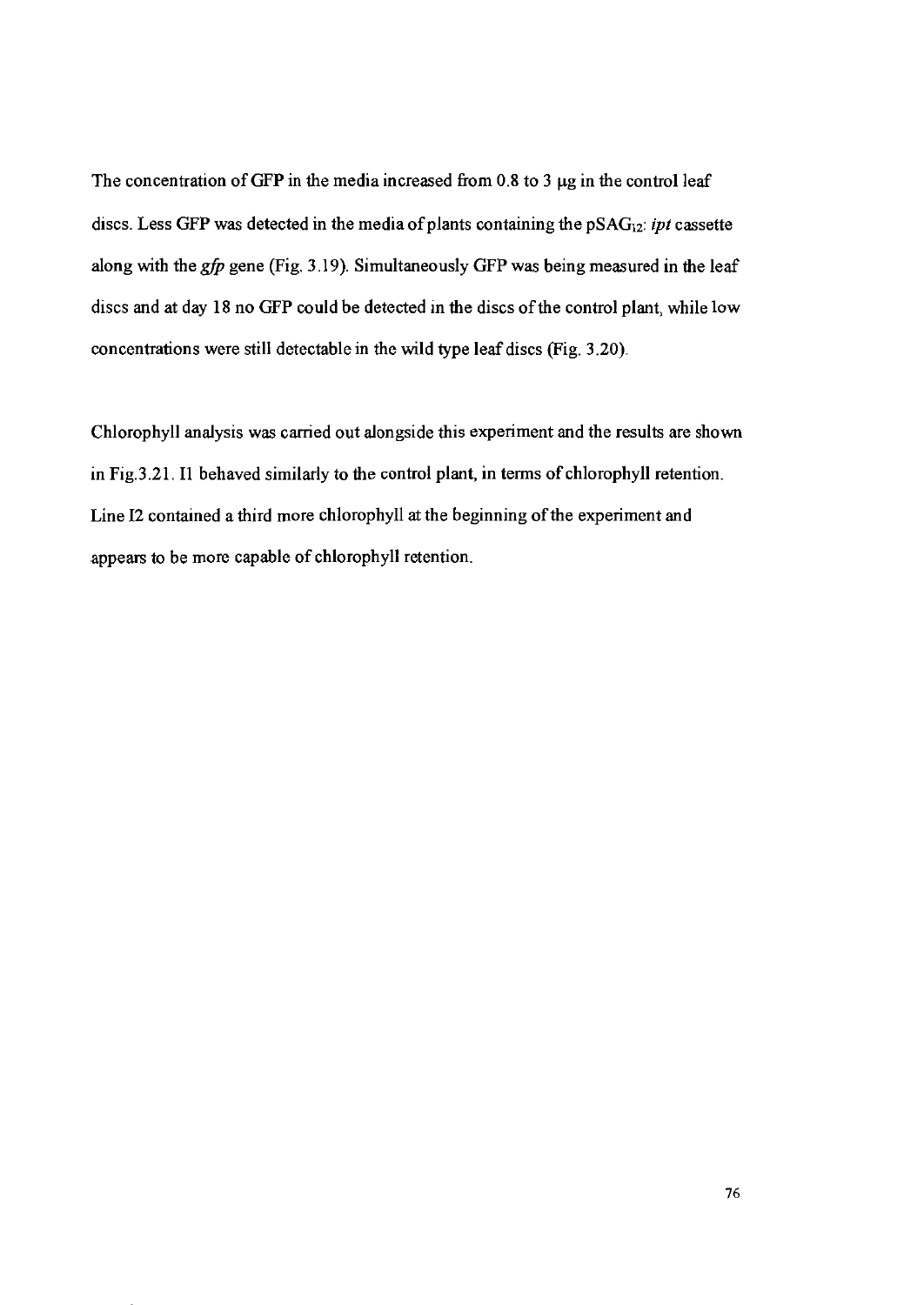

Fig. 3.21. Chlorophyll content (µgl<sup>-1</sup>) in leaf discs from control plant, line I1 and I2. Chlorophyll content was measured 8 and 22 days after detachment.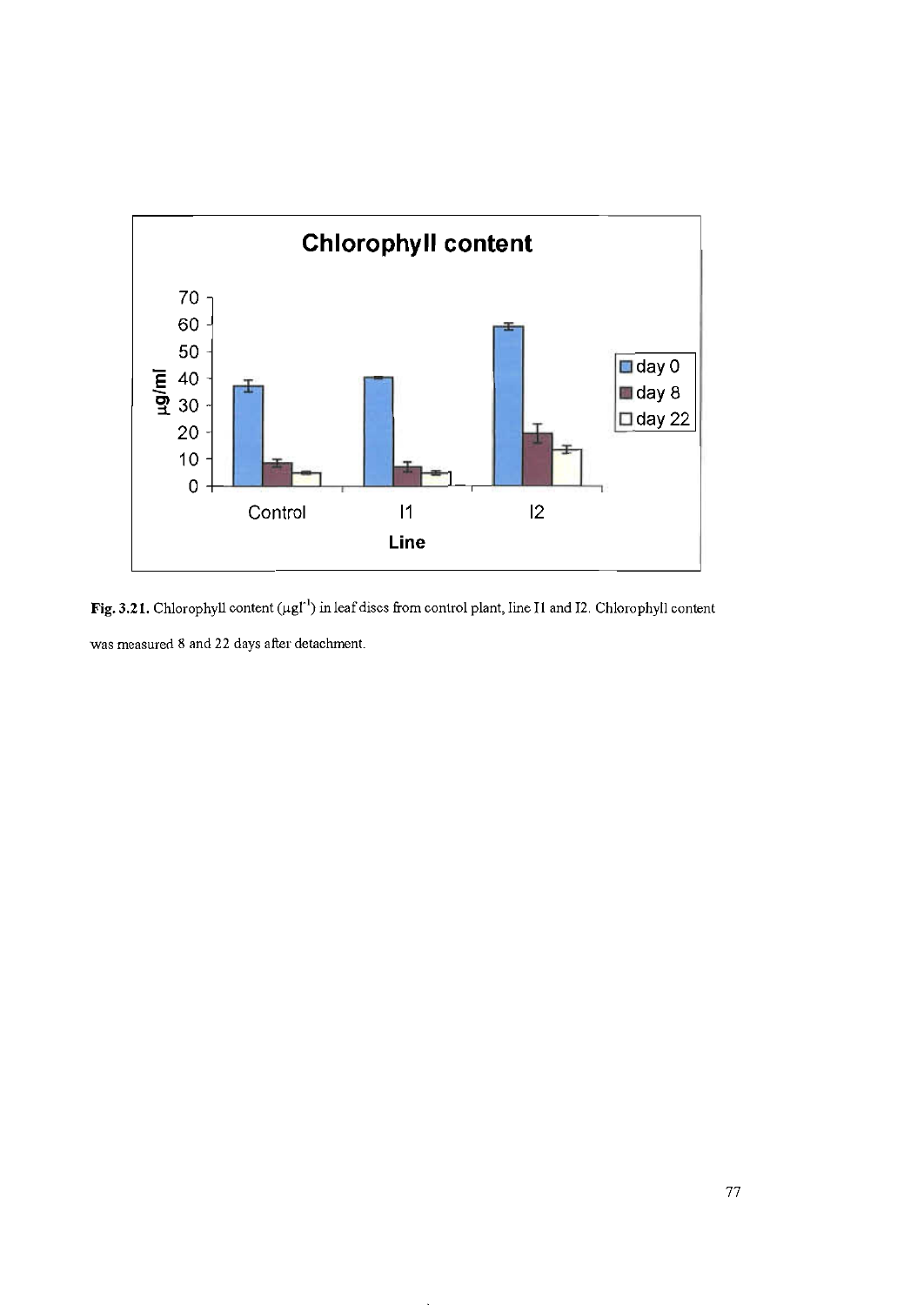**Discussion**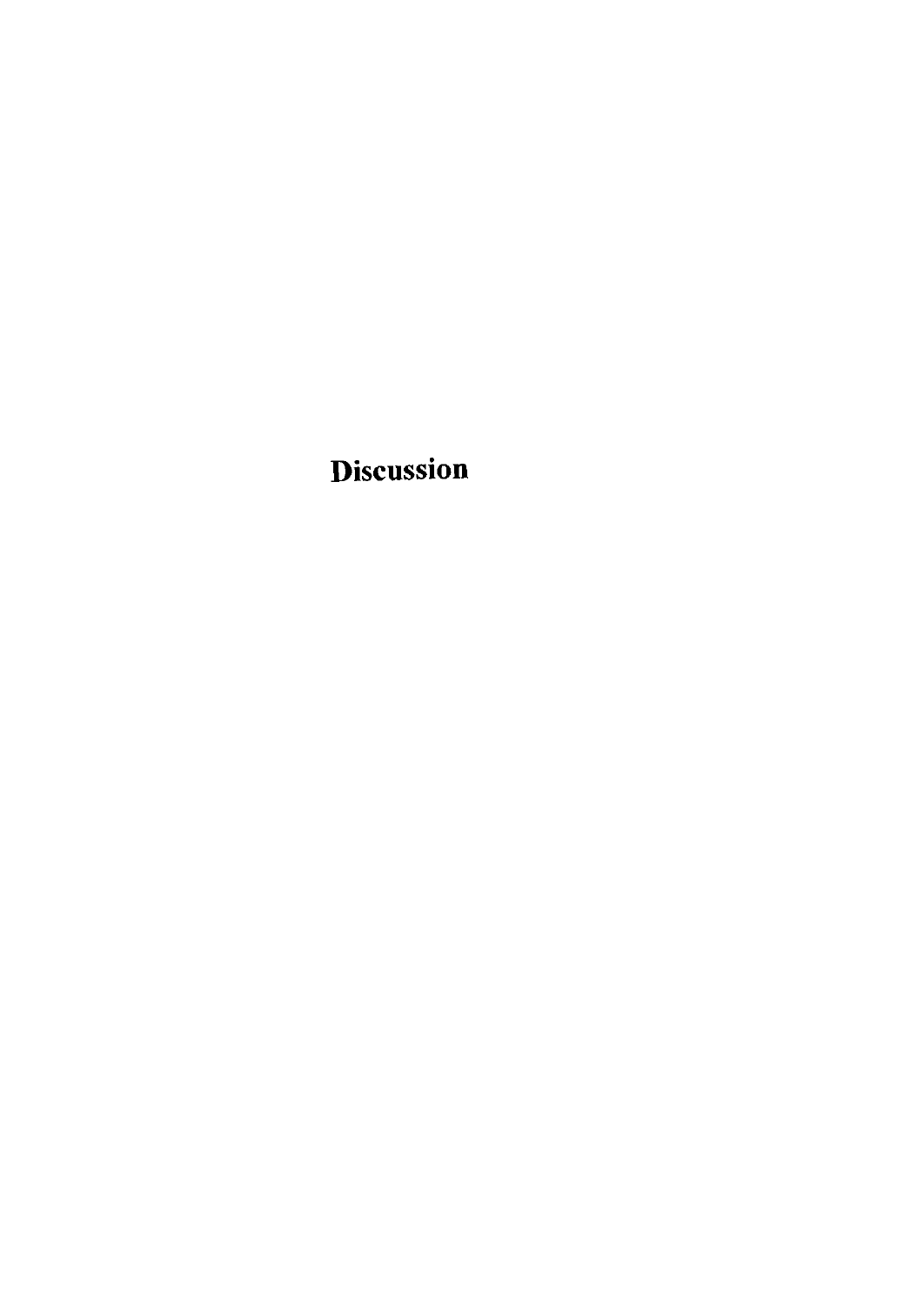#### 4.1 Characterisation of transgenic apple plants

The role of cytokinins in delaying the process of senescence in plants is well established and has received additional support in recent years through investigations with transgenic plants with modified cytokinin metabolism (Gan and Amasino, 1995; Chen et al., 2001). These studies have mostly utilized annual species, such as tobacco (Gan and Amasino, 1995) and lettuce (McCabe et al., 2001), although similar plants have also been partially characterized in the biennial crop, cauliflower (Eugene Kane, personal communication). To date, little is known about whether a similar role for cytokinins can be ascribed to a deciduous tree species, which exhibits simultaneous, as opposed to sequential, senescence. The cytokinin autoregulation system, first devised by Gan and Amasino  $(1995)$ , in which a cytokinin synthesis gene  $(ipt)$ , is placed under control of a senescence associated gene promoter (SAG12), and introduced into transgenic plants, would appear to be a useful tool to investigate this process. Such plants were previously produced with the apple cultivar Greensleeves, and provided the main source of material for the current study. The main purpose of this work was to explore, over several growing seasons whether the cytokinin autoregulation system is operational in apple trees, either at the level of leaf senescence and leaf fall in intact trees, or in the senescence process in detached leaves.

#### 4.1.1 Morphological characterization of older transgenic apple plants

In November 2002, when wild type apple plants had lost, or partially lost, their leaves, 9 of the 23 transgenic plants had green leaves (Table 3.2). 6A(3) retained its green leaves the longest of the transgenic plants (Fig. 3.1). The following year also saw a number of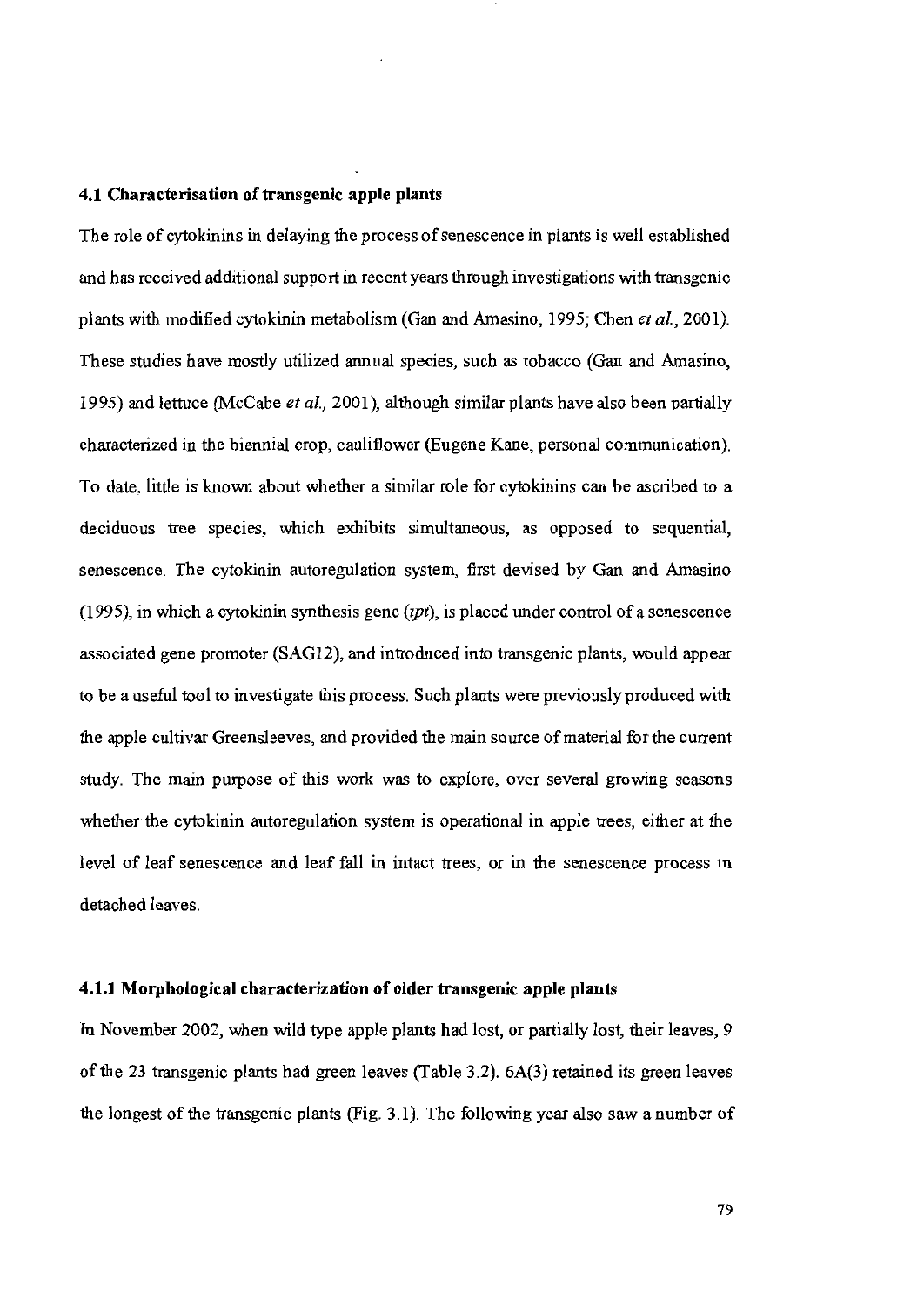lines capable of retaining their leaves longer than the wild type.  $6G(3)$  and  $4B2(3)$  are two examples (Fig. 3.2). It would appear, from observation, that in some of transgenic plants, the pSAG<sub>12</sub>:*ipt* cassette is in fact having an effect on senescence. It was decided to investigate what was occurring at a cellular level and this was achieved using various physiological assays. The height of greenhouse grown apple trees was also measured (Table 3.1) but no significant difference was found between the height of wild type and the transgenic plants.

# 4.1.2 Molecular characterisation of transgenic apple plants

Molecular characterisation using PCR for *ipt* was first carried out on all of the available  $pSAG_{12}:ipt$  lines, to ensure the presence of the  $pSAG_{12}:ipt$  cassette. Of the 27 lines tested, 18 were found to be positive in the presence of ipt. The 9 greenhouse grown lines were included in this 18 and were the lines used in subsequent assays. Fig. 3.3 is a representative of these PCR reactions and shows the presence of a 355bp band for the in vivo lines 14B, 37C and 47A, conferring the presence of *ipt* 

# 4.1.3 Chlorophyll analysis

The chlorophyll content of leaves was measured by punching leaf discs from detached leaves and floating them on  $H_2O$  in darkness or light. The reasoning behind this is that model systems for the study of senescence are usually carried out on leaf segments left in the darkness (Quirino, 1999). Dark incubation is known to switch anabolism to catabolism unlike the subtle transition of metabolism in natural senescence (Smart, 1994). It was important to bear this in mind when interpreting the results and for this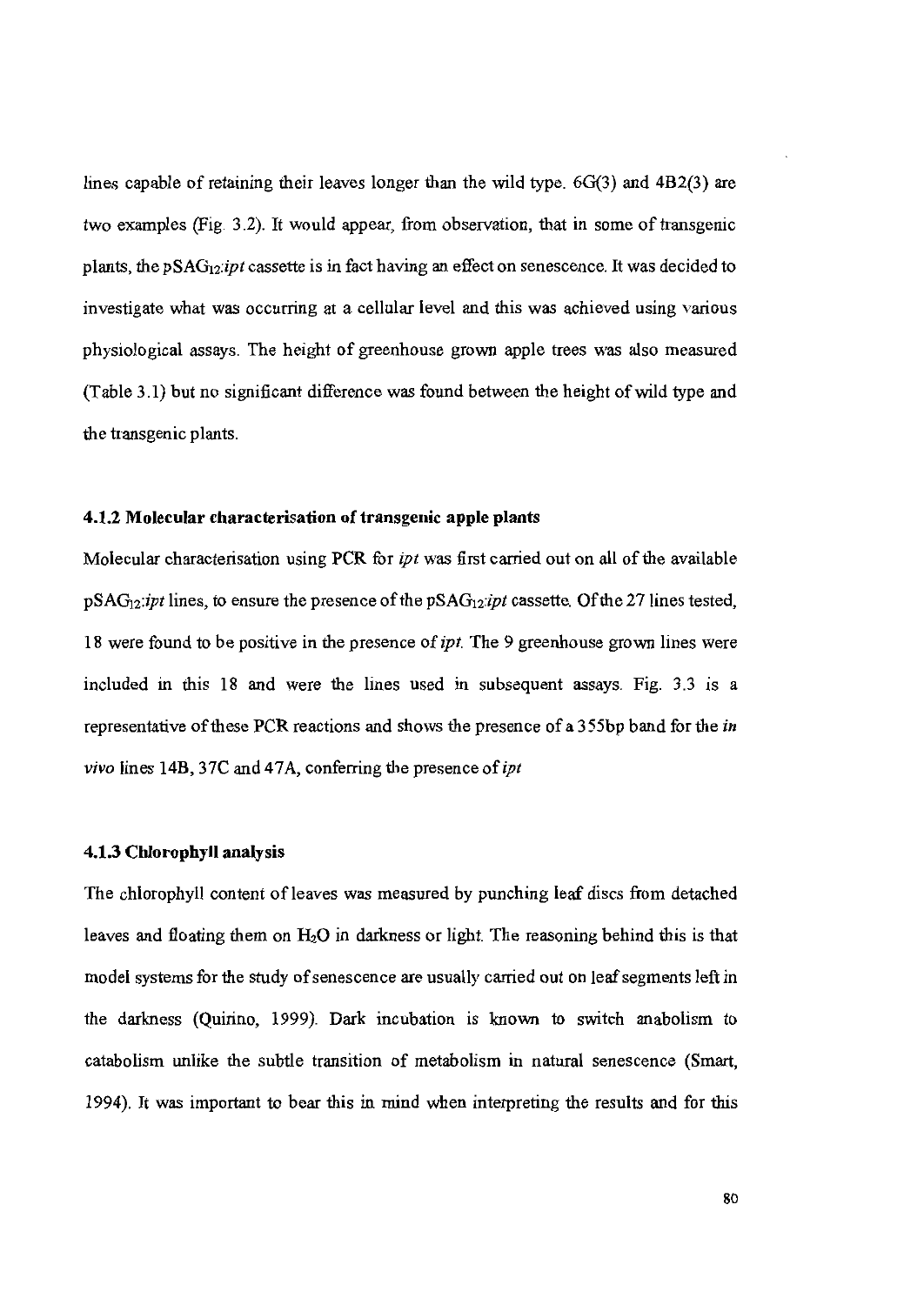reason assays was carried out in light and dark conditions. There are drawbacks in the use of detached leaves as a study model. The first being that the sinks for the export of broken down macromolecules are removed and secondly, it is most likely that the senescence observed is due to the stress of detachment rather than age (Becker and Apel, 1993). However, significant results can be yielded from detached leaf experiments, especially when comparing wild type leaves to those of transgenic plants already known to display a delay in senescence. It is also more feasible than only being able to carry out experiments once yearly (in the case of a deciduous species).

Chlorophyll assays were carried out in 2002 and 2004. In the 2002 assay, 13 of the 23 transgenic plants tested retained their chlorophyll longer than the wild type, some to a more significant extent than others (Figs. 3.5 and 3.6).  $4B2(1)$ ,  $6A(3)$ ,  $6D(1)$ ,  $6D(3)$  and  $6r$ were 4 of the better lines at chlorophyll retention each retaining 48%, 54%, 51%, 74% and 74% of their original chlorophyll content, respectively, compared to the 20%/32% retention of the wild type discs (Table 3.3). Chlorophyll loss is generally accepted to be a visual signal of the onset of senescence (van Staden et al., 1988), so it would appear that the  $pSAG_{12}$ : *ipt* cassette is having a similar effect in a deciduous species as has been observed in several herbaceous species (Gan and Amasino, 1995; McCabe et al., 2001) Jordi et al., reported in 2000, a dramatic retention in chlorophyll in detached older leaves of  $pSAG_{12}$ : *ipt* tobacco plants.

In the 2004 assay, transgenic leaves showed an increase in chlorophyll retention capability (Figs. 3.7 and 3.8), perhaps because they were removed in the early summer as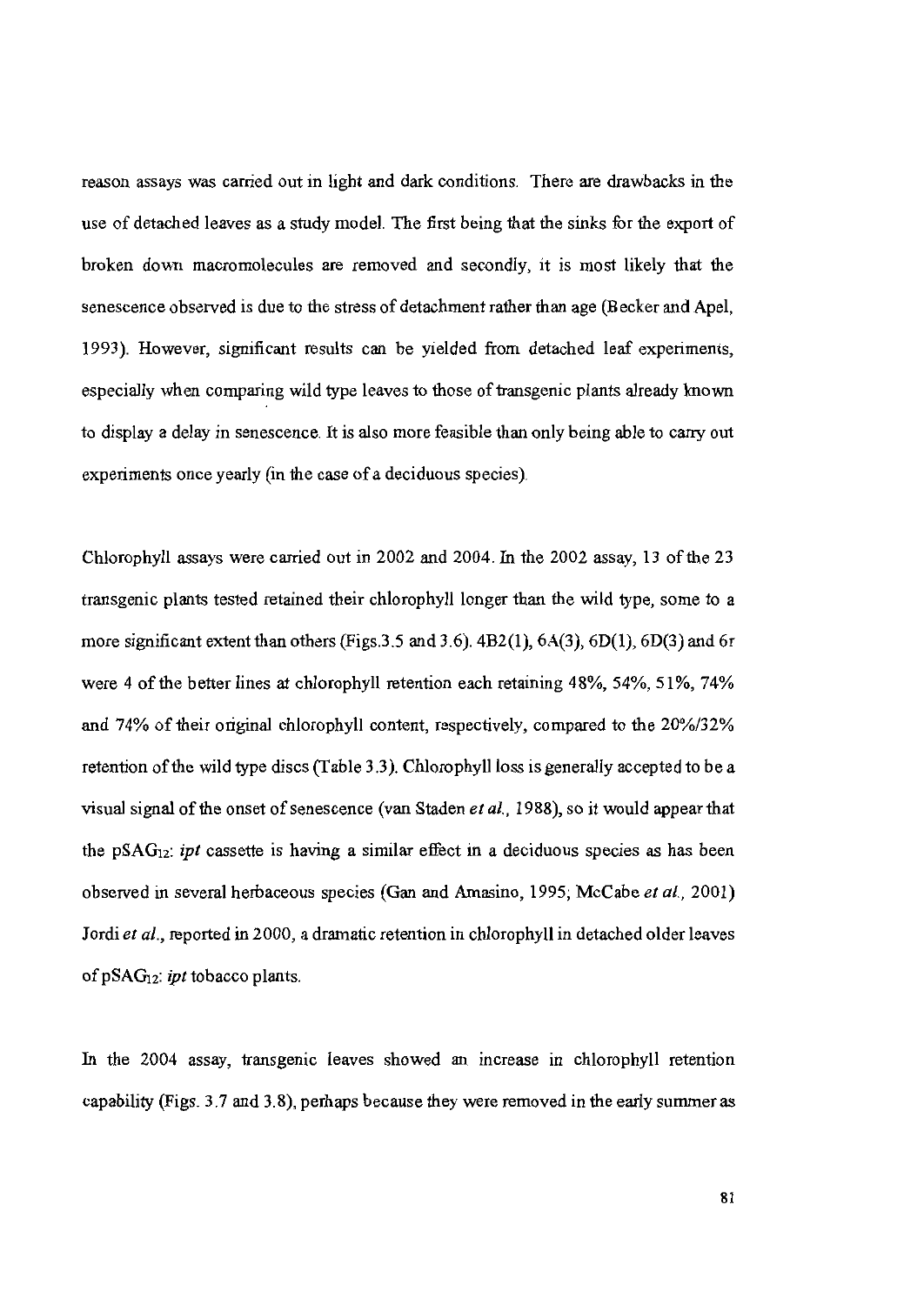opposed to the autumn picked leaves of the 2002 assay. The two wild type plants retained 56% and 74% of their original chlorophyll content 34 days after detachment. 9 out of 23 transgenic plants retained more than 56% and another 9 of the remaining plants retained more than 74%. The more capable plants, in terms of chlorophyll retention, were  $6B(1)$ ,  $6G(2)$ ,  $6G(3)$ ,  $15B(1)$ ,  $4B2(3)$  and  $2A3(3)$  (Table 3.3). A 4B2 plant also appeared in the highest scorers of the 2002 chlorophyll assay.

In the 2002 assay, leaves were removed from nodal positions 1, 5 and 9 (with preference for younger leaves but older leaves being sufficient in their absence) and this is most likely the reason for the bigger variance in individual results than in the 2004 assay (where leaf age was the main criteria regardless of nodal positions). The younger leaves of the 2004 assay contained more chlorophyll than the older leaves of 2002 (Figs. 3.5, 3.6, 3.7 and 3.8). In 2004, wild type leaves contained more chlorophyll, in general, that the transgenic ones while wild type leaves in 2002 generally had less chlorophyll at Day 0 than the transgenic leaves (Figs. 3.7, 3.8, 3.9 and 3.10). It may be that younger  $pSAG_{12}$ : *ipt* leaves contain lower chlorophyll concentration than the wild type (Fig. 3.7 and 3.8) and as wild type chlorophyll concentration decreases as the leaf ages, levels are maintained in the transgenic leaves. It could also be that the transgene is losing its effect over growth seasons (Herschbach and Kopriva, 2002). Further studies, outside of the scope of the current project, could be an investigation into this, in the form of a repeated experiment in the autumn to see if the results are similar to those found for 2002.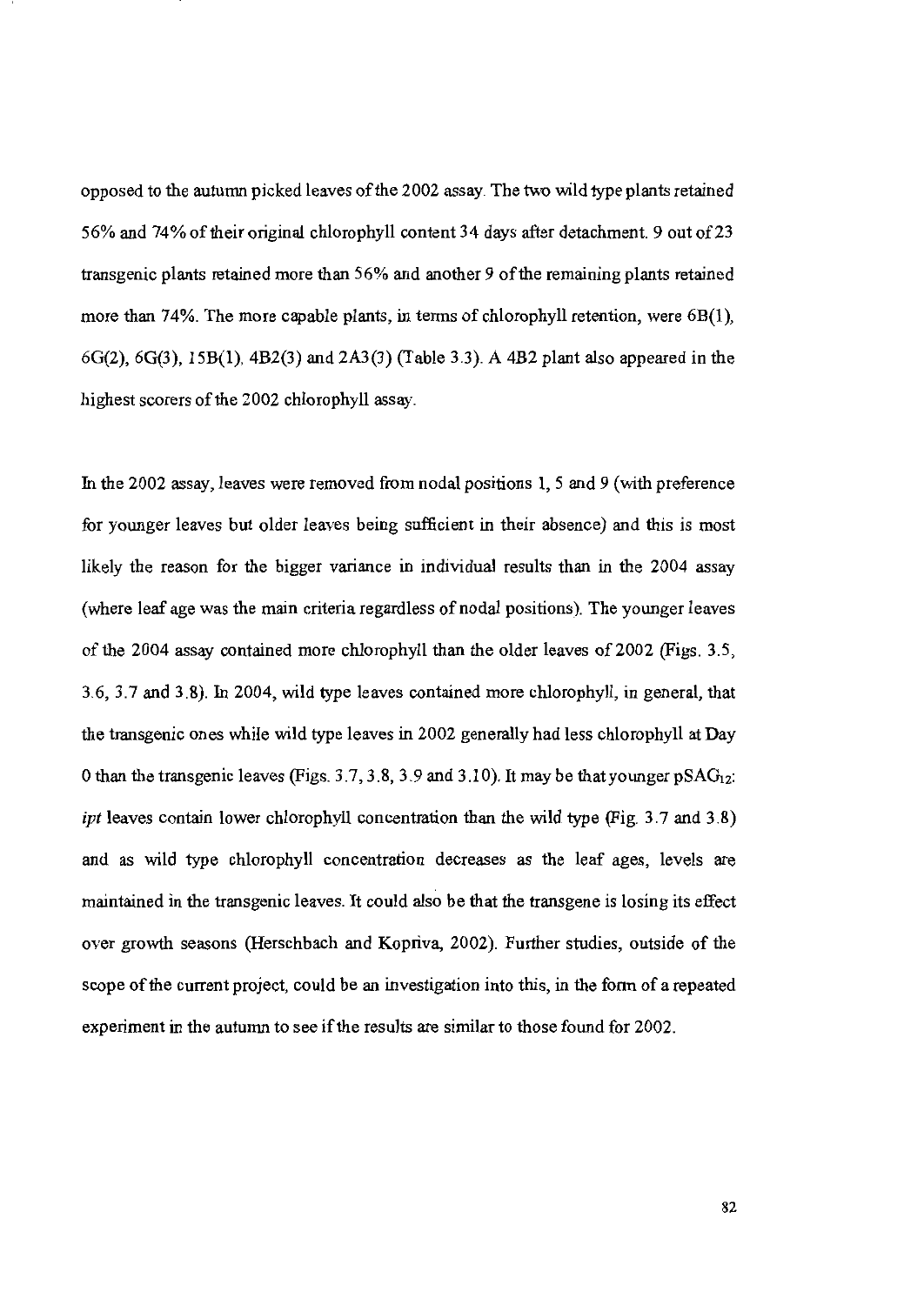## 4.1.4 Total soluble protein measurement

Protein levels are decreased during senescence, as molecules are broken down and transported out of the senescing leaf (Quirino, 1999). Jordi et al., reported in 2000 that elevated *ipt* expression in the leaves of tobacco plants was less effective in delaying protein degradation than chlorophyll loss. Total soluble protein levels measurements were made, to further investigate the progress of the senescence process. Measurements were made on younger leaves in August 2003 (Fig. 3.9). The time frame of the experiment did not allow for any conclusive results and total soluble protein content was maintained at a fairly constant level during the experiment.

However, when this experiment was repeated on detached young leaves of all the greenhouse plants in May 2004, several lines exhibited a delay in the protein degradation normally associated with senescence (Table 3.4). In this experiment, wild type plants retained 56% and 35% of their original protein content 15 days after detachment, while plants  $6D(2)$ ,  $6D(3)$ ,  $2A3(3)$  retained 99%, 95% and 80%, respectively, in comparison. The transgenic plant 2A3(3) also retained 81% of its original protein content 34 days after detachment in the parallel chlorophyll assay carried out (Table 3.3). The leaves used in the assay in August 2003 were younger than those of the 2004 assay, this may be a reason for the decline in protein levels after 15 days in the 2004 assay.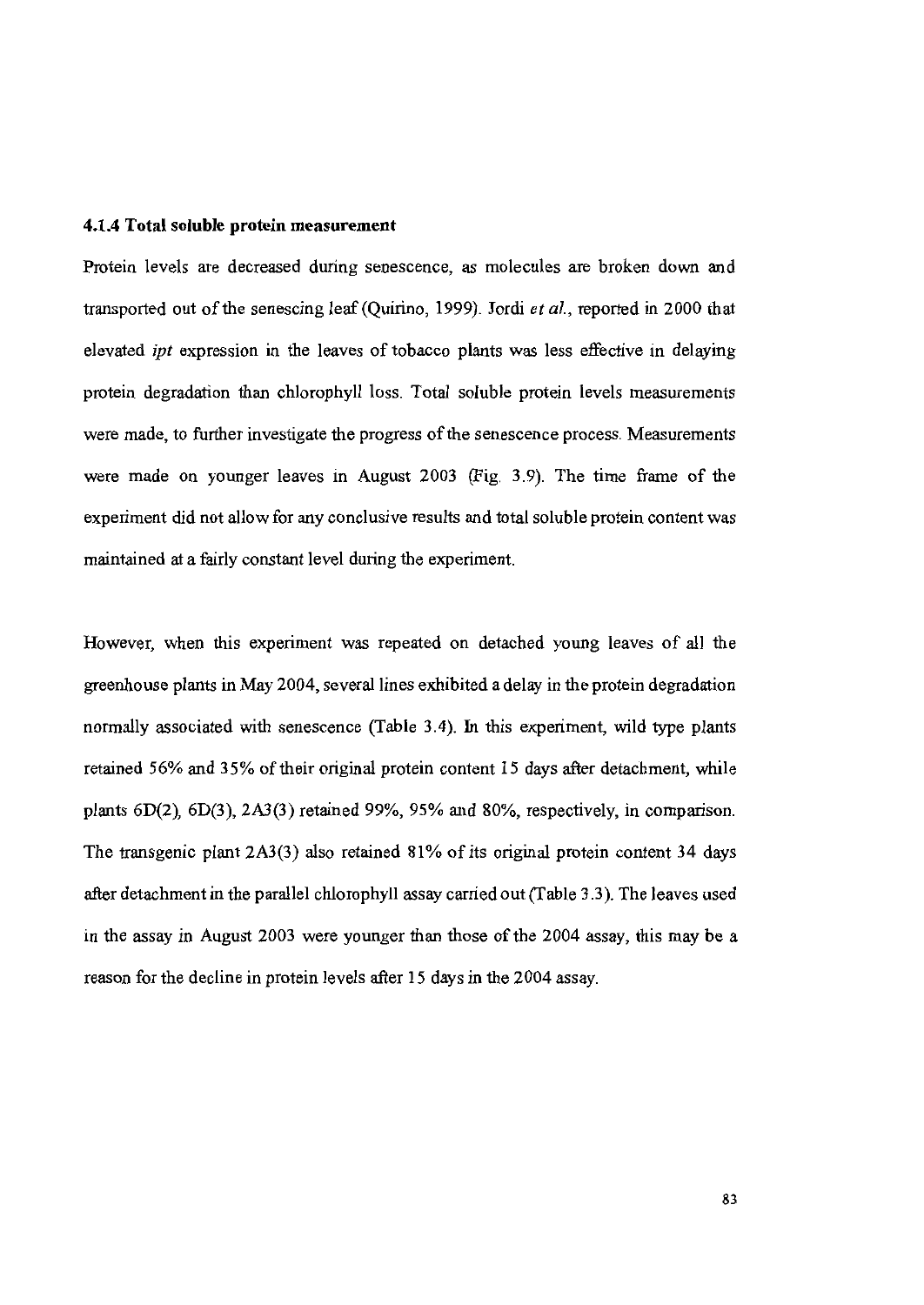#### 4.1.5 Ascorbate peroxidase activity

Ascorbate peroxidase activity is known to increase in plant cells during stress (He and Gan, 2002). As senescence in detached leaves will be stress related, it was decided an appropriate experiment to measure ascorbate peroxidase activity in detached leaves since senescence of the leaves will be stress related. In 2003, ascorbate peroxidase activity was measured in 0.3 g segments of younger leaves and was fairly constant in the time frame of the experiment (Fig. 3.10). After 5 readings and at day 24 post detachment, ascorbate peroxidase levels were similar to the original values. This experiment was repeated on all detached young leaves of all transgenic and wild type greenhouse grown apple plants (75 plants in total) in May 2004. Ascorbate peroxidase levels were lower since 0.3g segments of tissue were removed immediately before each reading. In the 2003 assay, 0.3g segments were floated on  $H_2O$ , the wounding assumingly contributing to the higher ascorbate peroxidase activity (ascorbate peroxidase activity ranging from 177 to 401  $\mu$ Mm<sup>-1</sup> in the 2004 assay (Table 3.5) compared to 1.32 to 2.06 mMm<sup>-1</sup> in 2004 (Fig.  $3.10$ ).

In 2004, values for Ascorbate peroxidase activity were taken at day 0 and day 15 (Table 3.5). After 15 days, the values with smaller standard error bars tend to be lower that the values at day 0. It is difficult to conclude anything from this data since there appears to be no consistency throughout the values and a significant proportion of these values have very large error bars. This is possibly due to the large sample number of this particular experiment. The experiment might well yield interesting results there was a smaller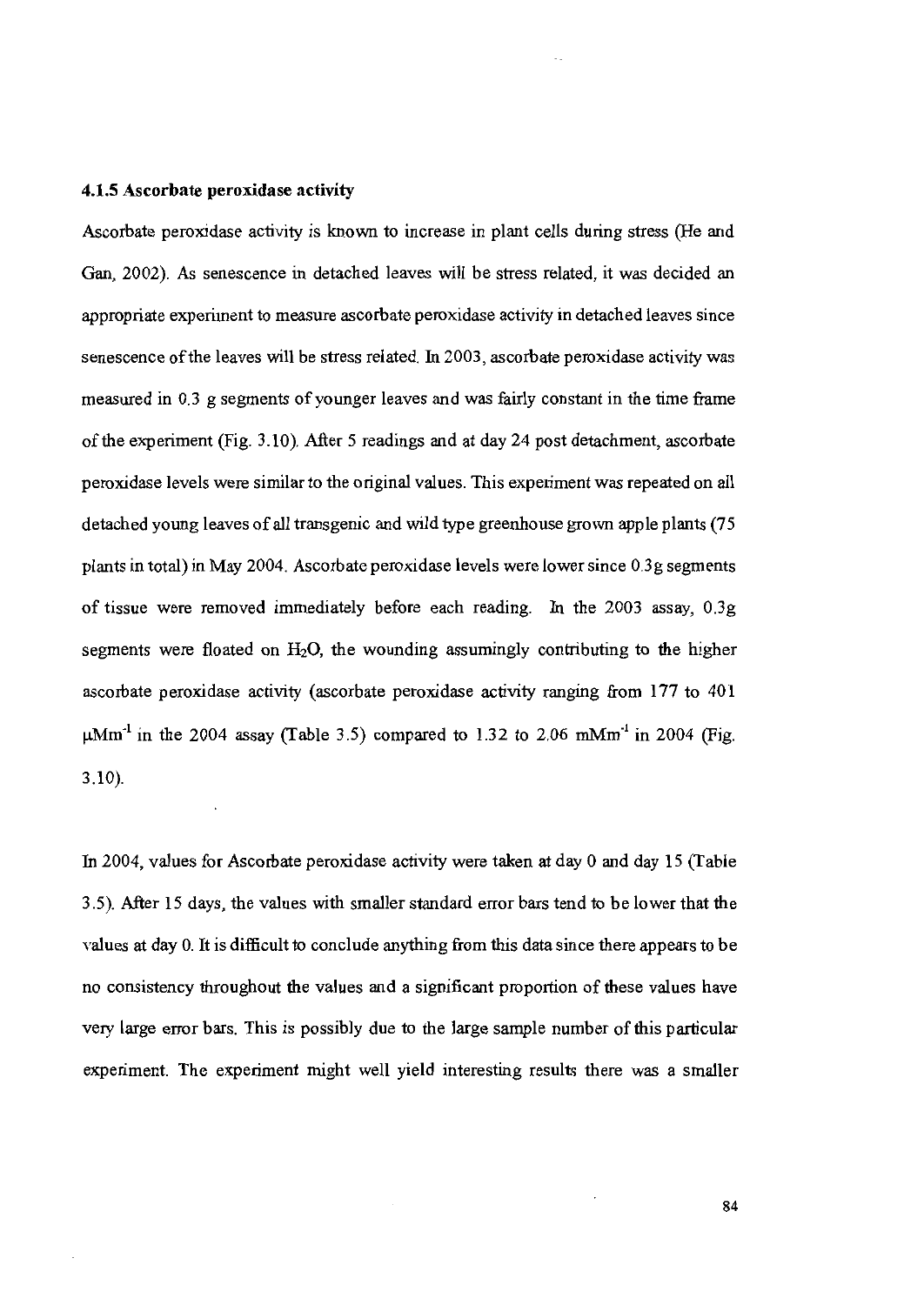sample number containing only those transgenic lines showing an ability for high chlorophyll and total soluble protein retention.

# 4.2 Investigating GFP leakage in gfp transformed plant cells exhibiting delayed senescence

A parallel investigation was included, a novel experimental system, using the model species, tobacco, to further probe the cellular events taking place during the senescence process. Transgenic plants containing autoregulated *ipt* in the nucleus and *gfp* in the chloroplast were generated in order to study GFP leakage from the chloroplast during senescence. Since the cytoplasm and chloroplast contain different proteases, certain proteins may be more suited to the chloroplast environment (Bogorad, 2000). A recombinant protein may find the chloroplast a more favourable environment, making chloroplast transformation more preferable than nuclear transformation. Since the chloroplast is known to be one of the first organelles to be dismantled during senescence, a chloroplast transformant containing the pSAG<sub>12</sub>: *ipt* cassette will have obvious advantages over those without it. Other advantages of chloroplast transformation include the fact that DNA can be directed to a specific chromosomal site unlike nuclear transformation where random integration into the genome is observed. Random integration is problematic since the location at which a foreign gene is placed on a chromosome can affect how strongly it is expressed. Uniform results in expression studies of transgenic plants are obviously more preferable (Bogorad, 2000; Pena and Seguin, 2001). Another merit is that the transferal of the transgene to nearby growing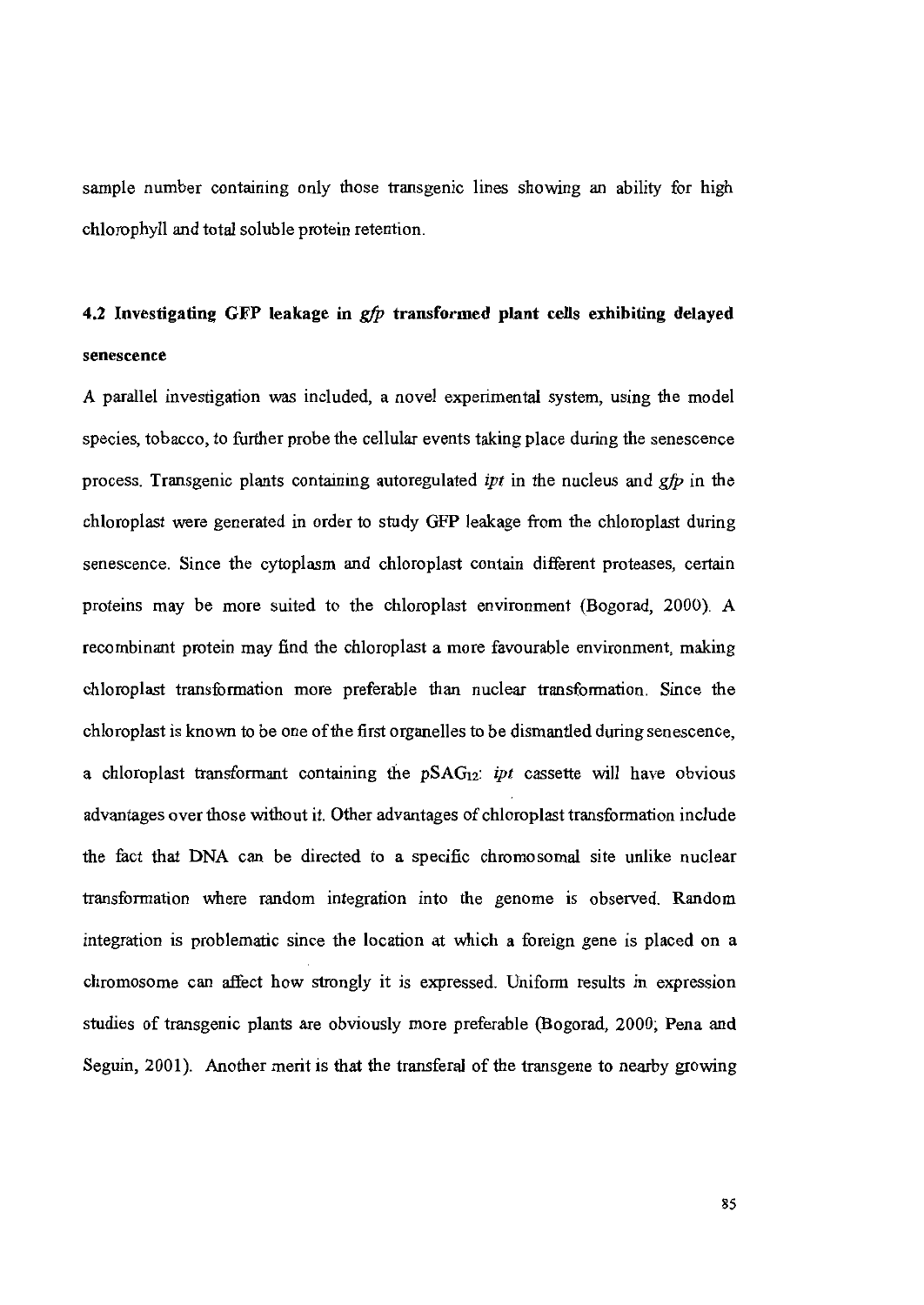relatives can be avoided, since chloroplasts of angiosperms are generally only maternally transmitted (Bogorad, 2000).

# 4.2.1 Generation of tobacco plants containing autoregulated ipt in the nucleus and *gfp* in the chloroplast

Since chloroplast transformants occur at a much lower frequency than nuclear transformants (Svab et al., 1990), nuclear (ipt) transformation carried out alongside chloroplast  $(gfp)$  transfomantion. N. tabacum Petit Havana  $gfp$  (chloroplast transformed) plants (John Gray, Cambridge) were subjected to Agrobacterium-mediated transformation using the vector pVDH396 (Fig. 2.1), resulting in 10 nuclear *ipt* transformants (named I1-I10). N. tabacum Wisconsin  $pSAG_{12}:ipt$  (nuclear transformed) plants (Gan and Amasino, University of Wisconsin) plants were subjected to biolistic transformation using the vector  $pZS:gfp$  (Fig. 2.3.), resulting in 2 gfp chloroplast transformants. Nuclear transformants were obtained first and lines II, I2 and a control plant (containing only  $gfp$ ) were potted up.

### 4.2.2 Quantitative GFP analysis

Leaf discs from lines I1, I2 and a control plant were floated on  $H_2O$  and left in darkness (3.2.2.2). GFP measurements were made on leaf discs and the media to determine the level of containment of the recombinant protein. In leaf disc measurements at Day 0, GFP concentration was equivalent to 1.6 % of the total soluble protein concentration. Newell et al. reported, in 2003, a 0.06 % of total soluble protein concentration in plants transformed with the same vector, pMSK18. GFP could not be detected in the control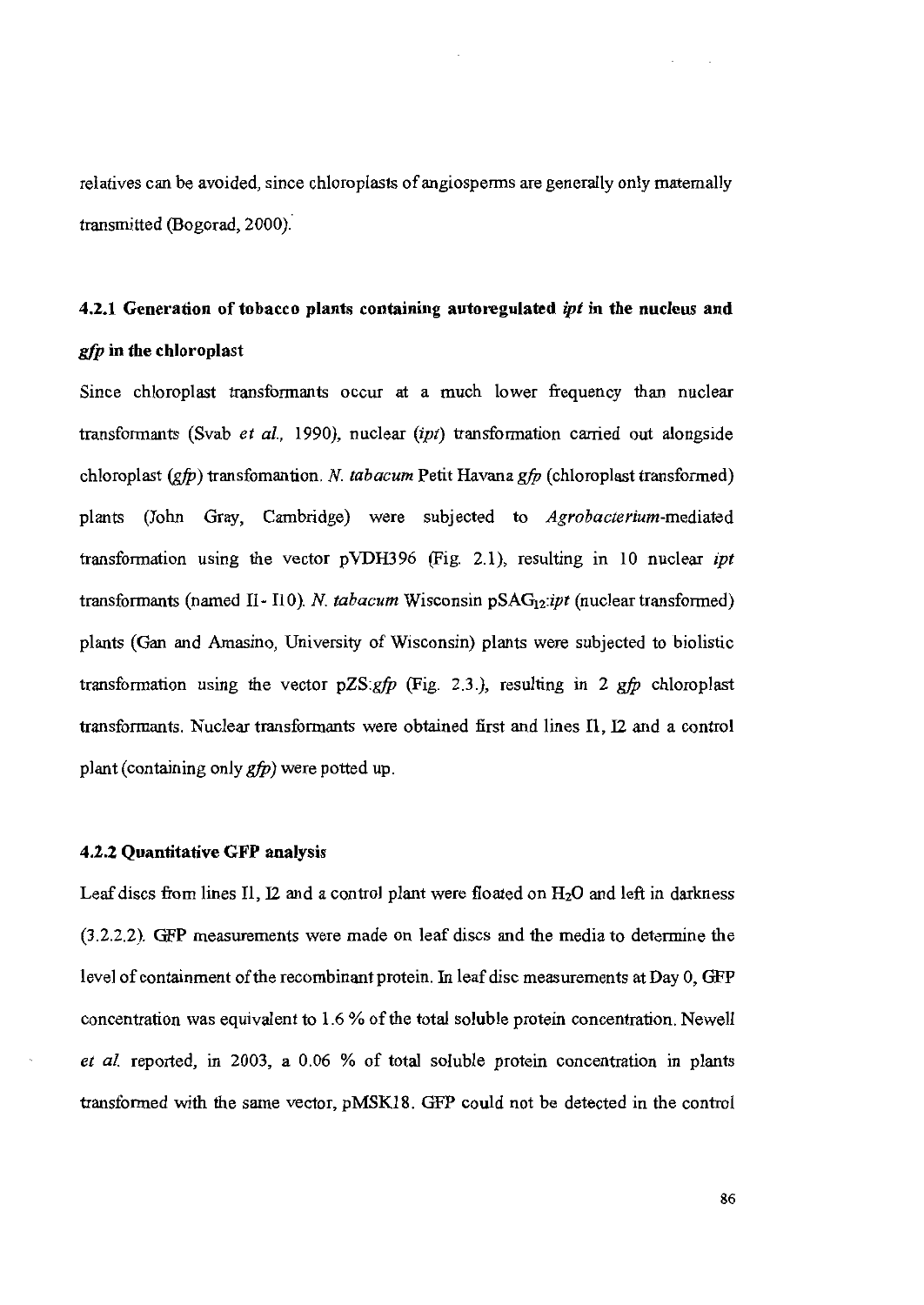discs 18 days after detachment while small quantities were still detectable (Fig. 3.), suggesting that recombinant protein leakage is more likely in the control plant than those exhibiting delayed senescence. Strengthening this is the fact that there were high levels of GFP detected in the media of the control plant at Day 18, compared to the low levels detected in the media of the  $pSAG_{12}$ *ipt* plants, Il and I2 (Fig 3.).

Chlorophyll analysis was also carried out on detached leaf discs of I1, I2 and a control plant left floating on  $H_2O$  (Fig. 3.). Line I1 (pSAG<sub>12</sub>: *ipt*) has similar levels of chlorophyll to the control plant  $(gfp)$ . There is also no significant difference in chlorophyll retention. Chlorophyll levels were significantly higher (78.2  $\mu$ gml<sup>-1</sup> compared to 28.7  $\mu$ gml<sup>-1</sup> in the control) in Line I2 and levels are being maintained for longer  $(13.7 \text{ µgm}l^{\text{-}1}$  at Day 18 compared to 4.9  $\mu$ gml<sup>-1</sup> in the control), indicating that the pSAG<sub>12</sub>: *ipt* cassette appears to be functioning properly in the line I2, since studies have shown that elevated endogenous expression of *ipt* has shown an increased biosynthesis of chlorophyll in transgenic tobacco plants (Sa et al., 2000).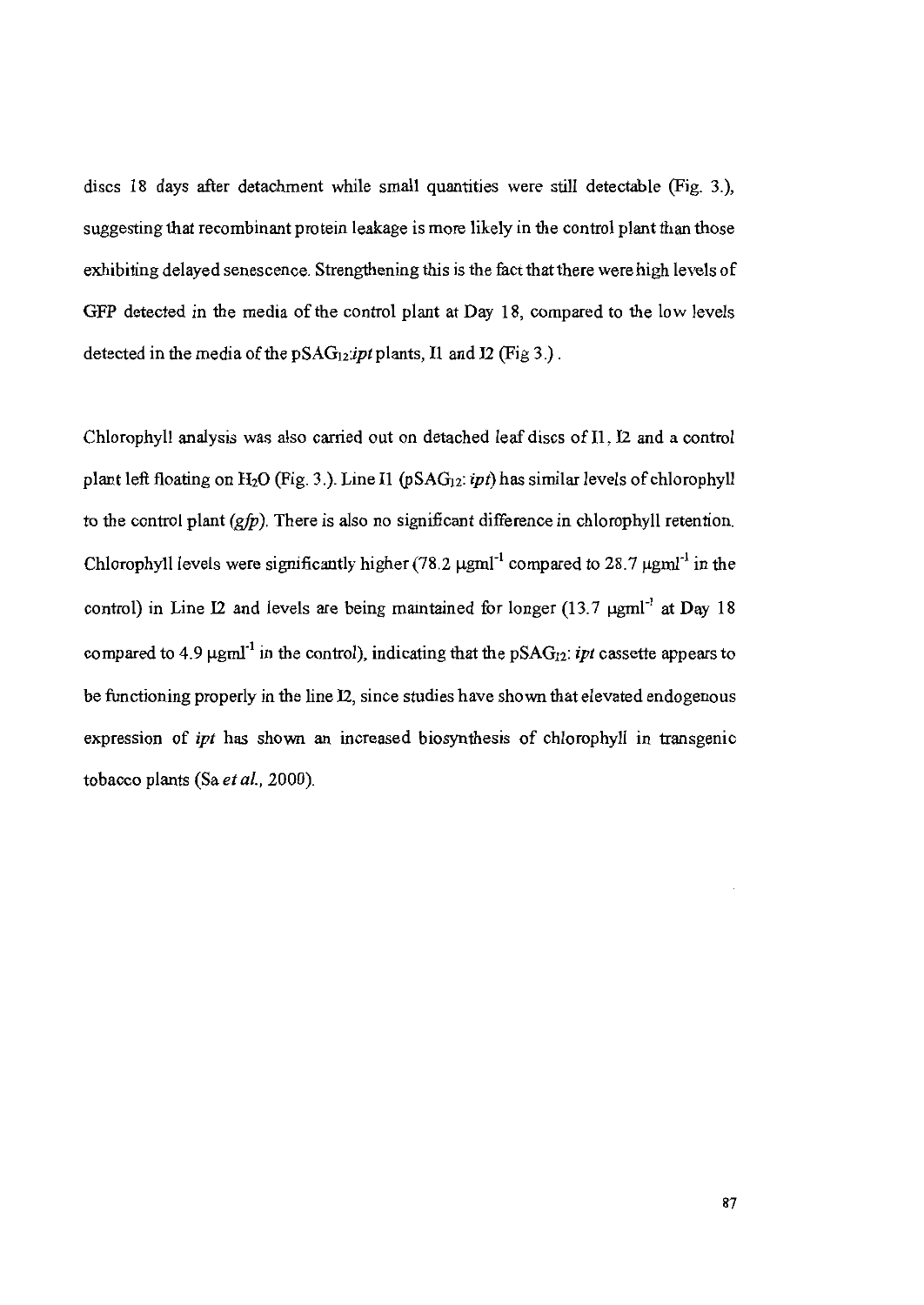**References** 

 $\mathcal{L}^{\mathcal{L}}(\mathcal{L}^{\mathcal{L}})$  and  $\mathcal{L}^{\mathcal{L}}(\mathcal{L}^{\mathcal{L}})$  and  $\mathcal{L}^{\mathcal{L}}(\mathcal{L}^{\mathcal{L}})$ 

 $\sim$   $\sim$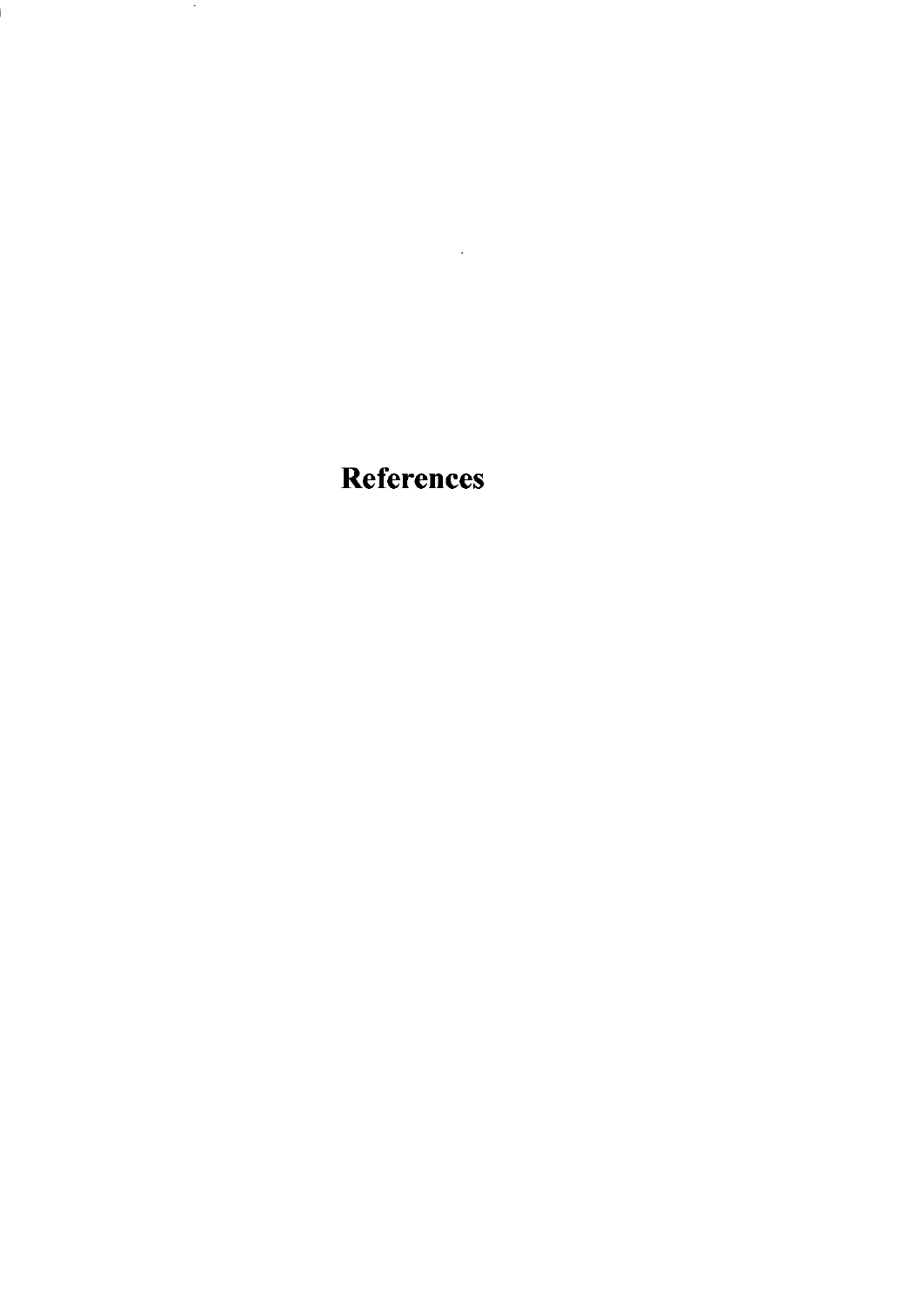## **Conclusions**

pSAG<sub>12</sub>: ipt has been shown to delay senescence in several herbaceous species. This study investigated if the cassette had a similar effect on a deciduous species, apple. Several physiological assays were carried out and various pSAG<sub>12</sub>:ipt lines demonstrated ability for chlorophyll and protein retention longer than that of the wild type plants. During the autumn of two years, transgenic apple plants also retained their leaves longer than the wild type. A parallel study was the investigation of recombinant protein leakage from the chloroplast during senescence. Plants transformed with pSAG<sub>12</sub>:ipt demonstrated an increased ability to contain the recombinant protein in the chloroplast longer than the wild type plant, offering an obvious advantage for the production of chloroplast transformants.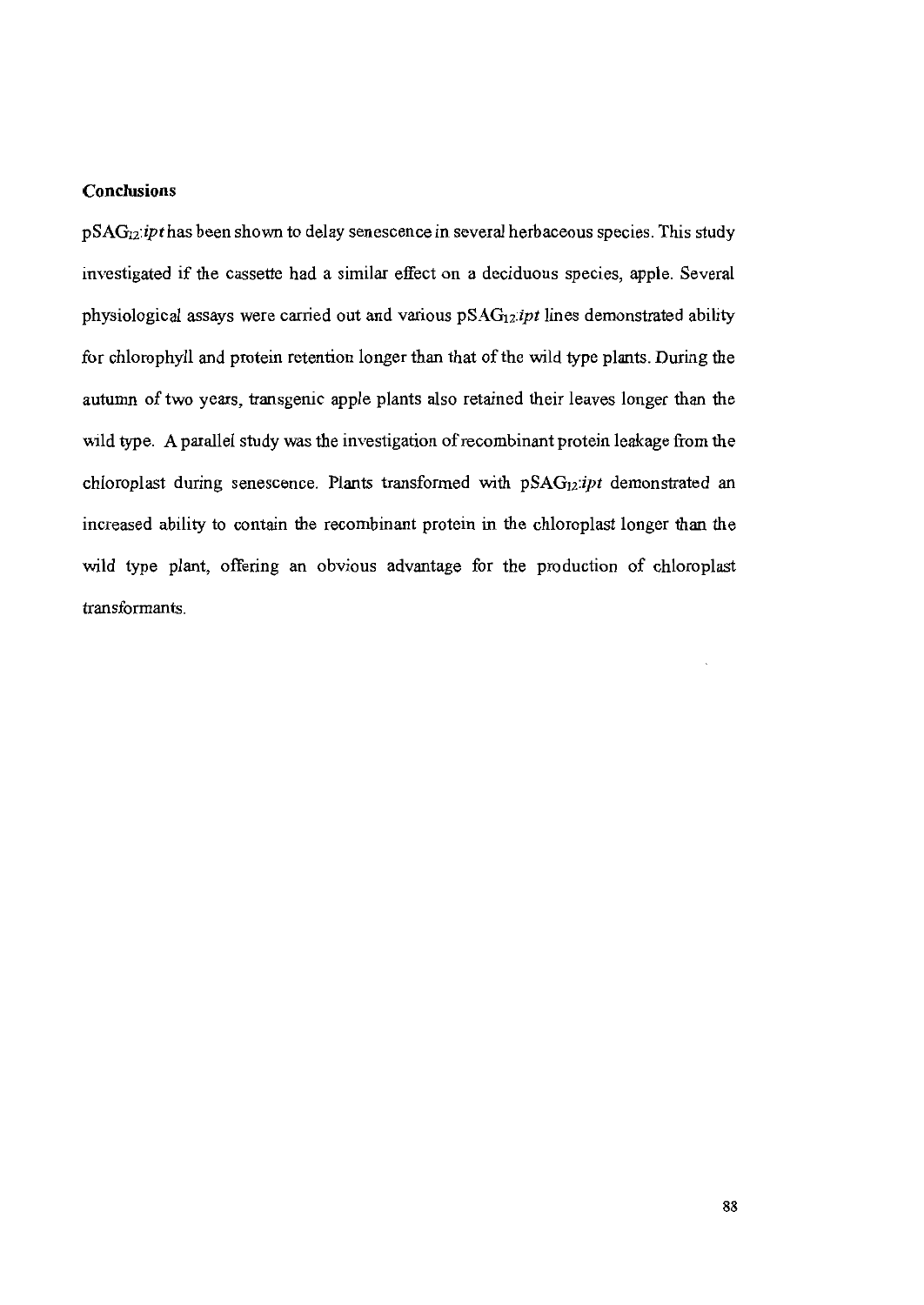Armitage P, Walden R and Draper J (1988). Vectors for the transformation of plant cells using Agrobacterium. In: Plant Genetic Transformation and Gene Expression. A Laboratory Manual. (Draper J, Scott R, Armitage P and Walden R. Eds), Blackwell Scientific Publication, NY

Asada K (1997). The role of ascorbate peroxidase and monodehydroascorbate reductase in  $H_2O_2$  scavenging in plants. In: Oxidative Stress and the Molecular Biology of Antioxidant Defenses, Cold Spring Harbor Laboratory Press, NY, pp. 715-735

Blumenthal A, Kuznetzova L, Edelbaum O, Raskin V, Levy M and Sela I (1999). Measurement of green fluorescence protein in plants: quantification, correlation to expression, rapid screening and differential gene expression. Plant Science 142: 93-99

Bogorad L (2000). Engineering chloroplasts: an alternative site for foreign genes, proteins, reactions and products. Tibtech 18: 257-263

Borlaug NE (1997). Feeding a world of 10 billion people: the miracle ahead. Plant Tissue Culture and Biotechnology 3: 119-127

Botella JR (2000). Biotechnological approaches to control postharvest problems. In Quality Assurance in Agricultural Produce. (Johnson GI, To LV, Duc ND and Webb MC, Eds), ACIAR Proceedings 100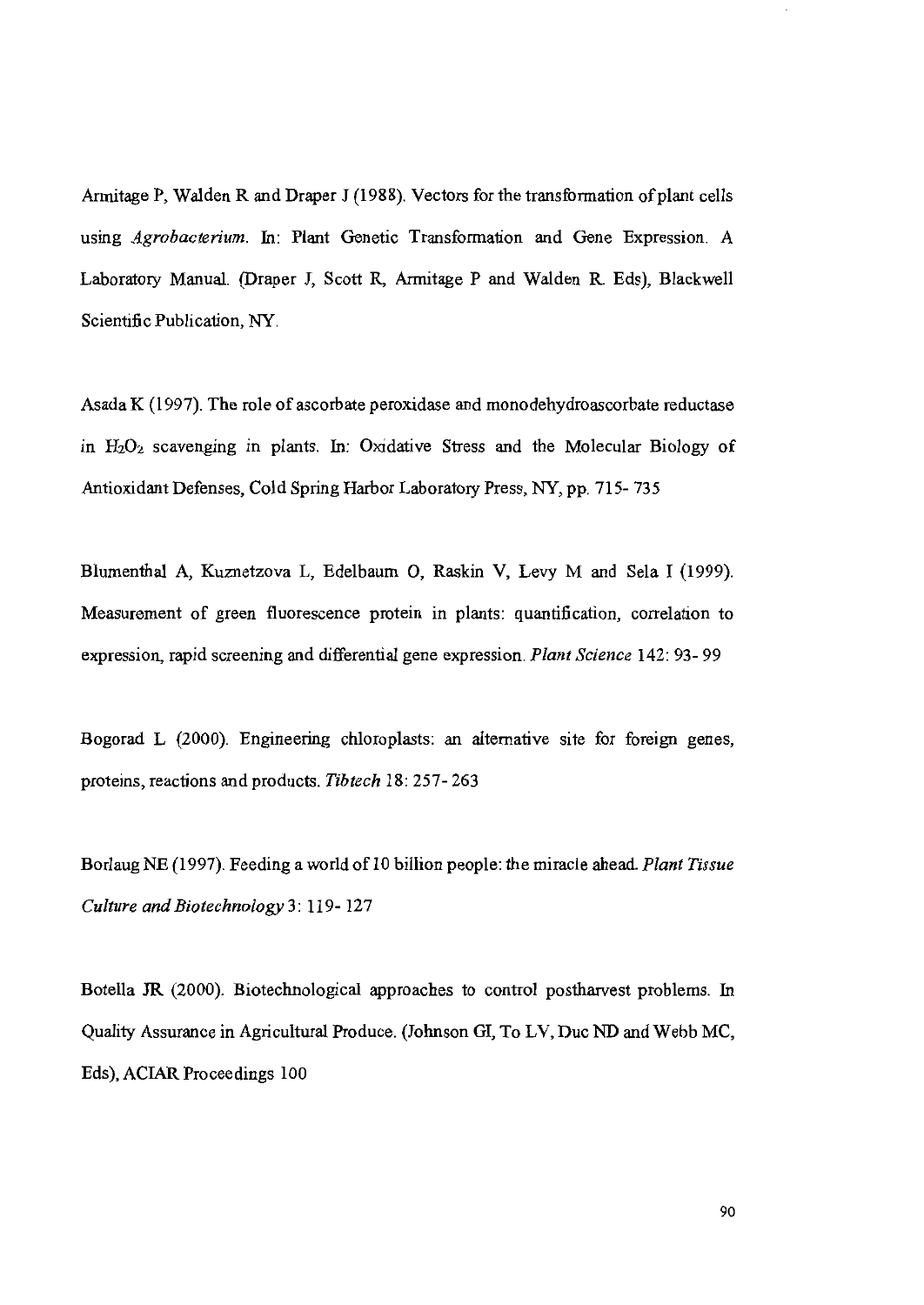Buchanan-Wollaston V, Earl S, Harrison E, Mathas E, Navabpour S, Page S and Pink D (2003). The molecular analysis of leaf senescence- a genomics approach. Plant Biotechnology Journal 1: 3-22

Casper SJ and Holt CA (1996). Expression of the green fluorescent protein-encoding gene from a tobacco mosaic virus-based vector. Gene 173: 69-73

Chen LFO, Hwang JY, Charng YY, Sun CW and Yang SF (2001). Transformation of broccoli (Brassica oleracea var. *italica*) with isopentenyltransferase gene via Agrobacteriom tumefaciens for post-harvest yellowing retardation. Molecular Breeding  $7:243 - 257$ 

De Mesa MC, Jimenez- Bermudez S, Pliego- Alfaro F, Quesada MA and Mercado JA (2000). Agrobacterium cells as microprojectile coating: a novel approach to enhance stable transformation rates in strawberry. Australian Journal of Plant Physiology 27. 1093-1100

Dellaporta SL, Wood J and Hicks (1983). A plant DNA minipreparation. Plant Molecular Biology Reporter 1: 19-21

Field TS, Lee DW and Holbrook NM (2001). Why leaves turn red in autumn. The role of anthocyanins in senescing leaves of Red- Osier dogwood. Plant Physiology 127: 566-574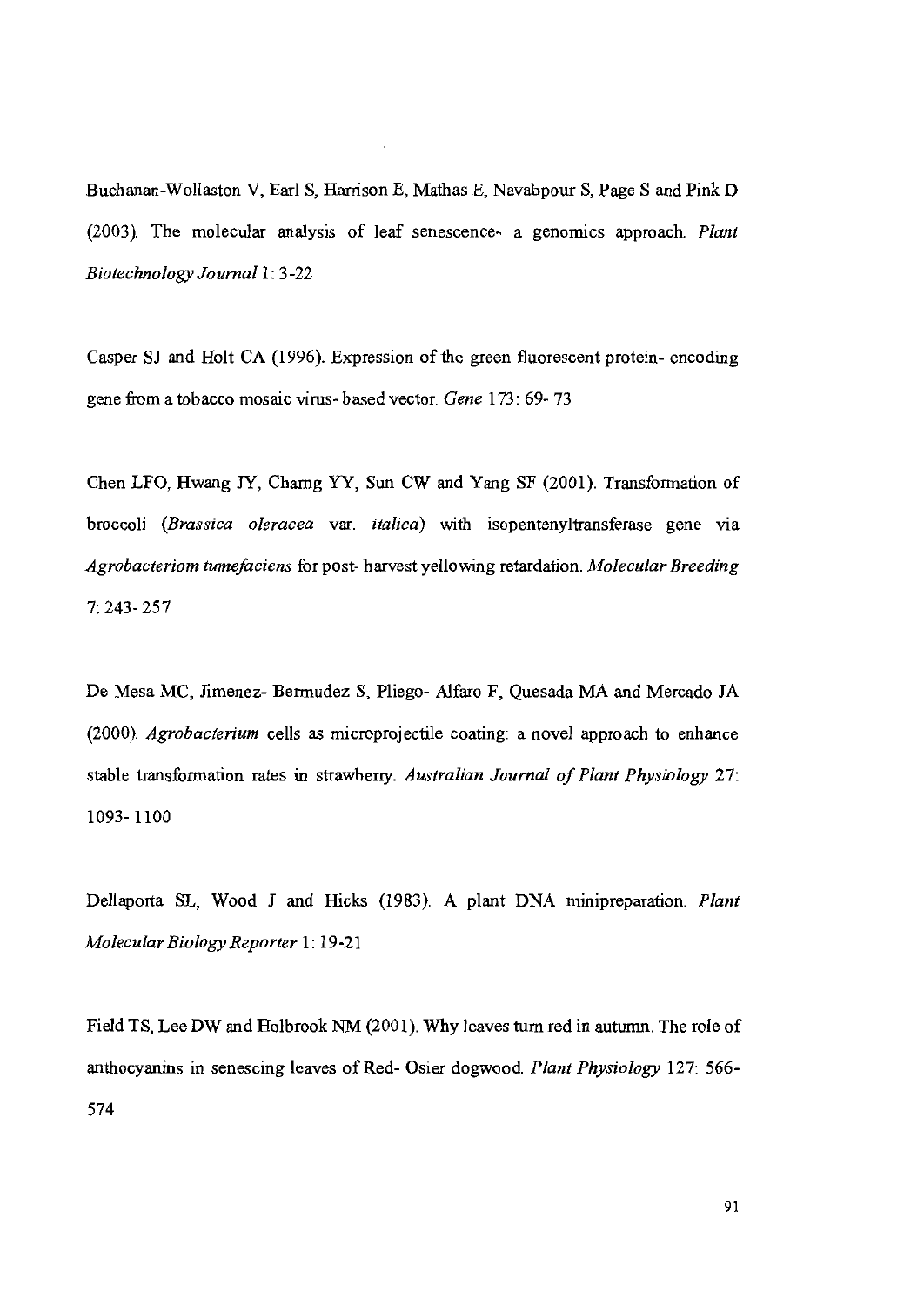Finer JJ, KR Finer, T Ponappa (1999). Particle bombardment-mediated transformation. In: Current Topics in Microbiology and Immunology, "Plant Biotechnology: New Products and Applications" (J Hammond, PB McGarvey, V Yusibov Eds.), Springer-Verlag, Heidelberg 240: 59-80

Frey JE (1999). Genetic flexibility of plant chloroplasts. Nature 398: 115-116

Fridovich I (1997). Oxygen toxicity: a radical explanation. Journal of Experimental Biology 201: 1203-1209

Gan S and Amasino RM (1995). Inhibition of leaf senescence by autoregulated production of cytokinin. Science 270: 1986-1988.

Gan S and Amasino RM (1997). Making sense of senescence. Plant Physiology 113: 313-319.

Gasser CS and Fraley RT (1992). Transgenic crops. Scientific American 266: 62-69

Ghosh S, Mahoney SR, Penterman JN, Peirson D and Dumbdroff EB (2001). Ultrastructural and biochemical changes in chloroplasts during Brassica napus senescemce. Plant Phyiology and Biochemistry 39: 777-784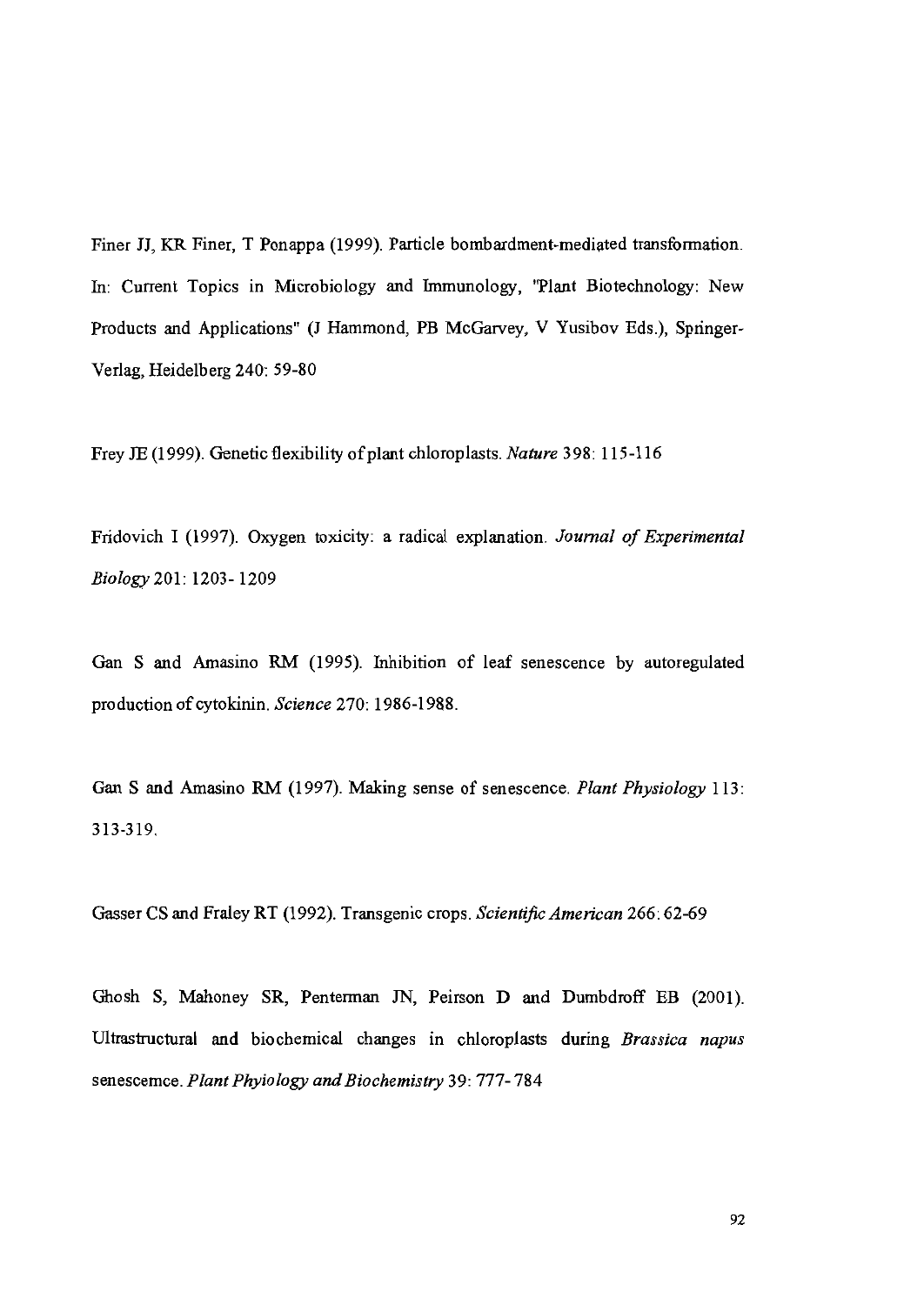Harker FR, Gunson FA and Jaeger SR (2003). The case for fruit quality: an interpretive review of customer attitudes, and preferences for apples. Postharvest Biology and Technology 28: 333-347

Hedden P and Phillips AL (2000). Manipulation of hormone biosynthetic genes in transgenic plants. Current Opinion in Biotechnology 11: 130-137

Hershbach C and Kopriva S (2002). Transgenic trees as tools in tree and plant physiology. Trees 16: 250-261

Hibberd JM, Linley PJ, Khan MS and Gray JC (1998). Transient expression of green fluorescent protein in various plastid types following microprojectile bombardment. The Plant Journal 16: 627- 632

Hurng WP and Kao CH (1994). Lipid peroxidation and antioxidative enzymes in senescing tobacco leaves during post flooding. Plant Science 96: 41-44

Jordi W, Schapendonk A, Davelaar E, Stoopen GM, Pot CS, de Visser R, van Rhijn JA, Gan S and Amasino RM (2000). Increased cytokinin levels in transgenic  $pSAG_{12}ipt$ tobacco plants have large direct and indirect effects on leaf senescence, photosynthesis and N partitioning. Plant Cell and Environment 23: 279-289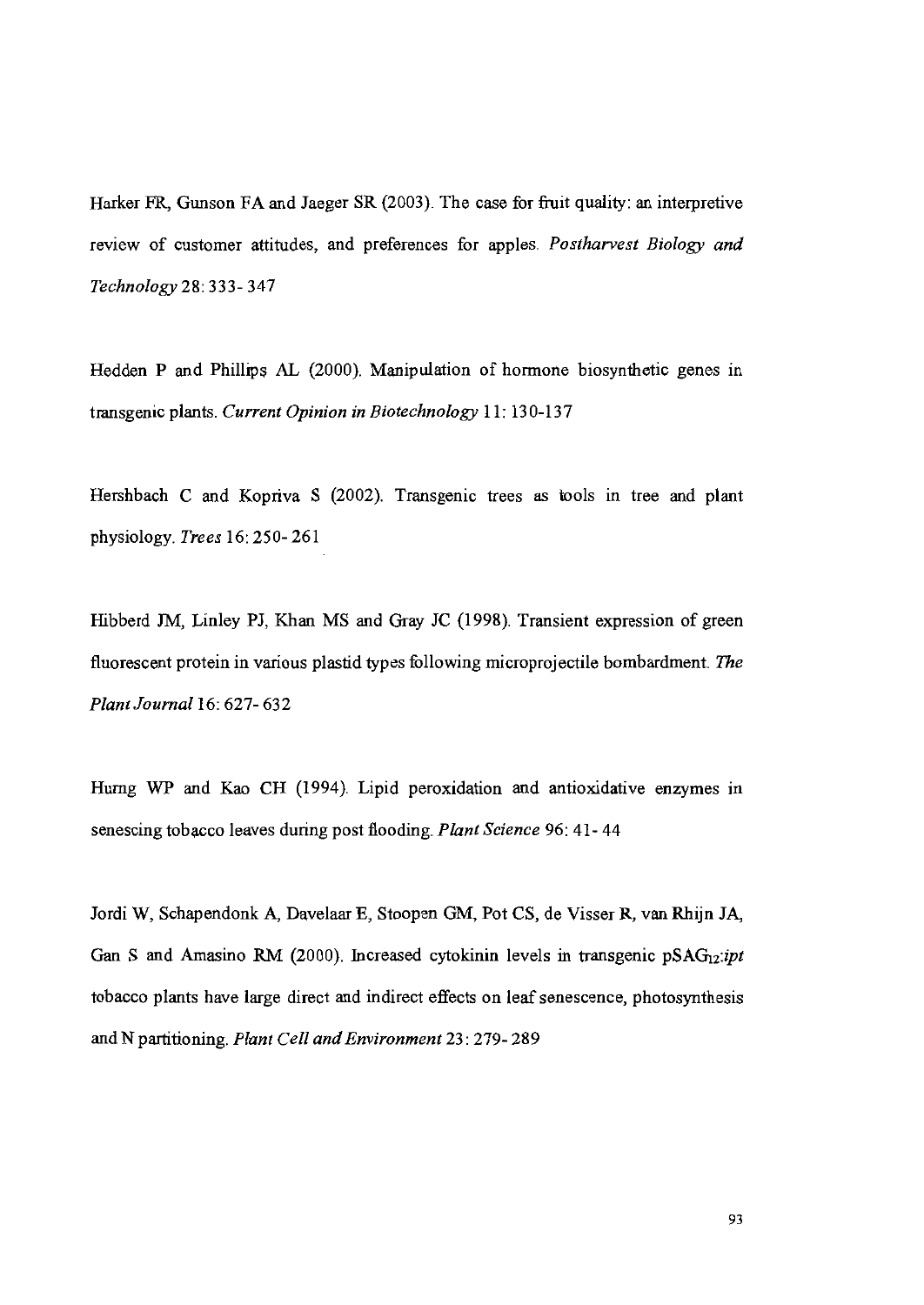Matile, P (1982). Chloroplast senescence. In: Crop Photosynthesis: Spatial and Temporal Determinants (Baker N and Thomas H, Eds), Amsterdam: Elsevier Science, pp. 413-440

McCabe MS, Garratt LC, Schepers F, Jordi WJRM, Stoopen GM, Davelaar E, van Rhijn JHA, Power JB and Davey MR (2001). Effect of PSAG12-IPT gene expression on development and senescence in transgenic lettuce. Plant Physiology 127: 505-516

McCabe MS, Power JB, de Laat AMM and Davey MR (1997). Detection of single-copy genes in DNA from transgenic plants by nonradioactive southern blot analysis. Molecular Biotechnology 7: 79-84.

Miller CO, Skoog F, von Saltza MH and Strong M (1955). Kinetin, a cell division factor from deoxyribonucleic acid. Journal of Ameriacan Chemical Society 77: 1329-1324

Mok DWS and Mok MC (2001). Cytokinin metabolism and action. Annual Review of Plant Physiology. Plant Molecular Biology 52: 89-118

Noh YS and Amasino RM (1999). Identification of a promoter region responsible for the senescence-specific expression of SAG12. Plant Molecular Biology 41: 181-194

Nooden LD (1988). The phenomenon of senescence and aging. In: Senescence and Aging in Plants, (Nooden LN and Leopold AC, Eds.) San Diego, CA: Academic Press, pp. 1-50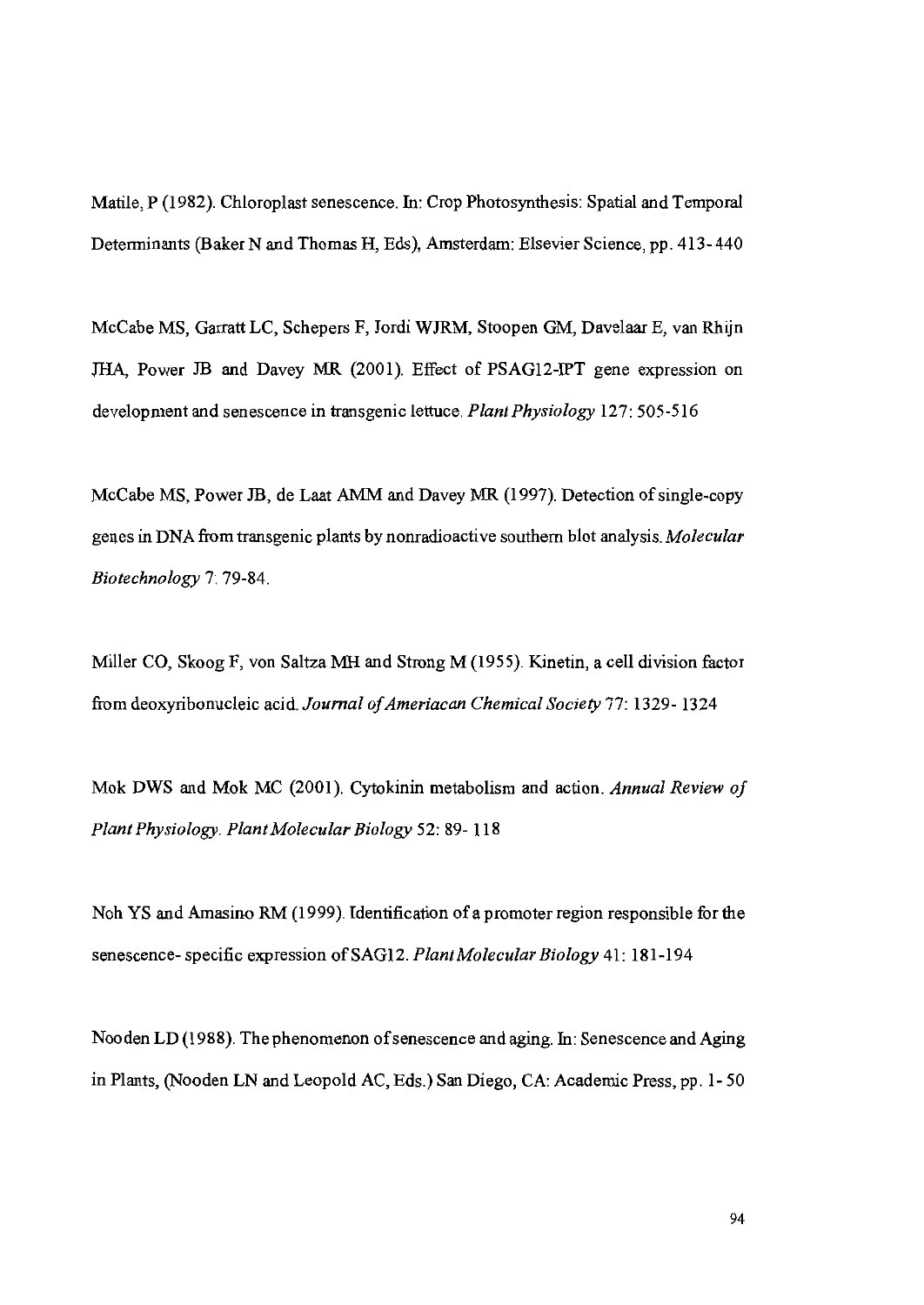Newell CA, Birch-Machin I, Hibberd JM and Gray JC (2003). Expression of green fluorescent protein from bacterial and plastid promoters in tobacco chloroplasts. Transgenic Research 1205: 1-4

Pandi- Perumal SR, Seils LK, Kayumov, Ralph MR, Lowe A, Moller H and Swaab DF (2002). Senescence, sleep, and circadian rhythms. Ageing Research Reviews 1: 559-604

Pena L and Seguin A (2001). Recent advances in the genetic transformation of trees. Trends in Biotechnology 19: 500 - 506

Pennell RI and Lamb C (1997). Programmed cell death in plants. The Plant Cell 9: 1157-1168

Puite KJ, Schaart JG (1996). Genetic modification of the commercial apple cultivars Gala, Golden Delicious and Elstar via an Agrobacterium tumefaciens- mediated transformation method. Plant Science 119: 125-133

Quirino BF, Noh YS, Himelblau E and Amasino RM (2000). Molecular aspects of leaf senescence. Trends in Plant Science 5: 278-282

Quirino BF, Normanly J and Amasino RM (1999). Diverse range of gene activity during Arabidopsis thaliana leaf senescence includes pathogen- independent induction of defense- related genes. Plant Molecular Biology 40: 267-278